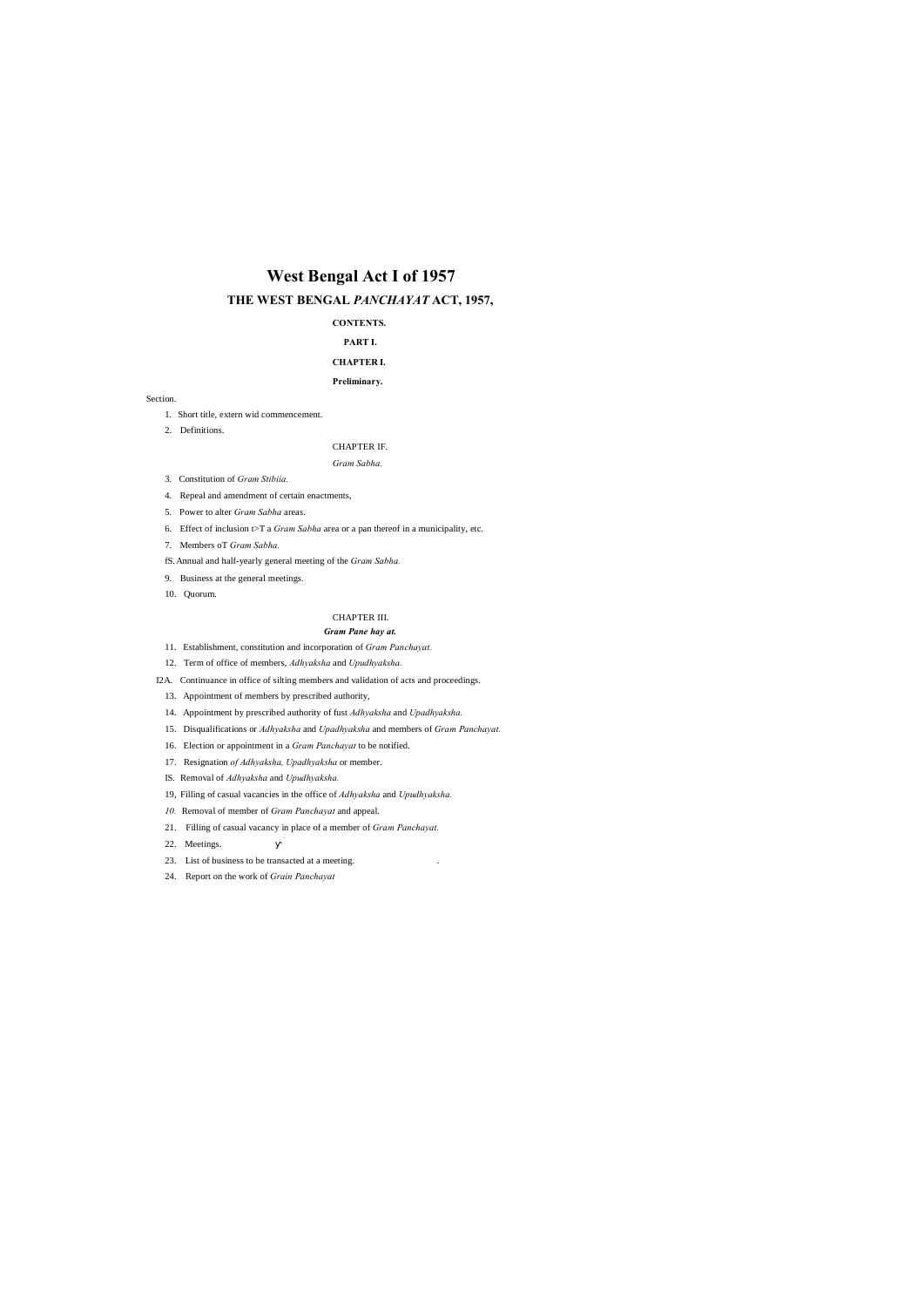*1*

*The West Bengal* Punchayai *Aci, 1957.*

**[West Ben. Act**

#### CHAPTER IV.

## *A si dial Fanchayais.*

#### Set lion.

- 25. Establishment *o( Anchal Panchayats.*
	- 26. Constitution of *Auclial Panchaytus.*
	- 27. *Pnullum* and *Upa-Pradhan* of *Anchal Panchayat.*
- 27 A,Elociion or appointment of members, *Praditan* and *Upa-Pradhan* of *Anchal Panchayat* LO bv notified.
- 28. Application oi sections 17 Li> 24 in certain cases.
- 29. Cuminiaees of *Anchal Faucltayats.*
- 30. Incorporation of *Anchal Paitchmnt.*

#### **CHAPTER V.**

#### **Powers and duties of** *Gram Panchayats.*

- 31. Obligatory duties of *Gram Pflticlwyat.*
- 32. Oilier duties of *Gram Panchayats.*
- 33. Discretionary duties of *Grain Panchayat.*
- 34. Stale Government to place funds necessary for the performance or functions and duties under .section 32 or 33, at the disposal of ilic *Gram Panchayat.*
- 35. Delegation or duties to *Gram Panchayat* by the Central Government or State Government or local authority.
- 36. Improvement of sanitation.
- 31 Power of *Gram Panchayat* over public streets, water-ways and other niauers.
- 38. Power of *Gram Panchayat* in respect of polluted private water supply.
- 39. Power of *Gram Panchayat* to prevent growth of water-hyacinth or other weed which may pollute water.
- 40. Emergent power on outbreak of cpidemic.
- *A*1, Power of recovery of cost for work carried out by *Gram Pane hay n!* on failure of any person.
- 42, Joint Committees.
- 43, Delegation of functions by *Zttla Pari shad.*
- 44, Appointment of staff.
- 45, Delegation of functions of Grvnn *Pmrhnvnt tn* i<c a*.*vi*,*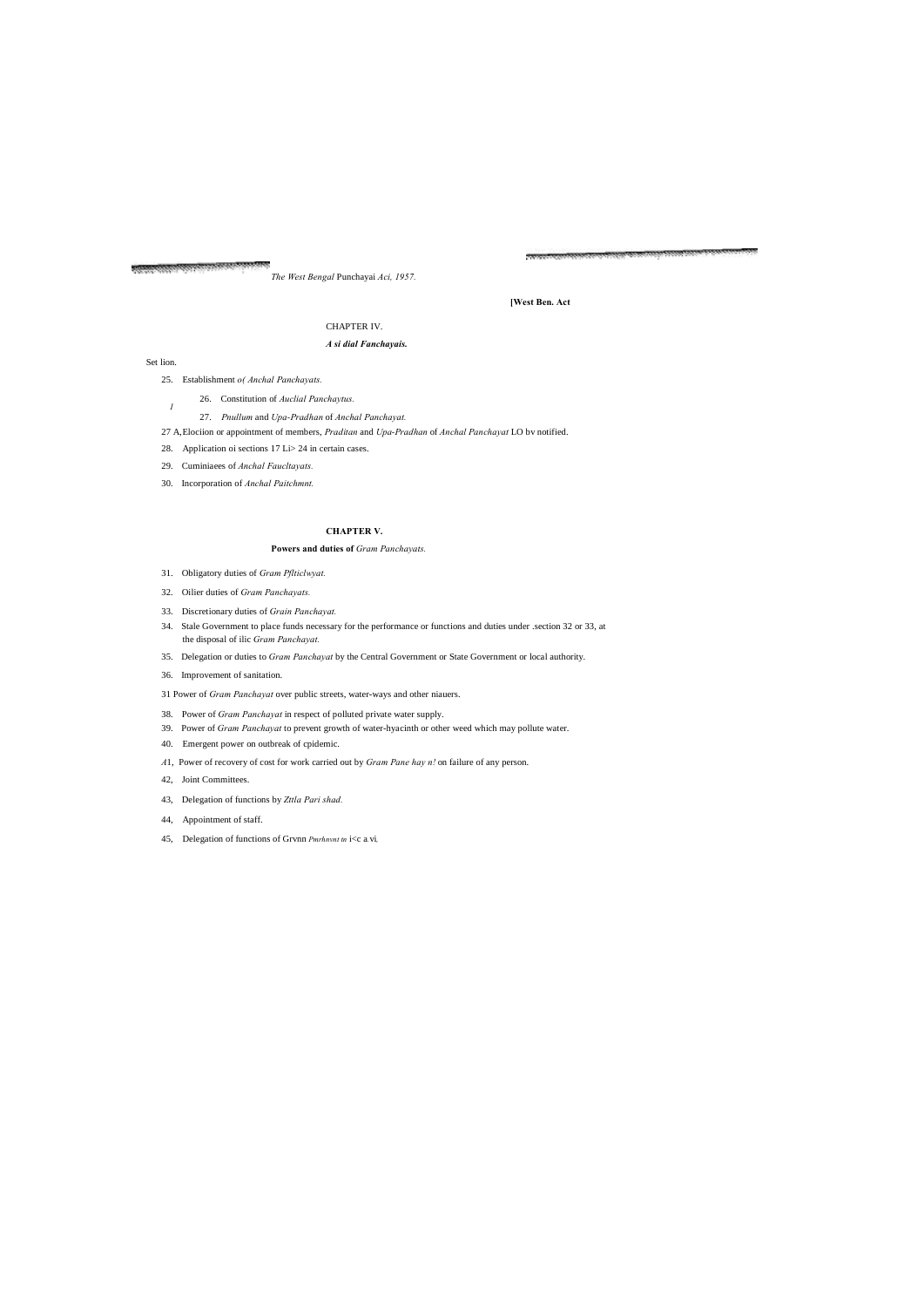#### *The* Ifev *Bengal* Panchayat *Act, J957.* 3

I of 1957.]

## CHAPTER VI. Powers and duties *of An dial Panchayats.*

#### Sect ion.

- 46. Functions of *An dial Panchayats.*
- 47. *Ancha! Panchayat* may manage estates and interests vested in the Siaic.
- 48. Officers and servants of *Anchal Panchayat.*
- 49. Delegation of functions of *Anchal Panchayat* lo its *Pradhan.*
- 50. *Ancha! Panchayat* may lend Ihe services of its Secretary !o a *Gram Panchayat.*

#### CHAPTER VII.

#### *Dafadars* and *chowkidars.*

- 51. *Dafadars* and *chowkidars.*
- 52. State Government may contribute cost of maintenance or *dafadars* and *chowkidars.*
- 53. Powers and duties of *chowkidars* and *dafadars. \_*
- 54. Arrested person to be taken lo police-station.

## CHAPTER VIII.

#### Finance and Taxation.

- 55. *Ancha! Panchayat* Fund.
- 56. *Gram Pane hay a;* Fund.
- 57. Imposition of tax by *Ancha! Panchayat.*
- 5S. Audit of accounts of *Anchal Panchayat* and *Grant Panchayat.*
- 59. Budget of *Gram Panchayat.*
- 60. Budget of *Anchal Panchayar.*

## CHAPTER IX.

#### Properties of *Gram Panchayat* and *Anchal Panchayat.*

- 61. Vesting of public properties in *Gram Panchayat.*
- 62. Allocation of properties to *Gram Panchayat* and *Anchal Panchayat.*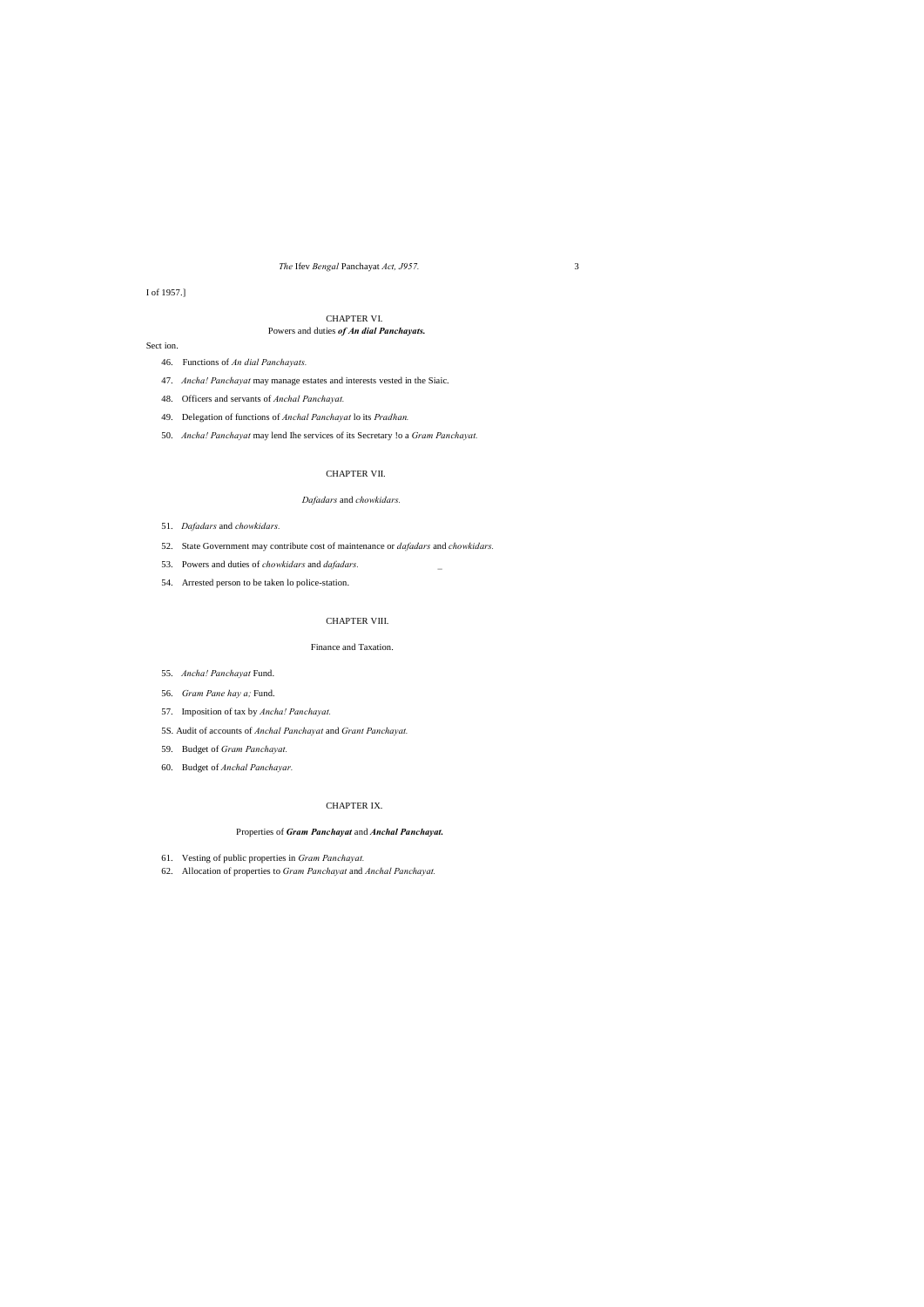4

**[West Ben. Act**

#### *The West Bengal* Panchayat *Act, 1957.*

## CHAPTER X.

## **Control.**

#### Section.

- 64. Supervision and appeal.
- 65. Power to remove *Adhyaksha, Upadhyaksha,* elc. and appeal.
- 66. Powers lo lhe prescribed authority in case of defauli.
- 67. Power to reconstitute or supersede *Panchayats.*
- 68. Consequences of reconsiiiuiion and supersession.
- 6SA. Special provision in ease of prohibitory orders from Courts.
- 69. Appointment of inspecting officers of *Panchayats.*

## **PART II.**

## CHAPTER XI. *Nyaya Panchayats.*

- 70. Constitution of *Nyaya Panchayats.*
- 7 J. Criminal jurisdiction.
- 72. How ease may be instituted.
- 73. Power lo dismiss or refuse lo entertain petition. -
- 74. Dismissal Tor default.
- 75. Proceedings preliminary to trial.
- 76. Compounding of offences.
- 77. Bar lo appeal.
- 78. Power to impose fine or co award compensation.
- 79. Release after admonition or on probation of good conduct.
- 50. Civil jurisdiction,
- 51. Suits not to be tried,
- K2. Suits to include whole claim.
- S3- Local limits of jurisdiction.
- 84. How suit may he instituted.
- i!5. Dismissal of suits barred by limitation, etc,
- 86. Dismissal of suits far default.
- S7. Summons to defendant to appear,
- 88. **Z:.Y** *parte* decision.
- 89. No order to be set aside without notice to opposite party.
- 90. Power lo determine parties.
- 91. Decision of suits.
- 92. Instalments,
- 93. Decisions lo be final; but power to Munsif lo order re-trial.
- 94. Death of panics.

 $05$  RfWi

 $^{*}$ "- $^{1}$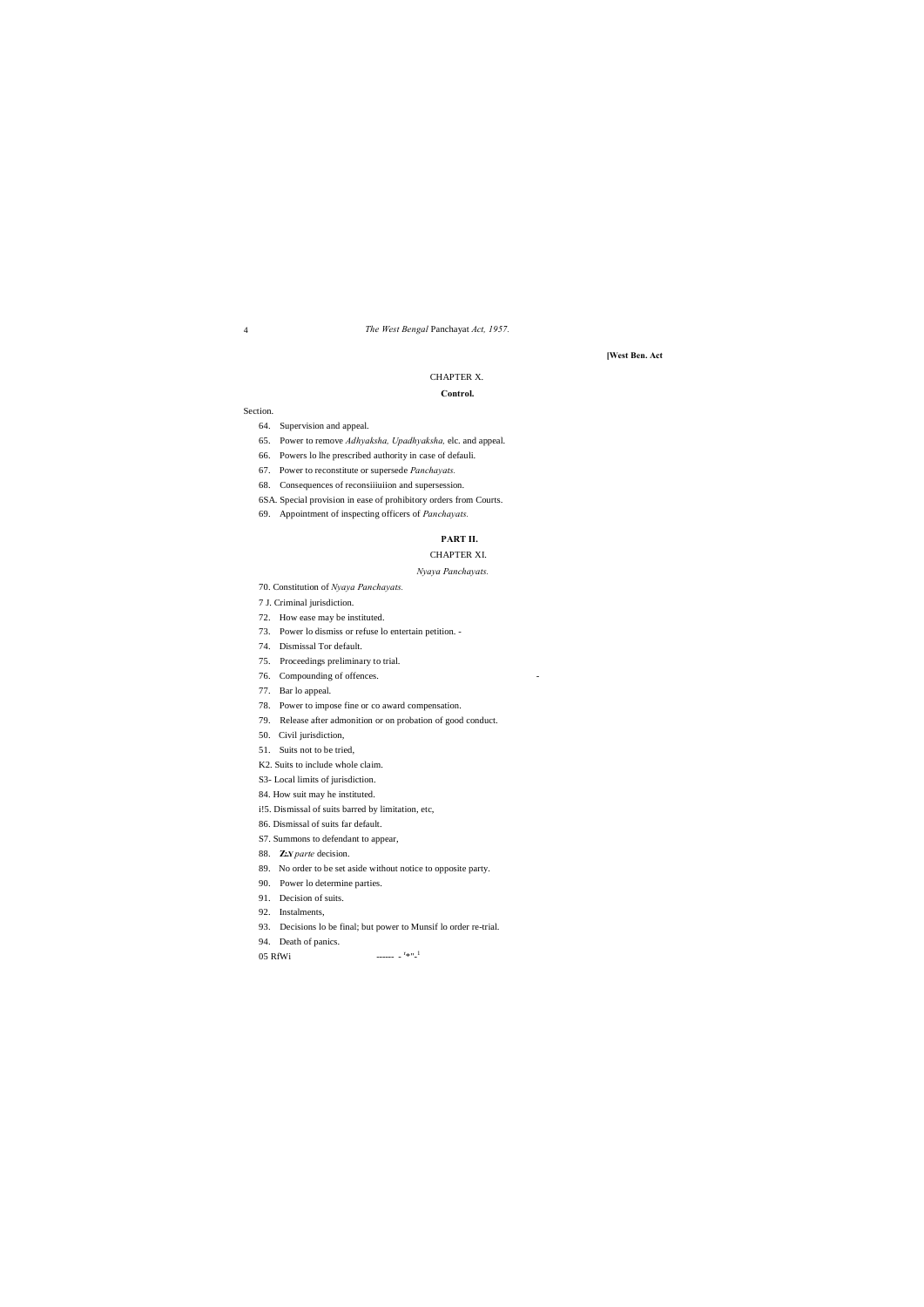*The West Bengal* Panchayat *Act, J 957.*

#### **I o r i P 5 7 J**

#### **General Provisions.**

#### .See l ion. 96. '"Procedure for *Nyaya Panchayat.*

## 97. Bar Lo trial of case or suil in which a *Panchayat* or its membev is interested.

- 98. Withdrawal or transfer of ease or suil.
- 99. Ccnain suits and cases nol lo be tried.
- 100. Inspection.
- 101. Attendance of witnesses.
- 102. Appearance of parties.
- 103. Legal practitioners nol lo practise.
- 104. Appcarance or women.
- [05. Power to issue commission.
- 106. Trial of suil triable by more than one *Nyaya Panchayat.*
- 107. Realisation of fees and execution of dccrecs.
- 108. Registers and rccords.
- 109. Resignation by member of *Nyaya Panchayat.*
- 110. Filling of casual vncancies.
- 111. Removal of members of *Nyaya Panchayat.*

## **PART III.**

## CHAPTER XII.

#### **Miscellaneous.**

- 112. Assistance lo District Magistrate and other officers.
- 113. Liability of member, *Pradhan.* etc., for loss due Lo negligence.
- 114. Members of *Anchal Panchayat,* etc., to be public servants.
- f!5. Indemnity.
- 116. Validation of proceedings.
- 117. Election disputes.

## **Transitory Provisions,**

- 118. Transitory provisions regarding cases and suit-;.
- I ISA. Appointment of Administrator where first constitution of *Anchal Panchayat* or *Grain Panchayat* delayed by order of Court.
- 119. Removal of difficulty.

## **Removal of Difficulty.**

## CHAPTER XIII.

## **Power to Make Rules.**

- 120. Rules.
- 

SCHEDULE 1.ô Enactments Repealed or Amended. SCHEDULE II.ô Offences to be reported by a *chowkidar* and a *dafadar*. SCHEDULE 111. $\delta$  Offcnccs triable by a *Nyaya Panchayat*.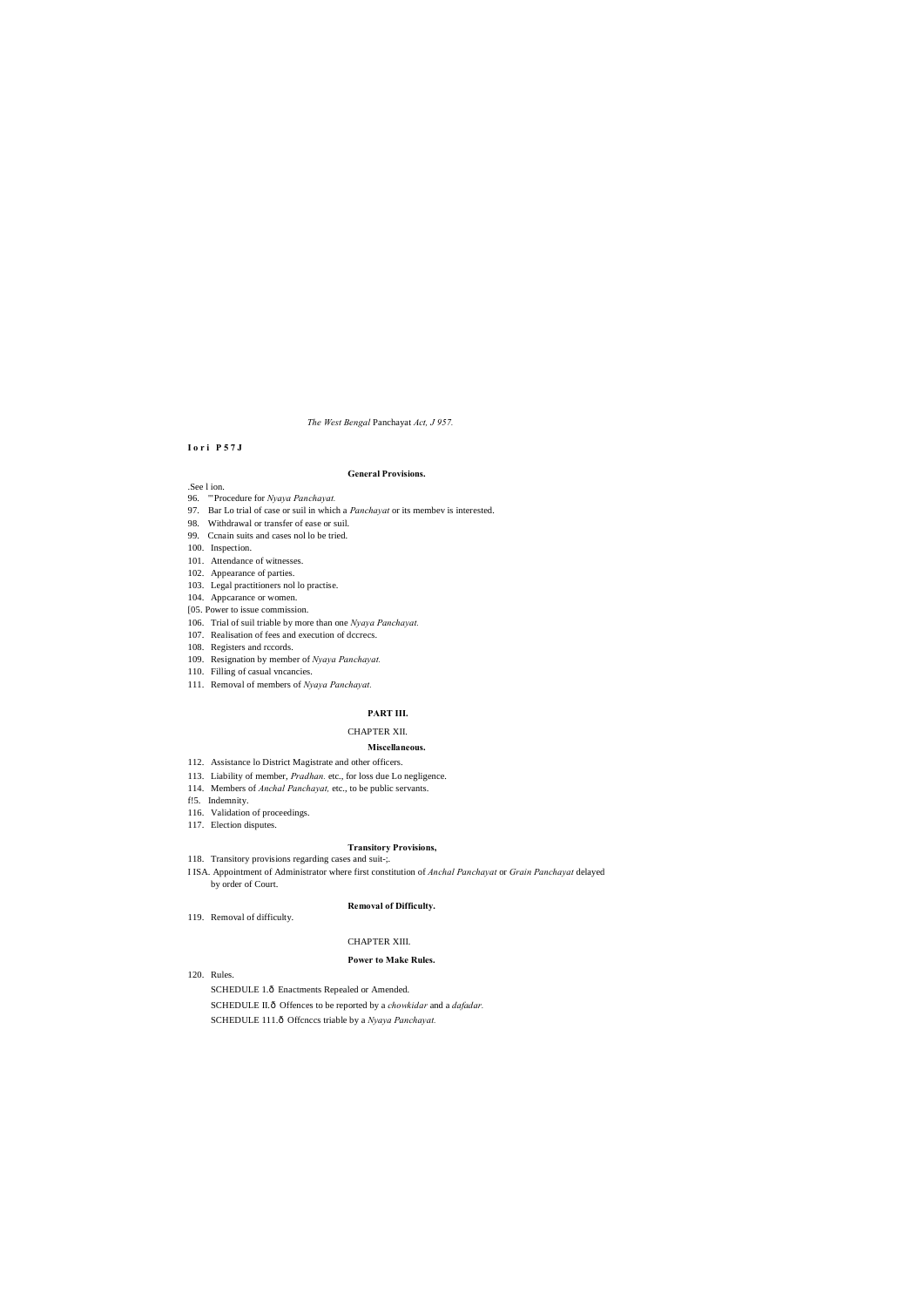**©**

WWWW-v^vv^

West Bengal Act I of  $X957<sup>1</sup>$ **THE WEST BENGAL** *PANCHAYAT* **ACT, 19572 .**

rocecding s a r the meet ings or the We st Bengal Lcgisl ati ve A sse mbly. held on the 5th September, 1955. the 2nd and 2-Jih February, 1956. the Mlh. 16lh. I7lti, I Sth. 24ih, 25th, 26th. 27th, 28lh. 30th and 31st July, 1956 and I he 1st, 2nd, 3rd, 21sl. 22nd. 23rd, 24th an d 2 5t h A ug u s l, 1956; and for p race ed i ng s of I he West B e nga I Legi si al i ve Co unci I. jc «the proceed tugs 0 f t he inee lirrgs o f i he West Bengal Legislative Council held on the 14lbScp\emtx'r, 1955. 31st August, 1956 and the 1st, 3rd, 4th and Slh September, 1956,

"These words were substituted for the words "West Bengal *Pam ftayar* Act. 1956" by £. 2

<sup>&</sup>lt;sup>1</sup> In le m is o Title provisiDtLsofsub-sccLion (3) of section 3 read with Schedule 111 of the West Elengal Tnnsfcm! jTtmlorics (Ass ii nil ulion of Laws) Acl. 1958 (West licit. Act XIX of 1958). (fiis Aci ill nil not c.ilcndto, or come into force in. Ihe territories transferred from lite Slaleof Bih:irlo [he Slate of Wesl Bengal by S- 3 of liie tiihax anil Weil Bengal (Transfer of Territories) Act, 1956 (XL of 1956).

But in gxcrdse of the power conferred by the second proviso to sub-sec!iun (3) of section 3 of WcsIHiin^al Acl XLX of 1958. [his Actcartie inlo ft>rce in ihc following pari of ihc transferred lerri lories, namely, in the police-stations of Golapnkur and Chopra, in I tie district of West Diiiajpur. *vide* notification No. 2836/DP/l A—21/59, dated 26.6.62, published in the *Calcium* Guzeiit. of 1962, Fan 1, page 2258.

<sup>;</sup> For the Sljlement of Objects and Reasons, *sec* Ihe *Calcutta Gametic, Eamaidiiuiry,* dated Ihe 23 rd August, 1955, Part IVA, pages 1295-1296; the Report ofthe Joint Selecl Committee of Ik; West Bengal Legislature was published in the *Calcmlu Gazette. ILxtmotdiisury,* dated the 14 th February, 1956. Pan TVA, page *22*1; Tor proceedings of Ihe West Bengal Legislative Assembly, «iM he p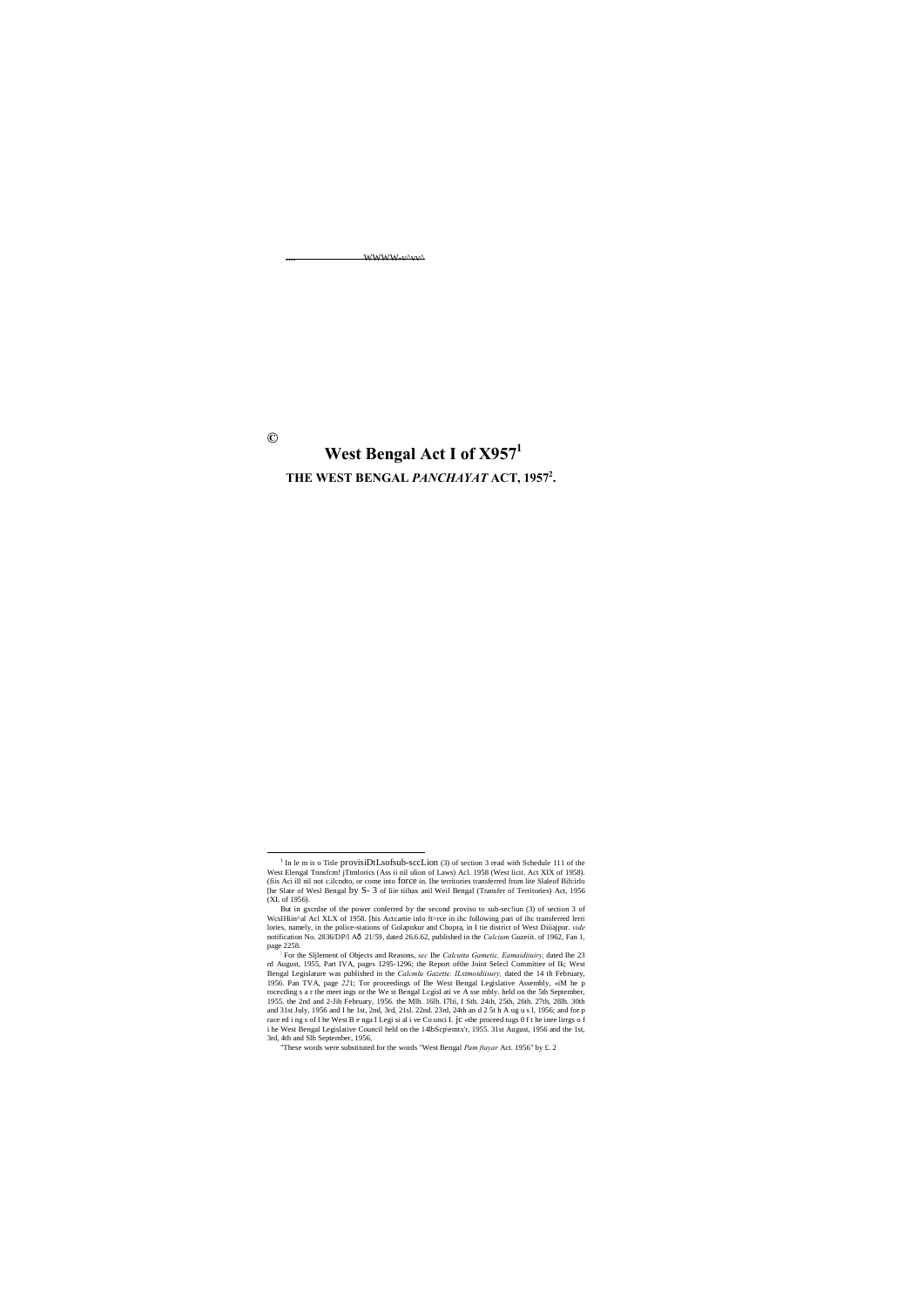**AMENDED**

West Ben. Aci XXX Ml or 1951. lien. Acl XV nf I'm. Ccocl) Behur Ai l IV of 1903, Cooeh Gclinr Aci til or I9J4. WesL LJ^ji. Acl XV11I of 1955,

West Ben. AclXV of 1959. Acl West Ben. V1JI of 1964. Aci West Ben. XXVII or 1965. Act X West Ben. of 1967. Act X of 1969. West Ben. Act XIII of 1978. .West Ben. *[24ih January, 1957.]*

> Short titls. cMcnl .and commenc ement

Il is hereby enabled in the Seventh Year or the Republic of India, by the Legislature of Wesi Bengal, as follows: $\hat{o}$ 

*An Aci la establish* Panchayats *in rural areas of* U'esr *Bengal and to provide for matters connected therewith.*

## **PART I.**

## CHAPTER I.

#### **Preliminary.**

1. (1) This Act may be called the ? [West Bengal *Panchayat* Act, 1957],

(2) It extends to the whole or West Bengal, except the areas to which the provisions of the Calcutta Municipal Act, 1951, the Bengal Municipal Act, 1932, the Cooeh Behar Town Committee Act, 1903, the Cooeh Behar Municipal Act, 1944, the Chandernagore Municipal Act, 1955,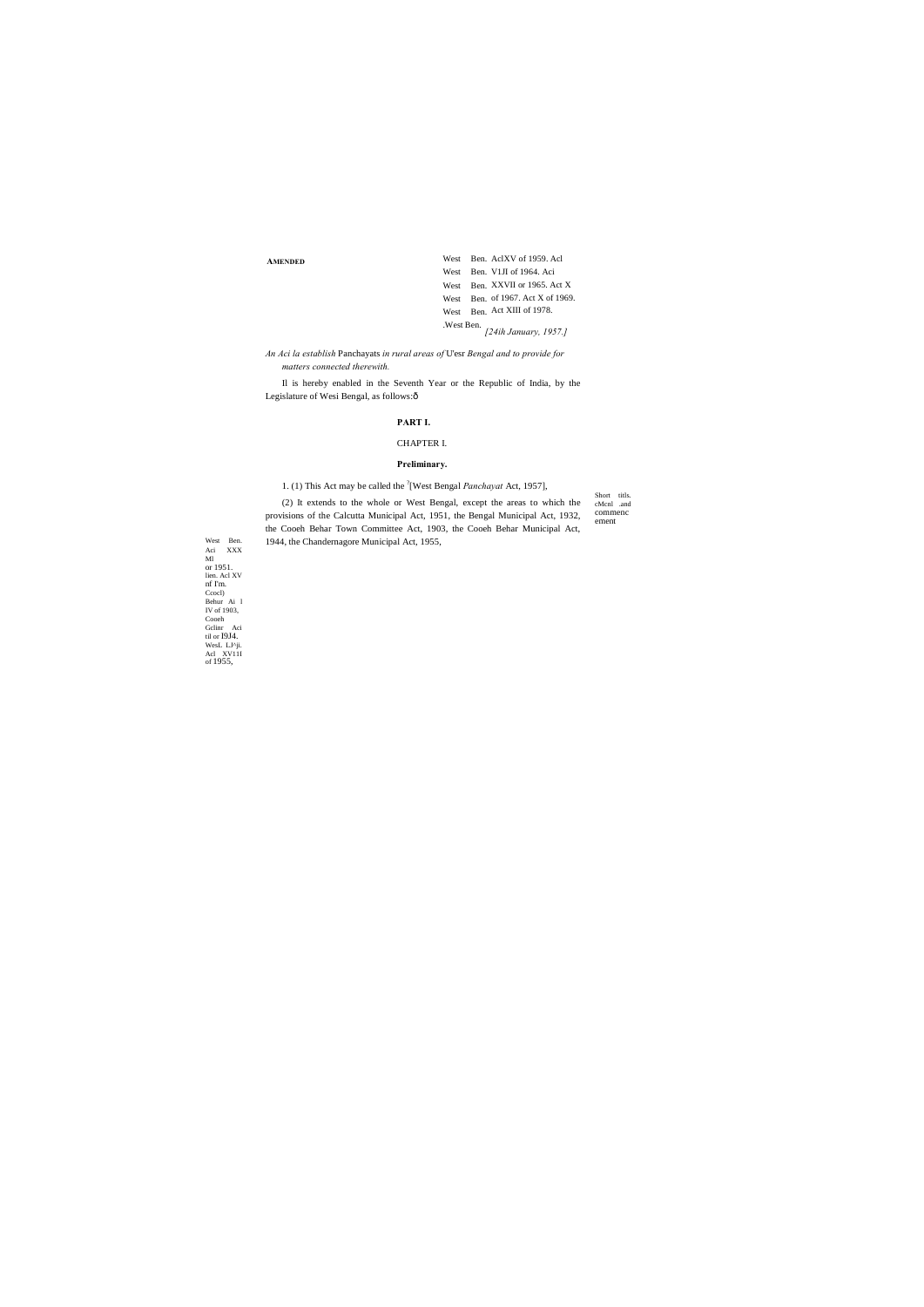......................... .................................................. , .......................... ^'- ^<sup>s</sup> ^; -- <sup>L</sup> - - -^>- ^^ ~- ......................................................... - " " - \* '

#### 8 *The IVci'r Bengal* Panchayat *Act, 1957.*

#### **[West Ben. Act**

*(Pan I.—Chapter 1.—Preliminary.—Sec I ion 2.)*

and the Cantonments Aci, 1924, or any parts or modifications [hereof n or 1924. apply or may hereafter be applied.

(3) This section shall come into force at once; the remaining sections shall come into 'force on such dale or dales and in such area or areas as the Stale Government may, by notification, appoint and different dales may be appointed for different sections and for different areas.

#### Definitions. 2. In this Aci, unless the context otherwise requires, $\hat{0}$

- Birblium, Bankura, Mi J nap ur, Hooghly, 24-Parganas. Mursbidnbad. Jalpaiguri and Darjecling, see notification No, 246/DP/IAô 2/58. dated 26.2.58, published in ihc *Calami Gazette. Extraordinary,* of 195S, Pan I, page 722,
- (c) the 7th June. 1958, in ccnain police-stations in the districts of Bunlwnn, Biithum. Midnaporc, Hooghly, How rah, 24-Parganas, Nadia, Murshidabad, Matda, West Dinajpur and Cooch Behar. .leenotification No. 1060/DP/lAô 29/58, daicd 7.6,58. published in the *Calcutta Galeae. Extraordinary,* of 1958. Pan I, pages 20272028. "
- (d) the 15lh September, I95.K. in Ihc Bauria police-station of the district of Howrah, *see* notification No. 1695/DP/IA—28/58, dated 10,9.58, published in the *Calcutta Gazeite. Extraordinary,* of 1958, Part I, page 4005.
- (e) the 20th day of January. 1959, in certain police-stations in the districts ofBirbhum, Cooch Behar. Darjceling, Howrah, Malda and Jalpaiguri.jec notification No, 167/ DP/IA—1/59, dated 20.1.59, published in the *Calcutta Gazette. Extraordinary,* of 1959. Part 1, page S4. .
- (0 the 20th June. 1959. in police-station Mekliganj. in thedisLrict ofCoochBehar, *see*  notification No. 162G/DP/JAô 19/59, dated 19.6.59, published in the *Calcutta Gazelle*, *Extraordinary,* of 1959, Pan I, page 1173.
- (g) the 30th July, 1959, wiihin certain police-stations in the districts of Bankura. Rirbhum. Burdwan. Hooghly, Midnaporc, Jalpaiguri. Murshidabad, Nadia, 24- Parganas and West Dinajpur, see nolificalion No. 18S4/DP/IAô 20/59, dated 21,7.59, published in the *Calcutta Gazette, Extraordinary,* of 1959, Pan 1. pages 1551-1552, as amended by Corrigendum No, 1251/DP/1 Aô 20/59, dated 11.4.60, published in the *Calcutta Gazeite,* of 1960, Pan I, page 1302. The principal notification is
	- partially modified in so far as it relates lo police-station tslampur.by notificalion No. 2255/DP/IA—21/59, dated 8.9.59, published in the *Calcutta Gazelle, Extraordinary* of 1959, Pan I, pages 1925-1926.
- (h) the 21st November, 1959, in policc-station Krishnaganj, in the district of Nadia. see nolificalion No, 280I/DP/1A—38/59. dated 19.11.59. published in Ihc *Calcutta Gazette, Extraordinary,* of 1959. Pan I, page 2291. as amended by Corrigendum No. 1024/DP/IA—38/59. dated 11.4.61. published in the *Calcutta Gazelle* or 1961, Pan I, page 1369.
- (i) the 28th December, 1959. in police-station Moyna, in ihc district of Midnaporc.
- .fee notifi cation No. 3161/DP/1Aô 2CV59, dated 26.12.59, published in the *Calcutta Gazette*.
- (a) "*Adhyaksha*" and *"Upadhyaksha",* respectively, mean *Adhyaksha* and *Upadhyaksha* of a *Gram Panchayat \*
- (b) *"Anchal Panchayat"* means *an Anchal Panchayat* constituted under this Act;

'For nolilications enforcing the retraining provisions of Ihc Aci withcffeci from;— (a) the 1st day of March. 1953, in certain policc-stations in the districts of Burdwan, Birbhum,

Midnapurand 24-Parganas, *see* noli Head on No. 2J5/DP/1A— J/58, dated 26.2.58, published in the *Calcutta Gazette. Extraordinary,* or 1958, Part I, page 721. lh) the 1 at day or March, 195S, in certain police-stations in the districts of Burd wan,

*Extraordinary,* of 1959. Part 1, page 2532.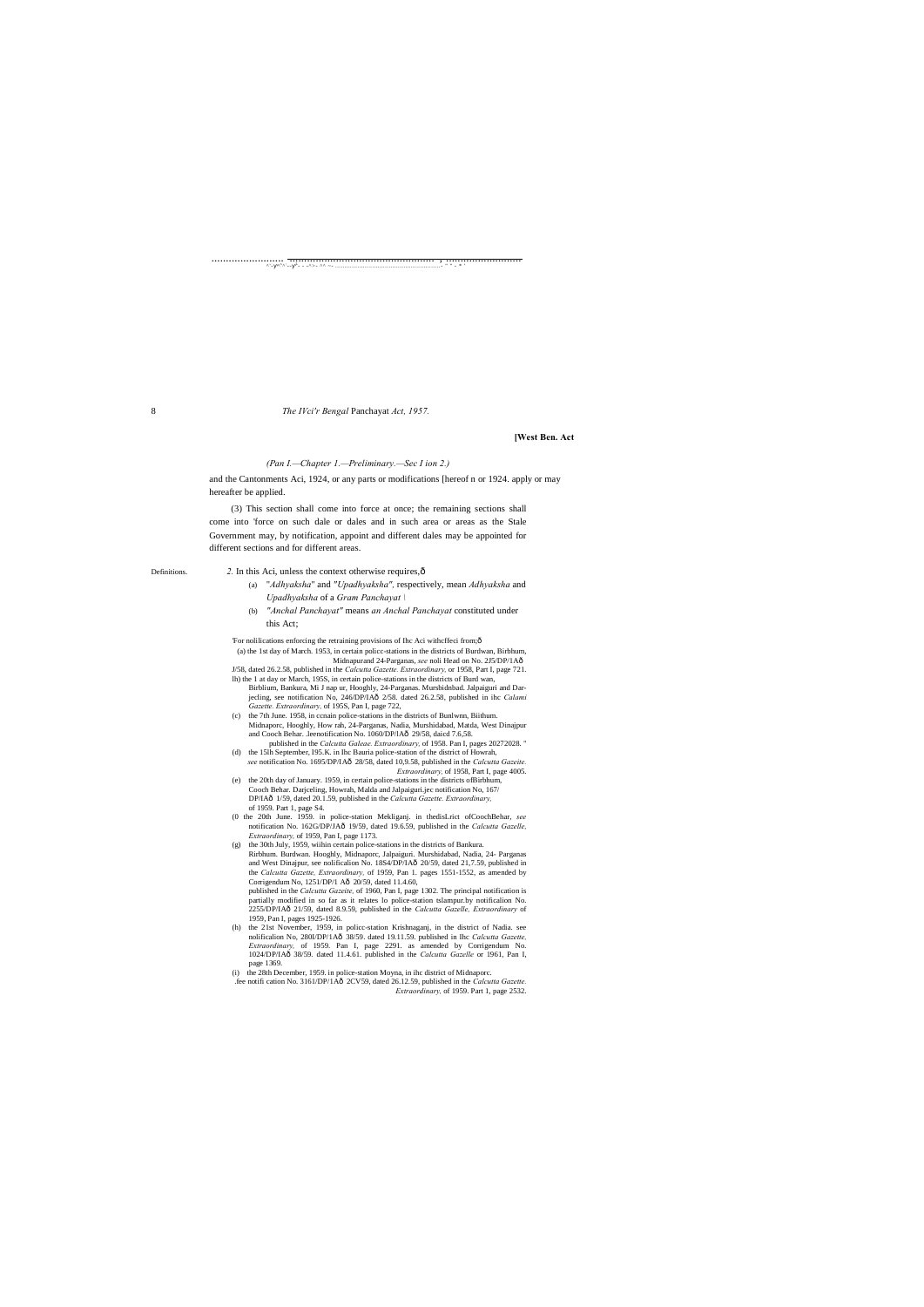## ...... *The West Bengal* Panchayat *Act, 1957.* 9

I of 1957.]

#### *(Pari I.—Chapter L—Pretiminaiy.—Section 2.)*

- : (c) "building<sup>3</sup> includes a house, out-house, stable, privy, urinal,
	- shed, hut, wall (other than a boundary wall noL exceeding '[three metres] in height) and any other structure, whether oFmasonry, bricks, wood, mud, metal or any combination of these materials, or any other material whatsoever bui does not include a lent or other portable shelter and docs nol also inelude any temporary shed creeled on ceremonial or festive occasions;
- (d) "case" means a criminal proceeding in respect of an offence triable by a *Nyaya Panchayat',*
- (e) "District Board" means a District Board established under Han. Aci ill ihe Bengal Local Self-Government Act of 1S85;
	- (0 "District Judge" include an Additional District Judge and a Subordinate Judge;
	- (g) "District Magistrate" includes an Additional District Magistrate, a Deputy Commissioner, an Additional Deputy Commissioner and any other Magistrate appointed by the State Government to discharge all or any of the functions of a Disuici Magistrate under this Act;

on ass.

- (j) [he Blh Jay of June, I960, within certain poticc-suiions in ihe ilislricls of Bank urn, Burdwan. Hooghly, Midnaporc, Conch Behar. Jalpaiguri, Murshidabad, NaJia. 24 - Pargan ai and Wes 1 Dinajpur, *see* ncnificalion No. IS JO/ DP/I Aô 69/60, dated 7.6.60, published in the *Calcutta Gazelle a(* 1960, Part 1. page 2071.
- (k) ihe 15iti day of Dcccmber, 1060, within ccrlain policc-siaiions in [he districts oT S't-Parganas. Burdwan, Bankura. Murshidabad, Darjeeling, Midnapoie, Hooghly and Jaljiaiguri..wf notilicaliouNo. 3693/DP/IAô 69f60, daled 13,12.60, published in the *Calcutta Gazette, Extraordinary,* of 1960. Pan I. pnge 3259,
- (I) Nic 25th day oT June. 1962. in police-station Naxalban, in the district of Dajjreling. jeenolificalicn No. 2777/DP/1Aô 69/60, daied 23.6,62, published in (he *Calcutta Gazelle* of 1962, Part J, page 1904.
- (in) tlvc30ihdayofJune, 1962, inpolict-siahDnGambalhan. in die district of Darjcclint;. *sec* nwifkalion No. 2 B37/DP/IA—10/62, dn[ed26.6.62, published in I he *Calcutta* Gazette of 1962, Part I. page 2253.
- (n) ilieSthday of April. 1963, in police-stations Basanti, Kulialj, Gosaba, Pathnrpralinia and Mandirhawr, in iVie district of24-ParganaS, *see* notification No. 919/PanchJ 1A—4/62,
- daied 3.4.63, published in the *Calcutta Gazette* of 1963, Part I, page B75,
- (o) the I7lh day of June, 1963, in Maliabfu?,e. in (he district of 24-Paiganas. *see* notification No. 2320i/PanchyjAô J/62, dated 19.6,63, publistiid in (he *Calcutta Gazette* of 1963, Port I, page 1375.

'Substituted for the wants "ten feci" by s. 2 of the West Bengal frwr/jHym {Amendment}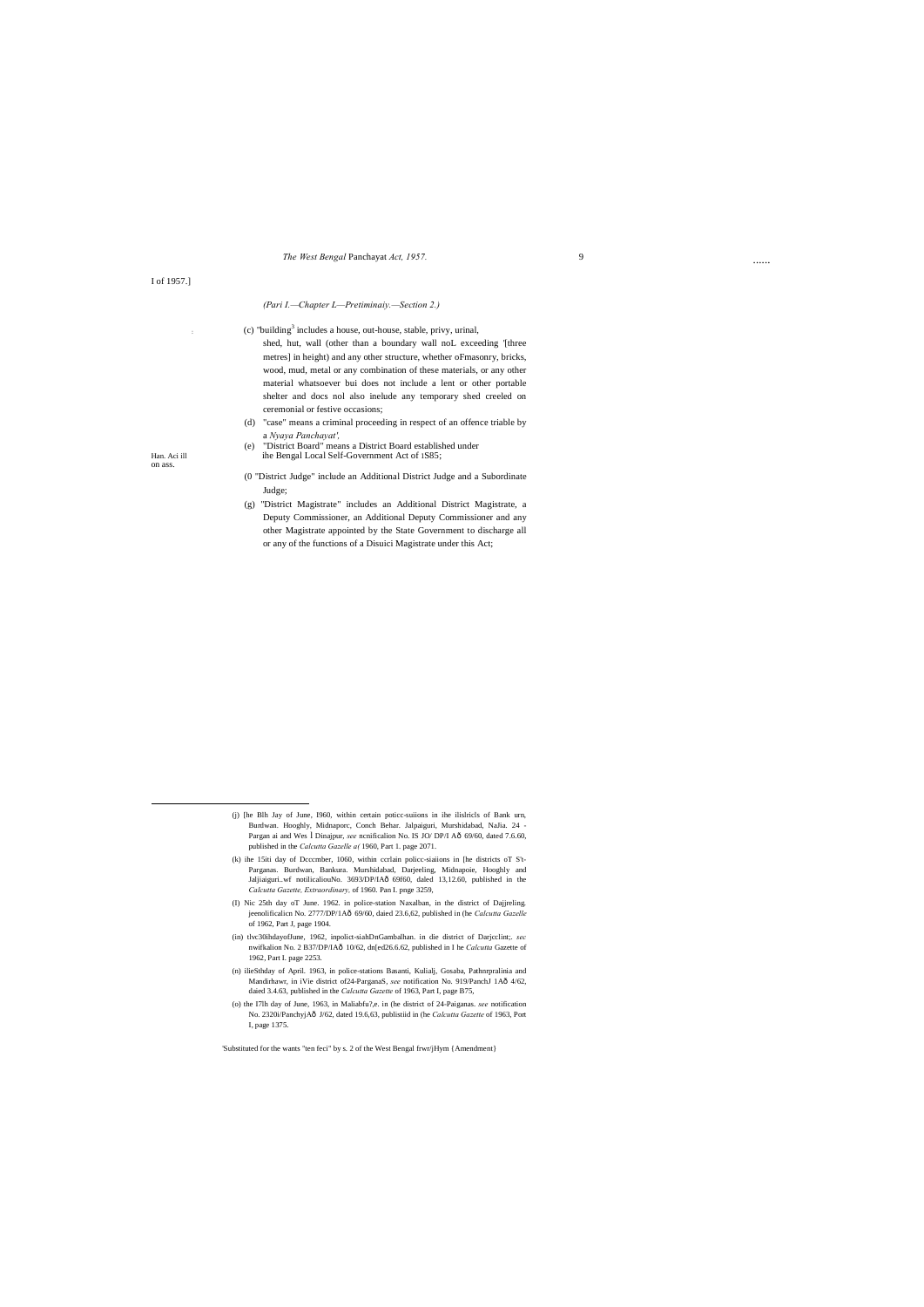## 10 *The West Bengal* Panchayat *Act, 1957.*

#### **[West Ben, Act**

*(Part I.—Chapter 1.*—*Preliminary.—Section 2.)*

- ;. (h) *"Gram Panchayat"* means a *Gram Panchayat* constiLulcd under this Aci;
- (i) *"Gram Sabtia"* means a *Gram Sabha* constituted under this Act;
- (]) "nolificalion" means a notification published in ihe *Official Gazelle',*
- (k) *"Nyaya Panchayat"* means a *Nyaya Panchayat* constituted under this Act;
- (i) *"PradUan"* and "*Upa-Pradhan*", respectively, mean *Pradhan* and *Upa-Pradhan* of an *Anchal Panchayar,*
- (m) "prescribed" means prescribed by this Act or by any rale made thereunder;
- (n) "prescribed authority" means an authority 'appointed, by noiification, Tor all or any of the purposes or this Act, by the Stale Government either generally or for a particular purpose;
- (o) "public street" means any slreet, road, lane, gully, alley, passage, pathway, bridge, square or court, whether a thoroughfare or not, over which the public have a right of way, and includes side drains or gutters and the land up to the boundary of any abutting properly, notwithstanding the projcclion over such land of any verandah or other superstructure;
- (p) "Sub-divisional Magistrate" includes any Magistrate appointed or empowered by the Slate Government to discharge all or any of the functions of a Sub-divisional Magistrate under tills Act;
- (q) "suit" means a civil suit triable by a *Nyaya Panchayat',*
- (r) "village" means an area defined, surveyed and recorded as a distinct and separate village in the revenue records of ihe district in which it is situate;
- (s) "year" means the year beginning on the firsL day of April. ,

'**F**di notification retalir;? to appointment cf certain authorities as the prescribed authorities under the Act for certain specified purposes, tf? nolificalion No. 33I/DP/IA—*3/ii,* daicd 3.3,58. published in (he *Calcutta Gazelle, Extraordinary,* of 1958, ParlT. pages 751-756,as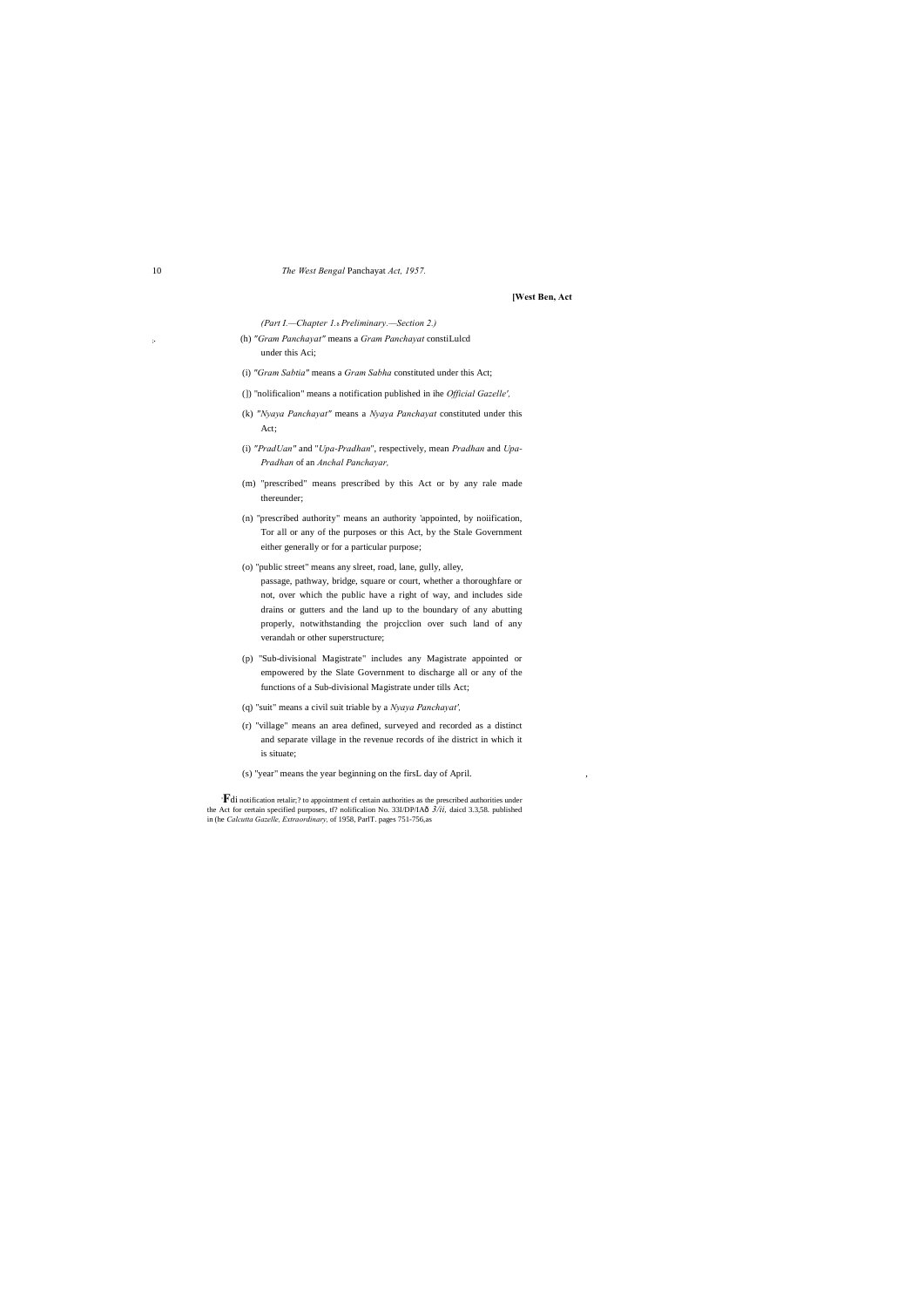## *The* **IV**cj*/ Bengal* Panchayat *Act, 1957.* 11

## **I of 1957.]**

*(Part I.—Chapter 11.*—Grain Sabha.—*Sections 3. 4.)*

### . CHAPTER II. *Gram Sabha.*

3. (1) When this Aci has come imo force in any area, ihe Stale Constitution Government may, by notification, constitute one or more *Gram Sabhas* 5^","" within such area for the purposes of this Act.

(2) The Siale Government shall specify the name and the local limits of ihe jurisdiction of every *Gram Sabha* in the notification mentioned in sub-seclion (1).

**4.** (1) On the constitution of a *Gram Sabha* or *Gram Sabhas* in an area as aforesaid, the enactments specified in column 3 of Schedule I shall front ihe date of election <sup>1</sup>[, under sub-section (1) of section 27, of (he fir.se *Pradhan* of ihe *Anchal Panchayat* comprising the *Gram Sabha* or *Gram Sabhas* so constituted stand repealed or amended within the territorial limits of the *Anchal Panchayat]* to the extent and in the manner specified in column 4 thereof:

Provided that until a new assessment is made under this Act any assessment, rate, tax, toll, fee or other imposilion wiiich was in force in such area under the enactments repealed or amended as aforesaid, shall continue to be in force and all sums due on account of such rate, lax, toll, fee or other imposition in arrears or accruing shall be realised by such authority as may be appointed by the Stale Government as if ihcy were due under the provisions of this Act, and shall be credited lo such fund as the State Government may direct.

(2) When, in consequence of the repeal of the cnaclmcnts referred to in subsection (I), any *<sup>4</sup> [Panchayat* appointed under ihe Village Chaukidari Act, 1870,

|                  | $\overline{4}$ |
|------------------|----------------|
| If,              |                |
| at               |                |
| an               |                |
| y                |                |
| li               |                |
| m                |                |
| e,               |                |
| a                |                |
| pa               |                |
| rt               |                |
| of               |                |
| ih               |                |
| e                |                |
| ar               |                |
| ea               |                |
| of               |                |
| a                |                |
| Gr               |                |
| $\boldsymbol{a}$ |                |
| $\boldsymbol{m}$ |                |
| Sa               |                |
| bh               |                |
| $\boldsymbol{a}$ |                |
| is               |                |

in

cl ud ed in a

m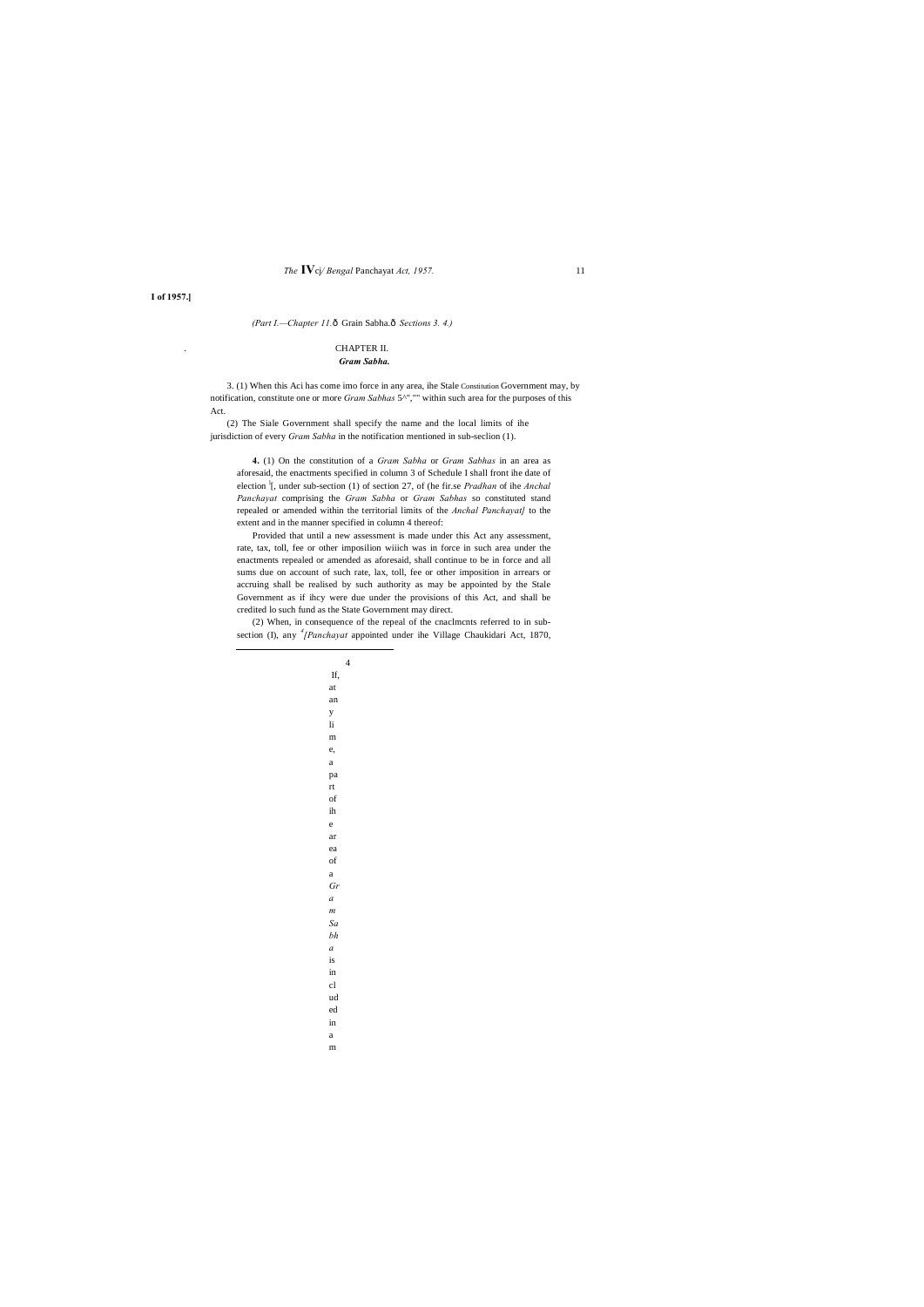un ici pa lit y or in an ar ea un de r th e au th ori ty of a M un ici pa l Co rp or ati on , a To w n Co m mi lle e or a Ca nt on m en t, ih e ar ea of ih e *Gr*

<u>.</u>

*a*

*m Sa bh a* sh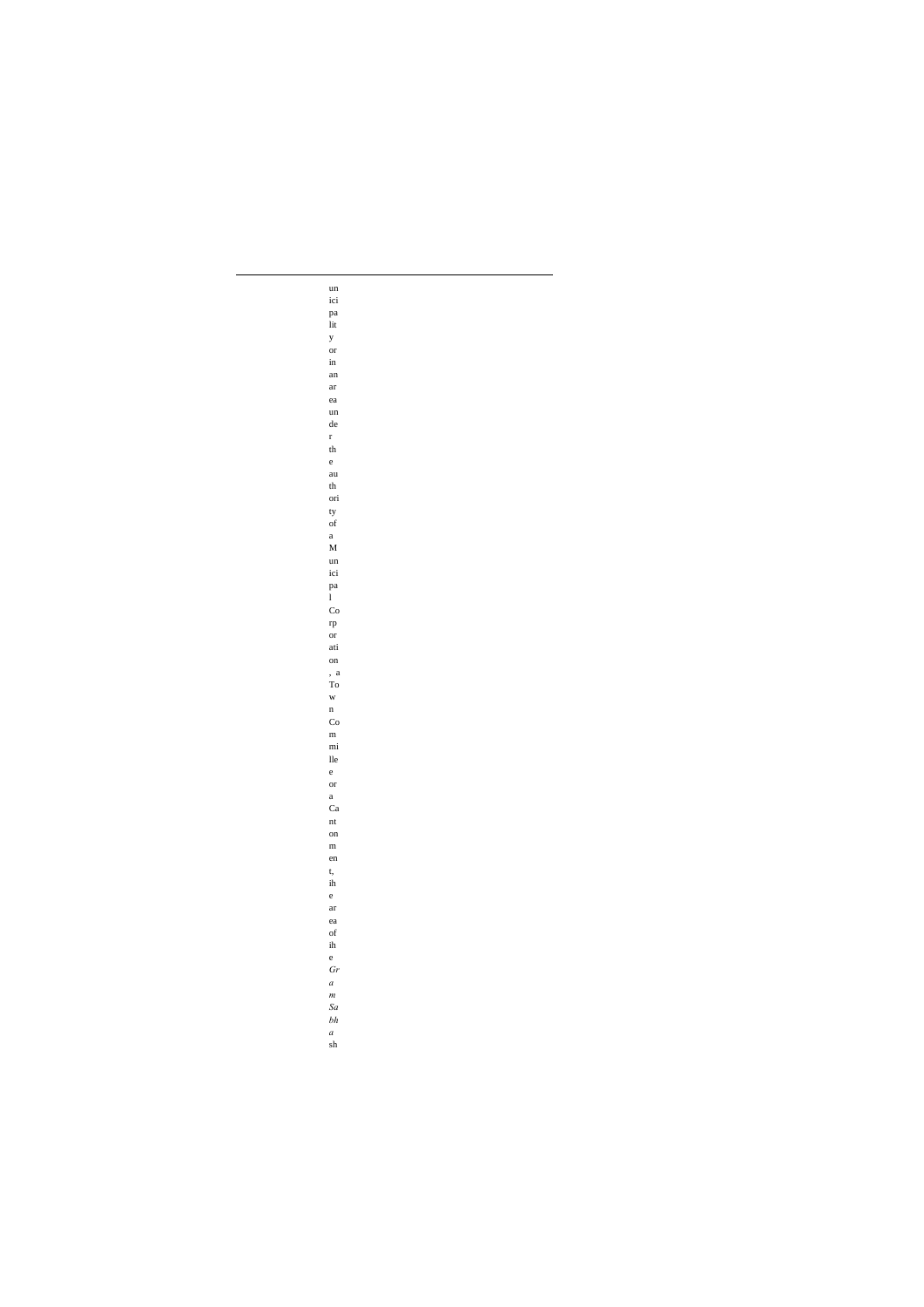union committee constituted under ihe Bengal Local Self-Governmeni Act of 1885,

<u>.</u>

all be de e m ed to ha ve be en re du ce d lo th e ex te nt of th e pa n so in cl ud ed in a m un ici pa lit y or in an ar ea un de r th e au th ori ty of a

M

un ici pa l f~yimnrf>rinri n Trtu/n rVimmih^ r\r n rViTifrmnrninl rtrwl th#» nmnnrrins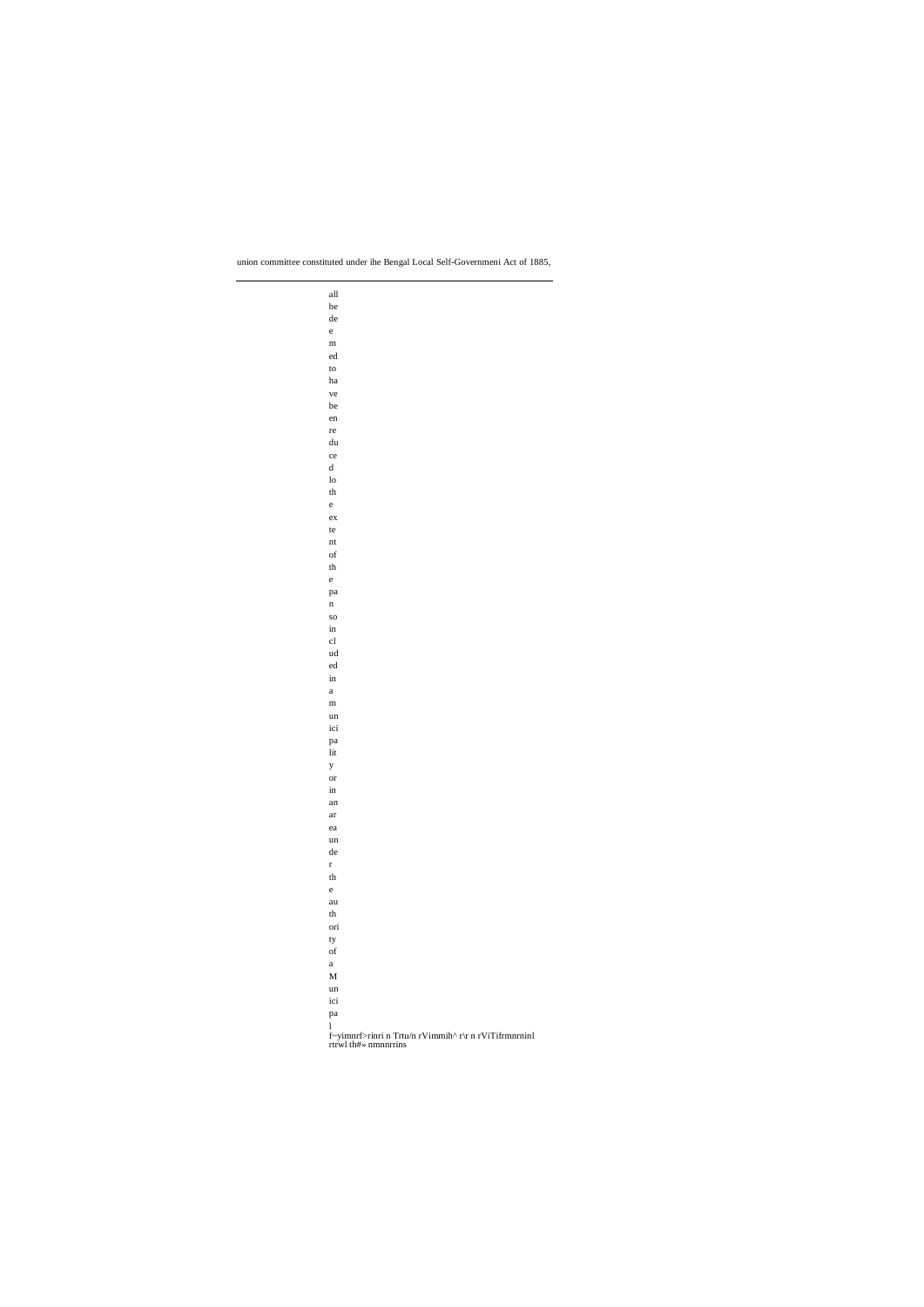Repeal anil amendment of ccnain enactments.

Ben. Aci vt of IS70.<br>Hen. Aci<br>III of 1885.<br>Ben Al-IV o f i y i y . Riliar Aci VII of 19-18.

union board established under the Bengal Village Self-Government Act, 1919 or *Gram Panchayat* established under the Bihar Panchayat Raj Act, 1947], in any area ceases to exist, all Ihc properties, funds and other assets which are vested in such *\Panchayat,* union commillce, union board or *Gram Panchayat],* as the case may be, and all the rights and liabilities (hereof shall, save as provided in the proviso to sub-section (I), be vested in such *Anchal Panchayat* or *Anchal Panchayats* and in accordance with such allocation, as may be determined by the prescribed authority, whose orders thereon shall be final.

'These words within ihc square brackets were subsiiiuied for (he words "orappoinimcni of (he firs l *Ailhyukshtt* of the *Gram Pandhiyal* under scclion 11 or see lion 14 be repealed or ume nJeJ in ihe ;ireaconccmed" by s, T(a) of ihe West Bengal *Pun chavit 1* (A ni c n d m e n I} A cl. 1959 (West

Bon, Act XV or 1959),<br>
These words within ihc square brackcii were subslituted for The words "Panciutym. union<br>
coininflKe or union board" by 5, 3(b)(i),*ibid.*<br>
These words within ihc square brackels were substituted for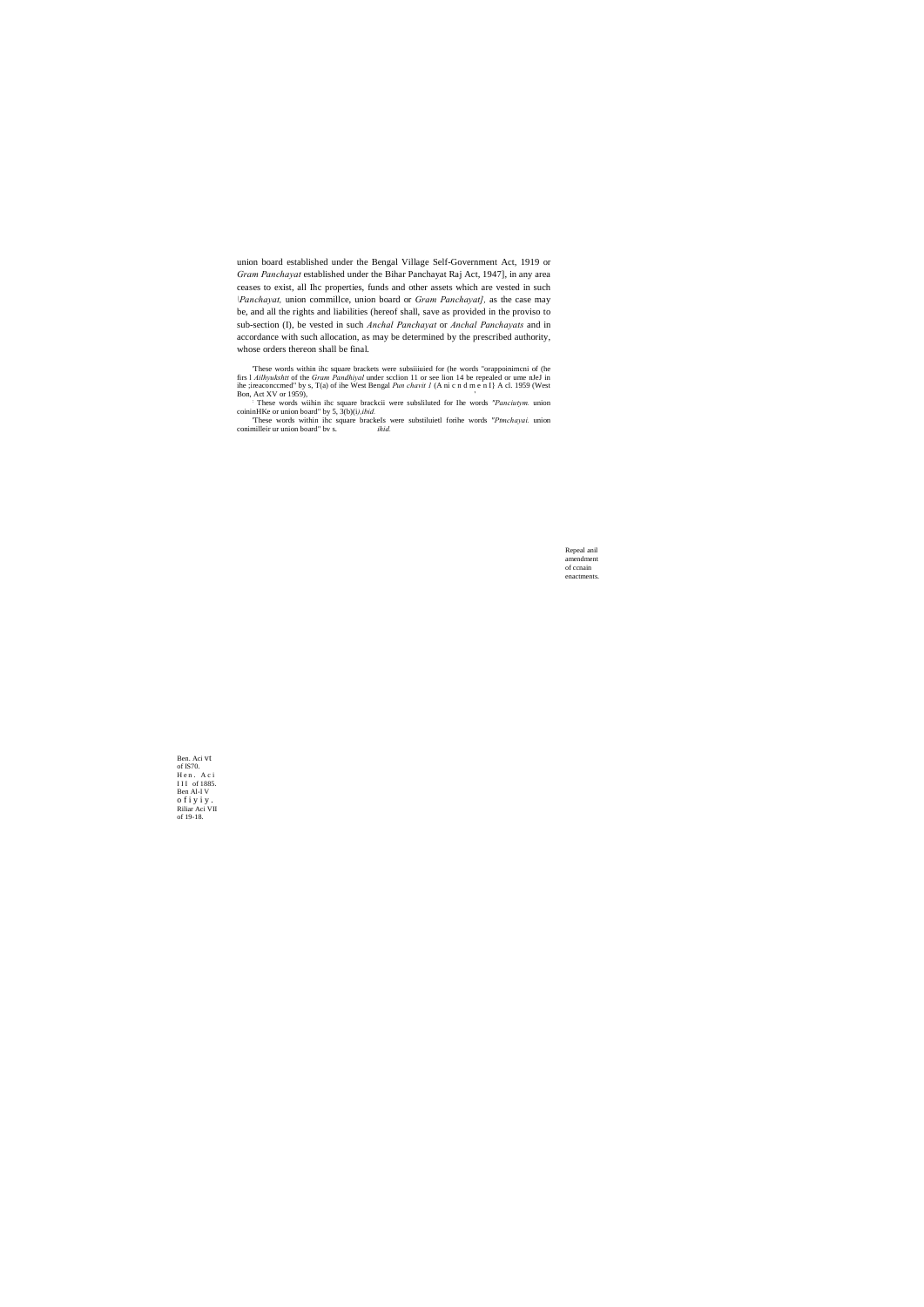Eflcciof in c l u s i o n o f a *Grain Sabha* aiua or a pan (hereof in a municipality, ctc.

 $F^{\nabla}$ IIJ'

'

12 *The West Bengal* Panchayat *Acl, 1957.*

**[West Ben, Act**

*(Part i.—Chapter If.*—Gram Sabha.—*Sections 5, 6.)*

Power io 5. (l) The Stale Govern men [ may, after consulting Ihe views of

*Stiiiia* area^, !hc *Gram Sabha* or *Sabhas* concerned, by notification—

(a) exclude from ihe local limits of the jurisdiction or a *Gram Sabha* any area comprised therein; or

<u>', '' w ^ ' y w ^ ' ^ ^ y s v v  $\gamma$ j</u>t, aw SVV\*V-! rsvw^yi^' vsv^<sup>t\_'\_t</sup>

- (b) include within the local limits of the jurisdiction of a *Gram Sabha* any area in the vicinity thereof; or
- (c) divide the area of any *Grain Sabha* so as Lo constitute Iwo or more *Gram Sabhas;* or
- (d) unite the areas of Iwo or more *Gram Sabhas* so as to constitute a
	- single *Gram Sabha;* or
- (e) otherwise alter or revise the limits of any *Gram Sabha.*

(2) When an area is included within the local limits of the jurisdiction or a *Gram Sabha* under sub-section (1). such area shall, from the dale of such inclusion, become subject to all laws, rules, regulations, by-laws and orders in forcc in the area of the *Gram Sabha.*

(3) When an area is excluded from the local limits of the jurisdiction of a *Gram Sabha* ihe enactments specified in column 3 of Schedule I shall, from the date of such exclusion, be deemed to be revived in such area to the extent lo which ihey were repealed or amended by the said Schedule:

Provided thai all assessments, rates, fees, lolls and other taxes impositions made and imposed under iliis Acl shall continue lo be in force in the area until new assessments are made and new taxes, rates,

fees, tolls and other impositions made and imposed under ihe enactments specified in column 3 of Schedule I and all assets and liabilities relating to such area shall vest in the Stale Government who shall pass such orders as lo their disposal as it thinks fit.

6. (1) If, at any lime, the whole of the area of a *Gram Sabha* is included in a municipality or in an area under the authority of a Municipal Corporation, a Town Committee or a Cantonment, Ihe *Grain Sabha* shall cease lo exist and the properties, funds and other assets vested in such *Gram Sabha* and all the rights and liabilities of such *Gram Sabha* shall vest in and devolve on the municipality or on ihe Municipal Corporation or oh the Town Committee, or on Ihe Cantonment authority, as the case may be.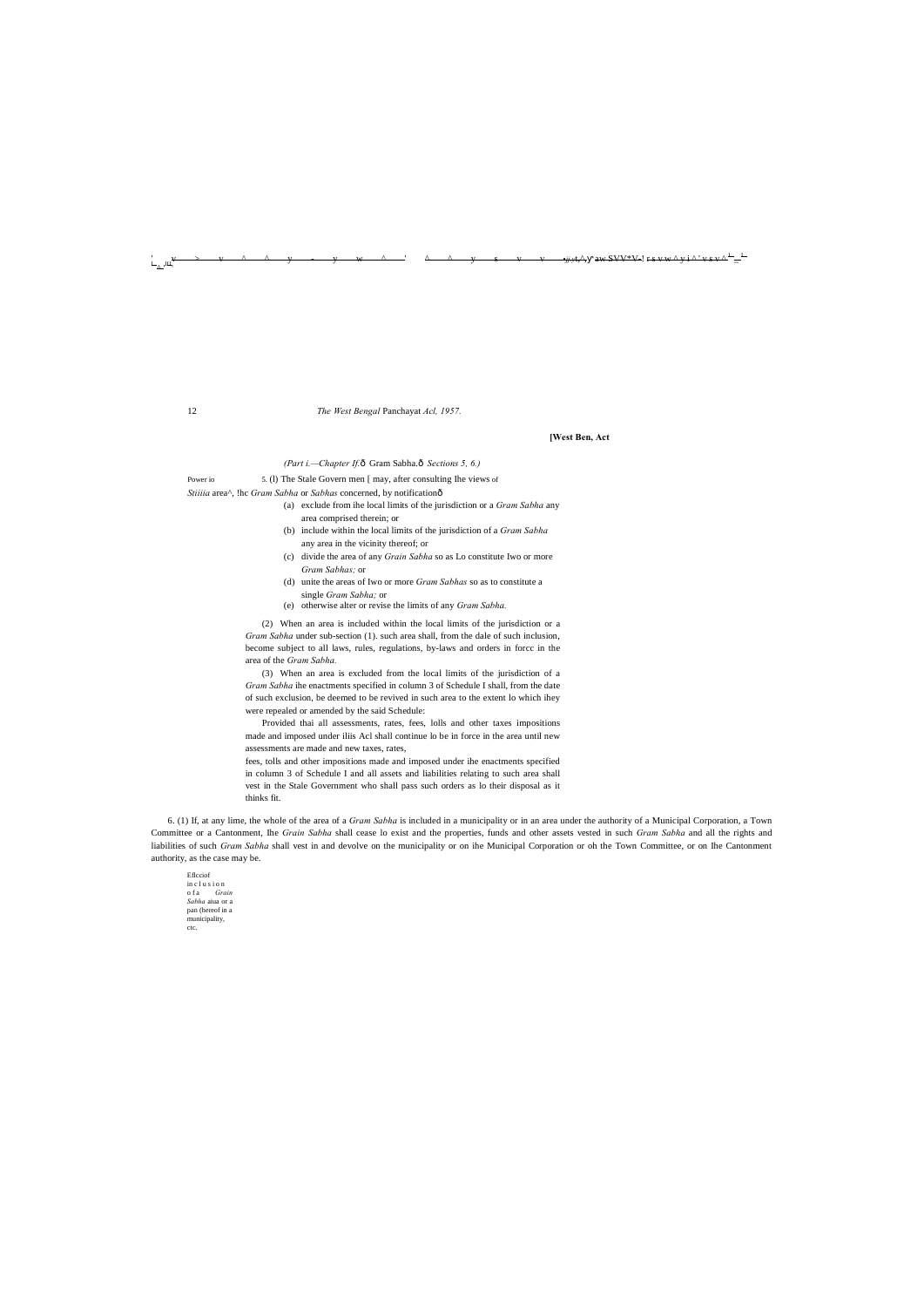Imlf-ycarly general meeting of

--------L..LM. 'A-'r\*V^V'.VVV"-V'.'.V'.V.- .VV^-.-.:-.-.

#### <sup>i</sup>\-->>^

*The West Bengal* Panchayat *Act, J957*, 13

**I of 1957.]**

*(Part ].*—*Chapter II.*ô Gram Sabha.ô Sections 7-9.)

funds and other assets vested in such *Gram Sabha* and all ihe rights and liabilities of such *Gram Sabha* in respect of the part so included shall vesl in and devolve on the municipality or on the Municipal Corporation or on the Town Committee or on the Cantonment authority, as the ease may be, in accordance with such allocation, as may be determined by the prescribed authority, whose orders thereon shall be final.

Annual and 8. (1) Every *Gram Sabha* shall hold one annual general meeting and one half-yearly general meeting:

(he *Grain S/ibha,* Provided that the *Adhyaksha* of the *Gram Panchayat* may, at any lime, and shall, upon a requisition in writing by not less than one**-firth** of the total number of members of the *Gram Sabha,* within twenty-one days from the receipt of such requisition, convene an extraordinary

7. (1) Every *Gram Sabha* shall consist of all persons whose names Members or arc included in the electoral roll of the West Bengal Legislative Assembly sabZi for the time being in force pertaining to the area for which the *Gram Sabha* has been constituted.

(2) The prescribed authority shall from lime to time maintain a list or the names of the persons referred lo in sub-section (I) and such list shall be the list of members of the *Gram Sabha.*

| 9. (1) The <i>Gram Sabha</i> shallô -           |                                                                   | Business at               |
|-------------------------------------------------|-------------------------------------------------------------------|---------------------------|
| (a) at the annual general meeting of            |                                                                   | [he general]<br>meetings. |
| (i) consider the budget for the following year, |                                                                   |                           |
| (ii)                                            | consider the report submitted by the <i>Gram Panchayat</i> on the |                           |
|                                                 | work done during the previous year and the work proposed to       |                           |
|                                                 |                                                                   |                           |

general meeting,

(2) The requisition referred to in the proviso to sub-section (1) shall state the objects of the meeting and shall be signed by the members requisitioning and shall be deposited or delivered at the office or the *Gram Sabha,* and may consist of several documents each signed by one or more members.

(3) If the *Adhyaksha* of the *Gram Panchayat* concerned fails to convcne tltc meeting within the twenty-one days, the prescribed authority shall, on a written request made by the members requisitioning within ten days from the date of expiry of the period mentioned in the proviso to sub-section (I), convene the meeting within twenty-one days from the date of receipt of the written request.

(4) The meetings of a *Gram Sabha* shall be held in such manner and at such lime and place as may be prescribed.

be done during the following year, and give such directions to

ihe *Gram Panchayat* as it may deem niwttnrv nnrl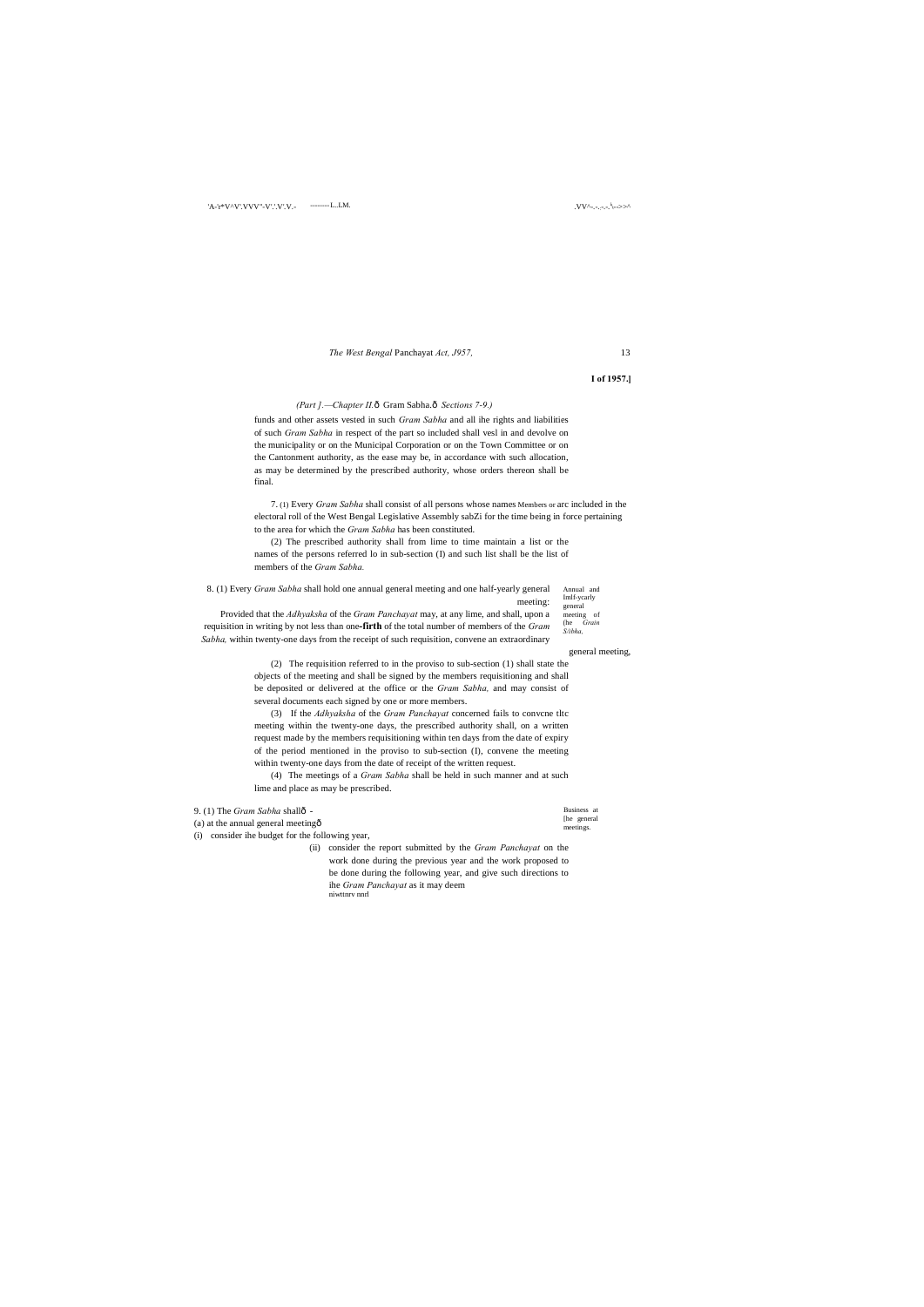Establishment l, constitution iinii ihL'urparai iflfl of *Guim Ptitithitvut.*

#### 14 *The West Bengal* Panchayat *Act, 1957.*

**[West Ben. Act**

*(Part I.—Chapter II.*ô Gram Sabha.ô Section 10.— *Chapter HI.* $\hat{o}$  *Gram Panchayat.* $\hat{o}$  *<i>Sccricm 11.*)

(iii) transact such other business as may be prcscritacd; (b) at the half-yearly general meeting, transact such business as may be prescribed.

(2) Every member of the *Gram Sabha* shall have the right of asking for information on all matters relating to the administration of the *Gram Panchayat* at the meetings referred to in sub-section (1).

(3) The *Adhyaksha* of the *Gram Panchayat* or in his absence the *Upadhyaksha* of the *Gram Panchayat* of the *Gram Sabha* concerned,

shall preside at the meetings of the *Gram Sabha* and in the absence of both, the *Gram Sabha* shall elect in the manner prescribed one of the members present at the meeting lo preside.

Quorum. 10. (J) No business shall be transacted at any meeting of the *Gram Sabha* unless at least one-tenth of the total number of members of the *Gram Sabha* is present.

> 'These wonts wiihin [he scijotu brnckcls were subsli luted far [lie words "clccl in (he manner prescribed" by s. 4(a)t>rihe Wtsi Bengal ftinc'Mijtf/(Amendment) Aci. 1959 (Wcsl Ben. Aci XV of .<br>19S9).

> (2) In case there be no quorum present, the meeting shall be adjourned to a dale wiihin one month to be announced at the meeting by the person presiding notice of which shall be given to the members or the *Grain Sabha* in the prescribed manner, ant) at such adjourned meeting no quorum shall be necessary.

> (3) At the adjourned meeting no business shall be transacted other than the business which was on the agenda of ihe meeting al which the adjournment took place.

#### **CHAPTER III.**

#### *Gram Panchayat.*

11. (I) There shall be a *Gram Panchayat* for every *Gram Sabha.*

(2) The members of a *Gram Sabha* shall '[elect at such time and in such manner as may be prescribed] from amongst themselves such number of members not being less than nine or more than fifteen as may be determined by the prescribed authority : [in accordance with such rules as may be prescribed in this behalf by the Scatc Government on the basis of the number of members of the Cram *Sabha],* and the members so elected shall constitute the *Gram Panchayat.*

inserted by s. 2( I )( ) of ihe We si Bengal *Panctmyai* and *7Mla Parishads* (Amendment)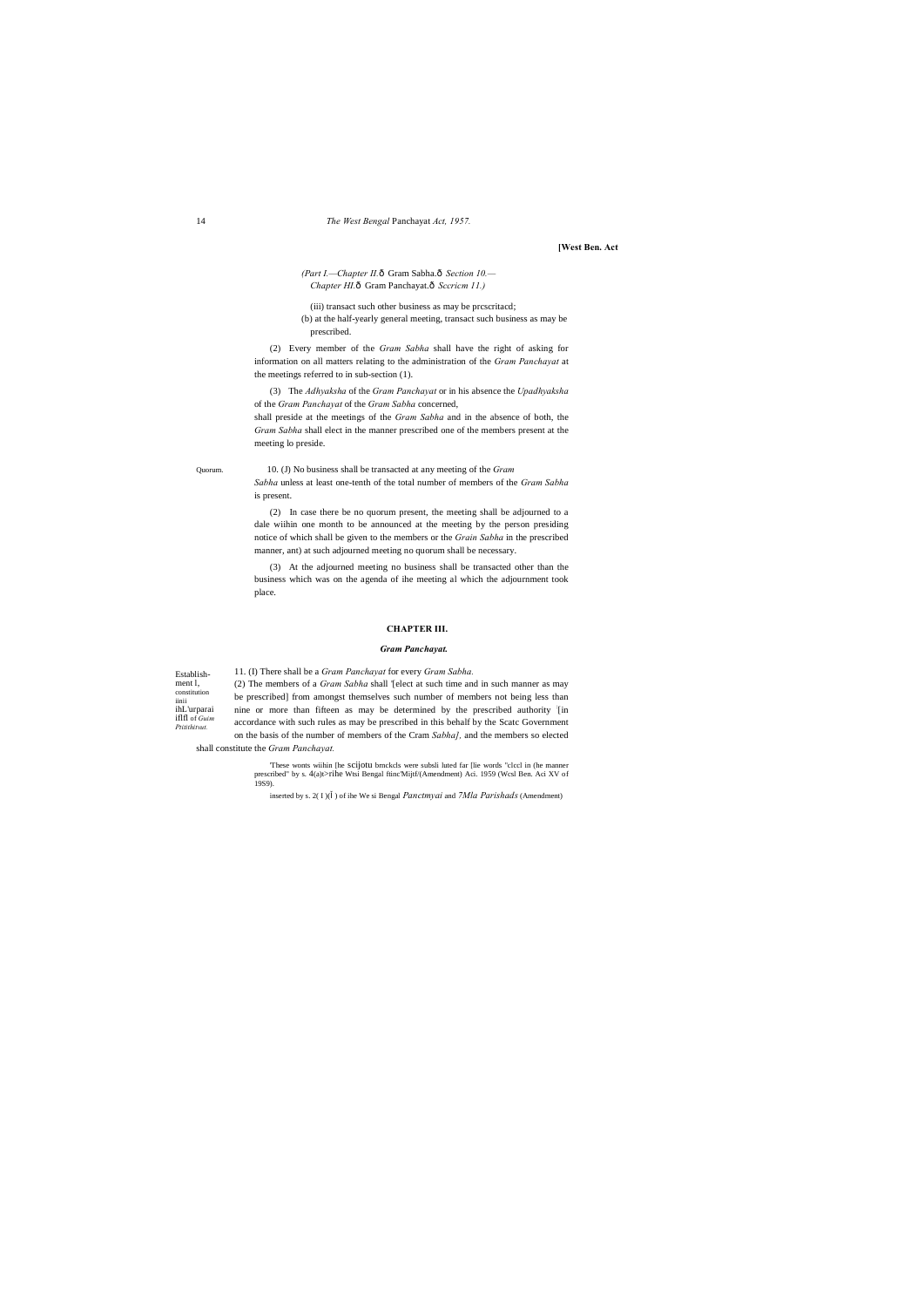#### *The West Bengal* Panchnyai *Act, 1957*. 15

I of 1957.]

#### *(Pari I.—Chapter III.* $\hat{o}$  Gram Panchayat. $\hat{o}$  Section J J.)

; '(2a) If within the lime fixed for the election, ihe members of a *Gram*

*Sabha* fail to eleel the number of members lo be elected under sub-seclion (2), another election shall be held lo fill ihe vacancy or vacancies remaining unfilled and in case ihe members of ihe *Grain Sabha* slill fail lo eleel the number of members at such second election, ihe Stale Government may appoint a member or members lo complete the number.

: (3) For the convenience of cleciion, ihe prescribed authority shall, in accordance with such rules as may be prescribed in this behalf by the Slate Government,  $\hat{o}$ 

Any person so appointed shall be deemed lo be a duly elected member.

- (i) divide the area of a *Gram Sabha* inlo constituencies, not being less than three or more than five, on the basis of the number of members of the *Gram Panchayat* determined under sub-seclion (2),
- (ii) allocate lo cach such constituency, '[scats not being less than two] or more than four, on the basis of the number of members of the *Gram Sabha* pertaining tlierelo.

(4) Every *Gram Panchayat* shall be a body corporate by the name of the *Gram Panchayat* having perpetual succession and a common seal and shall, subjcct to the restrictions or qualifications, if any, imposed under ihis Aci or under any other law for the lime being in force, have power to accepi a gift of, acquire, hold, administer and transfer property both movable and immovable and to enter inlo any contract or do all tilings necessary for carrying out its duties under this Act and shall, by its name, sue and be sued.

(5) Notwithstanding anything in sub-section (2), the State Government may associate with any *Gram Panchayat* clcctcd under thai suh-scction or appointed under section 13, for such period as it thinks fit, any person wether a member of the *Gram Sabha.*concerned or not,

who may, in the opinion of the Siaic Government, possess special qualifications for serving on the *Gram Panchayat* to enable it to function effectively; and all such person or persons shall be deemed to be members of the *Gram Panchayat* for all purposes cxccpl that they shall not have the right to vote and shall not be eligible for being elccted as *Adhyaksha* or *Upadhyaksha:*

Provided that the lotal number of persons so associated with a *Gram Panchayat* shall noi exceed one-third of the lotal number of members constituting liie *Gram Panchayat.*

'Suh-section (la) was inserted b>'s. 4(b) of I he West Bengal ftuir/imnfl Amendment) Ac I, 19.59 (West Ben. Ad XV of 1959).

-Sub-seclion (3) was subsiiiuied Ion he existing sub-secii on by s. 2(lXb)aftlR WsI Bengal

Paachayat and Zillu Ptirisltuih (Amendment) Act. 1965 (West Ben. Aci XXVII of 1965).<br>
'Subsiiiuied by Corrigendum No. 595 L.. dated the 26.5,66. published in ihe Catania G/i-ptip F-<br>
xtrttonliitiirv. dated 26 Port 1, nunc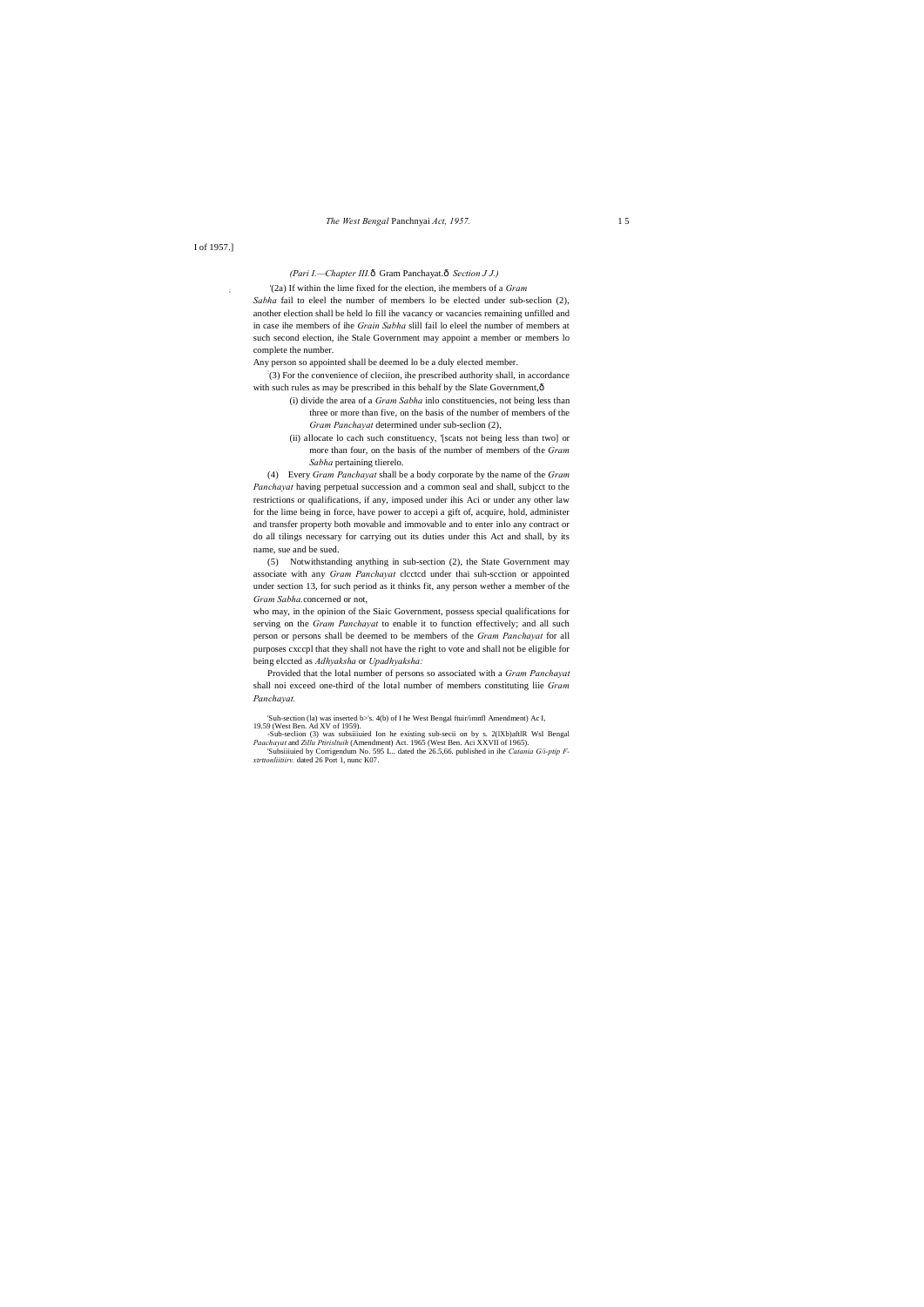CuniinuaiiL'e in oflke of silling I nc rubers and validation oT :iels and<br>prix'tx-tlinU-s

Ben. AclVItlnf 1964.

#### *The* H*'est Bengal* Panchayat *Act, J957.*

### **[West Ben. Act**

*{Pari t.—Chapter !11.*—Gram Panctiay aL—S *eel ions 12, !2A.)*

(6) Every *Gram Panchayat* shall, at iis first meeting at which a quorum is present clect, subject to the provisions of sub-section (5), one of its members lo be the *Adhyaksha* and another member lo be ihe *Upadhyaksha* of (he *Gram Panchayat* in the manner prescribed:

16 Upti- from the date of (lie first meeting of the *Gram Pancliavat* at which a *(Itir/ilalui. . "*

> Provided lhal ihe prescribed authority may, by notification, extend ihc term by such period nui exceeding '[three years] as may be specified in the notification:

Provided that if the *Gram Panchayat* fails lo clect an *Adhyaksha,* the *Adhyaksha* of ihe outgoing *Gram Panchayat* shall resume office and continue to hold ihc same until a new *Adhyaksha* is clectcd.

Term of office 12. (1) The lerm of office of ihc members of ihe *Gram Panchayat* %'llmikstin' shall, subject lo the provisions of section 21, be four years computed

quorum is present:

prix'tx-tlinU-s quotum is present, or the ordin *r* anchayat as reconstructed after the coming<br>into forcc of the West Bengal *Panchayat* (Amendment) Aci, 1964, and no act <sup>5</sup>12A. Notwithstanding the omission to hold timely elections in accordance with the provisions of this Act or the rules framed thereunder, .sitting members of a *Gram Panchayat* shall continue and shall be deemed always lo have continued lawfully to hold office until Ihc dale of the first meeting, at which a quorum is present, of the *Grant Panchayat* as reconstituted after ihe coming or proceeding of any *Gram Panchayat* shall, in any manner, be called in question merely on the ground of such omission to hold limely elections.

Provided further lhal notwithstanding anything contained in this section, every member of the *Gram Panchayat* shall continue to hold office until Ihe first meeting of the newly formed *Grain Panchayat* after a fresh election at which a quorum is present.

(2) An elected *Adhyaksha* and *Upadhyaksha* of a *Gram Panchayat* shall, subject to the provisions of sections 18 and 19, hold office for four years from ihe dale of his election as *Adhyaksha* or *Upadhyaksha,* as the ease may be.

(3) Notwithstanding anything contained in sub-seciion (2), an elected *Adhyaksha* and *Upadhyaksha* shall be deemed lo have vacated office as soon as the newly formed *Grant Panchayat* has assembled at the meeting held under the provisions of sub-section (6) of section 11.

'Substituted with retro spec live effect for the words "one year" by \$. 3 of ihc Wesl Bengal *PaiKitaydl* (Amendment) Aci. 1964 (Wesl Ben. Act VIII of 1964).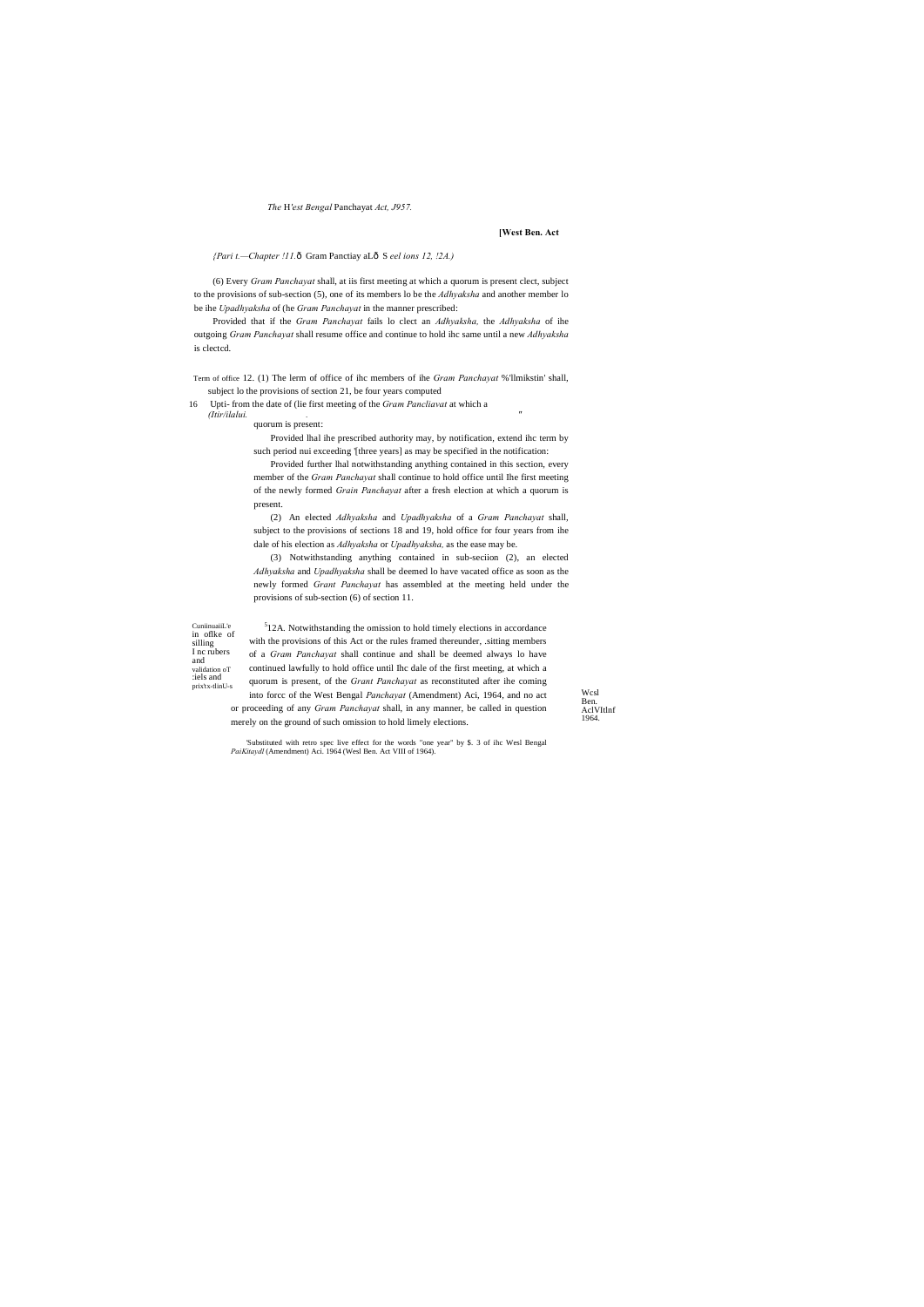*Adhyak.^h u and Upadhyaksha*  and members of *Gram Panchayat.*

*The* H't'if *Bengal* Panchayat *Act, J957.* 17

#### **I of 1957.]**

*(Part I.—Chapter III.*—Cram Panchayat.—*Sections 13-15.)*

Appointment of members by pnseribcd authority 13. Notwithstanding anything contained in section 11, the proscribed authority may, if it thinks fit, constitute tlic first *Gram Panchayat* and appoint ihe members ihereor from amongst the members of the *Gram Sabha* concerned for a period not exceeding one ye sir from the date of the notification mentioned in section 3 after which they shall be replaced by members elccted in the manner prescribed and thereupon they shall be deemed to have vacated office:

Appointment by prescribed aulhoriiy or fust *Adhyaksha*  and *Upadhyaksha.* 14. Notwithstanding anything contained in this Chapter, the prescribed aulhoriiy may appoint two of the members of a *Gram Panchayat* lo be its *first Adhyaksha* and first *Upadhyaksha,* respectively, for a period not exceeding one year from the date of the notification mentioned in section 3, after which period they shall be replaced by an *Adhyaksha* and an *Upadhyaksha* elected by the *Gmm Panchayat:*

Provided thai if the members are appointed for a period of less than one year, the prescribed authority may, if it thinks fit, extend the period up to one year:

| (a) he is under twenty-five years of age; or $s$ (aa) |  |
|-------------------------------------------------------|--|
|                                                       |  |

Disqualifications of 15. (1) Noiwiihstanding anything contained in this Chapter, a person shall not be qualified for being elected or appointed and *Adhyaksha* or *Upadhyaksha* or a member of a *Gram Panchayat*, if—

'Provided further that notwithstanding anything coniained in this section, every member of the *Gram Panchayat* who is so appointed shall continue to hold office until the first meeting of the newly formed *Gram Panchayat* after ihe first election ai which a quorum is present.

Provided thai if the *Adhyaksha* and the *Upadhyaksha* are appointed for a period of less than one year, the prescribed authority may, if it thinks fil, extend the period of their appointment up to one year.

he is not a cilizen of India; or

; (saa) he is in the service of the Centra! or State Government or of Ihe *Zilta Parishad* of the district or of an *Ancha!ik Pari shad,* an *Anchal Panchayat* or a *Gram Panchayat* within the

district; or

(b) he has been dismissed from the service of the Central or State Government or loeai authority for misconduct involving moral turpitude and where the dismissal has been made by the Central or Stale Government, he has been debarred from employment in public service; or

i

'This proviso was added by s. 5 of the West Bengal *Panchayal* (Amendment) Act, 1959 (We si Ben. AcrXV of 1959).

These clauscs were inserted by s. 2(2) of the West Bengal *Panchayat* and *Zilta Parishnds* 1 Amendment) Acl, 1965 {West Ben. Acl XXVII of 1965).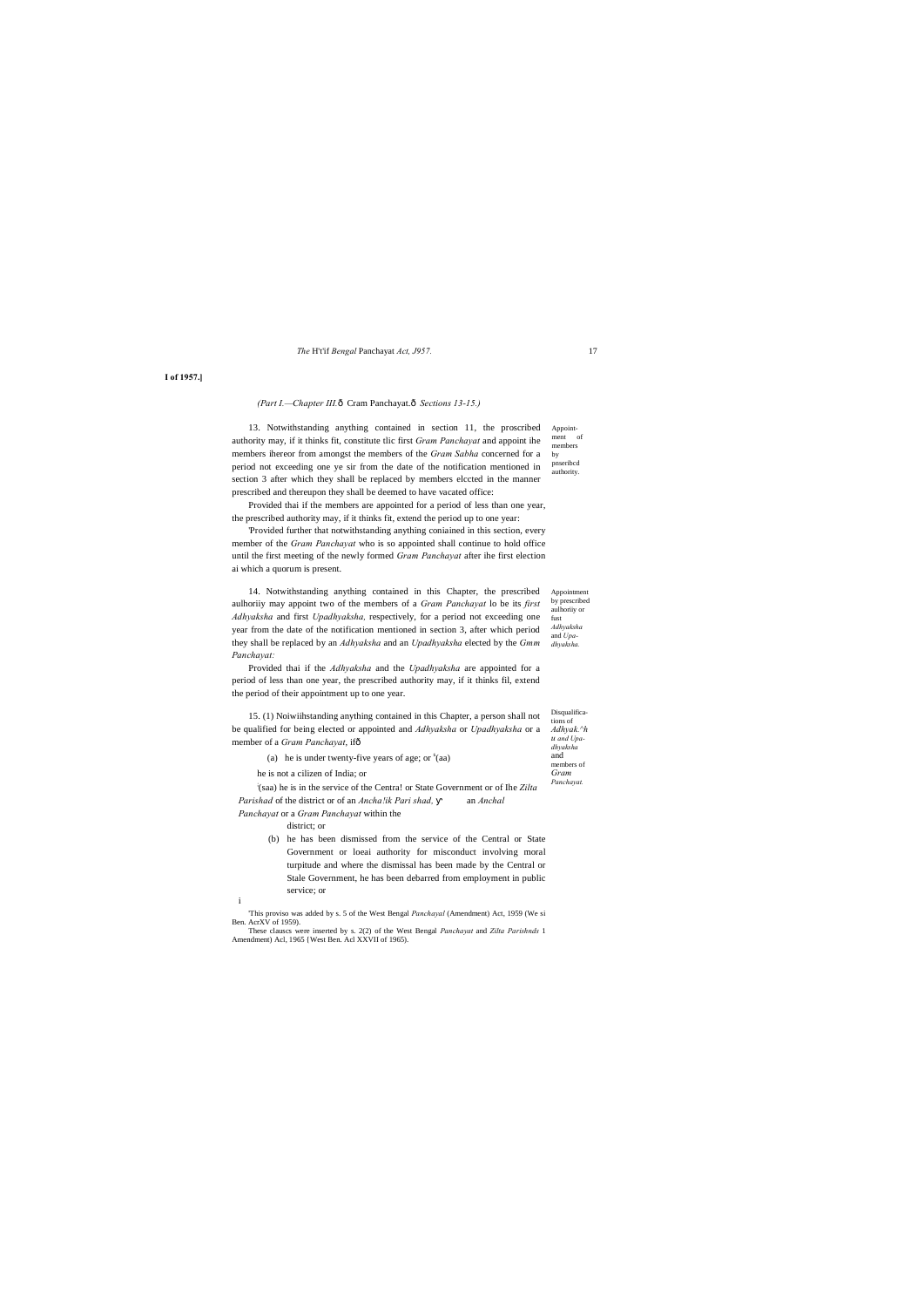#### <del>"" "V" " \* i\_\*^s^w^wsssvvwvswwsy\v^</del>^^^y^7ww^^wjw^K^wgww<sub>:</sub>v-s^^V'-<sup>L</sup>> v

18

I of 1956.

Ben. Aci VI ofl 870. Hen. Act I or 1371. . Ben. Act V of 1919.

EkvHnji or appointme nt in u (rr«m

lobe nclifjcd.

Rcsigioiion of *Adhxiiksha,* 

#### *The* **West** *Bengal* **Panchayat** *Act. 1957.*

**[West Ben. Act**

*(Part I.—Chapter III.*—Gram Panchayat.—*Sections 16, 17.)*

(c) he lias directly or indirectly, by himself or by his partner or employer or an employee, any share or interest in any contract wilh, by or on behalf of ihc *Gram Panchayat.*

Provided thai no person shall be deemed lobe disqualified for being elected or appointed as *Adhyaksha. Upadhyaksha* or a member of a *Gram Panchayat* by reason only of his having a share or inlerest in any public company as defined in [be Companies Act, 1956, which contracts with or is employed by llie *Gram Panchayat;* or

- (d) he has been adjudged by a competent court to be of unsound mind; or
- (e) he is an undischarged insolvent-, or
- (0 he being a discharged insolvent has not obtained from the court a certificate that his insolvency was causcd by misfortune without any misconduct on his part; or (g) any tax, loll, fee or rate due from him under this Act '[or under the Village Cliaukidari Act, 1870, the Bengal Village Chaukidari Act, 1871 or the Bengal Village Self-Governmcnl Act, 1919] for the year previous lo thai in which the election is held remains unpaid.

*Upudhyakshii* nr member. 'These words wiihin the square brackets were inserted by s. 6 of the West Bengal *Panchavafi* Amendment Aci. I')V' (WeM Hen. Act XV of 19?9).

(2) If any person is or has been convicted by a criminal court of an offcnce punishable with transportation or imprisonment for a period of more than six months, such person shall not be eligible for election or appointment as *Adhyaksha* or *Upadhyaksha* or as a member of a *Gram Panchayat.* for five years from the dale of expiration of the sentence:

Provided that on application made by u person disqualified under this subscciion, the State Government may, if satisfied on sufficient cause being shown, remove ihc disqualification by an order made in this behnir and shall do so if, in the opinion of the Slate Government, the offence does nol involve moral turpitude.

16. Every election or appointment of the members of a *Gram Panchayat* and its *Adhyaksha* and *Upadhyaksha* shall be notified in the manner prescribed.

17. An *Adhyaksha* or *Upadhyaksha* or a member of a *Gram Panchayat* may resign his office by notifying in writing his intention lo do so lo [lie prescribed authority and on such resignalion being accepted by the said authority shall be deemed to have vacated his office.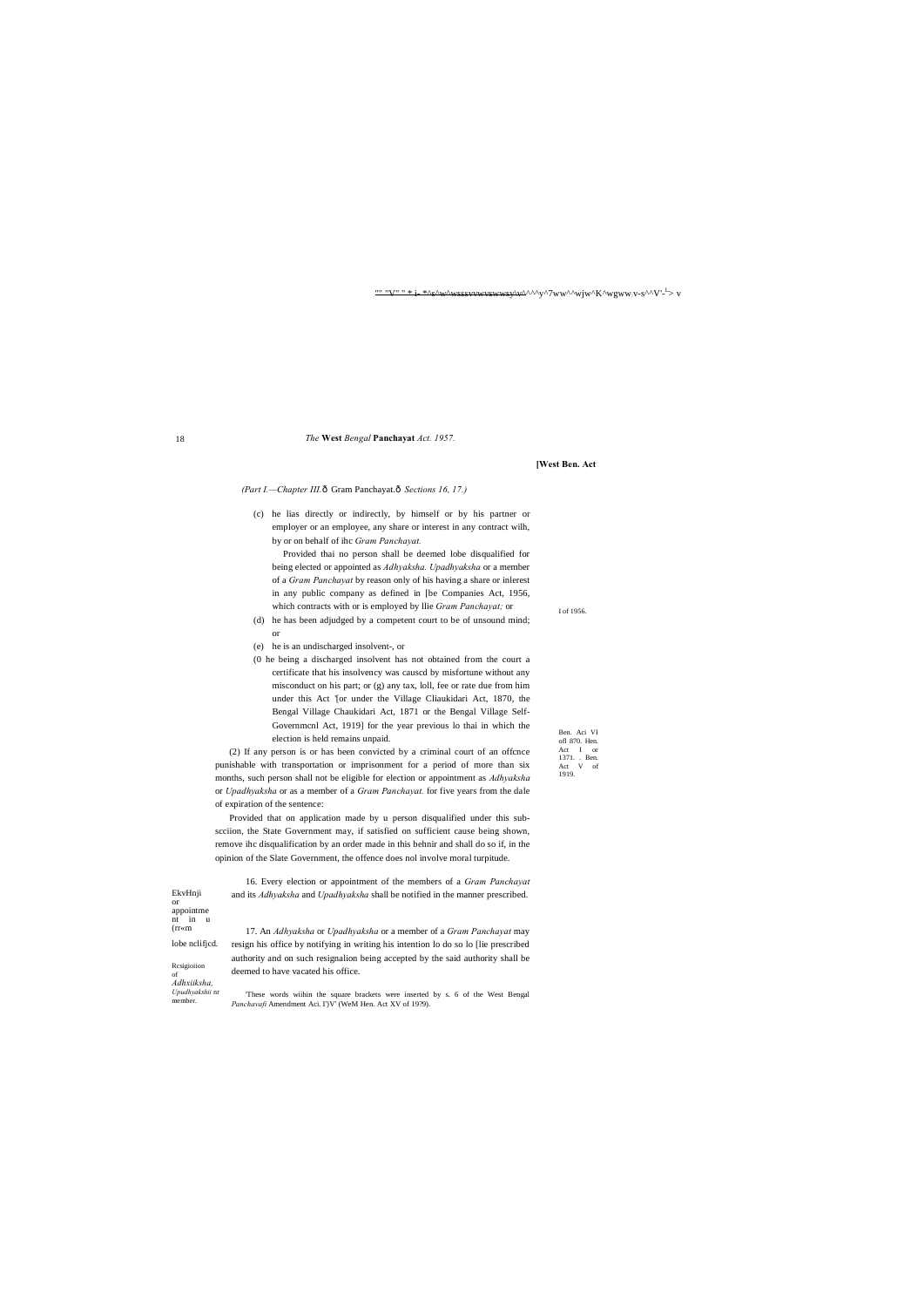Filling of casual vacancies in ihcofliccof *Adhyaksha* and *U/Kidhyaksha.*

Removal of member of *Crwii Ptiiicluiyul* 

*The West Bengal* **Panchayat** *Act, 1957.* 19

**I of 1957.]**

*(Pan I.—Chapter III.*—Gram Panchayat—*Sections 18-20.)*

Removal of *Adhyaksha*  ami *Upa- tlh* 18. An elccted *Adhyaksha* or *Upadhyaksha* of a *Gram Panchayat* may at any lime be removed from office by a resolution of the *Gram Panchayat* carried by the votes of not less than two-thirds of the total number of members holding office for the lime being, at a meeting specially convened Tor the purpose:

20. ([) The prescribed authority may, aficr giving an opportunity to a member of a *Gram Panchayat* to show cause ogainsl the acl ion proposed lo be taken against him, remove him from officeô

Provided that if the number of members who have voted in favour of such resolution is less than two-thirds but more than one-half of the lotal number of members holding office for the time being, the prescribed authority may, if it iliinks fit, by order, remove the *Adhyaksha* or the *Upadhyaksha,* as ihe case may be, from his office.

19. (1) In the event of removal of an elected *Adhyaksha* or *Upadhyaksha* under section 18 or when a vacancy occurs in the office of an elected *Adhyaksha* or *Upadhyaksha* by resignation, death or otherwise, the *Gram Panchayat* shall elect another *Adhyaksha* or *Upadhyaksha* in the prescribed manner.

(2) Every *Adhyaksha* or *Upadhyaksha* elccted under sub-scction (1) shall hold office for the unexpired portion of ihe term of office of the person in whose place he is clecictj.

- (a) on the ground of misconduct in the discharge of tiis duties; or
- (b) if he refuses to acl or becomes incapable of acting as such member; or
- and appeal. (c) if after his election he is convictcd by a criminal court of an offence involving moral turpitude and punishable with imprisonment for a period of more ilian six months; or
- (d) if he is absent from for meetings or the *Gram Panchayat* for tliree consecutive meetings without the leave of the *Gram Panchayat;* or
- (e) if he is in arrears for more than one year in payment of rates, tolls, fees or taxes to the *Anchal Panchayal;* or
- (0 if he was disqualified to be a member of the *Gram Panchayat* at the lime of his clcetion or appointment; or
- (g) if he incurs any of the disqualifications mentioned in clauses (b), (c), (d), (e) and (f) of sub-section (1) of scciion 15, after hi $\lt$ ; elerrinn a mpmher (if dip *Gram Pfinrhnvat.*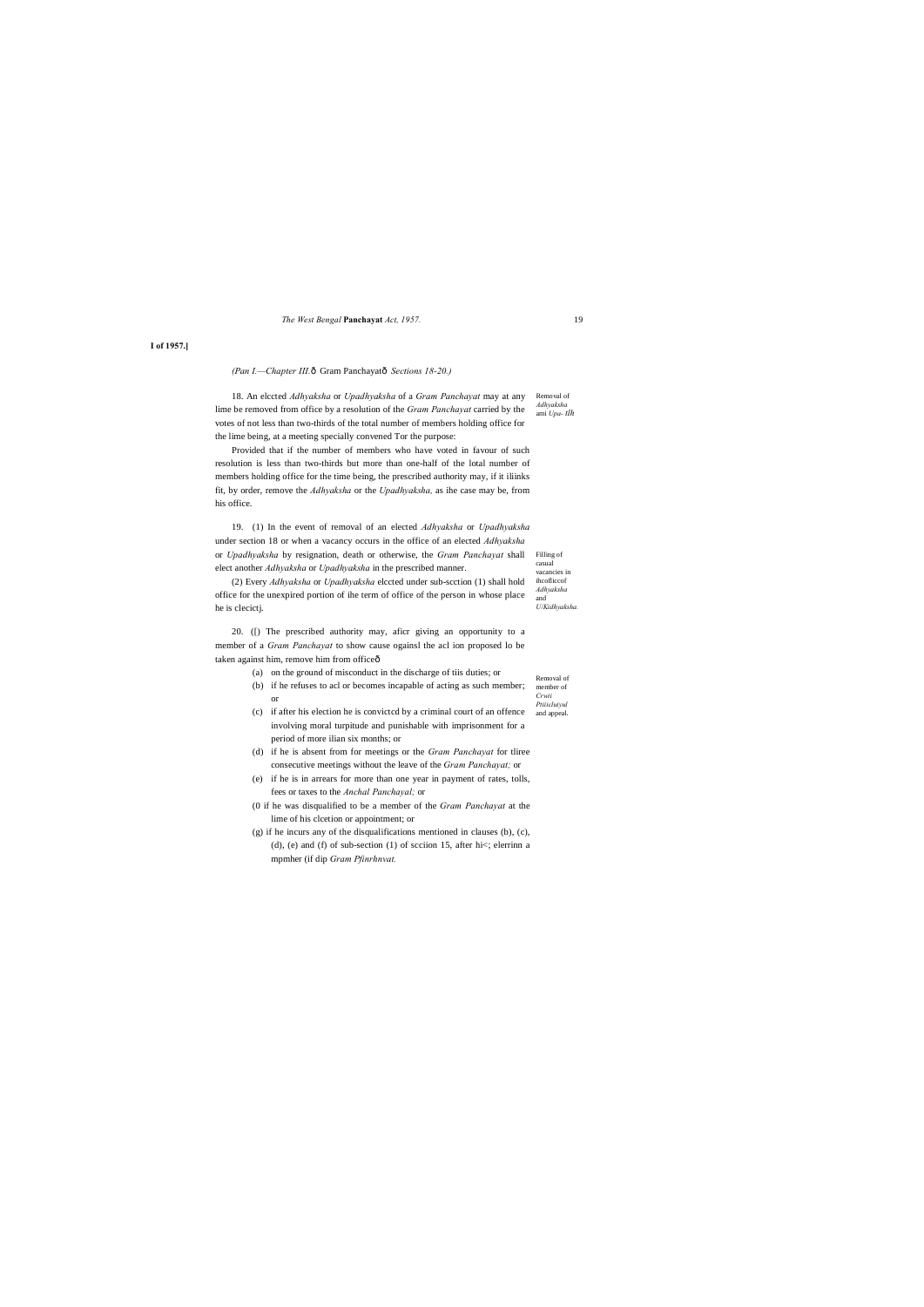Filling of casual vacancy in p!ac<:afa mcinberuf *Citiiu Fitm li/nttl.* Rwwv^'iy v".y- '.v,T

20 *The West Bengal* Panchayat *Act, 1957.*

#### **[West Ben. Act**

*(Part I.—Chapter III.—*Gram Panchayai.—*Sections 21, 22.)*

. (2) Any member of a *Grant Panchayai* who is removed from his office by the prcscribcd authority on any of the grounds mentioned in clauses (a), (b), (d), (c), (f) and (g) of sub-seciion (1), may, wiihin thirty days from the date of the order, appeal to the Commissioner of the Division within the local limits of whose jurisdiction of the *Cram Panchayat* is situate, and thereupon the Commissioner of the Division may stay the operation of the order till the disposal of the appeal and he may, after giving notice of [he appeal to ihe prescribed authority, and a Tier giving (he appellant an opportunity of being heard, modify, set aside or confirm the order. The order passed by the Commissioner of the Division on such appeal shall be final.

21. (i) If ihe seat of a member of a *Grant Panchayat* becomcs vacant by reason of his death, resignation, removal or otherwise, the vacancy shall be filled in the prcscribcd manner by appointment or election, as the case may be, of another person under [his Act.

(2) The person elected or appointed to a vacancy referred to in subsection (1) shall hold office for the unexpircd-porlion of the term of office of the person in whose place he is elected or appointed.

Mix-iings. 22. (I) Every *Gram Panchayat* shall hold a meeting at least once in a month at such time and such placc within the local limits of the *Grant Sabha* concerned as the *Adhyaksha* may fix:

> Provided thai (he *Adhyaksha* when required in writing by one-third of ihc members of ihe *Gram Panchayat* lo call a meeting shall do so wiihin seven days, failing which the members aforesaid may, after informing the prescribed authority in writing, call a meeting after giving seven clear days' nolice to ihe *Adhyaksha* and the other members of the *Gram Panchayat.*

> (2) The *Adhyaksha* or in his absence the *Upadhyaksha* shall preside at the meetings of [he *Gram Panchayat;* and in the absence of both, the members present shall clcci one of their number lo be the president of the meeting.

> (3) The quorum shall be not less than one-third of the total number of members of the *Gram Panchayat.*

> (4) All questions coming before a Gra/;i *Panchayat* shall be decided by a majority of votes unless otherwise provided in this Act:

> Provided lhal in case of equality of votes the person presiding shall have a second or casiing vote. .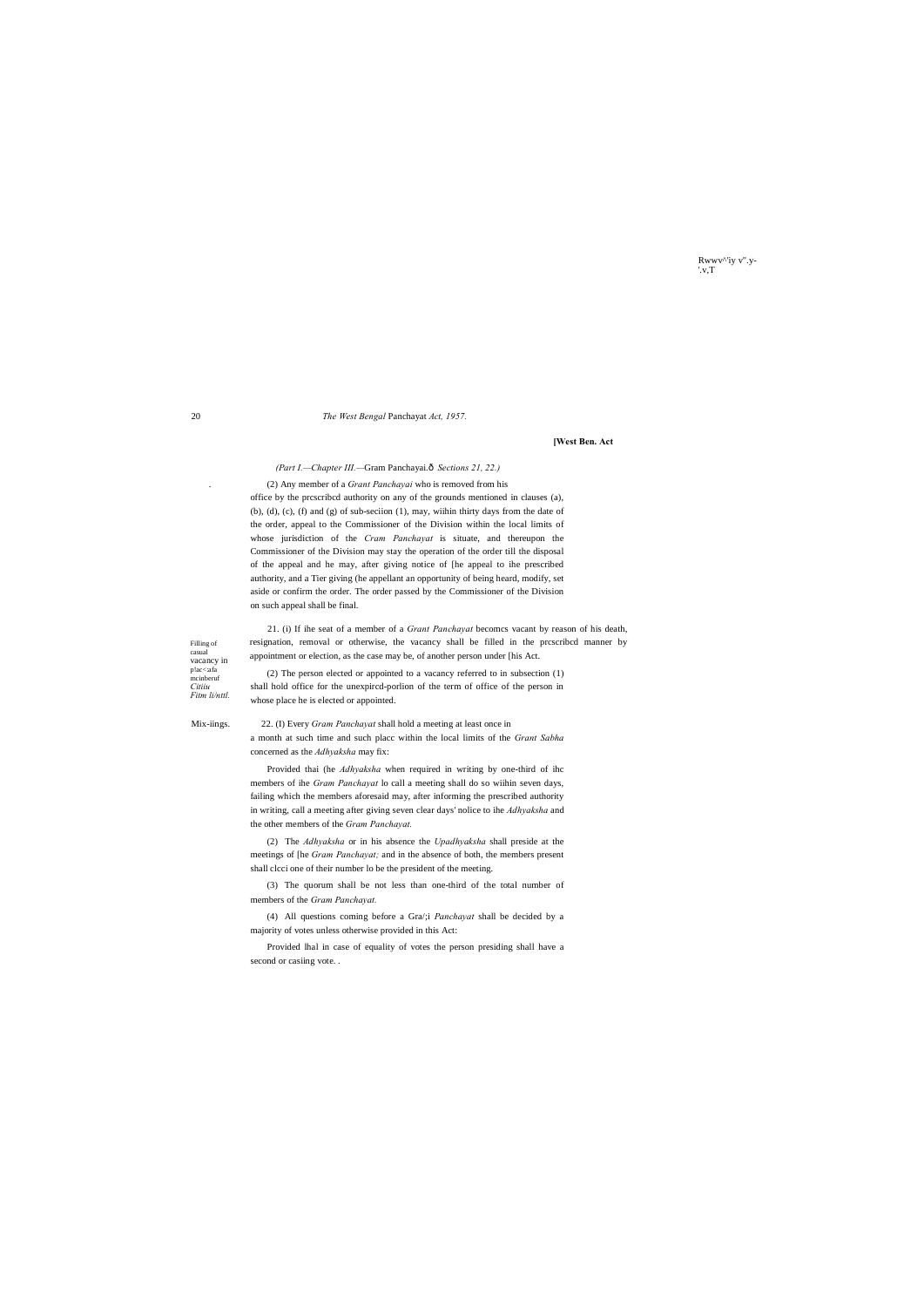**21**

*Anchal 26.* '(1) Every *Anchal Panchayat* shall consist of the following members, namely: $ô$ 

#### *(Pari I.—Chapter HI.—*Gram Panchayats.—*Sections 23, 24.- ChapterlV,*—Anchal Panchayats. $\hat{o}$  Sections 25, 26.)

Constitution *of* 

## *The WES! Bengal* **Panchayal** *Act, 1957.*

#### I of 1957.]

List of business to be transacted at a meeting. 23. A list of the business to be transacted at every meeting of a *Gram Panchayat* cxccpi at an adjourned meeting, shall be sent to each.member of the *Gram Panchayat* in the manner prescribed, at least forty-eight hours before the lime fixed for such meeting; and no business shall be brought before or transacted at any meeting, other llian the business of which notice had been so given.

Report on ihe work of *Gram Pimtihuyat,* 24. The *Gram Panchayal* shall prepare and submit annually in the prescribed manner and within the prescribed time a report on ihe work done during the previous year lo the *Gram Sabha* and also lo ihe prescribed authority.

Establishment of *Aiicluil Pwichaxttls.* 25. (1) For ihe purposes hereinafter mentioned in this Acl ihe State Government shall establish *A nchal Panchayats* each comprising as many contiguous *Gram Sabhas* as ii may, by notification, fix in each case.

> *PlMLhltVUtS.* (a) the *Adhyakshas* of all *Gram Panchayats* wilhin its jurisdiction (ex officio);

#### CHAPTER IV.

#### *Anchal Panchayats.*

'Sub-scction (1) was substituted for ihe existing sub-seclionby s. 2(3) of the West Bengal *Ptmchaml* and Z*ilia Purishuds* (Amendment) Act, 1965 (Wesl Ben. Act XXVII of 1965). Prior lo ill is substitution the second proviso of sub-section (J) was omitled by s. 7(a) nf the Wesi

(2) The Slate Government shall in the notification, specify the names and the territorial limits of the *Anchal Panchayats.*

> (b) such number of members of the *Gram Sabha* within its jurisdiction clccied at the prescribed lime and in ihe prescribed manner by the *Gram Panchayat* concerned in each case as may, from time to time, be determined in such manner as may be prescribed by the prescribed authority by order made in this behalfsDtliat I here shall be at least one memher for every five hundred members of the *Gram Sabha* and that there shall be al least one member from every *Gram Sabha:*

Provided thai no member of n *Gram Sabha* shall be elected to be a member of an *Anchal Panchayut* if he has any of the disqualifications mentioned in section J 5.

Renc.il *Pimchtivat* fAmendment At'l. 19S9 fWVtt Rrn Air XV nf I9S91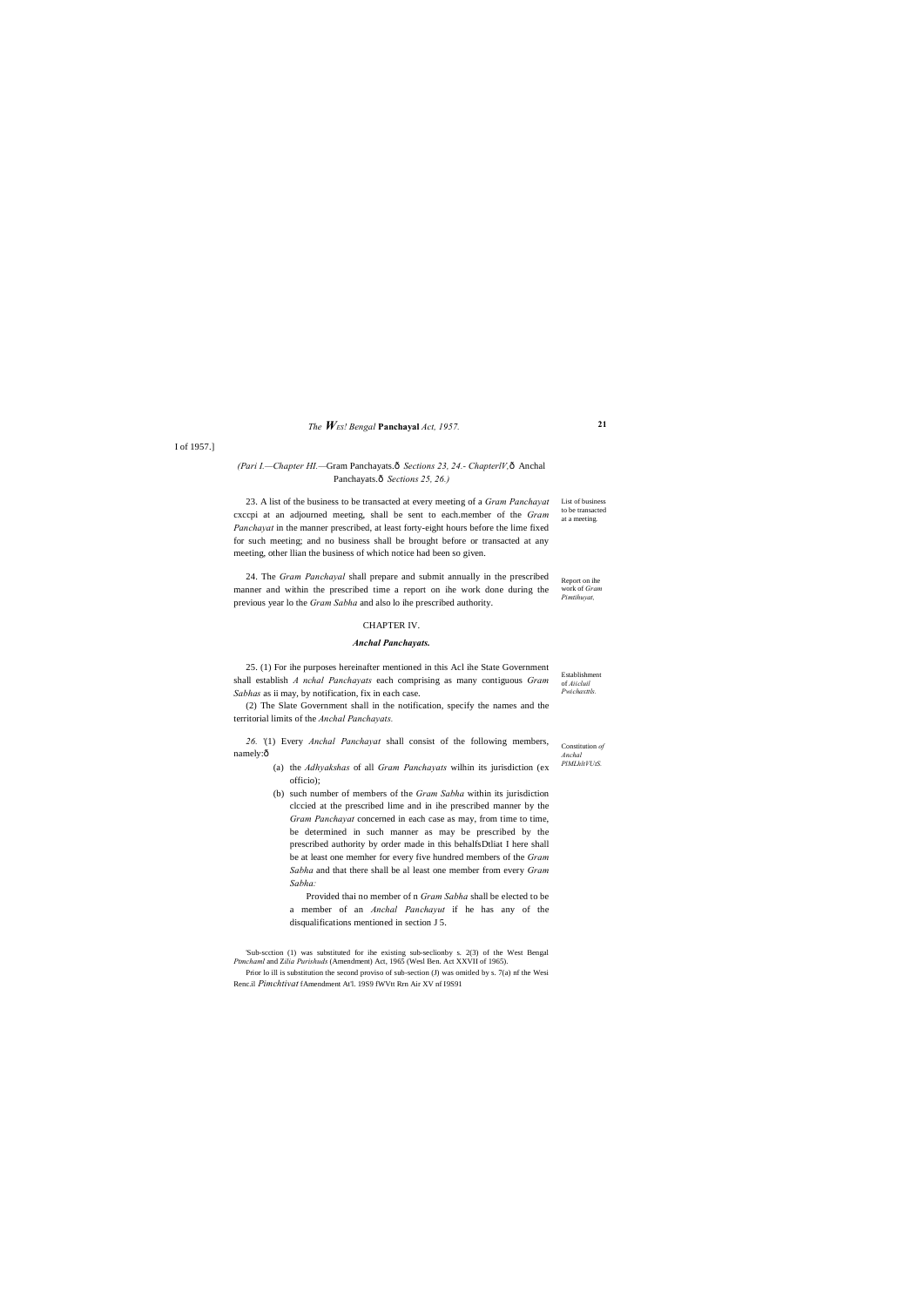*I'I I I IIIU I I I* ami *(Jjin-*Pnullum of . 1 *in htil Punchuvar,*

# *2 2*

#### *The* Wesf *Bengal* Panchayai *Act, 1957.*

#### **[West Ben. Act**

*(PurI J.—ChapterIV.*—Anchal Panchayats.—*Section 27.)*

l (la) If within [he lime fixed for [he election, a *Grim Panchayat* fails lo elected the number of members to be elecicd under sub-section (1), another election shall be held to fill the vacancy or vacancies remaining unfilled and in case the *Gram Panchayat* still fails to elect the number of members al such second election, ihe Slate Government may appoint a member or members to complete ihe number. Any person so appointed shall be deemed to be duly elected member.

? (3) The term of office of every member of an *Anchal Panchayat* elected by the members of a *Gram Panchayai* shall commence from ilvs date of ihe first meeting or the *Anchal Panchayat* at which a quorum is present and shall extend until ihe first meeting of ihe next newly constituted *Anchal Panchayat* at which a quorum is present.

(4) Whe n a vacancy occurs in the membership *of an Anc/ial Panchayat* it shall he filled within <sup>J</sup>[ihrce] months from the dale of ihe vacancy by election by the *Gram Panchayat* which elected the member whose seat has fallen vacant.-

27. (1) Every *Anchal Panchayat* shall at ils first meeling al which a quorum is present elcci in ihe manner prescribed one of its members to he ils *Pradhan* and another member Lo be its *Upa-Pradhan:*

^Provided that when a person elected as ihe *Adhyaksha* or the *Upadhyaksha* of a *Gram Panchayat* is also elected as ihe *Pradhan* or the *Upa-Pratllian* of ihe *Anchal Panchayat,* such person shall cease lo be [he *Adhyaksha* or the *Upadhyaksha,* as ihe case may be, of the *Gram Panchayat* with effect from the date of his election as ihe *Pradhan* or (he *Upa-Pradhan* or the *Anchal Panchayai.*

(2) The term of office of ihe *Pradhan* and the *Upa-Pradhan* of the *Anchal Panchayat* shall be ihc residue of his term of office as a member of the *Anchal Panchayat:*

Provided lhal an clcctcd *Pradhan* or *Upa-Pradhan* shall continue in office until a new *Pradhan* or *Upa-Pradhan* is elected by the newly constituted *Anchal Panchayai* after a general election.

'Sub set lion (la) was inserted by s. 7(b) of ihe West Bengal *Paitchiiyai* (Amendment) Act, 1959 (West Ben. Aci XV of 1959), Sub-scciinn 12) was omitted by s. 7(c), *ibid.*

3 Sub-sccii6n (3) was substituted for ihc original sub-section by s. 7(d), *ibid.*

This word within the square brackets was substilured for the word "two" by s, 7(e). *ibid.* -<br><sup>J</sup>ThK nrovisn was riifH-É I Kv c ft *ihi/t*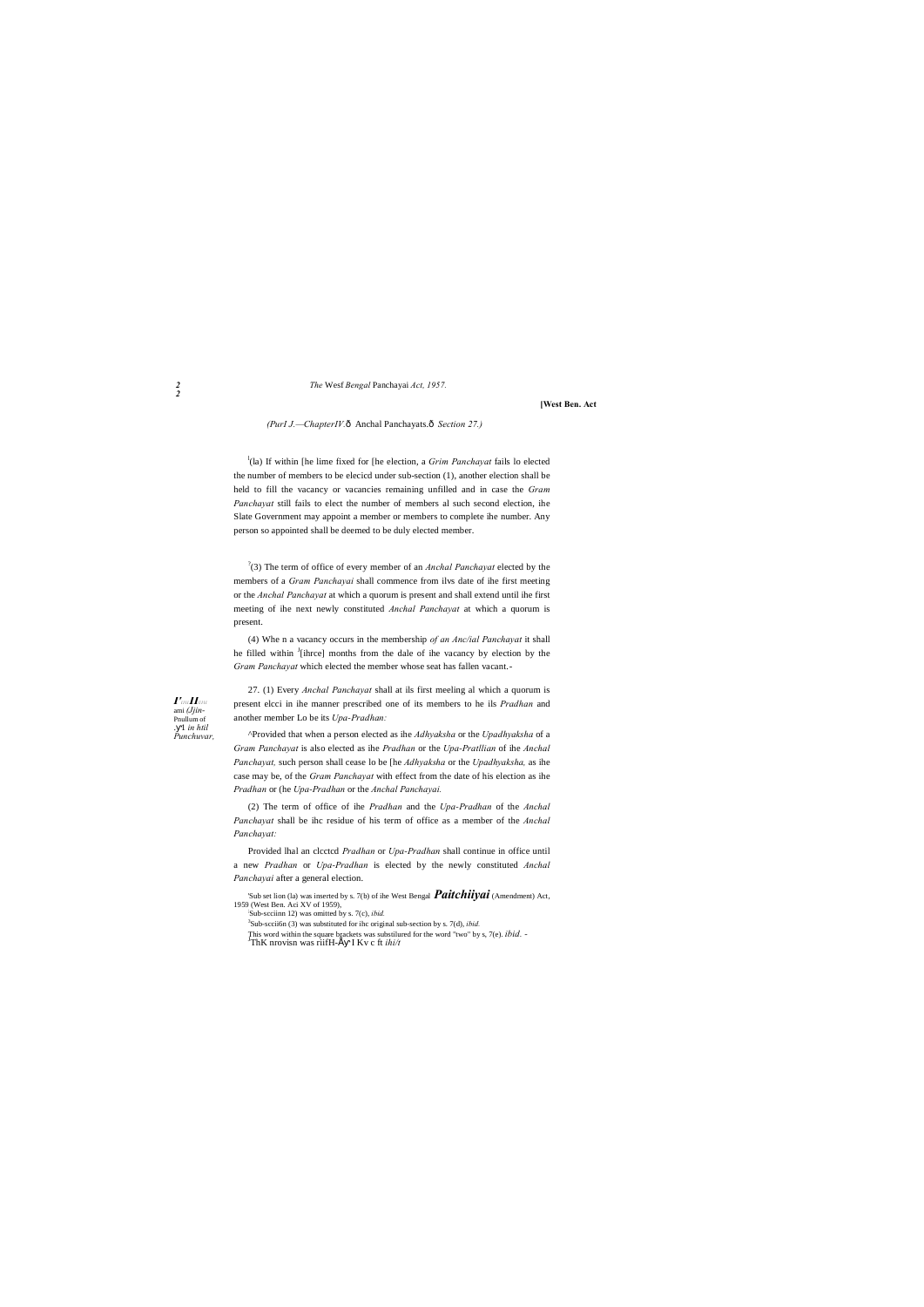## **23**

Elect inn or

appointment of members. *Pmilium* and *Upu-Pradium or Antfut! Pimchtiytu* lo be notified.

TOf^N5WWW-^SS.-.t-SS(-  $^{\wedge}S\$ SS\

Application or sections 17 *to 24* in **certain** cases. Committees

*of Anchul*

Incorporation of *Anchal Panchawt.*

## *The* Wfjf *Bengal* Panchayal *Act, 1957.*

**I of 1957.]**

*(Pari 1.—ChapterIV.*—Anchal Panchayats.—*Sections 27A-30.- Chapter V.— Powers and duties of* Gram Panchayats. *—Section 31.)*

**'27A.** Tlie election or appointment of ihe members of every *Anchal Panchayat* and of its *Pradhan* and *Upa-Pradhan* shall be notified in the manner prescribed.

28. The provisions of see lions 17 to 24 shall, *mutatis mutandis,* apply in the case of an *Anchal Panchayat,* its *Pradhan, Upa-Pradhan* and member.

Obligatory duties or *Gnuu PlUlcllll\fll,* 3L Subject io such conditions as may be prescribed, a *Gram Panchayat* shall as far as possible within the limits of ihe fund at its disposal, provide within the area under its jurisdiction for—

29. An *Anchal Panchayat* may after the clcciion of its *Pradhan* and *Upa-Pradhan,* constitute by specific resolutions at a meeting specially convened for the purpose such committee or commiilccs Tor such purpose or purposes as it may spccify and shall determine Lhc number of members of each such commillcc.

30. Every *Anchal Panchayat* shall by the name notified under scclion 25 be a body corporate having perpetual succession and a common seal and shall, subject to the restrictions or qualifications, if any, imposed under this Acl or under any oihcr law for the lime being in force, have power lo accept a gift of, acquire, hold, administer and transfer property both movable and immovable and to enter into any contract or do all things necessary for the purposes of this Aci<sub>k</sub> and shall by ihe said name sue and be sued.

## CHAPTER V.

#### **Powers and duties of** *Gram Panchayats.*

- (a) sanitation, conservancy and drainage and the prevention of public nuisances;
- (b) curative and preventive measures in rcspcct of malaria or an
- epidemic; (c) vaccination and inoculation;
- (d) supply of drinking water and the cleansing and disinfecting the sources of supply and storage of water;
- (c) ihe maintenance, repair and construction of public streets and protection thereof;

'Section 27A was inserted by s. *9* of the West Bengal *Panchayal* (Amendment) Act, in^n rH'.n Dnn AH W rtr TQRD\*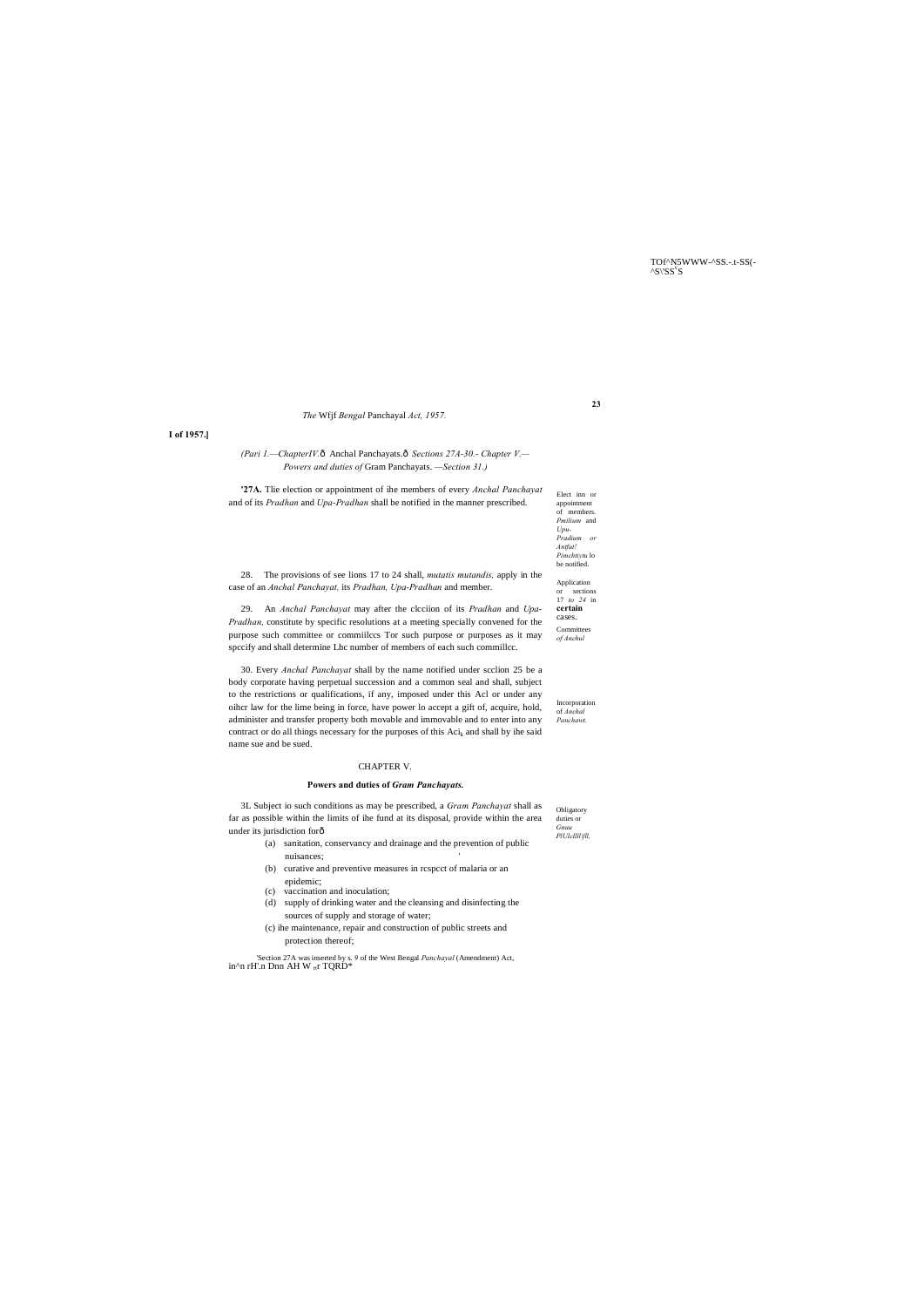24 *The West Bengal* Panchayat *Aci, 1957.*

#### **[West Ben. Act**

#### *(Purl I.—Chapter V.—Powers and duties of* Gram Panchayats. *—Section 32.)*

. (0 llie removal of encroachments on public streets or public places;

- (i) the supply of any local information which the District Magistrate or the District Board or the *Anchal Panchayat* wiihin the local limits of whose jurisdiction the *Gram Panchayat* is situate, may require,
- (j) the registration of births and deaths within the local limits of the jurisdiction of the *Gram Panchayat* under the provisions of the Bengal Births and Deaths Registration <sup>B</sup>c«. Act iv Act, IS73, if required to do so by the District Magistrate; "'
- (k) o rgan isin g vol u n i ary I ab our for c onun unity works and works for the uplift of its area;
- $(1)$  i\* \* \* \* \* \* \*
- (g) the protection and repair of buildings or olhcr property vested in it;
- (h) Ihc management and carc of public tanks, subject to the provisions of the Bengal Tanks Improvement Aet, 1939, Ben. Aci XV common grazing grounds, burning ghats and public grave- '

yards for the common benefit of the people;

#### Otherduiics 32. (|) A *Gram Panchayai* shall also perform such other functions

Pimcituvtiis, <sup>as "lc</sup> Slate Government may assign to it in respect of ô

- (a) primary, social, technical or vocational education;
- (b) rural dispensaries, health ccnlres and maternity and child welfare centres;
- (c) management of any public ferry under the Bengal Ferries  $^{0t_{\text{r1}}}$  Act [ of Act, 1885;
- (d) irrigation;

(c) grow-more-food campaign;

(0 of the infirm and the destitute;

- (g) rehabilitation of displaced persons;
- (h) improved breeding of cattle, medical treatment of cattlc and prevention of cattle disease;
- (i) iLs acting as a channel dirough which Government assistance should
- reach the villages;

(j) bringing waste land under cultivation;

'Omitted by s. 2(4) of the West Bengal *Pa/ichayui* and Z*ilia Parhhttds* (Amendment) l n ^ C # 1 1 ' n . . . \* . . w i f t t *-t*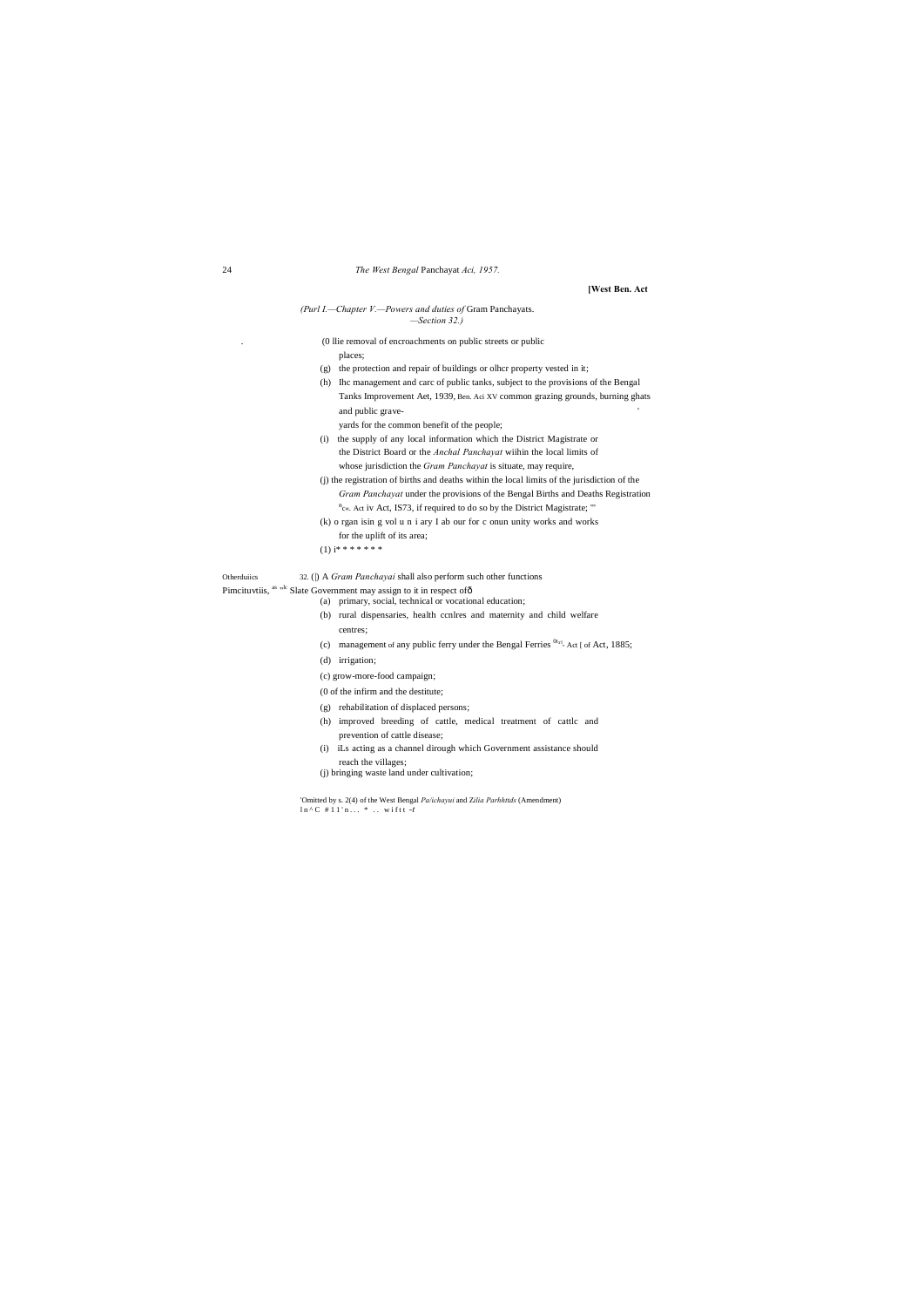## *y>* V^^^^J^SSSS^.w ,v .v

**1 of 1957.]**

| The West Bengal Panchayal Act, 1957. |  |
|--------------------------------------|--|
|                                      |  |

*(Part I.—Chapter V.—Powers and (Julit's qfG*ram Panchayats. *—Section 33.)*

(k) promotion of village plantations; **(1)** arranging **for cultivation of land lying fallow;**

- (m) arranging for co-operative management of land and other resources of the village;
- (n) assisting in the implementation of land reform measure in its area; and
- (0) the implementation of such schemcs as may be formulated or performance of such acls as may be entrusted to the *Gram Panchayal* by the State Government.

(2) The State Government may at any lime for reasons **Lo** be recorded in writing withdraw from a *Gram Panchayat* any function assigned to il tinder sub-section (1).

33. Subject lo such conditions as may be prescribed, a *Gram Dis Panchayat* may, and shall if the Stale Government so directs, make Grau""^0 provision for— . *Pmidmym.*

- (a) ihe maintenance of lighting of public streets;
- (b) planting and maintaining trees on the sides of public streets or in other public places vested in it;
- (c) the sinking of wells and excavation of ponds and tanks;
- (d) ihe introduction and promotion of co-operative farming, cooperative stores, and other co-operative enterprises, trades and callings;
- (c) the construction and regulation of markets, the holding and regulation of fairs, *welas* and *hats* and exhibitions of local producc and products of local handicrafts and home industries;
- (0 the allotment of places for storing manure;
- (g) assisting and advising agriculturists in the mailer of obtaining State loan and its distribution and repayment;
- (h) filling up of insanitary depressions and reclaiming of unhealthy localities; .
- (1) the promotion and encouragement of cottage industries;
- (j) the destruction of rabid or ownerless dogs;
- (k) regulating the production and disposal of foodstuffs and other commodities in the manner prescribed;
- (I) the construction and maintenance of *sarais, dharanmalas,* rest houses, cattle sheds and cart stands;
- (m) the disposal of unclaimed cattle;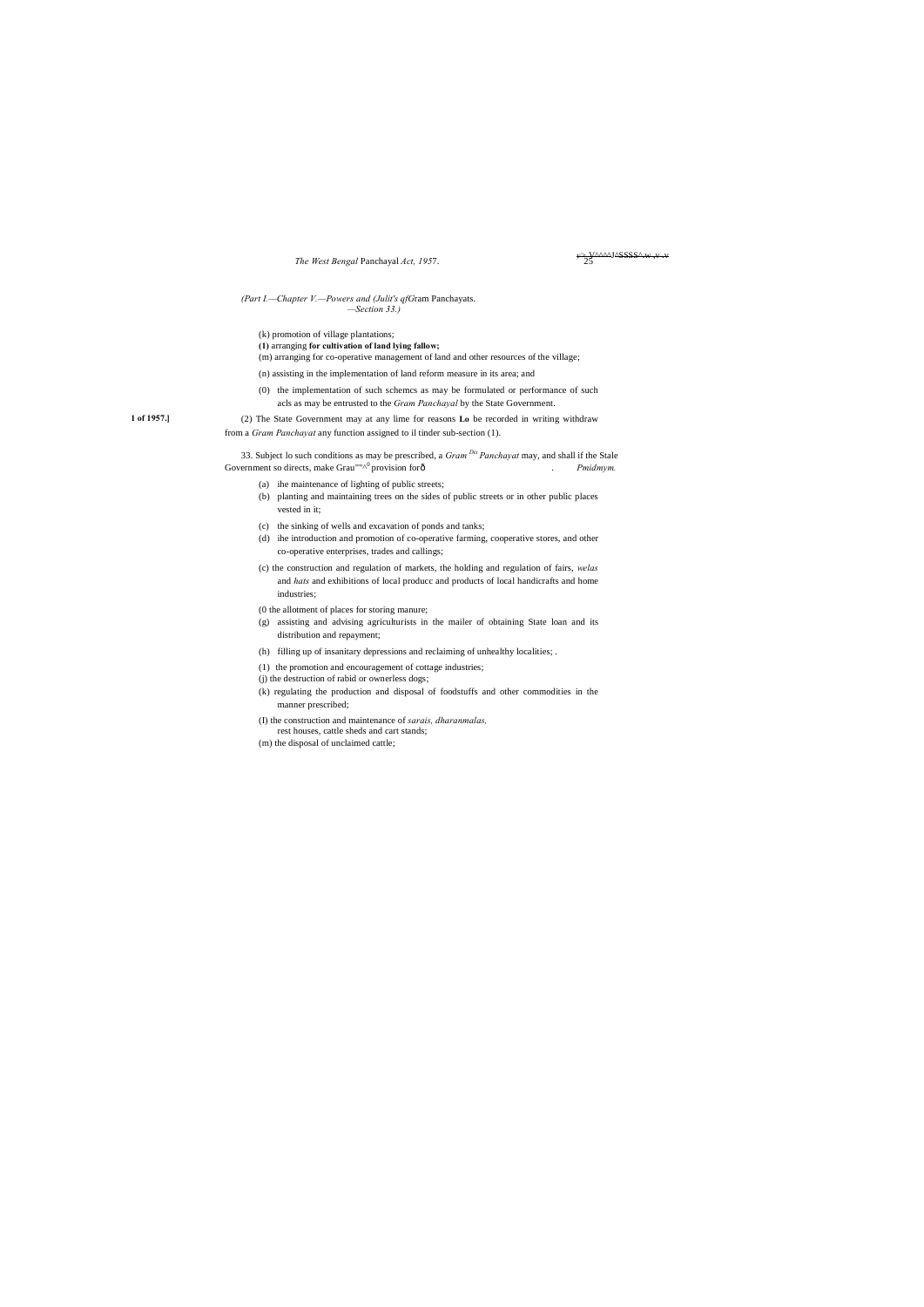Stale Govern men l lo place funds necessary for ihe performanc e of function; and dimes under SL-eiion ?2 or 3.1. at ilic disposal of Ihe *Gram I'ttih/uiytti.*

Delegation of itucies lo Gumi *Pitjjf'Jwyttt* by the Central Government ur Slalo Government or loeal aulhoritv.

#### **26** *The West Bengal* Panchayai Ac/, *1957.*

**[West Ben. Act** *(Part 1.—Chapter V.—Powers and duties of* Gram Panchayats. *—Sections 34. 35.)*

#### (n) ihc disposal of unclaimed corpses and carcasses;

- (0) ihe establishment and maintenance of libraries and reading rooms;
- (p) the organisation and mainlenance of *akharas*, clubs and other placcs lor rccrealion or games;
- (q) ihe maintenance of records relating to population census, crop census, entile census and census of unemployed persons and of other statistics as may be prescribed;
- (r) ihe performance in the manner prescribed of any of [he funclions of ihe District Board, with its previous approval, calculated to benefit ihe people living wiihin the jurisdiction of ihc *Gram Panchayat',*
- (s) rendering assistance in extinguishing fire and protecting life and properly when fire occurs;
- (1) assisting in ihe prevention of burglary and dacoily;
- (u) any other local work or service of public utility or which is likely to promote [he health, comfort, convenience or material prosperity of the public, not otherwise provided for in this Act.

3-1. Where the State Government assigns any function to a *Gram Panchayat* under section 32, or where it directs a *Gram Panchayat* [o make provision for any of Ihe items enumerated in section 33, it shall place such funds at Ihe disposal of the *Gram Panchayai* as may be required for the performance of die funclions so assigned to ihc *Gram Panchayai* or for making provisions for the item so directed to be made by the *Gram Panchayat. ■*

35. Nothing in sections 31, 32 and 33 shall be deemed lo impose any **duty** or confer any power on ihe *Cram Panchayat* with respect to any matter which is under the direct **ad** minis **Ira** live control of any department of ihe Central or Slate Government or of any local authority, unless such duty or power has been transferred or delegated to the *Grant Panchayat* **by** order of the Central or State Government, or of the local authority, **as** the case may be:

Provided lhal when the Stale Government or any local authority transfers or delegates any of its duties or powers to a *Gram Panchayai*, it shall place the funds nceessary for the performance of such duties or rowers al the rlknr>9;il nf ihr\* *C.r/nn Prmrhn-,-n»*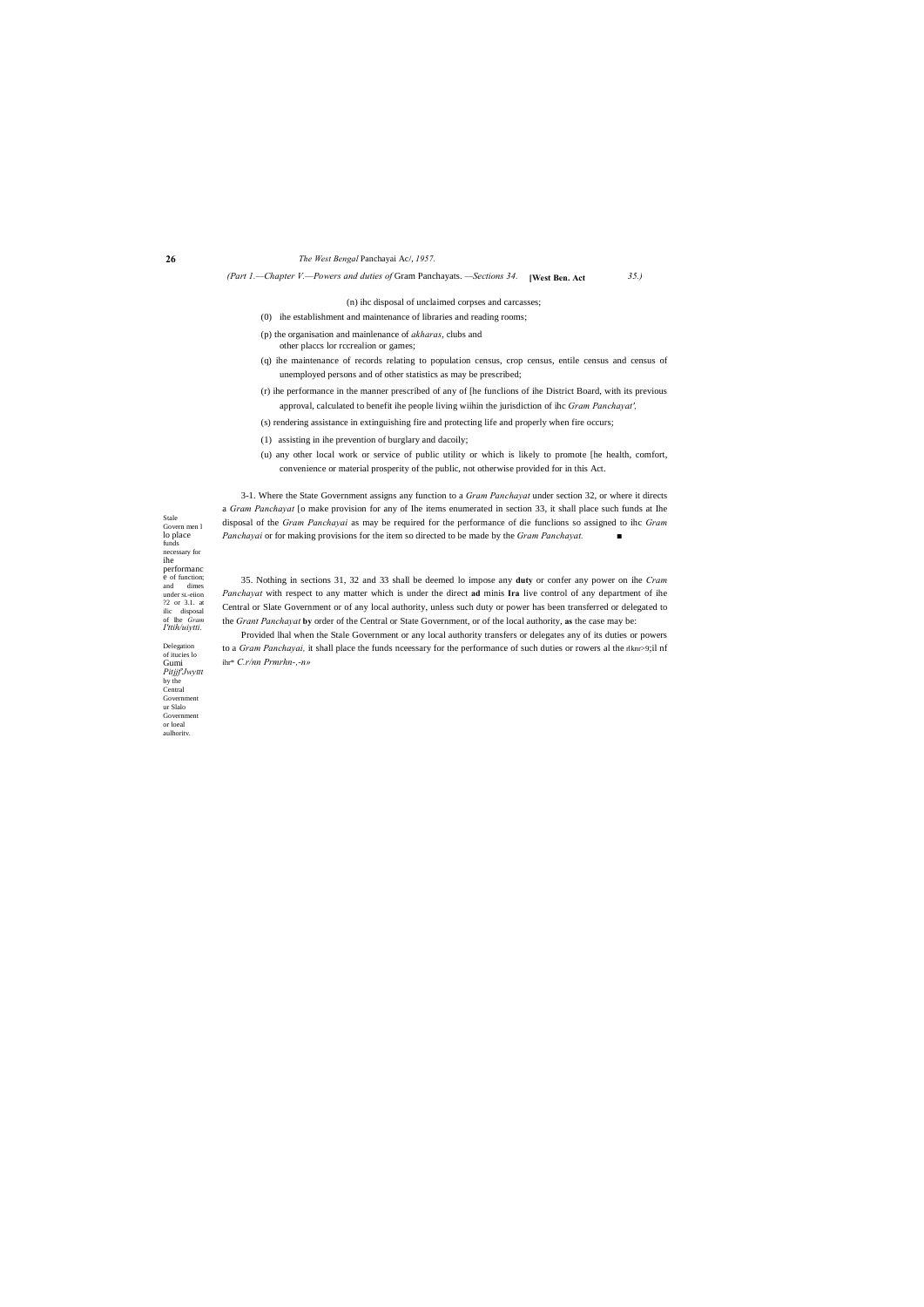#### ^ w^y,wa.w. > , \_> . v , <sup>J</sup> , \ <sup>L</sup> ^ > . - -- 0 ^ ^ ; : -' " V ^ <sup>V</sup> " " V T ^ V " ' \* " " ^ " ' V S ^ ^ V S V ^ ^ ^ ^ T T ^ T ^ ' 7 f ^ ^ T v W ^ ^ ^ \* ^ <sup>l \*</sup>

*The* Wsj*/ Bengal* Panchayat *Aci, 1957.* 27

#### **I of 1957.]**

*(Pari I.—Chapter V.—Powers and duties* o/Gram Panchayats.—*Section 36.)*

36. (1) For (he improvement of sanitation, a *Grain Panchayat* shall have power to do all acts neccssary for, and incidental to, Ihe performance saniiaiion. of the functions entrusted or delegated to it and in particular and without prejudice 10 the generality of Ihe foregoing power or to the provisions of any other Act for the lime being in force, a *Grant Panchayat* may require the owner or occupier of any land or building, by written notice and within a reasonable period lo be specified in the notice, after taking into consideration his financial position,—

> (a) to close, remove, alter, repair, cleanse, disinfect, or put in good order any latrine, urinal, water-closet, drain, cess-pool,

or other receptacle for filth, sullage water, rubbish or refuse pertaining to such land or building, or to remove or alter any door or trap or construct any drain for any such latrine,

urinal or water-closet which opens on to a street or drain or to shut off such latrine, urinal or water-closet by a sufficient roof or wall or fence from the view of persons passing by or dwelling in the neighbourhood;

- (b) **to cleanse, repair, cover, fill up, drain -off or remove water from, a private well, tank, reservoir, pool, pit, dcprcsson or excavation therein which may be injurious Lo health or offensive Lo the neighbourhood;**
- (c) to clear off any vegetation, undergrowth, prickly pear or scrub jungle therefrom;
- (d) lo remove any dirt, dung, nighlsoil, manure or any obnoxious or offensive mailer therefrom and lo cleanse the land or building:

Provided that a person on whom a notice has been served as aforesaid may, within thirty days of receipt of Lhe notice, appeal to ihe prescribed authority against the order contained in the notice whereupon the prescribed authority may slay the operation of the order contained in the notice till the disposal of the appeal and it may, after giving such notice of the appeal lo the *Grant Panchayat* concerned as may be prescribed, modify,

#### **set aside or confirm the order:**

Provided further thai the prescribed authority shall, when it confirms or modifies the order contained in the notice after the expiry of the period mentioned therein, fix a fresh period within which the order contained in the noticc, as confirmed or modified by it, shall be carried out.

(2) If a person upon whom a notice has been served as aforesaid and which has not been set aside by the prescribed auihority fails, without sufficient reason, to comnlv with (he order contained in the notice or the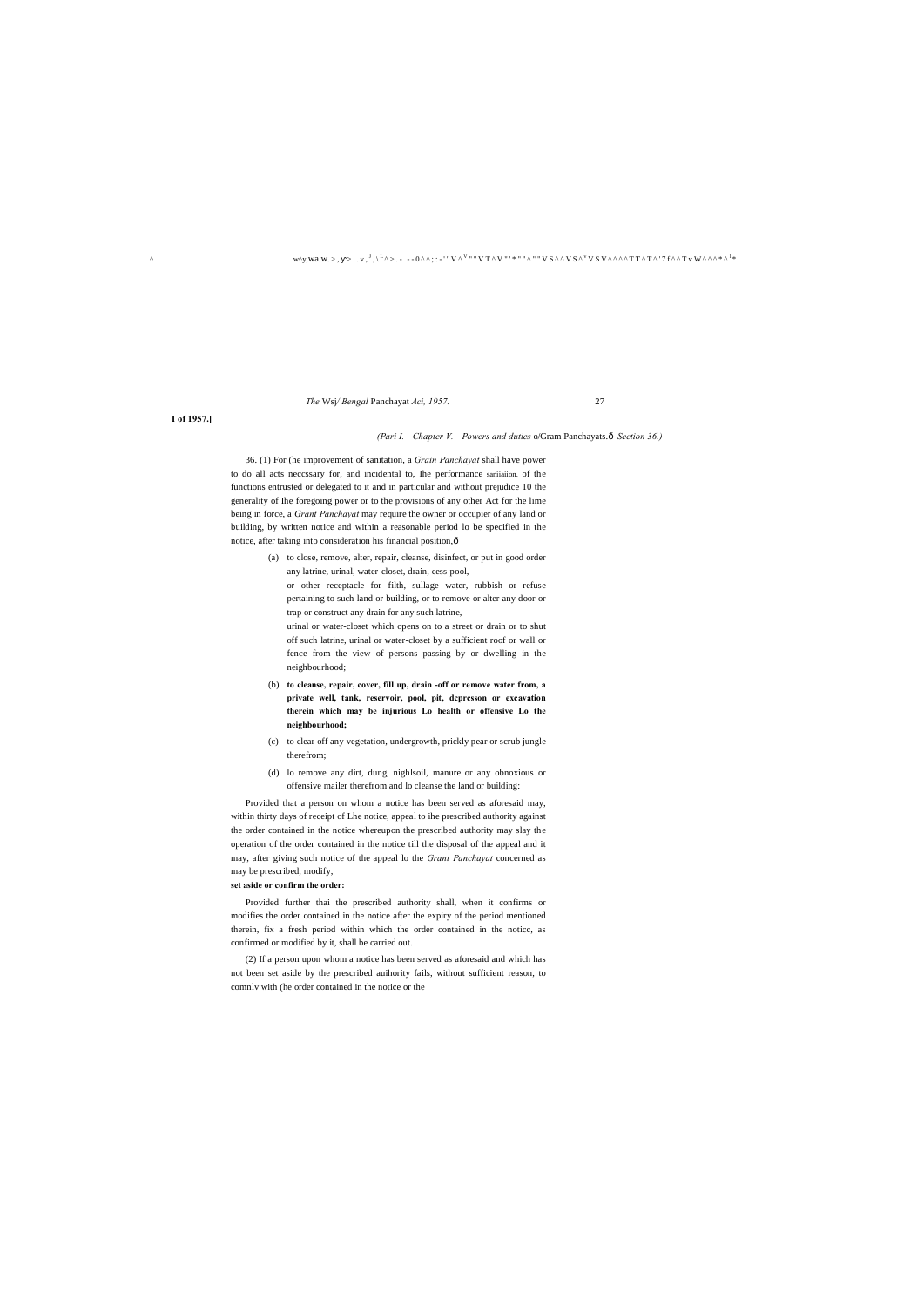**28**

Power of *Grata Ptiuchuyii!* in risptcl of polluted privalc \v:ilLr-NUpply.

PiHVff Of

*Grom Ptti\eluixai*  over public sircots. waicr-wnys and oiher manure.

(0

#### **77ie** *West Bengal* **Panchayat** *Act, J957.*

#### **[West Ben. Act**

*(Part I.—Chapter V.—Powers and duties* o/Cram Panchayats.—*Sections 37, 38.)*

order as modified by the prescribed authority, within the time specified in the notice or within the time fixed by the prescribed aulhority, as the ease may be, he shall be liable, on conviction by a magistrate, to a fine which may extend to twentyfive rupees.

37. A *Gram Panchayat* shall have control over all public **sLreets** and water-ways within its jurisdiction other than canals as defined in section 3 of the Bengal Irrigation Act, 1876, not being private property and not being under the control of the Central or State Government or the District Board or any other local authority, and may do all things necessary for the maintenance and repair thereof, and mayô (a) construct new bridges and culverts;

tg) Ben. Acl HI of 1876. trim hedges and branches of trees projecting on public streets; and set apart by public notice any public source of water-supply for

38. (1) *A Gram Panchayat* may, by written notice, require the owner of, or the person having control over, a private water-course, spring, tank, well, or other place, the water of which is used for drinking or culinary purpose, after taking into consideration his financial position, lo take all or any of the following steps within a reasonable period to he specified in such notice, namely: $\delta$ 

- (b) divert or close any such public street, bridge or culvert;
- (c) widen, open, enlarge or otherwise improve any such public street, bridge or culvert and with minimum damage lo the neighbouring fields, plant and preserve trees on the sides of such street; "
	- deepen or otherwise improve such water-ways;

with the sandion of the District Board and where there is a canal as defined in the Bengal Irrigation Acl, 1876, with ihe sanction also of such officer as the State

Government may prescribe, undertake irrigation projects;

drinking or culinary purposes and likewise prohibit all bathing, washing or other acts likely to pollute the source so set apart.

- (a) to keep and maintain the same in good repair;
	- (b) to clcan the same, from lime to time of silt, refuse or
- **(d)**  decaying vegetation;
- (e) fcl m nrolft-r il frnm nnllnlinrr anrl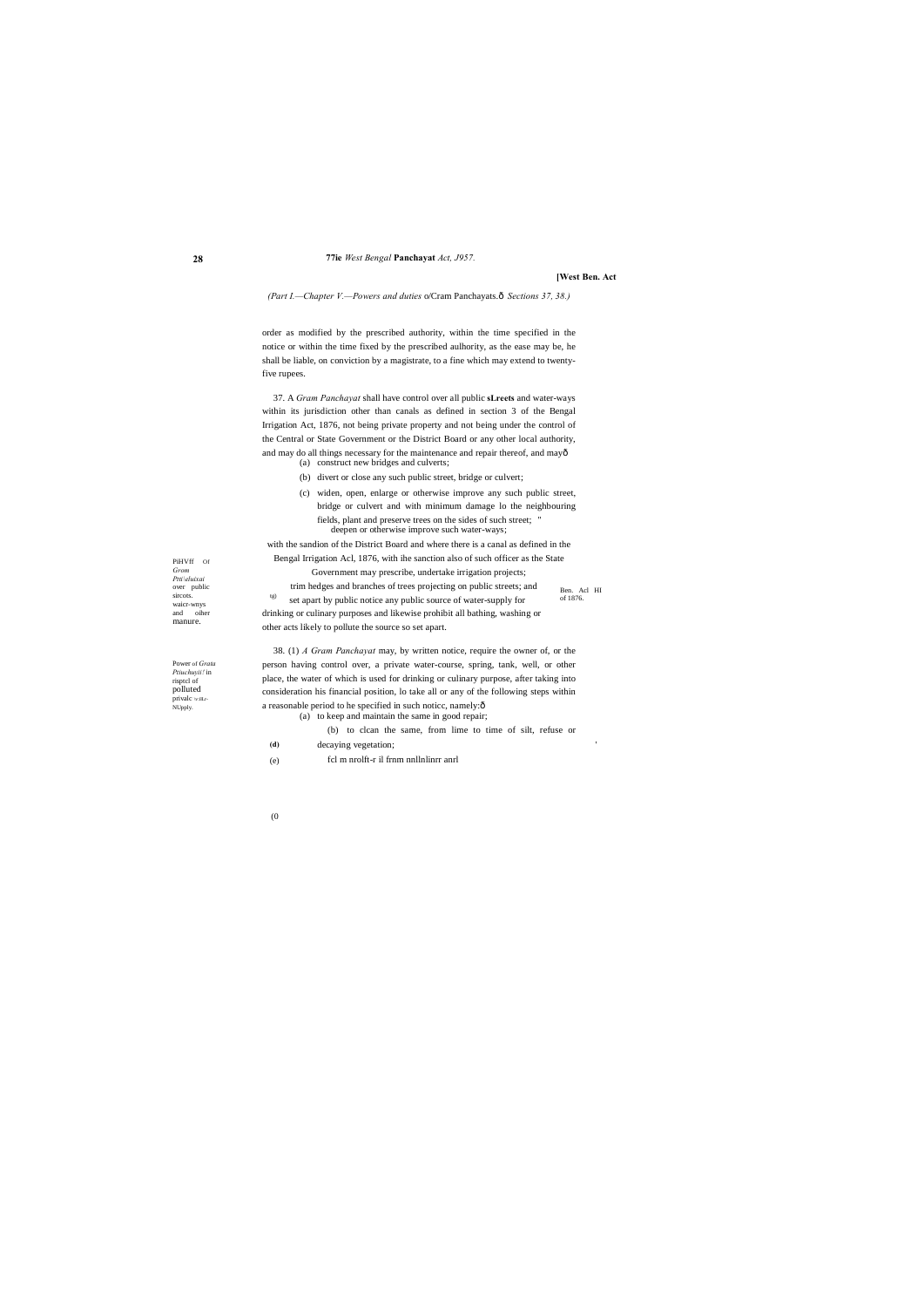*29*

#### *(Pan I.—Chapter* V.ô *Powers and duties of* Gram Panchayats.ô *Section 39.)*

Power of *Crum Fancliaya*  $r$  lo preven growl h of waler-hyacinlh or ol her weed which may polluic water.

Ben. Aci X I I I o f 1936.

#### .yy-->^>>yw>ssS^SSS^<del>VSSX^V^V^V^V>^;^V^V^<sup>L</sup>WiS^sy^^^</del>

*The West Bengal* Panchayai *A ct, 1957.*

**I of 1957 ]**

(d) to prevent its use, if it has become so polluted as to be prejudicial to public health:

Provided that a person upon whom a notice as aforesaid has been served may, within thirty days from the date of receipt of the notice, appeal lo the prescribed authority against the order contained in the notice whereupon the prescribed authority may stay the operation of the order contained in the notice lill the disposal or the appeal and it may, after giving such notice of the appeal to the *Cram Panchayai* concerned as may be prescribed, modify, set aside or confirm the order-

Provided further that the prescribed authority shall, when it confirms or modifies the order contained in the notice after the expiry of the period mentioned therein, fix a fresh period within which ihe order contained in the notice, as confirmed or modified by it, shall be carried oui.

(2) If any person upon whom a notice lias been served as aforesaid and which has not been set aside by the prescribed authority fails, without sufficient reason, lo comply with the order contained in the notice or ihe order as modified by the prescribed aoihority, wiihin the time specified in the notice or wiihin the time fixed by the prescribed authority, as the ease may be, he shall be liable, on conviction by a magistrate, lo a fine which may extend lo twenty-five rupees.

39. (1) Notwithstanding anything contained in ihe Bengal Water Hyacinth Act, 1936, a *Gram Panchayat* may, by written notice, require the owner or occupier of anyland or premises, containing a tank or pond or similar deposit of water, after taking into consideration his financial position, not to allow waier-hyaeinlh or any other weed which may pollute water lo grow thereon and lo eradicate ihe same therefrom wiihin such reasonable period as may be specified in the notice:

Provided that a person on whom a notice as aforesaid has been served may, within thirty days from the date of receipt of the notice, appeal to the prescribed authority againsl the order contained in the notice whereupon the prescribed authority may stay the operation of Ihe order contained in the notice lill the disposal of the appeal and it may, after giving such notice of Ihe appeal to the *Gram Panchayai* concerned as may be prescribed, modify, set aside or confirm the order:

Provided further that the prescribed authority shall, when it confirms or modifies the order contained in the notice after Ac expiry of the period mentioned therein, fix a fresh period within which the order contained in the notice, as confirmed or modified hv it. shall be carried out.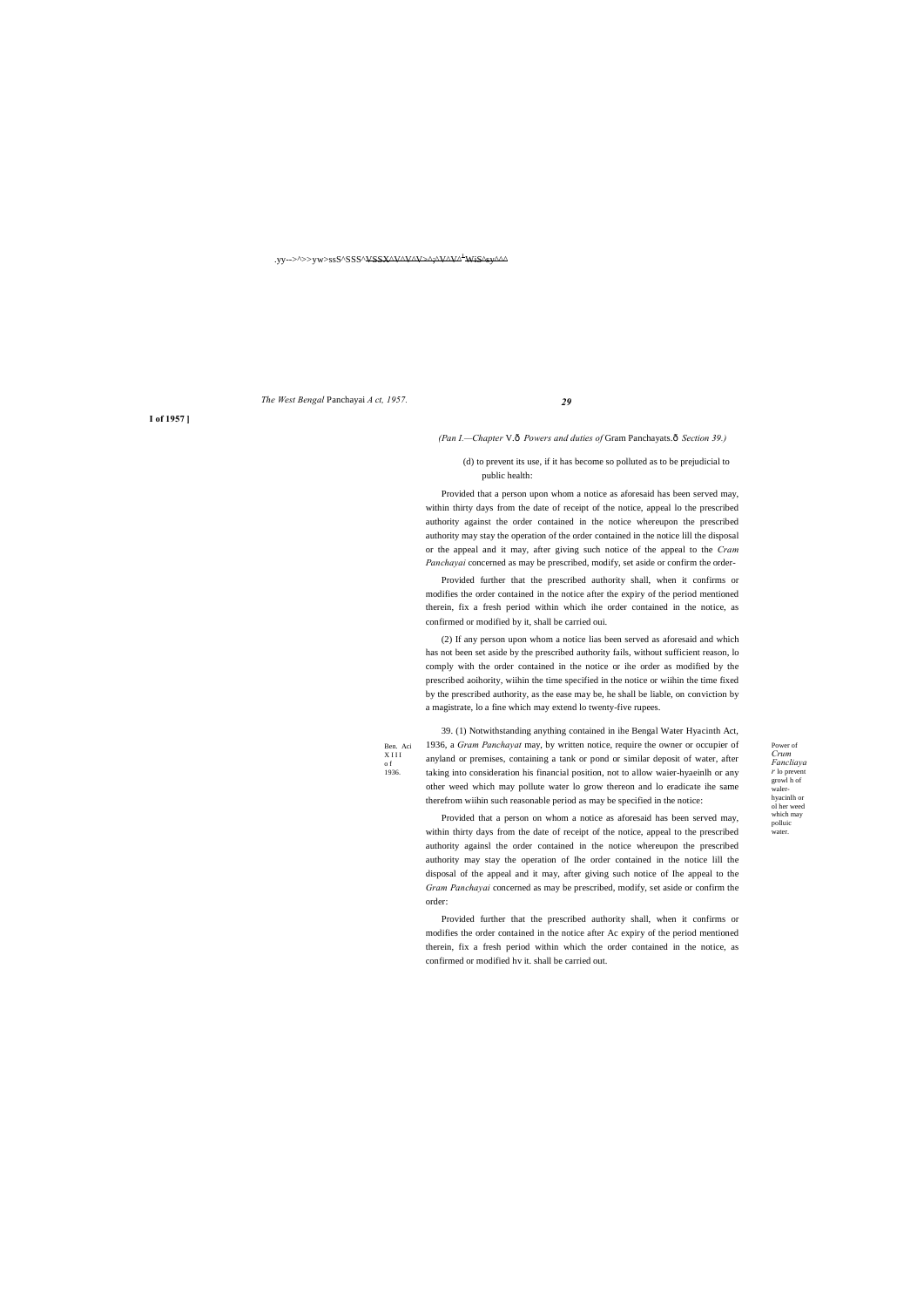^k^vyr<sub>t</sub>v<sub>:h</sub>y:v:VT^WWW5<sup>i</sup>W!W^SSWW-^k^vyr<sub>tV:h</sub>y:v:VT^WWW5'W!W^SSWW-<br>SSSVWASVS^V^W'W^V^%<sup>,</sup>''W^VV^V'''V^'?'

**30**

t.'i.'r u,['. I power on ombrcnk or opidcinic.

Power of recovery of cosl I'or work L'amcd oul by *Grtu*n *Pmichttyai* on failure of any person.

Joinl Commit roe s.

#### *The West Bengal* Panchayat *Acl, 1957.*

#### **[West Ben. Act**

*(Pai l I.—Chapter V.—Powers and duties* o/Gram Panchayats.—*Sections 40-42.)*

(2) If any owner or occupier upon whom a notice has been served as aforesaid and which has nol been set aside by the prescribed authority fails;, without sufficient reason, to comply with ihe order contained in the noticc or the order as modified by Ihe prescribed authority, within the tirite specified in the notice or within the time fixed by ihe proscribed authority, as the case may be, he shall be liable, on conviction by a magistrate, to a fine which may extend to twenty-five rupees,

40. In Ihe event of an outbreak of cholcra or any other water-borne infectious disease in any locality situated within the local limits of the jurisdiction of a *Grain Panchayat,* the *Adhyaksha,* the *Upadhyaksha* or any other person authorized by ihe *Adhyaksha* may, during the continuance of Ihe outbreak, without notice and at any Lime, inspect and disinfect any well, tank or other place from which waler is, or is likely Lo be, taken for the purpose of drinking and may further take such steps as he deems fit to prevent the drawing of water therefrom.

41. If any work required Lo be done by an order contained in a notice served under sections 36, 38 or 39 is nol executed within the period specified in the notice or where an appeal is made Lo the prescribed authority, within an equal period from ihe date "of the decision on the appeal, the *Gram Panchayat* may, in the abscncc of satisfactory grounds for non-compliance, cause such work to be carried out and the cost of carrying out such work shall be recoverable as an arrear of public demand

from the person on whom the noticc was served, 42. (1) Subject to such rules as may be prescribed, two or more *Grain Panchayats* may combine, by a written instrument duly subscribed by them, to appoint a Joint Committee consisting of such representatives as may be chosen by the respective *Gram Panchayats* for the purpose of transacting any business or carrying oul any work in which they are jointly interested and may—

- (a) delegate lo such committee the power, with such conditions as the *Gram Panchayats* may think fit to impose, to frame any scheme binding on each of the constituent *Gram Panchayats* as to the construction and maintenance of any joint work and the power which may be exercised by any such *Panchayal* in relation to such scheme; and
- (b) frame or modify rules regarding the constitution of such committees and the term of office of the members thereof and the method of conducting business.

(2) irany difference of opinion arises between the constituent *Gram Panchayats* under this secLipn, it shall be referred to such officer as Lhe Slate Government may prescribe, and the decision of the said officer thereon shall be final and binding on cach or the constituent *Gram Panchavats.*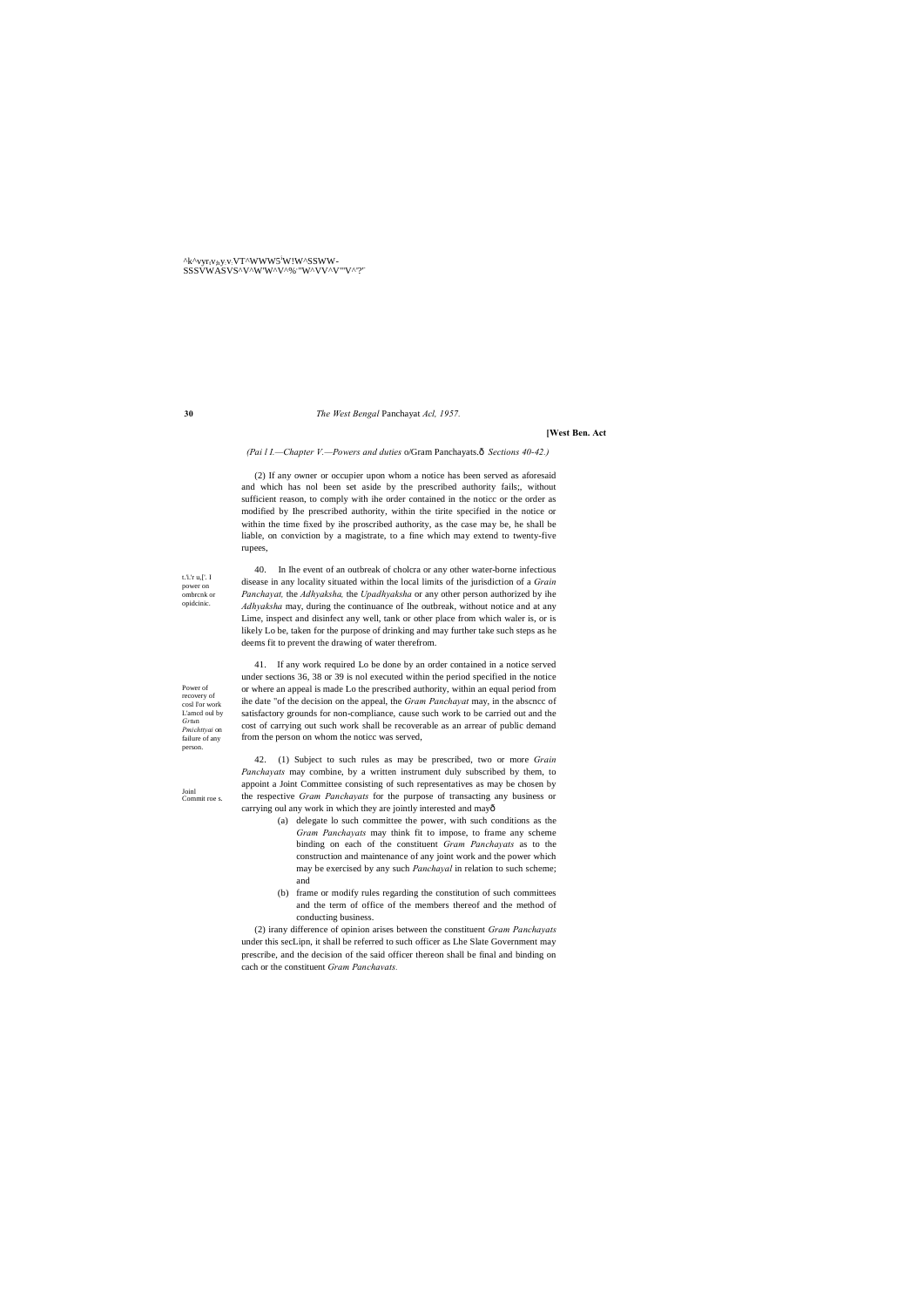Delegation

Functions of

*(Part I.***—***dtapter V.—Powers and ditties o/G***ram Panchayats.-—** *Seasons 43-45.*—*Chapter VI.*—*Powers and duties of Anchal Panchayats.ô Section 46.)* 

*The* IVi'jr *Bengal* Panchayai *Act, 1957.* 31

#### I or 1957.]

43. **(I) A 'j** *2itla Parishad\* **may, with the concurrence of a** *Gram* **Delegation** *Panchayat* **and subject to such restrictions and conditions as may be by mutually agreed upon, delegate to such** *Gram Panchayat* **any of its** *Pari stmt.* **Tunc lions in the manner prescribed.**

(2) Where functions are delegated to a *Gram Panchayat* under this section, the *Gram Panchayat,* in the discharge or such funclions, shall act as ihe agent of the *'[Zilla Parishad\.*

of funclions of *Grant Panchayat* lo ils *Adhyaksha.* Provided that when any power delegated to an *Adhyaksha* is withdrawn or modified, the *Gram Panchayat* shall forthwith give intimation ihcr of lo the prescribed authority.

44. Subjcct to rules made by the Stale Government in this behalf Appoim- a *Grant Panchayat* may appoint such staff as it may consider necessary <sup>or</sup> to carry out its duties under this Act and may fix the salaries and allowances to be paid to such staff.

45. A *Cram Panchayat* may, at a meeting specially convened for the purpose, by a resolution delegate to its *Adhyaksha* such duties or powers of the *Panchayat* as it thinks fit, subjcct to the approval of the prescribed authority, and may at any lime by a resolution withdraw or modify the same:

### CHAPTER VI.

#### **Powers and duties of** *Anchal Panchayats.*

46. (I) Subjcct to rules made by the State Government in this behalf,

- an *Anchal Panchayat* shall be responsible for—
	- (a) the control and administration of the *Anchal Panchayat* Fund csiablished under this Act;
	- (b) the imposition, assessment and collcclion of the taxes, rales, tolls or fees leviable under ihis Act;
	- *Anchal Pnitclutyatt.* (c) **the maintenance and control of** *dafadars* **and** *chowkidars* **within ils jurisdiction and securing the due performance by** . the *dafadars* and *chowkidars* of the duties imposed on them
	- under this Act; -\* \*
		- (d) the proper constitution and administration of the *Nyaya Panchayai* established '[under this Act; and]
		- $J(e)$  the performance of such funclions as may be transferred to tons?]. ii under section 31 of the Cat tie-Ires pass Act, 1871.

'Subsiilured for ihc words "Disuicl Board" by s, 2(5) of the Wtsi Bengal *Panchayai* and *Zilla Pititsluids* (Amendment) Aci, 1965 (WCSL Ben. Aci XXV11 of 1965). ! The word "and" ivas omitted by s. 2(6)(a). *ibid,* 'Substituted for the words "under ihis Aci." by s, 2(6Kb), *ibid.*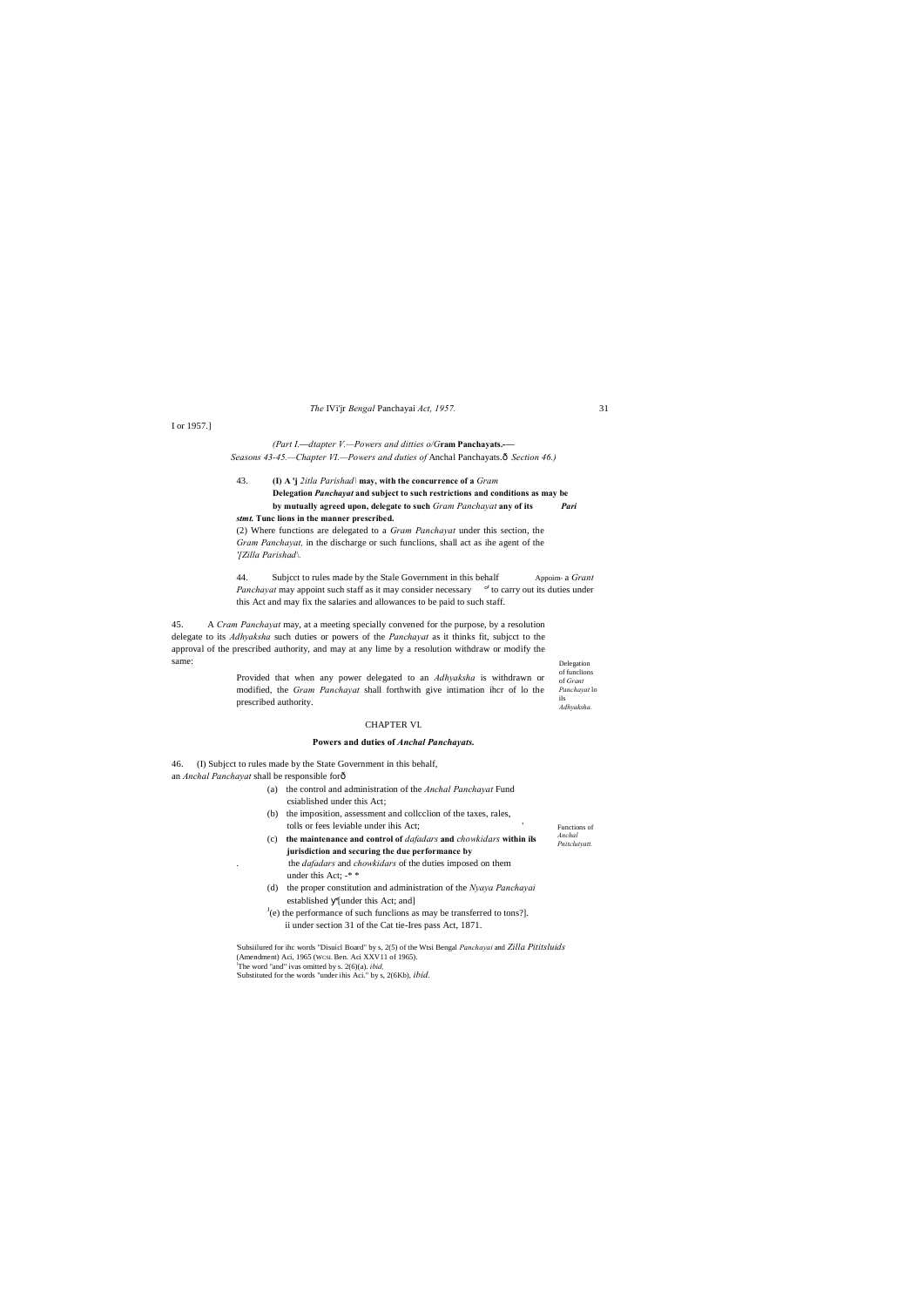*Aticluii I'liiit'huytit*  may irtanncc csin[os mid imc res is VtfMClL in ilic Siaic,

OlJiccrc and servants of *Auduit PmidfitYiif.*

 $W^{\wedge}WWWW\text{-}V$  SSSV SSSSSSST-VSS<sup>1,A1</sup>^ SSV^T^^SS<sup>1</sup> WW\*! '-SSSSS^ ><sup>L</sup>^;S<sup>L</sup> -S?> V^V^'r>> ^'r VS<sup>kL</sup> :SS > SWW- SV

*The* Wesf *Bengal* Panchayal *Act, 1957.*

#### **[West Ben. Act**

*(Pari I.—Chapter VI.—Powers and duties of* Anchal Panchayats.—*Sections 47, 48.)*

(2) The *Anchal Panchayat* may also perform such other duties as may be assigned to it by the State Government.

47. The State Government may. by general or spccial order published in the *Official Gazette,* empower an *Anchal Pancha)-at* to manage the estates and all interests [herein which are vested in the State and to exercise such powers, perform

such functions and discharge such duties in connection therewith as may be conferred, assigned or imposed by or under any other law for ihe lime being in force. 48. (1) For every *Anchal Panchayat,* there shall be a Secretary who shall be in

charge of ihe office of the *Anchal Panchayat* and shall be responsible for the preparation of its budgel estimate of income and expenditure, the statement of accounts of the previous year, the report on the work done during the previous year and the work proposed to be done during the following year.

(2) The Secretary shall be the exeeulive officer of ihe *Anchal Panchayat* and shall be appointed by the State Government or any officer or authority empowered by the State Government in this behalf.

(3) An *Anchal Panchayat* may, at a meeting specially convened for the purpose, by a resolution delegate to its Secretary such duties or powers of the *Anchal Panchayat* as it thinks fit, subject to the approval of the prescribed authority, and may at any lime by a resolution withdraw or modify the same:-

Provided that when any power delegated lo the Secretary is withdrawn or modified, the *Ancha I Panchayat* shall forthwith give intimation thereof to the prescribed authority.

(4) Subject to the provisions of sub-seclion (3), ihe Secretary shall act in respect of all other matters under the direction of ihe *Pradhan* through whom he shall be responsible lo the *Ancha! Panchayat.*

(5) The State Government shall make rules prescribing the method of recruitment, conditions of service, pay and allowances and the age of superannuation of the Secretary.

(6) The salary and allowances of the Secretary shall be paid out of the *Anchal Panchayat* Fund.

(7) Subject to rules made by ihe State Government in this behalf, an *Ancha! Panchayat* may appoint such additional staff as it may consider necessary to carry oul its duties under ibis Act, and may fix the salaries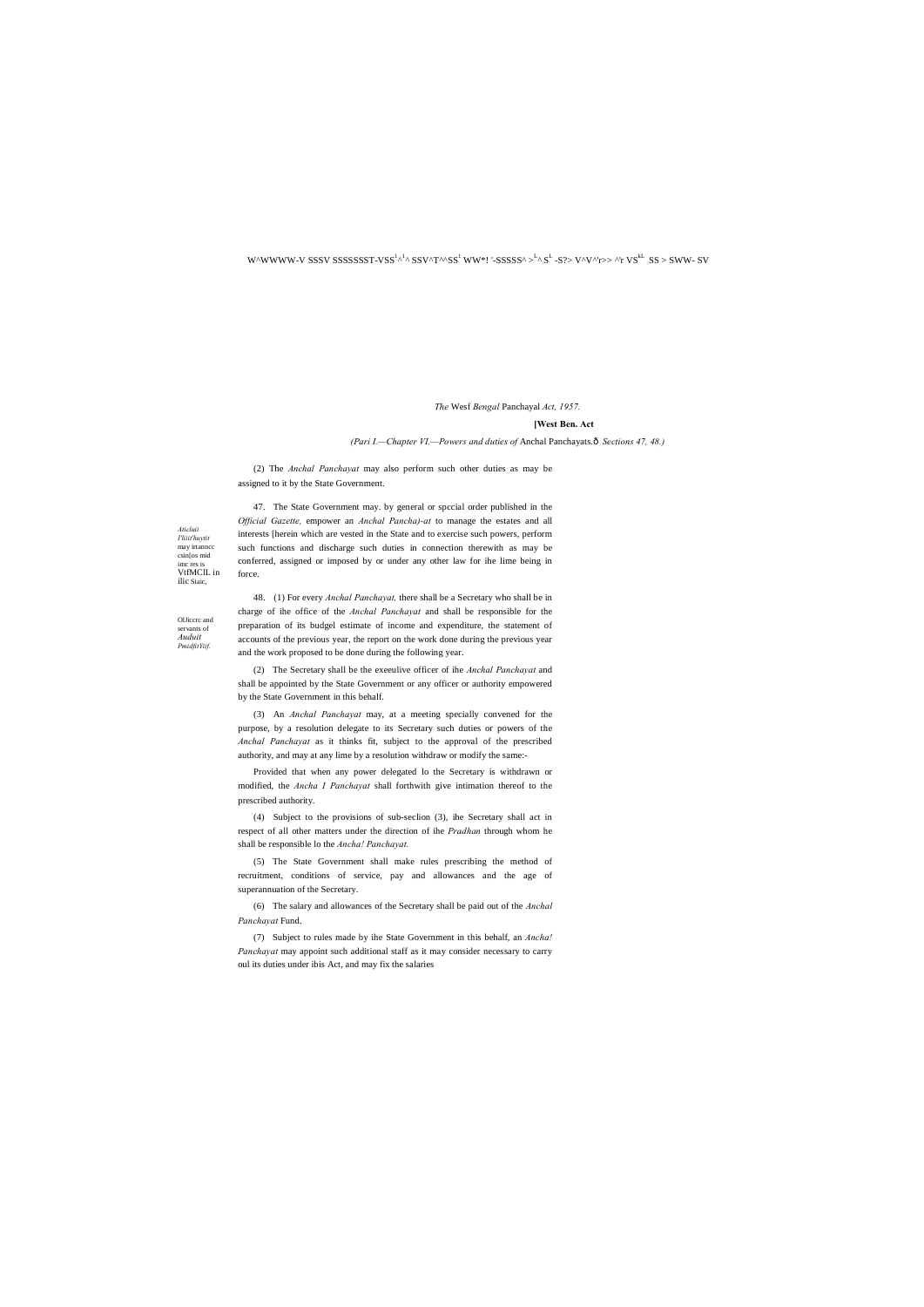^"^-o.'Ti^T^r?^: I<sup>+</sup>'

#### '*j*;\* ^-jyJ;<u>L>^.^LL.^^\*J^WTV<sup>+</sup>^'^^^WW^W^V-11 -MlVv1^^'.U..</u> »«<del>j</del>i^<del>vy</del>

33

of Tunc lion;: of *Anc/iat Punchtixttl*  (o ils *Pradhan.*

*Ancluil Panchayai* may lend the services of jis 5ccrclary (0 a *Grant PttucUuWl.*

*Dafadurs* and *chowkidars.*

## *(Pari I.—Chapter V7.—Powers and dmies of* Anchal Panchayats.—*Sections 49, 50.- —Chapter VH.—* Dafadars *and* Chowkidars. $\hat{o}$  Sections51, 52.)

Government may contribute cost of maintenance *of dafadars*  and

Sute *chawkidurs.*

#### *The West Bengal* **Panchayai** *Act, 1957.*

**I of 1957.]**

Delegation 49. An *Anchal Panchayai* may, al a meeting specially convened Tor ihe purpose, by a resolution dclegaie to ils *Pradhan* such duties or powers or ihe *Anchal Panchayat as* it thinks fit, subject lo the approval of the prescribed authority, and may al any time by a resolution withdraw or modify the same:

Provided thai when any power delegated to a *Pradhan* is withdrawn or modified, *ihe Anchal Panchayat* shall forthwith give intimation thereof lo the prescribed authority.

50. An *Anchal Panchayat* may, if requested lo do so by a *Gram Panchayat,* lend ihe services of its Secretary lo the *Gram Panchayat,* on such terms and conditions as may be agreed upon between such *Gram Panchayat* and the *Anchal Panchayat,* for such purposes as may be specified by ihc *Anchal Panchayat* and thereupon ihe Sccrclary shall render such service to the *Gram Panchayat.*

#### **CHAPTER VII.**

#### *Dafadars* **and** *Chowkidars.*

51, (1) For general waich and ward, prevention of crime, protection of life and property and discharging ail functions relevant thereto as hereinafter provided within the local limits of the jurisdiction of an *Anchal Panchayat,* every *Anchal Panchayat* shall, unless otherwise 'directed or other provision is made by the State Government, maintain under ils control such number of *dafadars* and *chowkidars* as the State Government may by general or special order determine.

(2) The number of *dafadars* and *chowkidars* io be maintained by an *Anchal Panchayat* and ihe salary lo be paid to them and the nature and the cosi of their equipment and all matters relating io their recruitment, conditions of service, power and duties, superannuation, discipline, punishment and dismissal shall be determined in accord ante with such rules as may be prescribed.

52. The cost of maintenance of *dafadars* and *chowkidars* or any part thereof may be contributed by the state Government to the *Anchal Panchayat* Fund.

'For nolificalion dirt cling lhal the *Anchal Pnnchayars* wiihin ihe local limits of (he policestations specified in Ihe district of Punjlia, shall not main Lain under their control any *dafudtir* or *chowkidar, see* nolificalion No. 2363/DP/3C-3/60, dated 2.6.60, published in ihi- *Cntrulla CrtiTi'lle* of I960. Pan 1, diik 2693.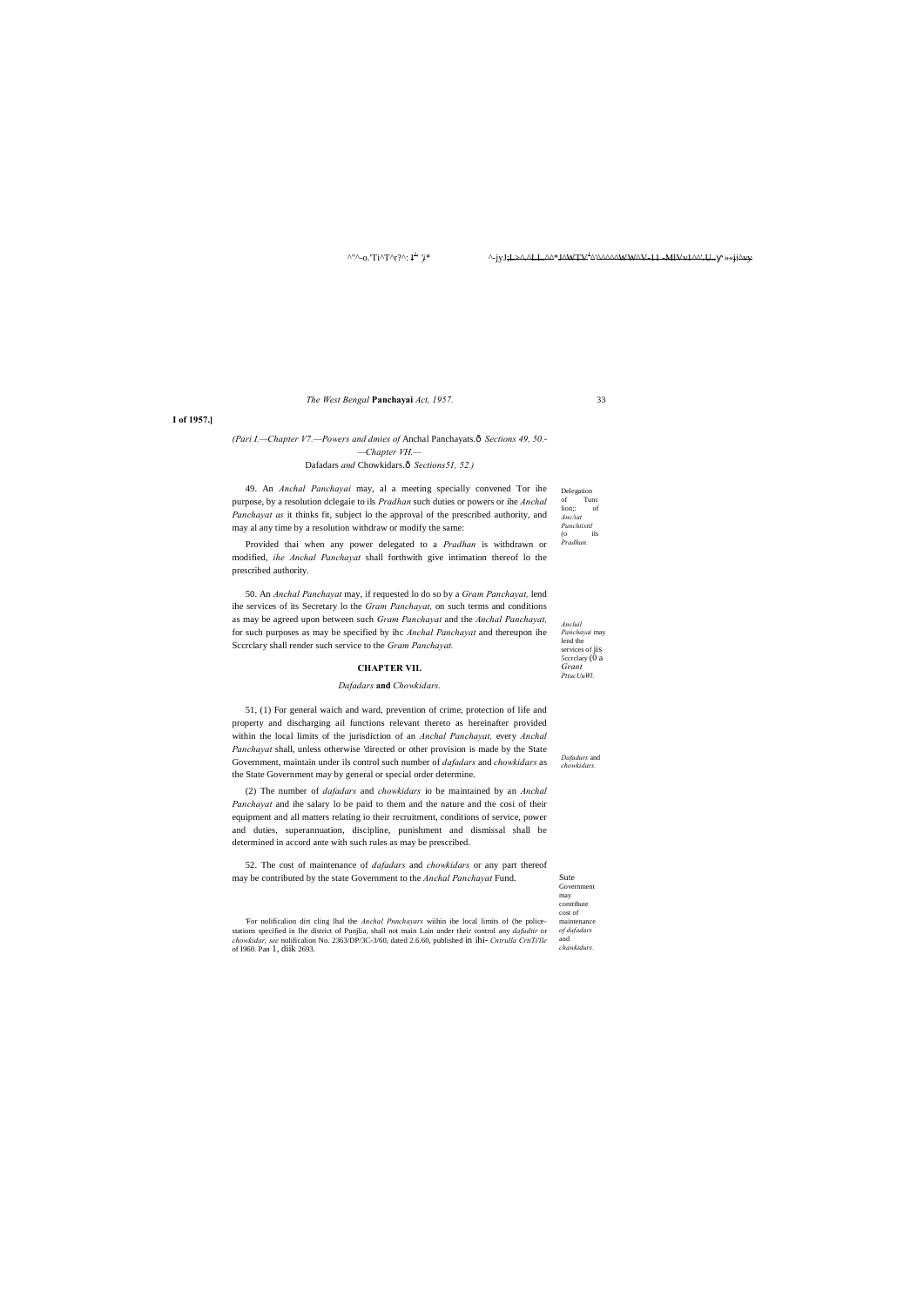dulii's'Of *rhon'kiilti rx* and *il/ifidurs.*

34 *The West Bengal* Panchayal *Act, 1957.*

**[West Ben. Act**

*(Pari I.—Chapter VI!,* ô Dafadars *and Chowkidars.* ô *Section 53.)* 

53. (1) Every *chowkidar* shall exercise the Following powers and perform the following duties: ô

I'ov. mid (i) he shall give immediate information lo the officcr-in-charge of the police-station having jurisdiction over ihe area and to the *Pradhan* of the *Anchal Panchayat,* of every unnatural, suspicious or sudden death which may occur, and of any offenee specified in Schedule II which may be committed within the jurisdiction of *ibt Anchal Panchayat* and he shall keep the officer-incharge of Ihe said police-station and the *Pradhan* informed of all disputes which are likely to lead to a riot or serious affray; (ii) he may, without an order from a Magistrate and without a warrant, arrestô (a) any person who has been concemcd in any cognizable offence or against whom a reasonable complaint has been made, or credible information has been received, or a reasonable suspicion exists of his having been so concerned; (b) any person having in his possession without lawful excuse, the burden of proving which excuse shall lie . on such person, any implement of house-breaking; (c) any person who has been proclaimed as an offender under any law; (d) any person in whose possession any ihingisfoundwhich may reasonably be suspccted to be stolen property, or who may reasonably be suspccted of having committed an offcnce, with reference lo such thing; (e) any person who obstructs a police officer while in the execution of his duty or who has escaped, or attempts to escape, from lawful custody; (J) any person reasonably suspected of being a deserter from the Indian Army, Navy or Air Force; and (g) any released convict committing a breach of any rule made under sub-section (3) of section 565 of the Code Act v of of Criminal Procedure, 1898;<br>
<sup>1898</sup> (iii) he shall, to the best of his ability, prevent, and he may interpose for the purpose of preventing, the commission of any offence specified in Schedule II:

| ۰,<br>I<br>×<br>٠ |  |
|-------------------|--|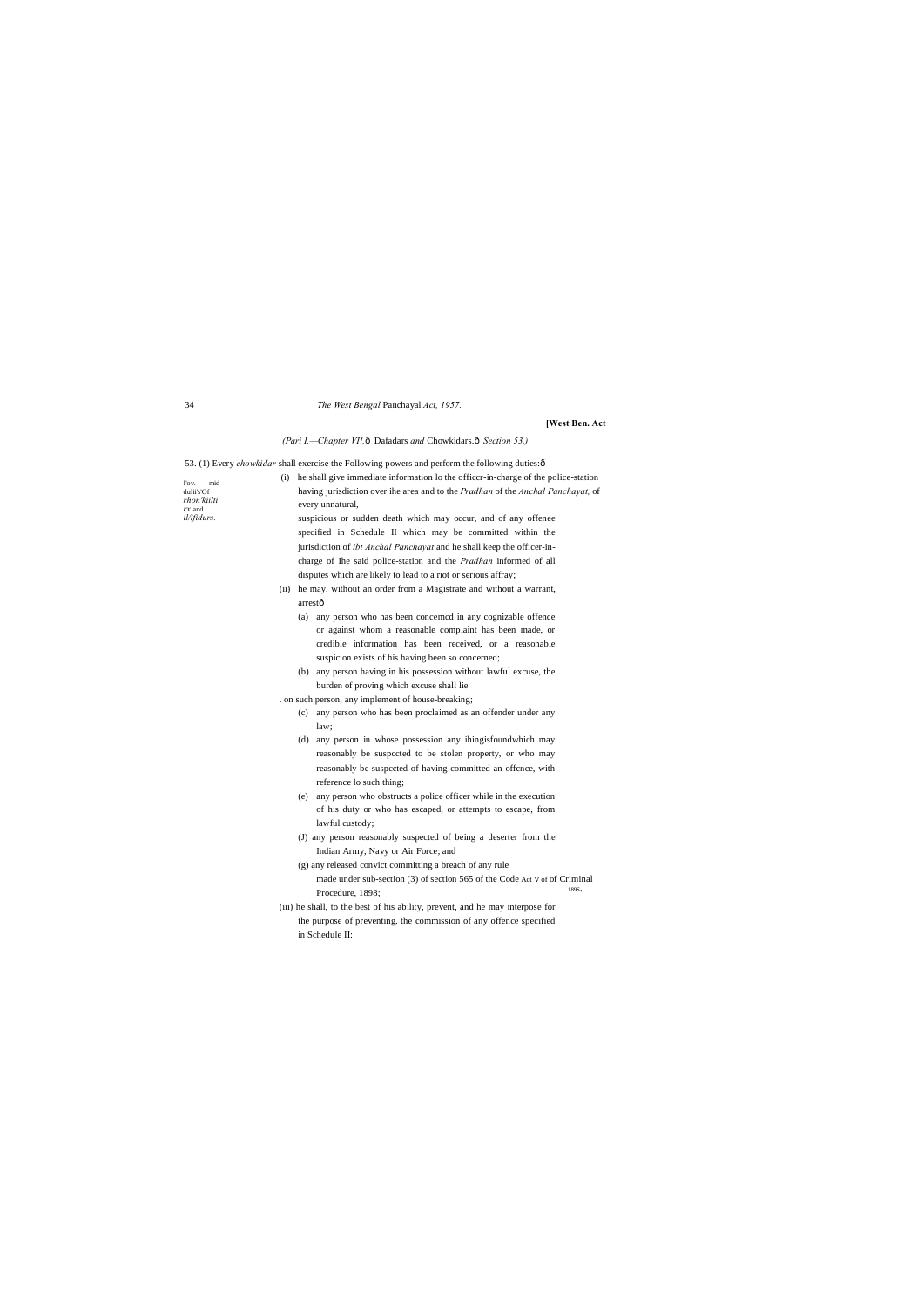*The* lVe.s/ *Bengal* Panchayai *Aci, 1957.* 35

## *(Parti.—Chapter VII.*<sup>6</sup> Dafadars *and Chowkidars.*<sup>6</sup> Section 53.)

^^yvijJWL*Kvijyyuyu.*i»iy^<,^u! -^WAV.v^.y.v^i,^LL si ».',yy?.v Atj,SSSSSS^VS^S!-SS^V^.;SV.^-Vvy-<sup>1</sup> s.sA'-'V<sup>L</sup> S<sup>E</sup>WISSSSAVSWVW

**I of 1957.]**

- (iv) he shall assisi private persons in making such arresls as they may lawfully make, and he shall report such arrests without delay lo the officcr-in-chSirge of the police-station having jurisdiction over the area;
- (v) he shall observe, and from time to time report lo such officer-incharge, ihc movements of all bad characters wiihin the jurisdiction of the *Anchal Panchayat',*
- (vi) he shall report to such officer-in-charge the arrival of suspicious characters in the neighbourhood;
- (vii) he shall report in such manner as may be directed by the District Magistrate, the births and deaths which have occurred within the local limits of the jurisdiction of the *Anchal Panchayat',*
- (viii) he shall give immediate information lo the *Gram Panchayat* of the outbreak of any epidemic disease among men or cattle wiihin the local limits of its jurisdiction;
- (ix) he shall supply any local information which the District or Subdivisional Magistrate or any police officer may require;
- (x) he shall obey the orders of the *Anchal Panchayat* in regard lo keeping watch wiihin its jurisdiction and in regard to other matters connected with his duties;
- (xi) he.shall give immediate information lo *ihe. Anchal Panchayat* of ihe commission of any offence under this Act or any rule made thereunder which has come to his knowledge and of any encroachment on, or obstruction lo, any road or waterway within the local limits of the jurisdiction of the *Anchal Panchayat,* and of any damage to any property vested in Ihe *Anchal Panchayat* or under its control;
- (xii) he shall assisi any person duly authorised by the *Anchal Panchayat* to collect any rate, tax, loll or fee;
- (xiii) he shall serve such processes as may be prescribed upon persons resident wiihin his jurisdiction; and
- (xiv) he shall carry oul such other duties as may be entrusted to him from lime io lime in accordance wilh this Act or any rule made thereunder.

(2) Every *dafadar* shall exercise all the powers conferred on a *chowkidar* under subseclion (I) and shall perform such duties as may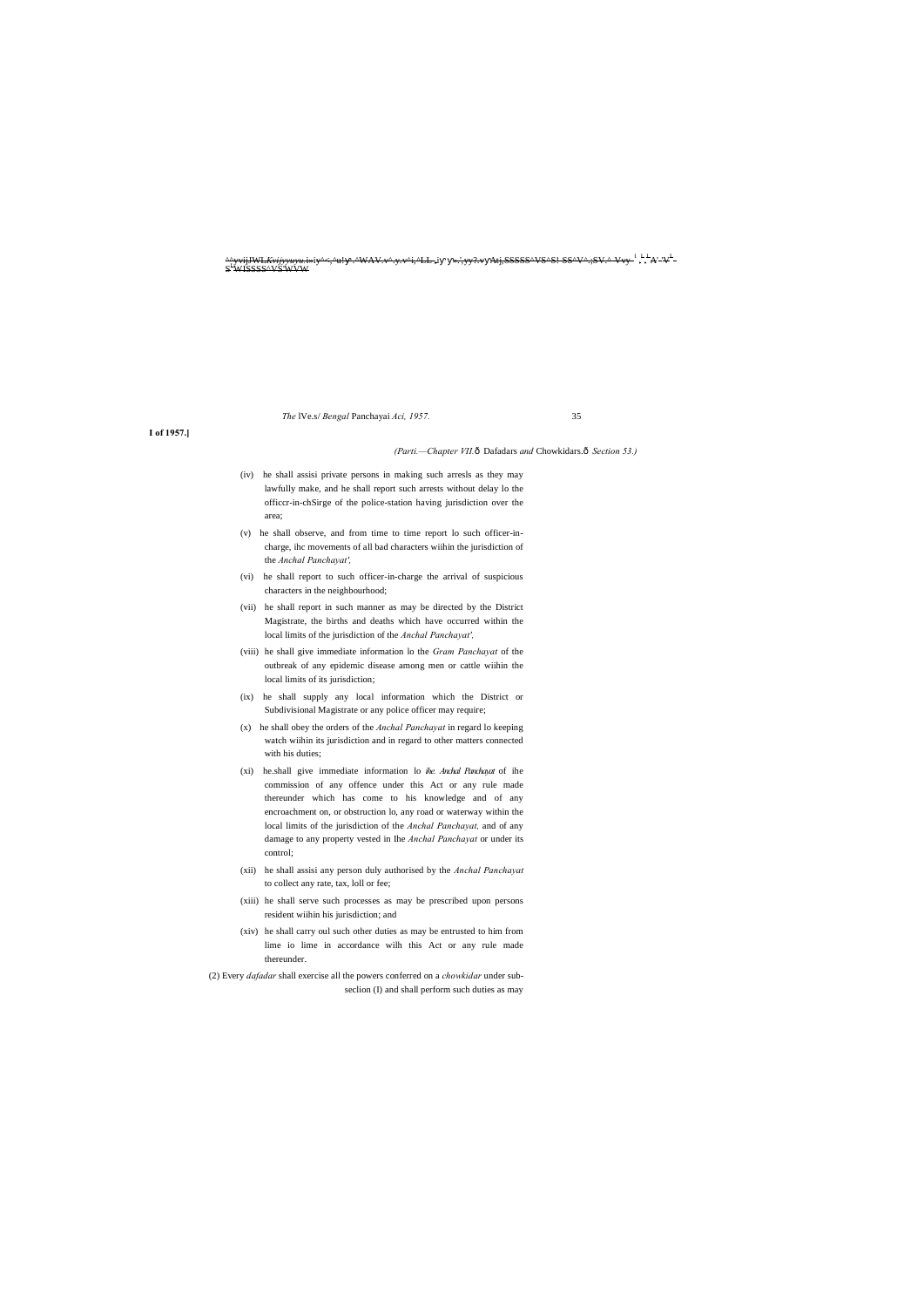36 *The West Bengal* Panchayat *Act, 1957.*

## **[West Ben, Act**

*(Part I.-Chapter VII.* ô Dafadars *and* Chowkidars.  $\hat{o}$ *Section 54.—Chapter VIII.—Finance and Taxation.— Section 55.)*

 $\gamma^{nc}Q^{bc}$ <sup>1</sup> ^ 54. Whenever a *dafadar* or a *chowkidar* arrests any person under wheifii)<sup>0</sup> section 53, he shall fonhwiih take the person so arrcsicd lo ihe police- sia'ion sialion having jurisdiction over ihe area in which the arresi is made:

> Provided thai if ihe arrest is made at nighl such person shall be so laken, as soon as convenient, on the following morning.

# **CHAPTER Vm.**

## **Finance and Taxation.**

*Anciuti* 55, () For every *Ancha! Panchayat*, there shall be consiiluted an Fund." Anchal Panchayat Fund and there shall be placed to the crcdit iliereofô

- (a) any contribution made by the Stale Government for general or any special purpose;
- (b) any tax, loll, fee, rate or other imposition levied and collected under this Act;
- (c) any sum contributed by the District Board or any other local authority;
- (d) any sum raised as loan or received as gifts or contributions; and income from endowments or trusts made in favour of the *Anchal Panchayat.*

Provided that where an endowment or trust is made in favour of two or more *Anchal Panchayats,* the income from such endowments or trusts shall be apportioned between the *Anchal Panchayats* concerned by the State Government, as far as practicable, in the manner indicated in the instrument creating such endowment or trust, and in the absence of any such indication in ihe instrument creating ihe endowment or trust, in such manner as the State Government may think fit;

- (e) all fines and penalties imposed under this Acl or the rules made thereunder; and
- (f) all other sums received by or on behalf of the *Anchal Panchayat* under this Act or otherwise.

(2) Every *Anchal Panchayat* shall set apart and apply annually out of the *Anchal Panchayat* Fund—

(a) *first,* such sum as may be required lo meet the cost of its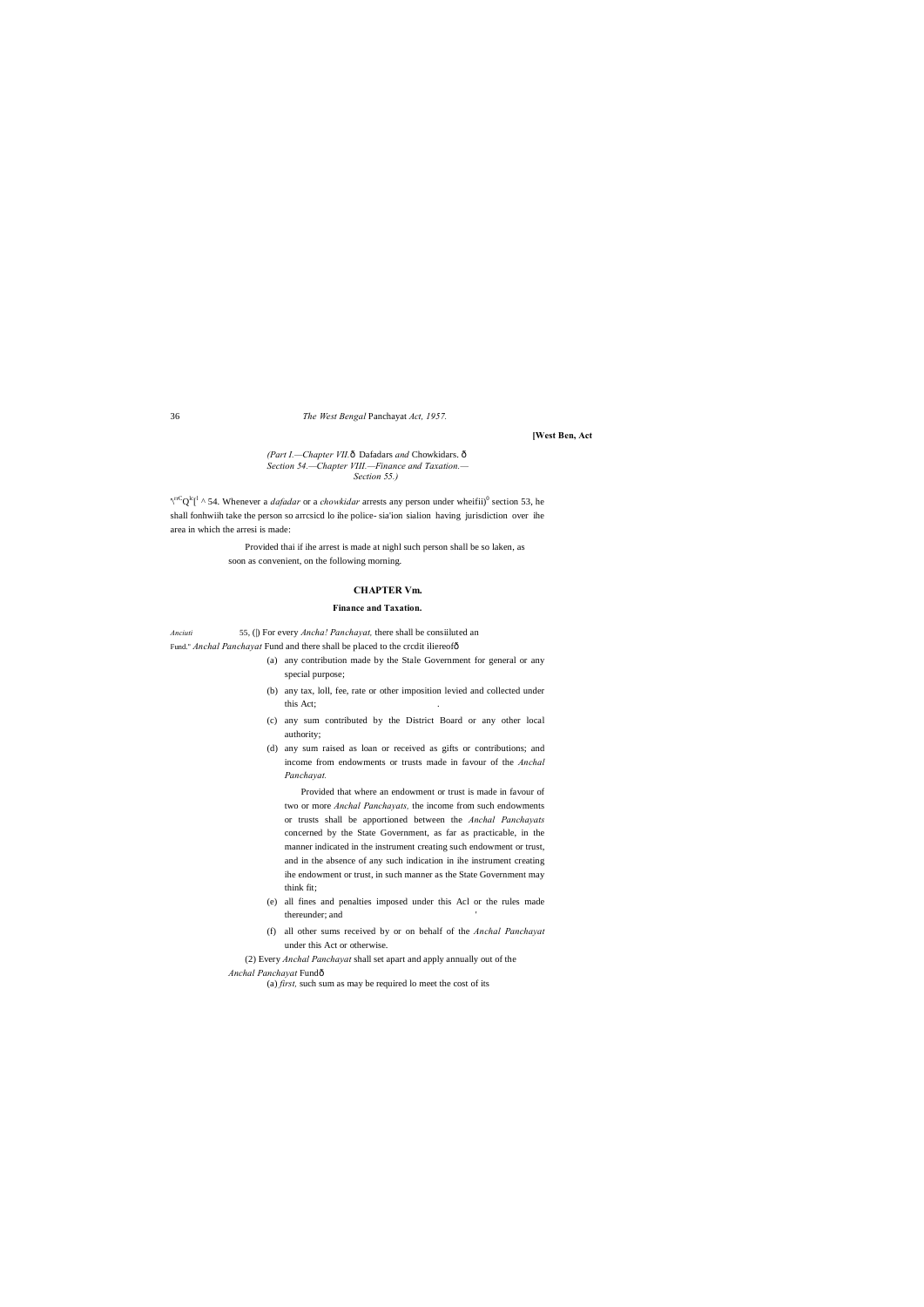*Gram Pitnchayit i* Fund.

# *The* IVejf *Bengal* Panchayal *Act, 1957.* 37

**I of 1957.]**

## *(Part 1.—Chapter VIII.—Finance and Taxation.— —Section 56.)*

- (b) (c) administration of the *Nyaya Panchayat* conccrned; *secondly,* such sum as may be required lo meet ihe cosi of
- -(cc) of *dafadars* and *chowkidars;\*\* \* thirdly,* such sum as may be required lo mcci the cost of maintenance
- *founhly,* such sum as may be required lo perform the duties assigned to it by the Slate Government under sub-section (2) ofseciion 46 and to exercise the powers, perform the functions and discharge the
- (d) duties referred to in section 47; and ^[filhly], such sum as may be required to make allotments to the *Gram Panchayat* Funds under i Is

jurisdiction to enable ihe *Gram Panchayats* concerned to carry oul their duties and functions under this Aci, such allotments being made after taking inlo consideralionô

*56,* (1) For every *Gram Panchayat* there shall be constituted a *Gram Panchayal* Fund to which shall be creditedô

> (a) Ihe sum or sums assigned to the fund under clause fd) of sub-section  $(2)$  of scciion 55;

- (i) the amouni available for distribution,
- (ii) the amount raised as lax, loll, fee or rate from each of the *Gram Sabhas* within its jurisdiction, and
- (iii) the amounts required by Ihe *Gram Panchayats* concerned according to the budget framed by lliem for carrying on their duties and functions during any year. L

- (b) any gifts or contributions received;
- (c) income from endowments and trusts made in favour, or enterprises under the management, or ihe *Gram Panchayat:*

, Provided that where an endowment or Irust is made in favour of Iwo or more *Gram Panchayats* within ihe jurisdiction of ihe same *Ancha! Panchayat,* the income from such endowment or trust shall be apportioned between the *Gram Panchayats* concerned by the *Anchal Panchayat,* as far as practicable, in the manner indicated in the instrument creating such endowment or trust, and in Ihe absence of any such indication in the instrument creating such endowment or trust, in such manner as the *Anchal Panchayat* may think fit:

'The word "and" was omitted by 5, 2(i) of the West Bengal *Panchayat* (Amendment) Aci, 1978

(Weil Ben, Act XIU of 1973), 'Clause (cc) was inserted by s, 2 (it), *ibid.* 'The word within ihe square brackets was substituted for ihe word "founhly" by s.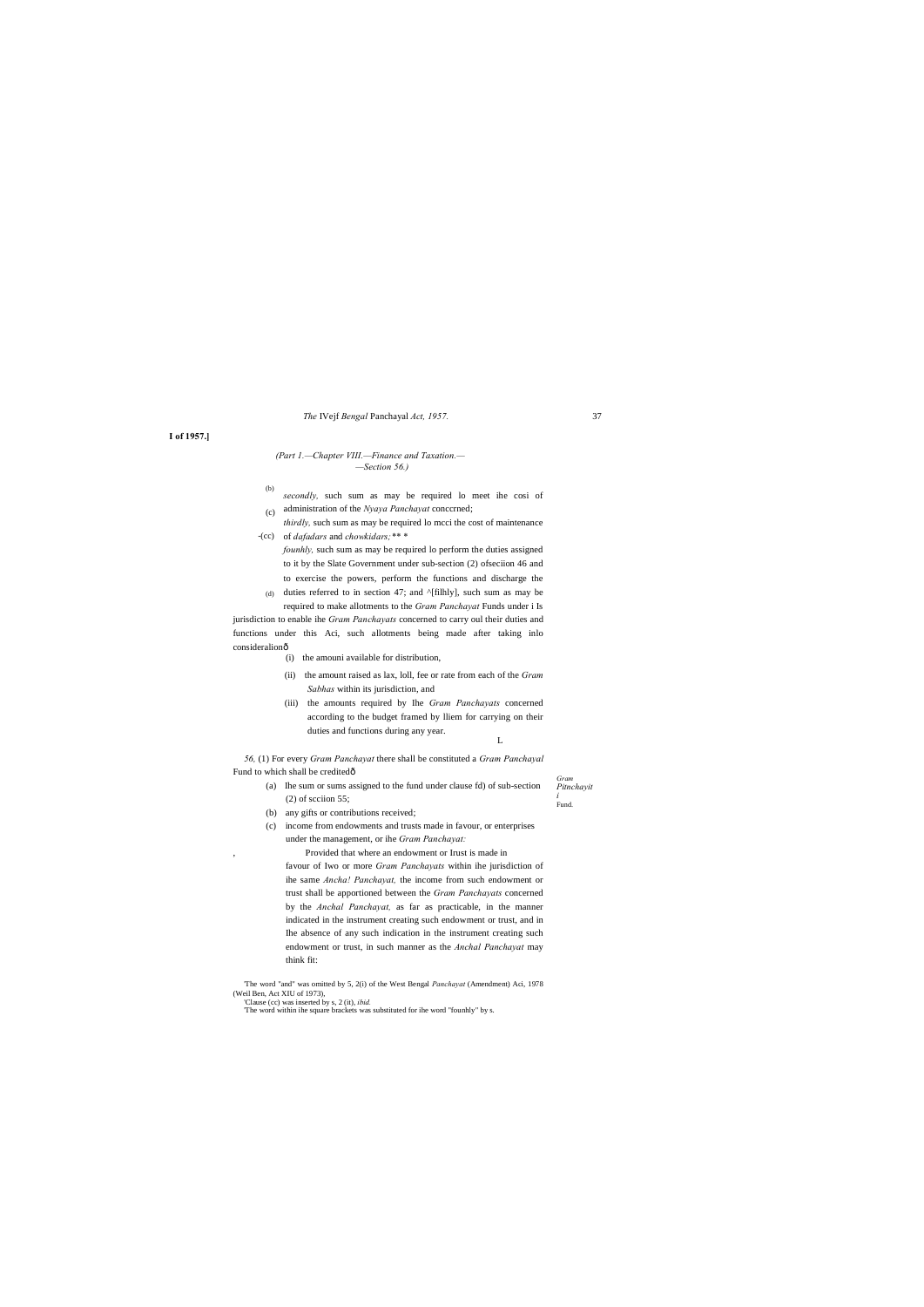hi] position of tn\* by *Am'luit I'tmtlutyttt .*

## <sup>HE</sup>; SVV:'S:<sup>H</sup>'^'''' ^ V <sup>?</sup> SVf \* A^SV . A L. ku.iii.ikik'i >AW<sub>v</sub>M;,V.'''^ V.<sup>1</sup>''' \* ^S^S^.v.wv^s^w  $\Delta \Delta$ ; wy

38 *The West Bengal* Panchayat *Act, 1957.*

## **[West Ben. Act**

*(Par! /,—Chapter VIII.—Finance and Taxation.— Section 57.)*

Provided further that when an endowment or irusl has been made in favour of two or more *Gram Panchayars* not within the jurisdiction of the same *Anchal Panchayai,* the income from such endowment or trust shall be apportioned between [he *Grani Panchayats* concerned by the prescribed authority, as far as practicable, in ihe manner indicated in the instrument creating such endowment or trust, and in the absence of any such indicalion in the instrument creaiing such endowment or irusc, in such manner as [lie prescribed authority may ihink fit;

(d) all sums received by or on behalf of the *Gram Sabha* or *Gram Panchayat* under this Act or otherwise.

(2) Subject to such rules and such maximum rales or scales as may be prescribed by the Stale Gove mm en I, an *Anchal Panchayat* may levy the following fees and rates: $\hat{o}$ 

(2) It shall be ihe duty of every *Gram Panchayat* to supply, subject to ihe approval of the prescribed authority, such funds as may be required by ihc *Gram Sabha* concerned, lo meet the charges incurred by the *Gram Sabha* in carrying out its duties under this Act.

> 57, '(1) Subject to such rules, rates and scales as may be prescribed by the State Government in this behalf, an *Anchal Panchayat* shall impose yearly,—

- (;i) on lands and buildings within the local limits of ils jurisdiction, a lax not exceeding two *per centum* of the ' annual value of such lands and buildings determined in the prescribed manner lo be paid by (he owners or occupiers "or owners and occupiers ttierof;
- (b) on professions, trades, callings and employments carried on or held within the local limits of ils jurisdiction, a tax on the basis of the total annual income accrued from such professions, trades, callings and employments, subject io a maximum of two hundred and fifty rupees *per annum* in respect of any one person.

- (a) fees on the registration of vehicles;
- (b) fees on plaints, petitions and other processes in suits and cases instituted before [he *Nyaya Panchayat* concerned;
- (c) a fee for providing sanitary arrangements at places of worship or pilgrimage within its jurisdiction;

'Sub-scci ion (1) was substituted for the existing sub-secuon by s. 2(7)(a) of the West ' Bengal *Pwichnytu* and Z*ilia Pttrisiitids* (Amendment) Act, 1965 (WCSL Ben. Ac! XXVII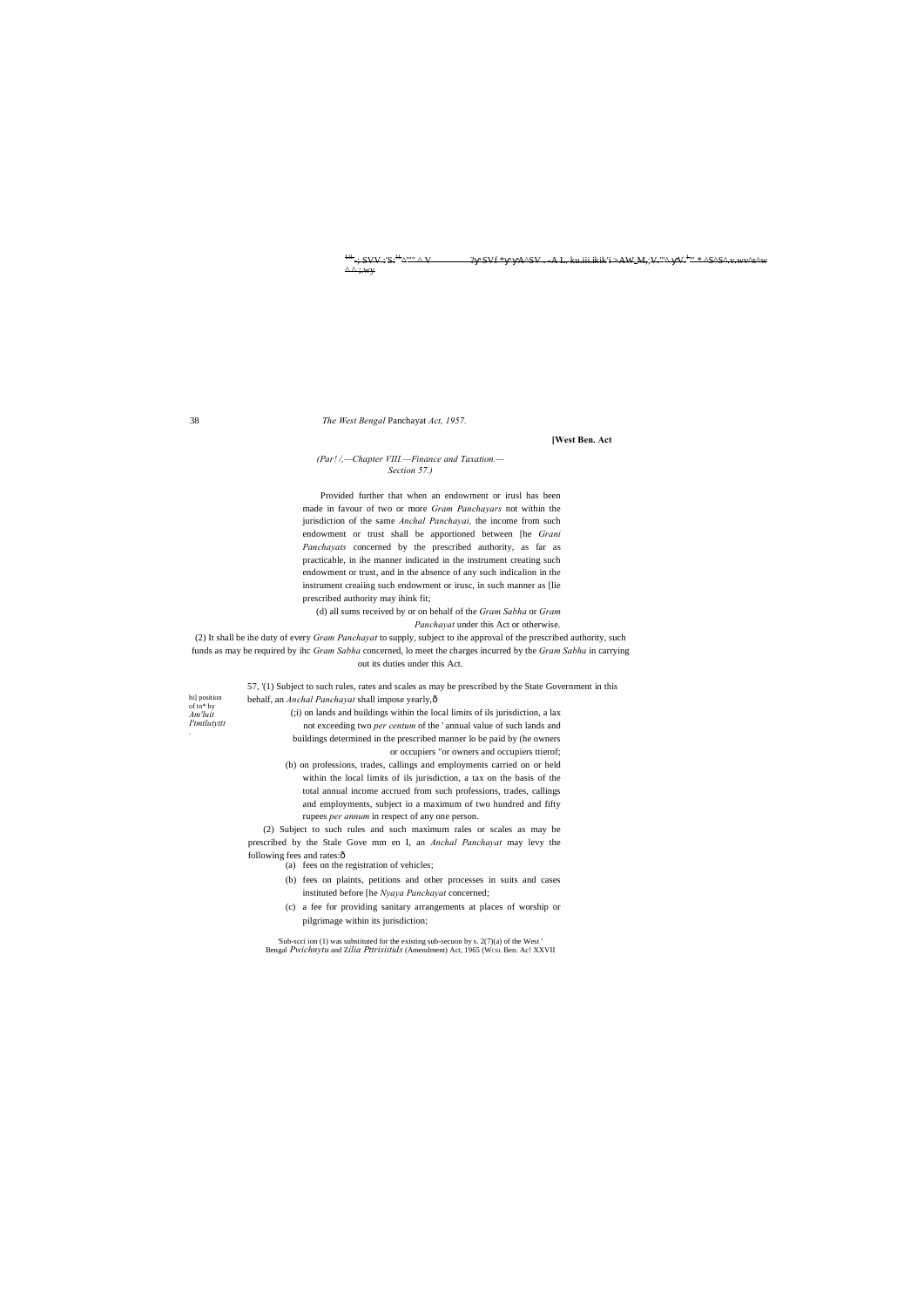accounts of *Aitchtil Pwtchuxtu*  and *Gntm Punchaym.* Budgcl of

*Gram Panchayal .*

 $\frac{3}{2}$ 

Budget of *Anchat Pimchtryi*

## *The West Bengal* Panchayat *Act, 1957.*

I of 1957.]

# *{Fan I.—Chapter VIII.—Finance and Taxation.- Sections 5S-60.)*

- (d) a water rate, where arrangement for the supply of water is made by the *Gram Panchayat* within its jurisdiction;
- (e) a lighting rate, where arrangement for lighting of public streets and places and made by Ihe *Gram Panchayat* within its jurisdiction;
- (0 ii conservancy rale, where arrangement for clearing private latrines, urinals and cess-pools is made by the *Gram Panchayat* within its jurisdiction.

Audit of 58. The accounts of every *Anchal Panchayat* and every *Gram Panchayat* shall be audited annually or at shorter intervals, by such agency and in such manner as may be prescribed.

**(3)** The State Government may, by notification, exempt '[either wholly or in part] any class of properties or classes of properties specified in the notification from the taxes, rates or fees leviable under this section.

**(4) Any person who, in the opinion of the** *Anchal Panchayat,* **is loo poor lo pay !** <sup>1</sup>[six paise] a month, shall be altogether exempted from payment of any lax, rale or **fee under this Act.**

*ti.* 60. (I) Every *Anchal Panchayat* shall, at such lime and in such form as may be prescribed, prepare in each year a budget showing its estimated receipts and disbursements for the following year and may, from lime lo time, prepare a supplementary estimate providing for any modification thereof and submit it lo ihe prescribed authority,

59. (I) Every *Gram Panchayat* shall, at such time and in such manner as may be prescribed, prepare in each year a budget of its estimated receipts and disbursements for the following year and nfler (he *Gram Sabha* has considered it, as provided **in** section 9, **submiL** ii, with such modification, if any, as it may consider nccessary to make, to the prescribed authority for sanction through the *Anchal Panchayal* concerned, and the *Anchal Panchayat* shall forward the same to the prescribed authority with such observations as ii may think fit to make, and thereupon the prescribed authority shall pass the budget with such modifications, if any, as it may think fit lo make, and the *Gram Panchayal* shall abide by the budget as passed by ihe prescribed authority.

(2) The *Gram Panchayat* may prepare in each year a supplementary estimate providing for any modification of iis budget and may submit il to the prescribed authority for sanction in (he manner indicated in ihe foregoing sub-seclion.

'Inserted by s. 2(7 J (b) of (he West Bengal *Punchaval a*nd *Zillu Parijhadi* (Amendment) ACL, 1965 (West Ben, Act XXVll of 1965). '

Subsiiluicd for Ihe words "one anna" by s. 5 of ihe Weil Bengal *Panchayui* [A ir <nd men!)<br>Acl f\Vi-cr Pr»n Art VfTI *n*<sub>*f*</sub>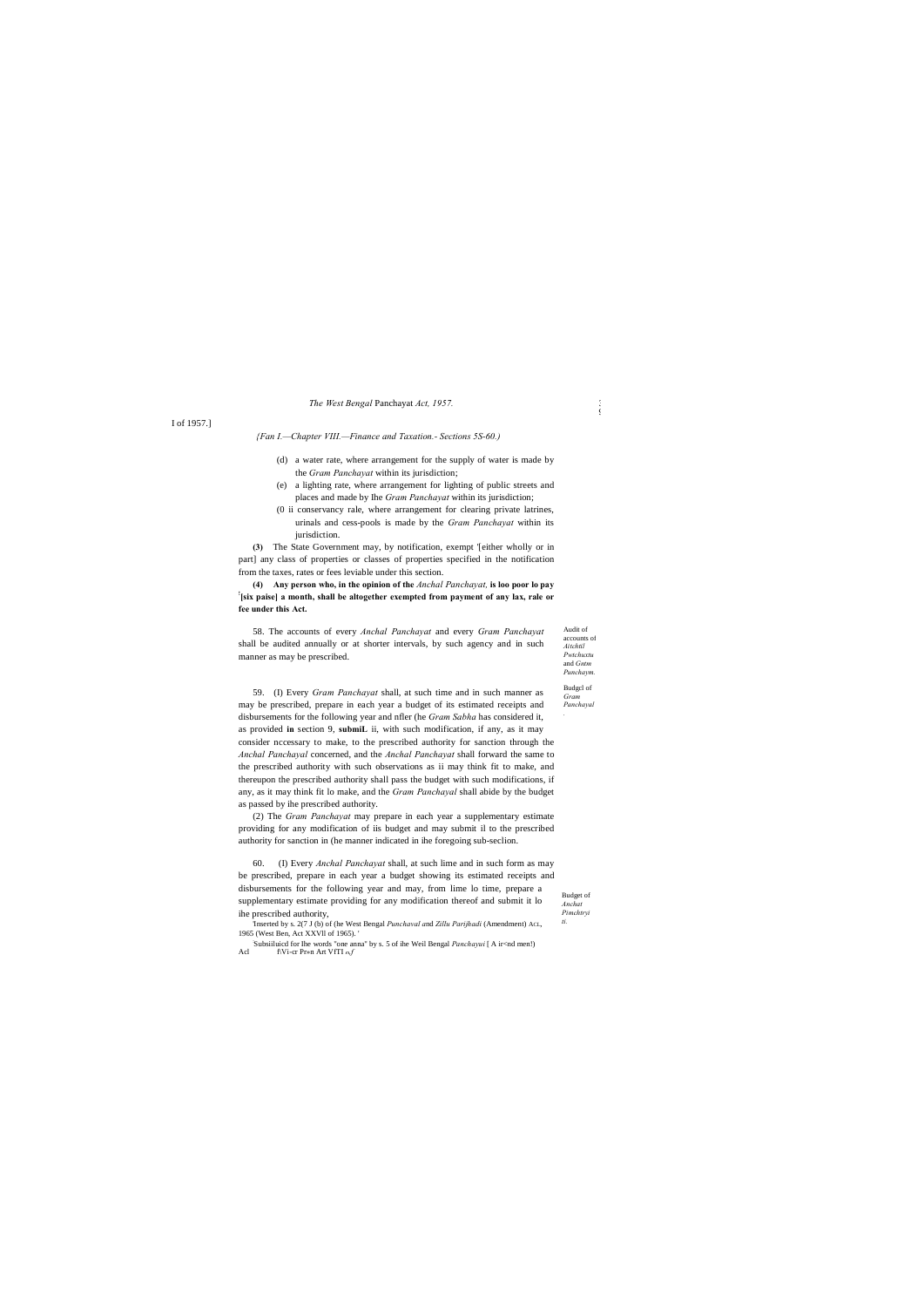# *(Part {.—Chapter IX.—Properties of* Gram Panchayai *and* Anchal Panchayat. $\hat{o}$  *Section 61.*)

*The* IKej/ *Bengal* Panchayat *Act, 1957.*

est Ben. Act

(2) The prescribed authority shall pass the budget with such modification, if any,

as it may think fit lomake, and th *eAnchal Panchayat* shall abide by the budget so passed.

## chapter **IX.**

# **'[Properties of** *Gram Panchayat* **and** *Anchal Panchayat.]*

61. (1) All property wiihin ihe local limits of the jurisdiction of a *Gram Panchayat* of lhe'nature hereinafter in ihis section specified, other than property maintained by the Cenlral or ihe Slate Government or a local authority or any olher *Gram Panchayat,* shall vesi in and belong to the *Gram Panchayat,* and shall, with

 $\text{ms}$  of public verties in m<br>chaval.

all other properly of whatsoever nalure or kind which may be come vested in

the *Gram Panchayat,* be under its direction, management and control, thai is lo sayô (a) all public streets, including ihe soil, stones and other materials

- thereof and all drains, bridges, culverts, trees, ereciions, materials, implements and other things provided for such streets;
- (b) **all public channels, water courscs, springs, tanks,** *ghats,* **reservoirs, cisterns, wells, aqueducts, conduiis, tunnels, pipes, pumps and olher water-works, whether made, laid orerecled at the cost of ihe** *Gram Panchayai* **or otherwise, and all bridges, buildings, engines, works, materials and things connected there with, or appertaining thereto and also any adjacent land (noL being private property) appertaining to any public tank:**

Provided that water pipes and any water-works connected therewith or appertaining thereto which with the consent of the *Gram Panchayat* are laid or set up in any street by the owners of any mill, factory, dockyard, workshop or the like primarily for the use of (heir employees shall not be deemed to be public water-works by reason of their use by ihe public;

(c) **all public sewers and drains, and all works, materials and things appertaining thereto and olher conservancy works:**

Provided that for the purpose of enlarging, deepening or otherwise repairing or maintaining any such sewer or drain the subsoil appertaining thereto shall also be deemed to vest in the *Gram Panchayat:*

'The heading <o Chapter IX was substiiuicd for ihc original heading "ProfKrtidb to *Gram Pdiichmm"* by s. 1 of ihe West Bengal *Pane liny til* (Amendment) Act, 1978 (West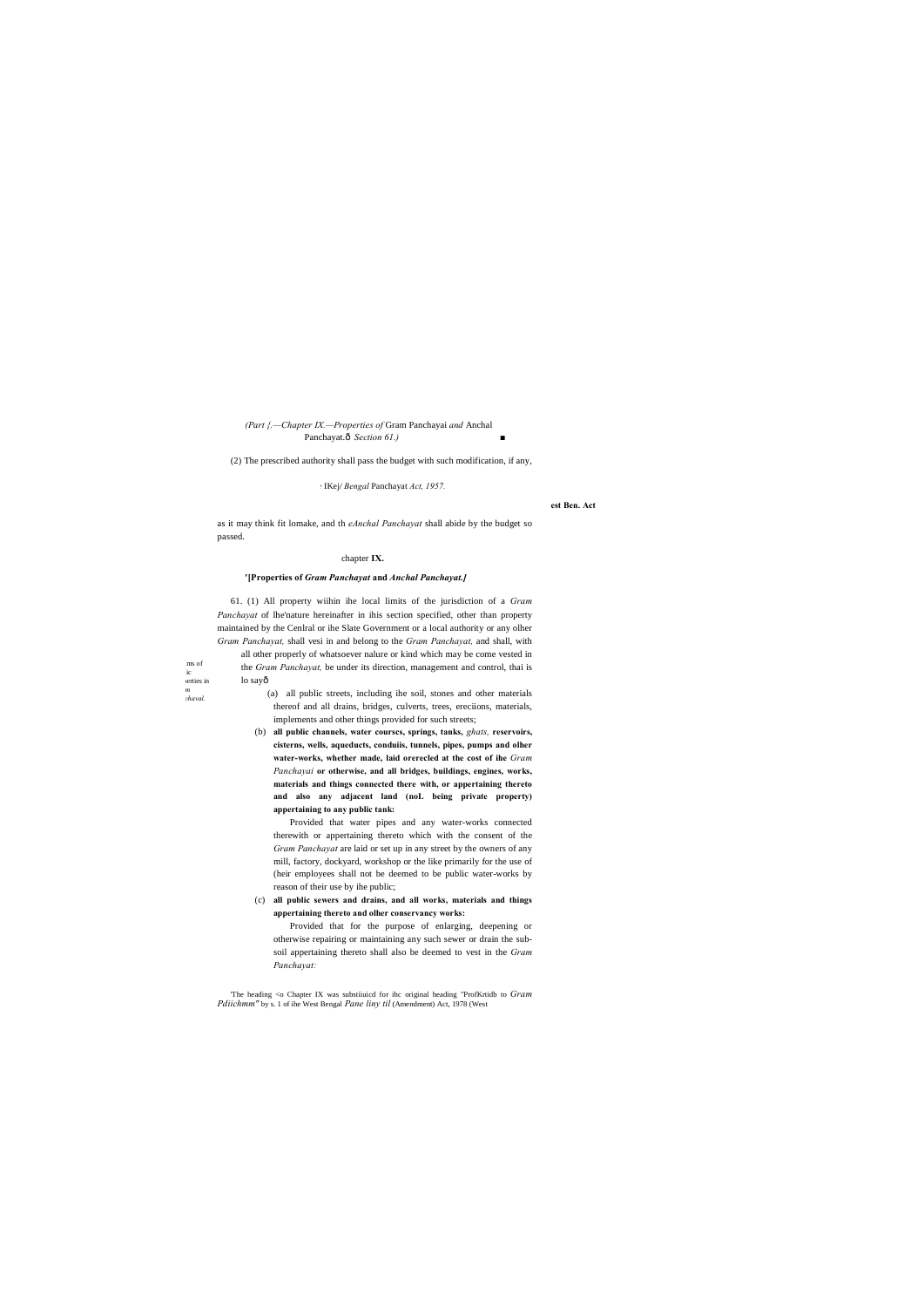Allocation of properdins to *Grain Panchayat*  and *Anchal Punchayal.*

of land for *Gram Panchayal.*

*The West Bengal* **Panchayal** *A a, 1957.* 41

1 of 1957.]

# *(Part I.—Chapter IX.—Properties of* Gram Panchayal *aiul* Anchal Panchayal.— *Sections 62, 63.)*

Provided also that where any installation or work for the treatment or disposal of sewage is constructed by the owners of any mill, factory, dockyard, workshop or ihe like primarily for the use of their employees, ihe laying of sowers and . other things appertaining thereto in a street, with the consent of the *Gram Panchayat,* shall not by virtue of this clause or by reason of their use by the public cause such installation or sewers or works appertaining thereto to vest in the *Gram Panchayat',*

- (d) all sewage, rubbish and offensive matter deposited on streets or collected by the *Cram Panchayat* from streets, latrines, urinals, sewers, cesspools and other places;
- (e) all public lamps, lamp-posts and apparatus connected therewith or appertaining thereto; and
- **(0** all buildings erected by **the** *Gram Panchayat* and all lands and buildings or other property transferred to the *Gram Panchayat* by the Central or the State Government or acquired by gift, purchase or otherwise Tor local public purposes. -

Acquisition 63. (I) Whe re a *Gram Panchayo t-[or an Anchal Pan chayat]* req u ire s land lo carry out any of the purposes of this Act, it may negotiate with the person or persons having interest in the said land, and if it fails to reach an agreement, it may make an application to the District Magistrate for the acquisition of the land, who may, if he is satisfied that the land is required for a public purpose, take steps lo acquire the land.

(2) The Slate Government may, by notificalion, exclude any street, bridge, sewer or drain from the operation of this Act or of any specified section of this Act:

1

Provided that, if the cost of the construction of the work shall have been paid from the *Gram Panchayal* Fund, such work shall not be excluded from the operation of this Act or any specified section of this Act except after consideration of the views of the *Gram Panchayat* at a meeting.

'62. (1) The State Government may allocate to a *Gram Panchayat* or an *Anchal Panchayat,* any public property situated within its local jurisdiction, and thereupon such property shall vest in and come under the control of the *Gram Panchayat* or, as the case may be, *Anchal Panchayat.*

'Section 62 was substituted for the original sea ion by s. *A* of the Wat Bengal *Paiiclmyut* (Amendment) Act, 1978 (West Ben. Aci XIII of 1978), .tmt\*,;-, ".'«k-r\* pj l.. - *.'L.-J*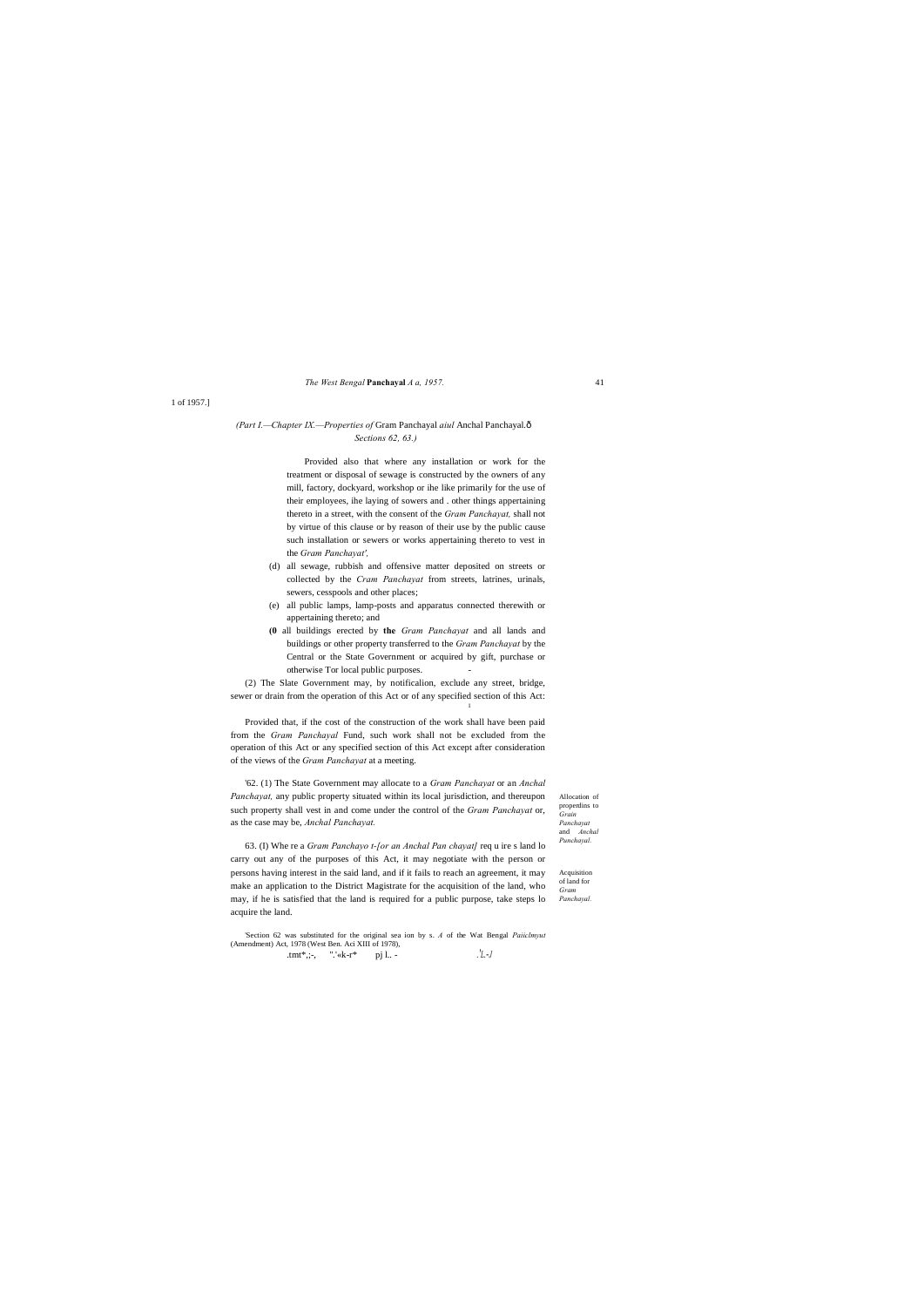42 *The West Bengal* Panchayat *Act, 1957.*

**[West Ben. Act**

*{Pan I.—Chapter X.—Control.■—Section 64.)*

. (2) Such land shall, on acquisition and on payment of compensation awarded in accordance with the law under which the acquisition was made, vest in the *Gram Panchayat* '[or, as the case may be, *Anchal Panchayat], Explanation.* $\hat{o}$  "Land" includes immovable property of any kind and benefits which arise out of land and things attached to the earth or permanently fastened to anything attached to the earth.

## CHAPTER X.

### **Control,**

Supervision 64. (1) The prescribed authority may at any timeô

- (a) inspcct or cause to be inspected any immovable property used or occupied by an *Anchal Panchayat* or a *Gram Panchayat* or any work in progress under the direction of the *Gram Panchayat, Anchal Panchayat* or a Joint Committee;
- (b) inspect or examine or depute any officer of Government to inspcct or examine any department of an *Anchal Panchayat* or a *Gram Panchayat* office or any service, work or thing under the control of the *Gram Panchayai, Anchal Panchayat* . or the Joint Committee;
- (c) for the purposes of inspection or examination require the *Gram*  Panchayat, Anchal Panchayat or Joint Commilteeô -
	- (i) to produce any book, record, correspondence, plan or olher document,
	- (ii) to furnish any return, plan, estimate, statement, accounts or statistics, or
	- (iii) to furnish or obtain any report;
- (d) record in writing for the consideration of the *Gram Panchayat, Anchal Panchayat* or the Joint Committee, as the case may be, any observation it may consider to be proper in regard to the proceedings or duties of such *Gram Panchayat, Anchal Panchayat* or the Joint Committee;
- (c) suspend or canccl any resolution passed, order issued or license or permission granted by an *Anchal Panchayat* or a *Gram Panchayat,* or prohibit the doing of any act which is about to be done or is being done by an *Anchal Panchayat* or a *Gram Panchayat* or by any person with the authority of the *Gram Panchayat or Anchal Panchayat,* if in its opinion such resolution, order, license, permission or act, $\hat{o}$  (i) has not been lawfully passed, issued, granted, given or authorised, or

'Tlie words wiihin ihc squire brackets were inserted by s. 5(b) of ihe West Bengal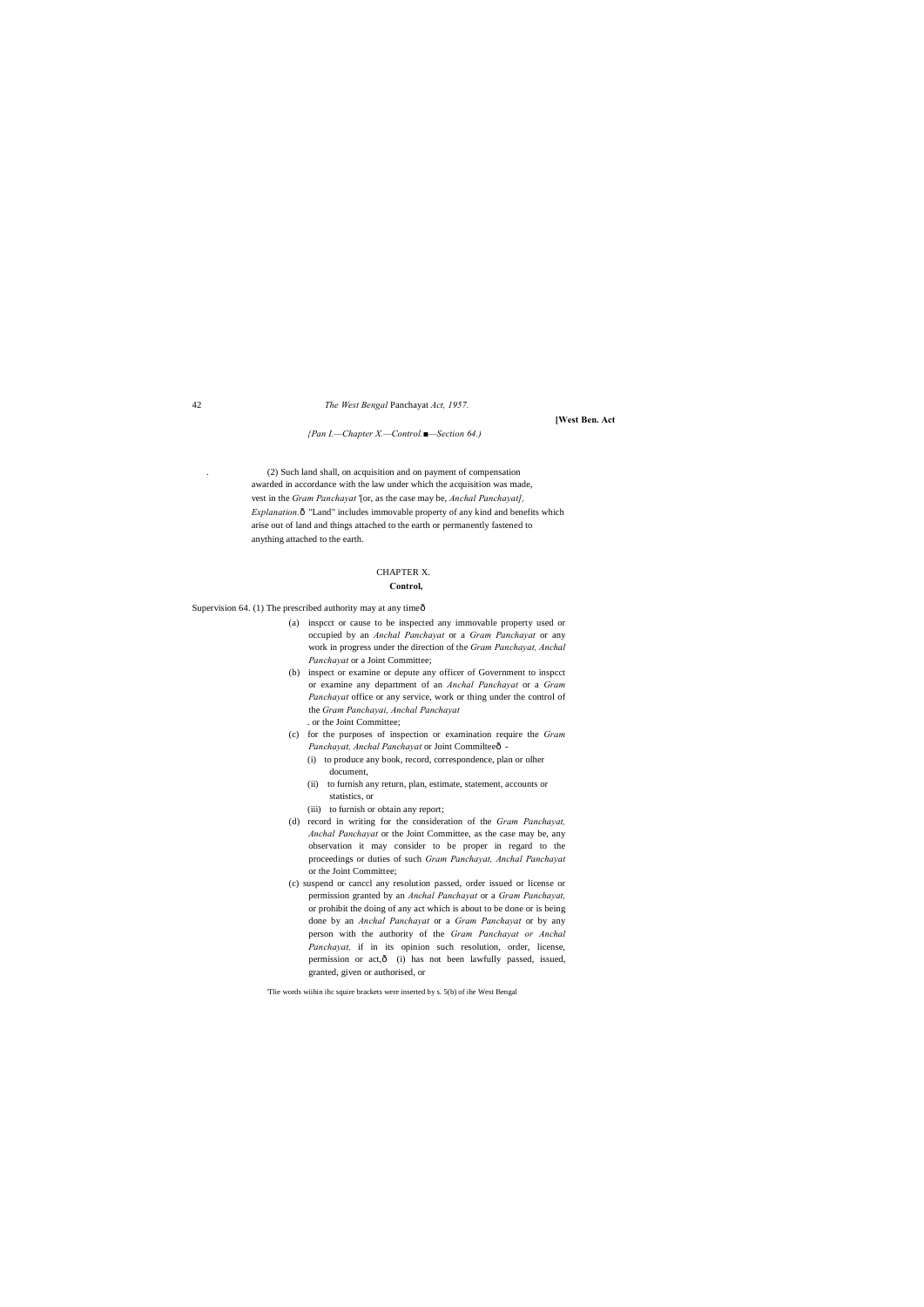Power lo remove *Adhyaksha, UptuUiyttkshti.* etc., and appeal.

# *The West Bengal* **Panchayat** *Act, J957.*

**I of 1957.]**

## *(Pari!.—Chapter X.—Control.—Section 65.)*

- **(ii)** is in excess of ihe powers conferred by this Act or any other law or is an abuse or such powers, or
- **(iii) is considered by the prescribed .authority as likely Lo lead Lo a breach of Ihe pcacc or lo causc injury or annoyance to the public or lo any class or body of persons.**

(2) An officer deputed under clause (b) of sub-section (1) shall exercise the powers conferred by clauses (c) and (d) of thai sub-section.

(3) When a requisition is made under clausc (c) of sub-seclion (1) the *Gram Panchayat, Anchal Panchayat* or the Joint Committee, as the case may be, shall comply with such requisition.

(4) The prescribed authority shall, before taking any action under clause (e) of sub-seclion (1), give an opportunity for an explanation lo the *Gram Panchayat, Anchal Panchayat* or the Joint Committee concerned, as the case may be.

(5) A *Gram Panchayat* or an *Anchal Panchayal* aggrieved by any order made by the prescribed authority under clause (e) of sub-section (1), may, within thirty days from ihe dale of the order, appeal to the Commissioner of the Division within the local limits of whose jurisdiction the *Grant Panchayal* or the *Anchal Panchayat,* as Ihe case may be, is situate, and thereupon ihe Commissioner of the Division may stay the operation of the order of the prescribed authority till the disposal of the appeal and he may, after giving notice of the appeal to ihe prescribed authority, and after giving a hearing to ihe appellant, modify, set aside or confirm ihe order of the prescribed authority. The order passed by the Commissioner of liie Division on such appeal shall be final.

**65.** (1) The prescribed authority may, notwithstanding anything contained in sub-section (2) of section 12, section 14 and sub-section (2) of section 27, by an order in writing, remove with effect from a dale lo be specified in the order any *Adhyaksha* or *Upadhyaksha* or any *Pradhan* or *Upa-Pradhan* from his office if, in its opinion, he wilfully omits or refuses to carry oul the provisions of this Acl or of any rules or orders made thereunder or abuses the powers vested in him under this Act.

(2) The prescribed authority shall, when it proposes to lake action under subseclion (l), give lo the person concerned an opportunity of showing cause against the action proposed lo be laken against him; and the order shall contain a statement of the reasons for the action taken.

(3) Any person against whom action has been taken under sub- seclion (I), may, within thirty days from the dale of the order, appeal lo the Commissioner of the Division within the local limits of whose jurisdiction ihe *Gram Panchayat* or the *Anchal Panchayat,* as the case may be, is situate, and thereupon ihe Commissioner of the Division mav Slav the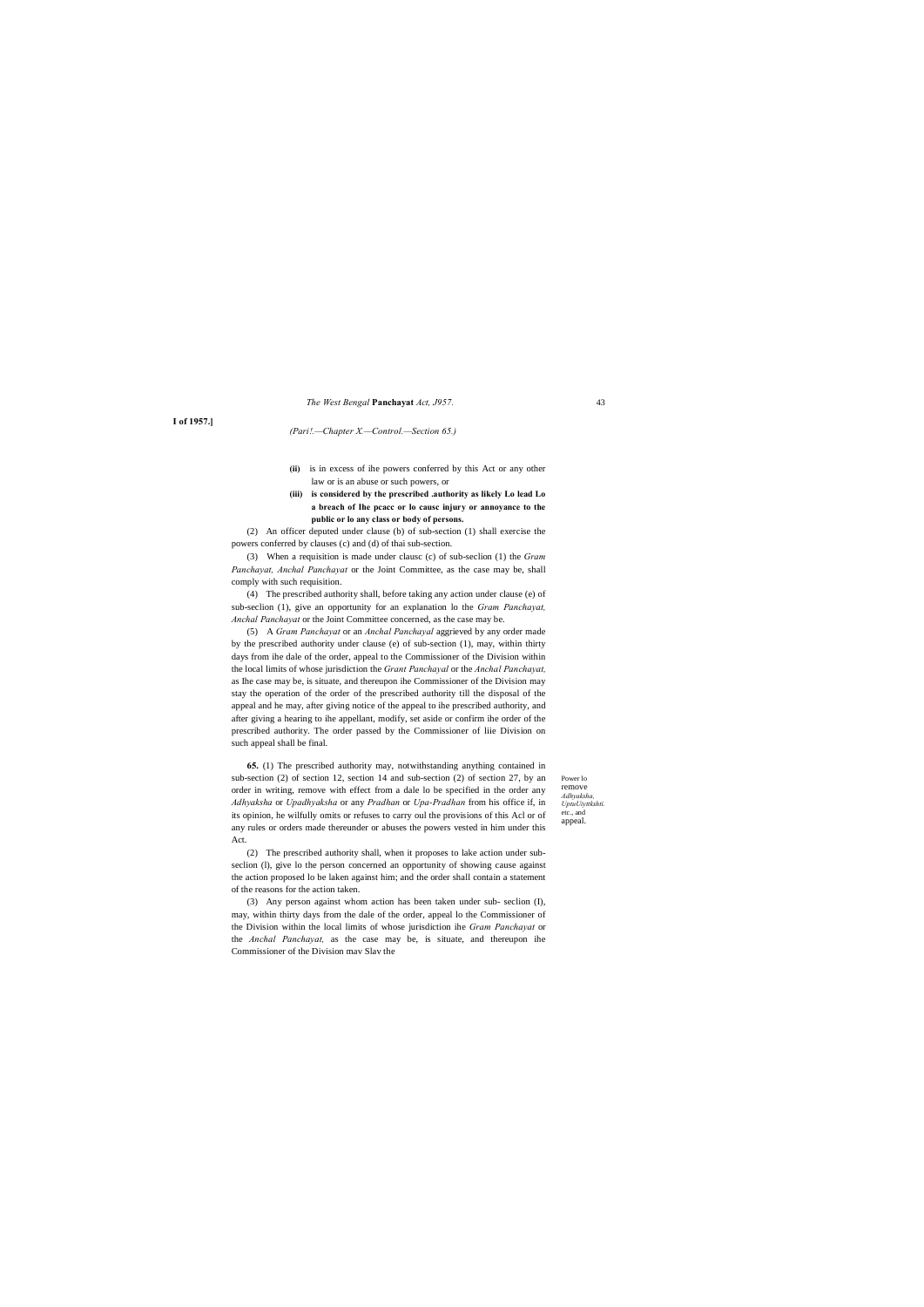Power to reconstitute or supercede *Pdiiclwxitls.*

of rc constitution and supersession

Powers io uic prescribed aulhorily in c;iso of tic fault.

Consequences

tvsvvww.^sv^va'asi^kv^vvvvvv^v^vvvwsv"'^^^^-^^^-^^-^

## *The West Bengal* **Panchayat** *Act, 1957.*

## **[West Ben. Act**

*{Part I.—Chapter X.—Control.—Sections* 66-65.)

operation of ihc order till the disposal of the appeal and he may, after giving noiiec of the appeal lo the prescribed authority, and aflcr giving the appellant an opportunity of being heard, modify, sei aside or confirm ihe order. The order passed by the Commissioner of the Division on such appeal shall be final.

67. If ibe State Government is satisfied on ihe report of ihe prescribed aulhorily that an *Anchal Panchayat* or a *Gram Panchayat* is not competent to perform, or is persistently making default in performing, the duties imposed on it by or under any law, or is exceeding or abusing its powers it may, by notification, directô

- (a) lhat the *Gram Panchayai* or ihe *Anchal Panchayat,* as Ihe case may he, be reconsiiuted with cffect from a specified date; or
- (b) lhat the *Gram Panchayat* or ihe *Anchal Panchayat,* as the case may be, be superseded for a specified period, not exceeding  $\frac{1}{2}$ [lwo years.]

**66. (1) If at any lime it appears lo the prescribed authority lhat an** *Anchal Panchayat* **or a** *Gram Panchayat* **has made default in performing any duty imposed on it by or under this or any other Act or any rule, regulation or bye-law framed [hereunder it may, hy an order in writing, fix a Lime for ihe performance of thai duty.**

6S. (I) When a *Gram Panchayai* or an *Anchal Panchayat,* as the ease may be, is directed to be reconstituted as aforesaid the prescribed authority, shallô

(2) If such duty is not performed within the period so fixed, the prcscribcd aulhorily may appoint a person to perform it, and may direct lhal the expense of performing it shall be paid, within such lime as it may fix. to the said person from ihe *Anchal Panchayat* Fund or ihe *Gram Panchayai* Fund, as the ease may be.

> (a) in ihe case of a *Gram Panchayai* take immediate steps io hold a fresh election of members in Ihc manner prescribed; and as soon as the election of members is notified as laid down in sceiion 16 ihe prescribed authority shall declare the *Grain Panchayat* to be duly reconstituted and the former members of the *Gram Panchayat* unless they are re-elected shall vacate their offices;

'The words wiihin Ihe square brackets were substituted for the words, "one year" by s. *2* of the West Bengal *Panchayai* (Amendment) Act, 1969 (West Ben. Act X of 1969).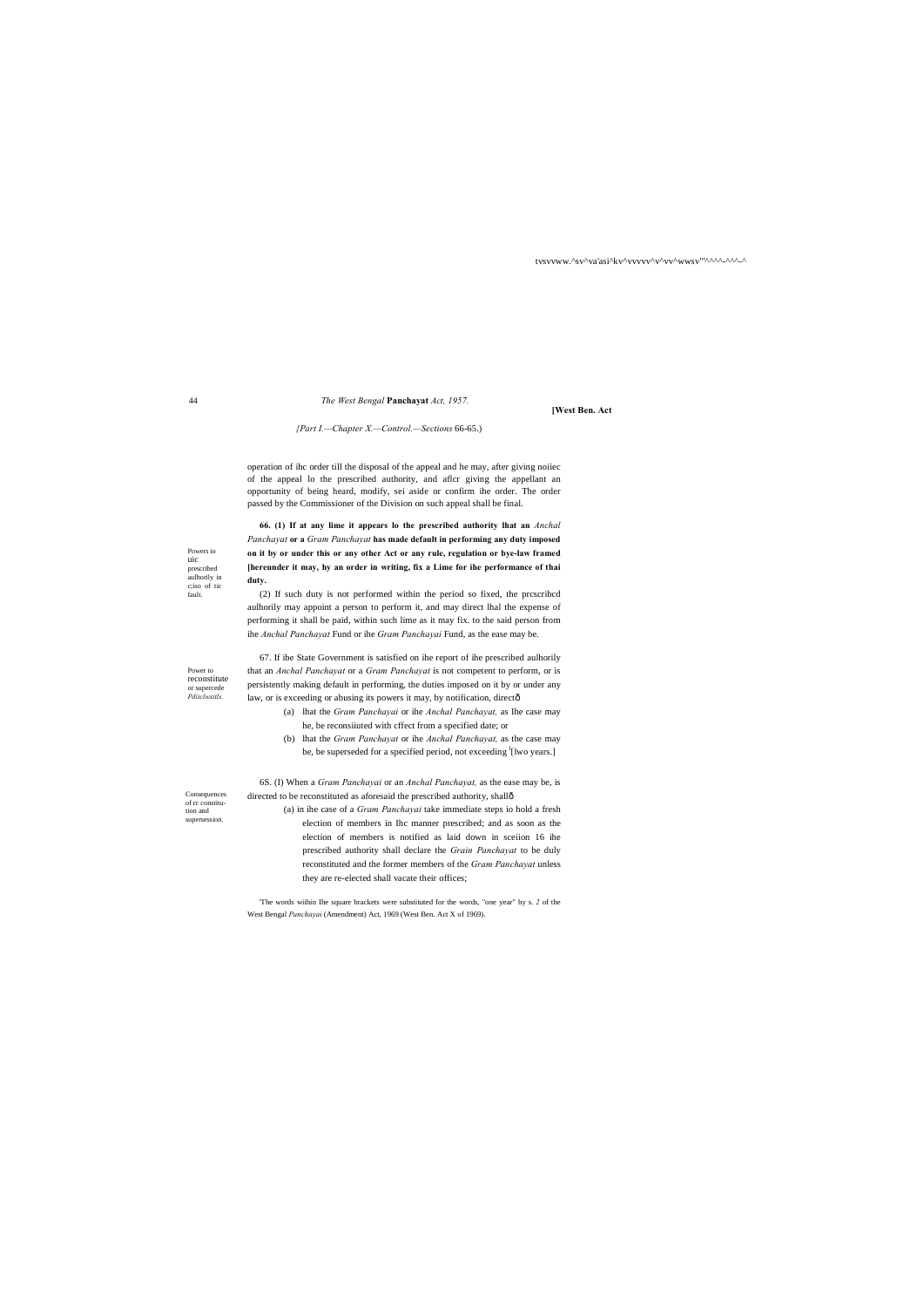# **I of 1957.]** *The West Bengal* Panchayal *Act. 1957.* 45

*{Putt /.—Chapter X.—Control.—See lion 6SA.)*

(2) When a *Gram Panchayat* or an *Ancha! Panchayat,* as the case may be, is superseded, the following consequences shall ensueô

(b) in the ease of an *Anchal Panchayat* immediately call upon [he *Gram Panchayats* concerned to hold fresh elections in the manner prescribed to reconstitute *ihe. Ancha! Panchayal;* and when the election is notified as laid down in sub-section (2) of section 26, ihe prescribed authority shall declare the *Anchal Panchayat* to be duly reconstituted and the former members of the *Ancha! Panchayett* unless they arc re-elected shall vacate their

offices,

- (a) all members of the *Grain Panchayat* or ihe *Anchal Panchayat,* as the case riiay be, shall, as from the date of the order, vac ale their offices;
- (b) all powers, duties and functions of the *Grant Panchayat* or th*e Anchal Panchayat,* as the case may be, shall, during the period of supersession, be exercised and performed by such authority, person or persons and in such manner as the prescribed authority may direct; and
- (c) all property vested in the *Gram Panchayat* or the *Ancha! Panchtiynt,* as the case may be, shall during that period, vest in such authority, person orpersons and under such conditions as (he prescribed authority may direct.
- (3) On the expiration of the period of supersession specified in the
- notificaiion, the State Government may—

- (i) extend the period of supersession for such further term, not exceeding '[two years], as it may consider necessary; or
- (ii) reconstitute the *Grant Panchayat* or *ihe Anchal Panchayat,* as the ease may be, by fresh elections in the manner prescribed, and the persons, who vacated their offices under clause (a) of sub-section (2), shall nol be deemed Lo be disqualified for election.

-6SA. (1) Where by reason of an order of a competent court an Social *Anchal Panchayat* or a *Gram Panchayat* is unable lo exercise or perform ln the powers. **duLies** or functions conferred or imposed **on** it by or under prohibitory any law, the prescribed authority may, with the previous approval of the couns, State Government, appoint any authority, person or persons to exercise or perform, as Ihe case may be, during the period of such inability, any or all of such **powers,** duties and functions in such manner and **under** such conditions

as the prescribed authority may direct. 'The words williin iht square bmckcli win; substituted for ihe words "one year" by s. 3 of ilic West Bengal

*I'anchawt* (Amendment) Act, 1969 (West Ben Aci X or 1969), ; 5i-ciinn 68 A was inserted by s. 2(8) of Ihe Wcsi Bengal *Panchayat anAZitta Pitrishudi*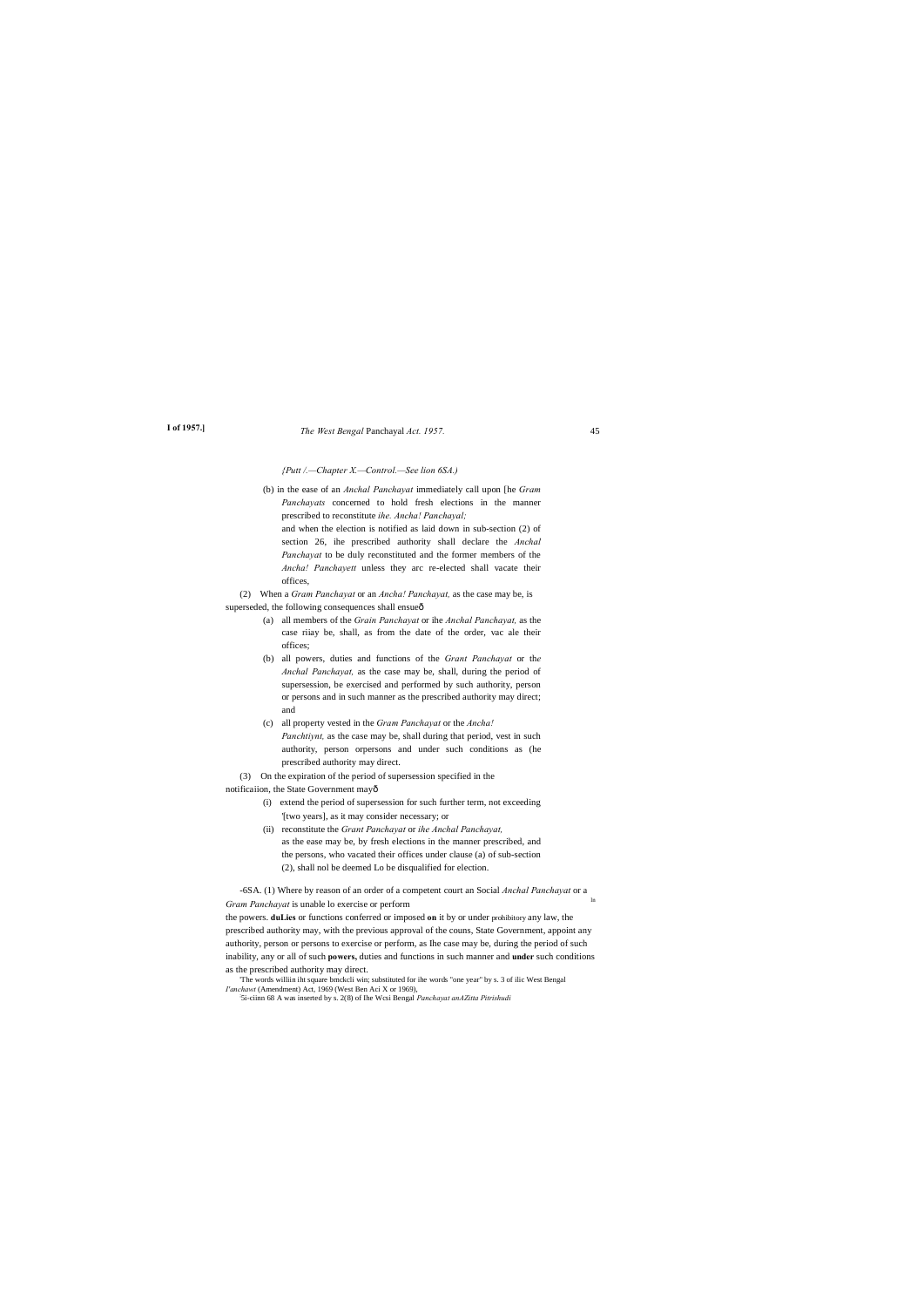46 *The West Bengal* Panchayat *Act, 1957.*

# **[West Ben. Act**

# *(Parr 1.—Chapter X.—Control.—Section 69,—Par( II.— Chapter XI.***—Nyaya Panchayats.—***Section 70.)*

, (2) All properties vested in ihe *Gram Panchayai or Anchal Panchayai,* as [he case may be, shall, during the period of inability referred lo in subsection (1), vcsL in such aulhorily, person or persons subject to sucii conditions as the prescribed authority may direct.

Appointment 69. The State Government ntay appoint such officers as il may t!rn"v^or<sup>nS</sup> consider necessary for the purpose of inspecting or superintending the PtiHL-iutyais. operations of all or any of the *Panchayai.';* constituted under this Act,

## **PART II.**

# **CHAPTER XI.** *Nyaya Panchayats.*

o°Vvi<sup>1</sup>"!<sup>'on</sup> 7CI- (I) Evcrj' *Anchal Panchayat* established under this Act shall, if I'lincliiiMitx. authorised by the State Government by nolificalion to do so, constitute a *Nyaya Panchayat,* consisting of five members, to be called *Vicharaks,* elected by il from amongst the members of the *Gram Sabhas* wiihin its jurisdiction, according to prescribed rules and approved by the prescribed authority, for ihe trial of ô

> 'Provided further that where the number of Gram *Sabhas*  comprised in an *Anchal Panchayat* isô

- (a) ihc offences specified in Schedule III or a case transferred io ihc *Nyaya Panchayat* under sub -sect ion (2) or see lion 71, and
- (b) all or any of the classes of civil suits specified in section SO;
	- Provided lhat no member of a *Gram Sabha* shall be elected to be a member of a *Nyaya Panchayat* if he has any of the disqualifications mentioned in section 15:

- (i) five, one *Vicharak* shall be elected from each *Gram Sabha,*
- (ii) more than five, the *Gram Sabhas* shall be divided into five groups consisting of one or more of the *Gram Sabhas* as may be detennined and specified in this behalf by the *Anchal Panchayat* and one *Vicharak* shall be elected from each group, and
- (iii) less than five, one *Vicharak* shall be elcctcd from each *Gram Sabha* and ihe deficiency in ihe membership of ihe *Nyaya Panchayat* shall be" filled up by clcciion from such *Gram Sabha* or *Grain Sabhas* as may be detennined and specified in this behalf by the *Anchal Panchayat.*

This second proviso was substituted for ihc original sccond proviso by s. 10(a) of ihc T?.,  $\zeta$  ...... .......I (1 CO Tli.n \* -T W «F IO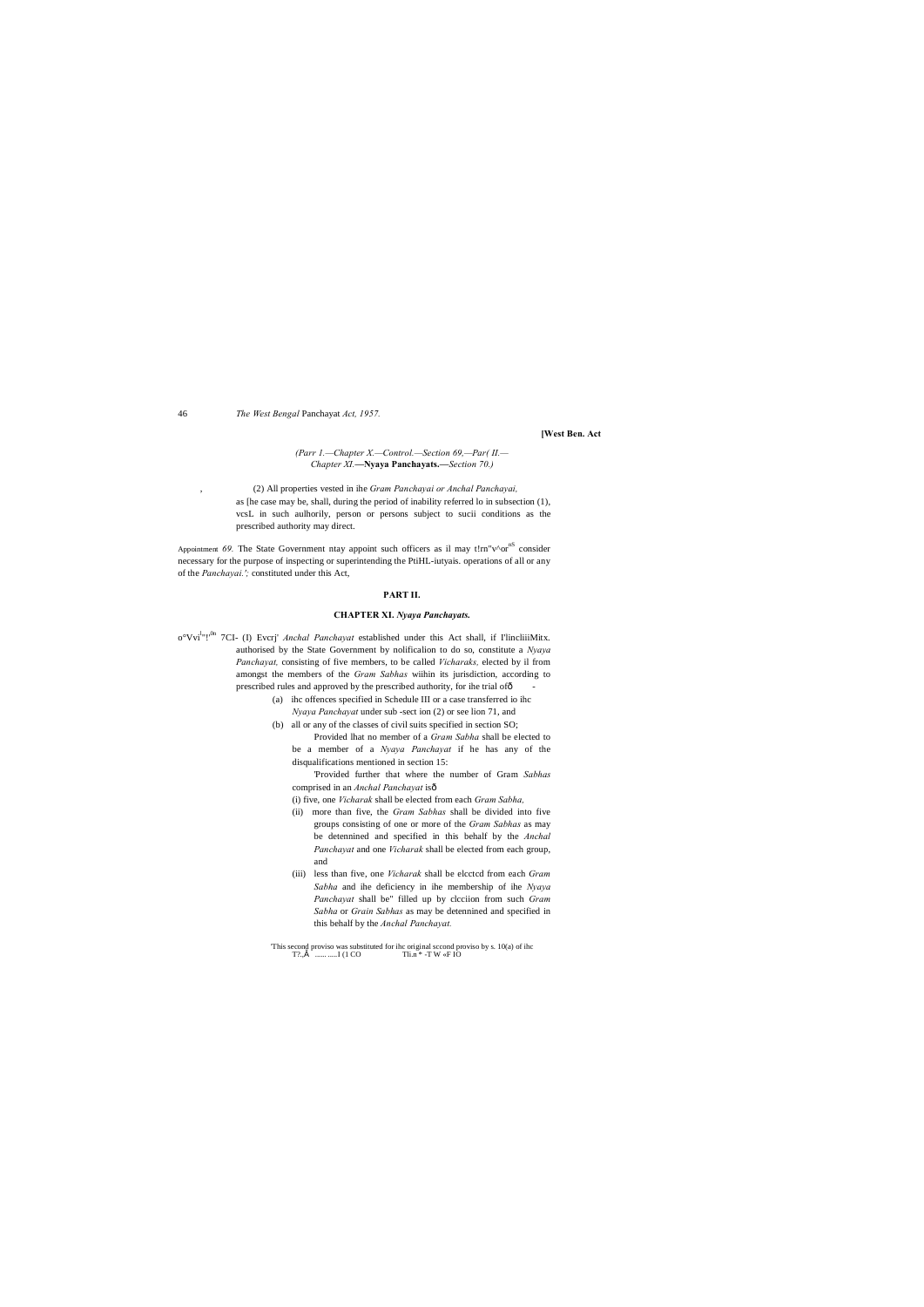*The* lfef *Bengal* Panchayal *Act, J957.* 47

**I of 1957.]**

 $i$ S9S $V$ of

*[Fart I!.*—*Chapter XI.*ô Nyaya Panchayais.ô Section 71.)

(2) When a person who is a member or an *Anchal Panchayal* or a *Gram Panchayat* is clecied lo a *Nyaya Panchayat* under sub-seclion (I),

he shall ccase be a member of ihe *Anchal Panchayat* or the *Gram Panchayat* concerned, with effect from ihe dale on which ihe *Nyaya Panchayat* is notified under sub-section (3), and ihe vacancy caused thereby shall be filled in ihe manner laid down in section 21 or section 28, as ihe ease may be.

(3) Every *Nyaya Panchayal* constituted under sub-section (1) shall be notified in ihe *Official Gazette,* or in such olfier manner as may be prescribed, and shall come into office with effeci from ihe dale specified in ihe said notificaiion.

(4) Every *Nyaya Panchayat* shall elect ai such time and in such manner as may be prescribed one of ils members lo be callcd *Pradhan Vicharak* lo preside over ils sittings and in ihe absence of Ihe *Pradhan Vicharak,* ihe *Vicharaks* present at the silting of ihe *Nyaya Panchayal* shall elect one of (hem lo be ilic *Pradhan Vicharak* for ihe purpose of lhat silling.

(5) The term of office of a member of a *Nyaya Panchayal* shall be four years from the dale of tlic notification mentioned in sub-seclion (3):

Provided that members or a *Nyaya Panchayat* shall continue in office until ihe election oT the members of the *Nyaya Panchayat* by the newly constituted *Anchal Panchayat* after a general eleclion.

(6) No suit, case or other proceeding pending before a *Nyayu Panchayal* shall be tried by such *Nyaya Panchayat* '[unless ai least Ihree members of ihe *Nyaya Panchayat* arc present during such irial.]

(7) The Secretary lo ihe *Anchal Panchayat* shall aci as ihe Secretary to the *Nyaya Panchayat* for the purpose of keeping the records of ils proceedings and decisions, and doing such oilier duties as may be prescribed.

# <sup>f</sup> ^ Notwithstanding anything contained in the Code of Criminal

Procedure, 1898, a *Nyaya Panchayat* constituted under section 70 shall have jurisdiciion, wiihin ihe local limits of the *Anchal Panchayal* constituting such *Nyaya Panchayal* lo try all offences specified in Schedule 111, Pan A; and, with effeci from the date specified in the notification referred lo in sub-section (3) of section 70, no other coun shall, except as otherwise provided in this Aci, lake cognizance of any case triable by a *Nyaya Panchayat:*

Cm lima]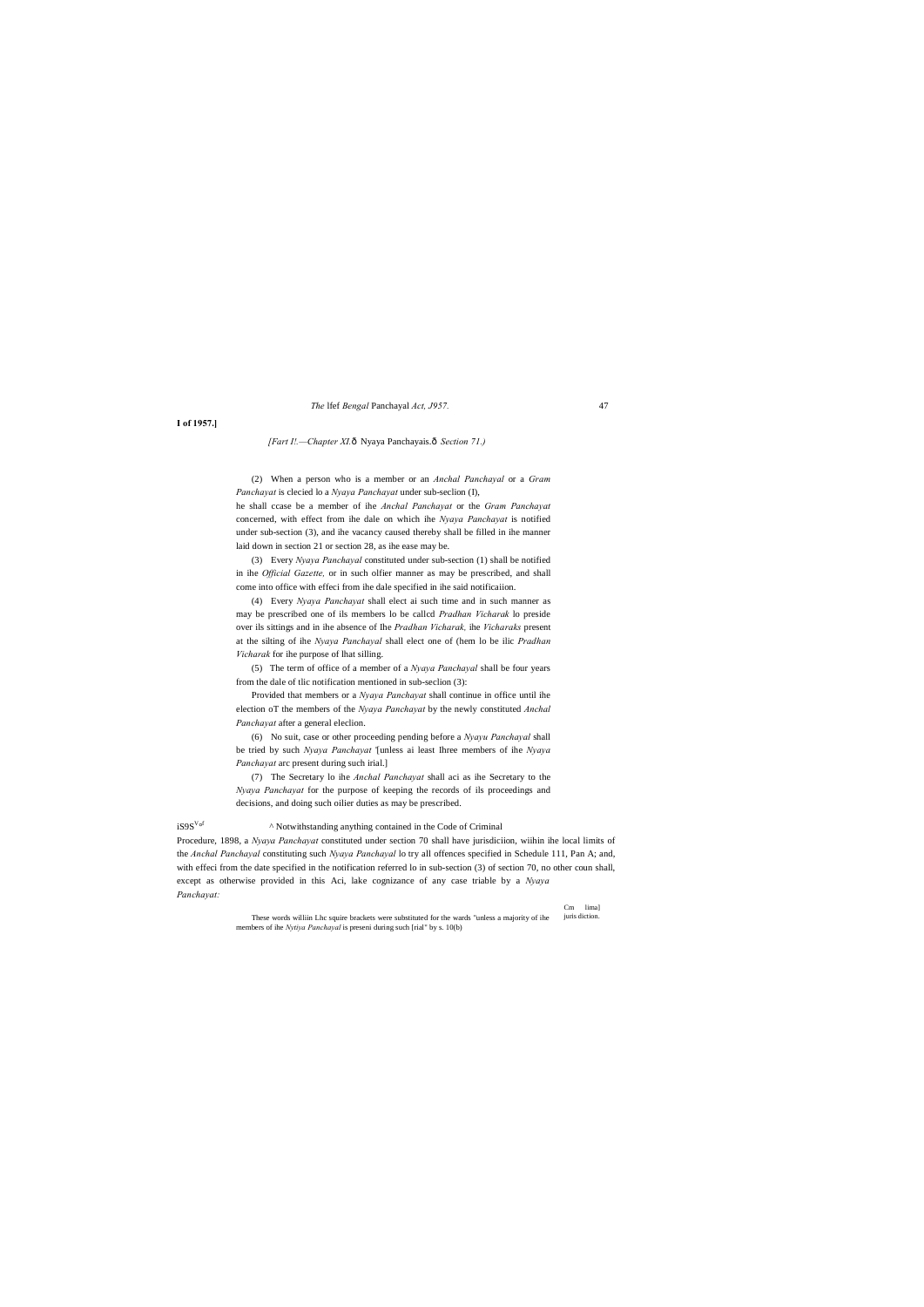vkkkk^..i'.'.'A^.'^>-<sup>L</sup>:'<sup>J</sup>'.W.<sup>L</sup>.-<sup>L</sup>.v^-;y.is\' \*""É'

48 *The* IVej/ *Bengal* Panchayat *Act, 1957.*

# **[West Ben. Act**

*(Pan II.--Chapter XI.*ô Nyaya Panchayats,ô Section 7!.)

Provided thai nothing in this Act shall take away the jurisdiction of any court Lo try a ease which a *Nyaya Panchayat* is prohibited by section 97 from trying or which should be, in Ihe opinion of ihc *Nyaya Panchayai* or of ihe District Magistrate or the Subdivisional Magistrate exercising ihe power conferred by subsection (1) of section 98, iried in an ordinary court.

(2) A *Nyaya Panchayat* may try any offence specified in Schedule

III, Part B, if the case is transferred to il by a Disirici Magistrate,

Subdi visional Magistrate or any other Magistrate empowered to reccive<br>petitions under section 190 of the Code of Criminal Procedure, 1898: Ac< v of <sup>v</sup> 1898.<br>**Provided as follows:**—

(a) a Magistrate before whom a complaint of an offencc mentioned in Schdule III, Pari A, cognizable by a *Nyaya Panchayat* is made shall transfer the complaint to ihe *Nyaya Panchayat* which is competent to try the offence;

(5) An offencc triable by a *Nyaya Panchayat,* committed whilst the offender is in the course or performing a journey may be Iried by the *Nyaya Panchayat* through or into the local limits of whose jurisdiction the offender, or the person against whom, or the thing in respect of  $\ldots$  ' -i-  $\ldots$  ----------- --- -r.i . É

- (b) the District Magistrate or Subdivisional Magistrate may transfer any case from one *Nyaya Panchayat* to another or to any other court subordinate to him if in the interest of justice he considers it nccessary lo do so;
- (c) the District Magistrate or Subdivisional Magistrate may, with the consent of the parlies, transfer any case cognizable by a *Nyaya Panchayat,* if ihe place of residence of the complainant is situated wiihin the limits of an *Anchal Panchayat* for which there is no *Nyaya Panchayat* to any *Nyaya Panchayat* situated al a distance from such place of residence convenient, in the opinion of the Magistrate, for the parlies and witnesses.

(3) Every offence triable by a *Nyaya Panchayat* shall ordinarily be tried by the *Nyaya Panchayai* within the local limits of whose jurisdiction it was commit led.

(4) The offence of theft triable by a *Nyaya Panchayat* or any offence which includes thcfi or the possession of stolen property, triable by a *Nyaya Panchayat,* may be tried by the *Nyaya Panchayat* within the local limits of whose jurisdiction such offence was committed or ihe property stolen was possessed by the thief or by any person who received or retained the same knowing or having reason to believe il to be stolen.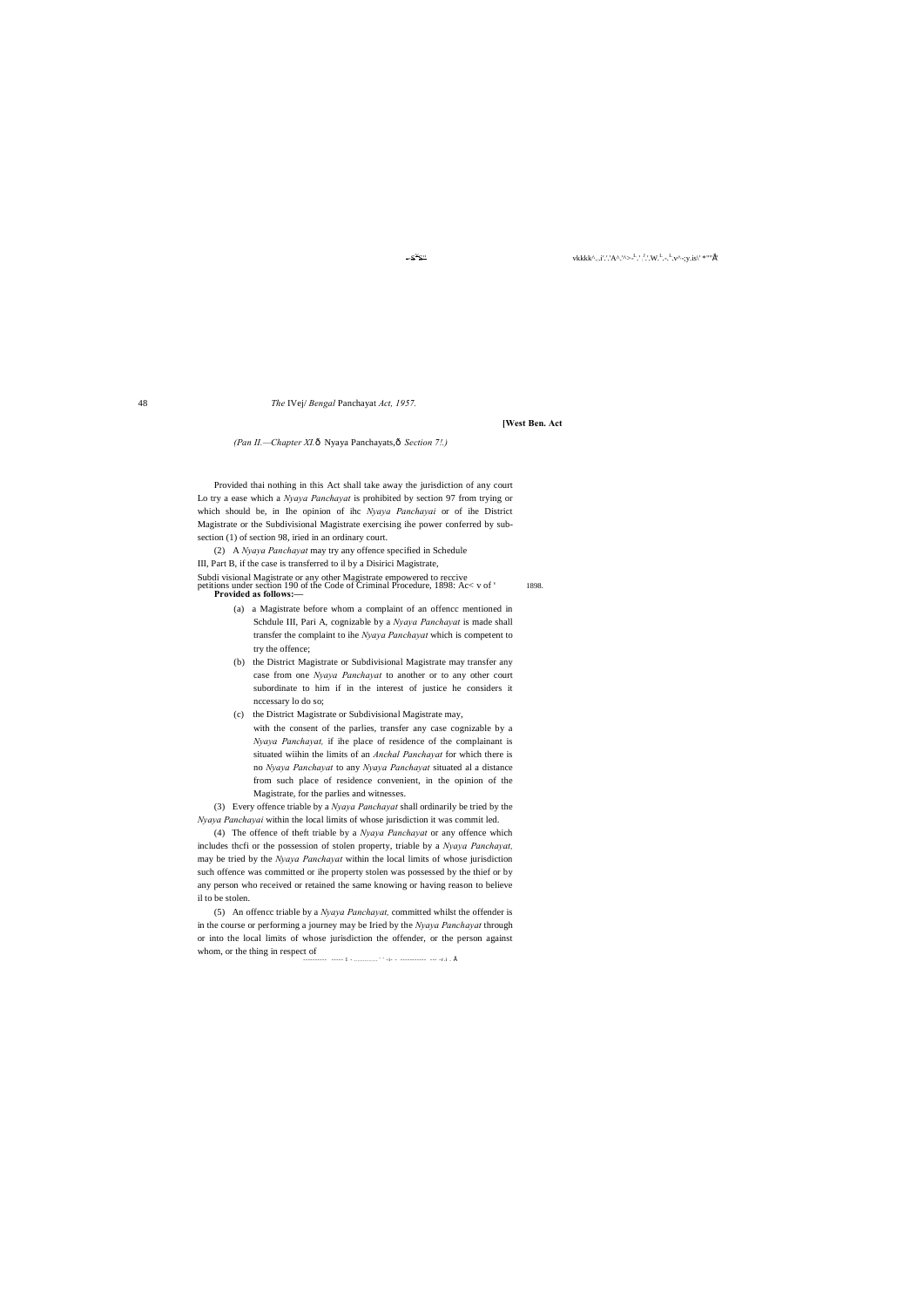petition.

*The West Bengal* Panchayai *Act. J957.* 49

# **I of 1957.]**

*(Pan 11.—Chapter XI.*ô Nyaya Panchayats.ô Sections 72, 73.)

-'- (6) When ii is uncertain in which of several areas an offence was

committed, or where an offence is committed partly in one local area and partly in another, or where an offencc is a continuing one and continues lo be committed in more local areas than one, or where it consists of several acts done in different local areas, it may be tried by a *Nyaya Panchayat* having jurisdiction over any such local areas.

(7) (a) Whenever a question arises as to which of two or more *Nyaya Panchayats* subordinate to the same Subdivisional Magistrate ought to try any offence, ii shall be decided by the Subdivisional Magistrate.

(b) Whenever a question arises as lo which of two or more *Nyaya Panchayats* **noL** subordinate lo the same Subdivisional Magistrate, but subordinate to the same District Magistrate, ought to try any offence, il shall be decided by the District Magistrate.

(c) Where two or more *Nyaya Panchayats* nol subordinate to the same District Magistrate have taken cognizance of ihe same offence,

the District Magistrate within ihc local limits of whose jurisdiction the proceedings were first commenced may direct the trial of such offender to be held in any *Nyaya Panchayat* subordinate to him and iT he so decides all other proceedings against such person in respect of such offence shall be discontinued.

Power lo dismiss or refuse io entertain il shall direct the petitioner by an order in writing to the court which would have had jurisdiction to  $\frac{1}{\text{dissins}}$  try ihe offence but for ihe provisions of

72. A ease before a *Nyaya Panchayat* may be instituted by petition How case made orally or in writing io the Secretary of the *Anchal Panchayat* or !Su(ed. in his abscncc to a member of the *Nyaya Panchayat.* If the petition is made orally, the Secretary or (he member, as the case may be, shall draw up a statement recording lite name of ihe petitioner, the name of Ihc person **againsL** whom the petition is made, the nature of the offence and such other particulars, if any, as may be prescribed, and the signature or the thumb impression or the petitioner shall be taken [hereon. The Secretary or ihe member, as the case may be, shall, thereafter direct ihe petitioner io appear before the *Nyaya Panchayat* on a particular dale.

# 73. (I) 1 f upon the facc or the petition, or on examining the petitioner,

the *Nyaya Panchayat* is of opinion thai the petition is fribolous, vexatious or uniruc, il shall dismiss the case by an order in wriiing, (2) If at any time it appears lo the *Nyaya Panchayat—*

(a) Lhai il has no jurisdiction to try the case; or

(b) lhal ihc offence is one for which the sentence which il is competent to pass would be inadequate; or (c) that Lhc case is one which should nol be tried by it,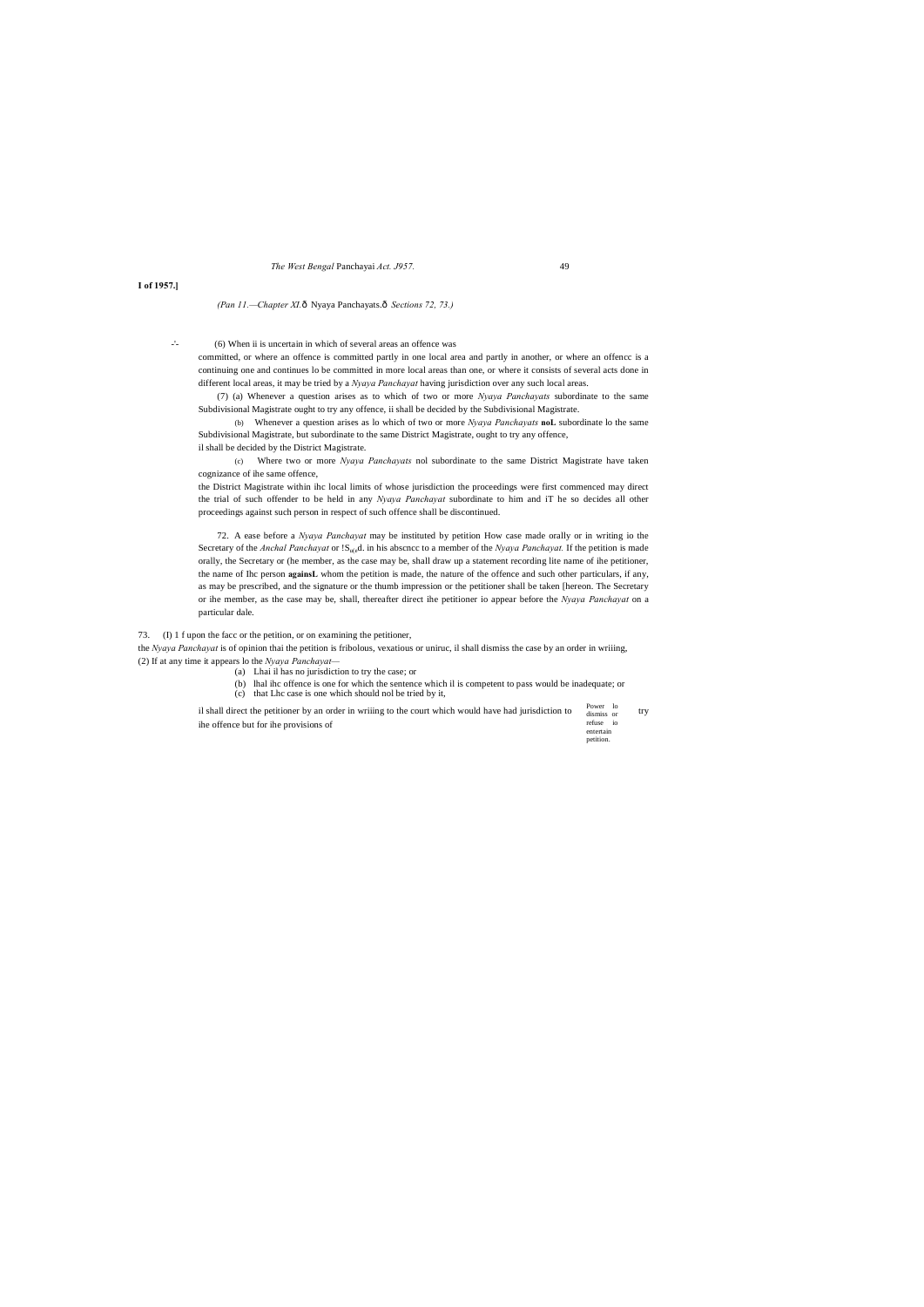Dismissal Tor (kr.uiil

proceedings preliminary to (rial.

> Aci v of 1K9K.

Compounding of dflenees.

Bar to appeal.

## *The West Bengal* Panchayat *Act, 1957.*

**[West Ben. Act**

*{Pari II.—Chapter XI-*—Nyaya Panchayais.—*Suctions 74-77.)*

74, If in any ease before a *Nyaya Panchayat,* [lie petitioner Tails lo appear on the day fixed, or if in ihe opinion of Ihe *Nyaya Pane hoy at,* lie shows negligence in prosecuting his case, ihe *Nyaya Panchayat* may dismiss the case for default, and such order of dismissal shall operate as an acquittal.

75. (1) If the petition be not dismissed, the *Nyaya Panchayat* shall, subject lo Lhe provisions of seciion 102, by summons require (he accuscd lo appear and answer the petition.

(2} If the accused fails lo appear or cannot be found, ihe *Nyaya Panchayat* shall report lhe fact to lhe nearest Magistrate, who would have had jurisdiction to try the offence but for the provisions of this Act, who may issue a warrant for the arresl of the accuscd and when arrested may forward him for trial lo liie *Nyaya Panchayat* or release him on bail to appear before it.

(3) The *Nyaya Panchayal* shall, if possible, try lhe case on lhe day on which **lhe ;i**censed appears or is brought before it, but if lhat is not possible, the *Nyaya Panchayat* shall release him on his executing a bond for a sum nol exceeding twenty-five rupees to appear bclbre it on any subsequent day or days lo which **Lhe** trial may **be** adjourned:

Provided thai if the accused fails or refuses to execute a bond, **the** *Nyaya Panchayat* shall, instead of releasing him, send him back under custody to the Magistrate by whom such accuscd was arrested and thereupon such Magistrate shall, notwithstanding anything contained in sub-section **(i)** of section **71 Lake** cognizance **of** the complaint **made** before the *Nyaya Panchayat* **and** shall Iry such accused person in **the same** manner **and under** the same procedure as iT **Lhe** complaint were made before **hini.**

76. Nolwiihstanding anything contained in the Code of Criminal Procedure. 1898, lhe *Nyayu Panchayal* may allow the parties lo compound any offence triahlc by it.

77. Nmwiihsv.inding anyihing contained in the Cade of Criminal Procedure, 1898, there shall be no appeal by a convicted person in any ease tried by a *Nyaya Panchayat:*

Provided that the District Magistrate or Subdivisional Magistrate within the local limits of whose jurisdiction the *Nyaya Panchayat* is situate, if satisfied thai failure of justice has occurred, may, or his own motion, or on lhe application of any of the parlies concerned, made within thirty days from the date of lhe order of lhe *Nyaya Panchayat,* cancel or modify any order of conviction or of compensation made by a *Nyaya Panchayat* or direct the retrial of any case by a court of compeieni jurisdiction subordinate to him, notwilhstanding anything contained in sub-section fO of seciion 71,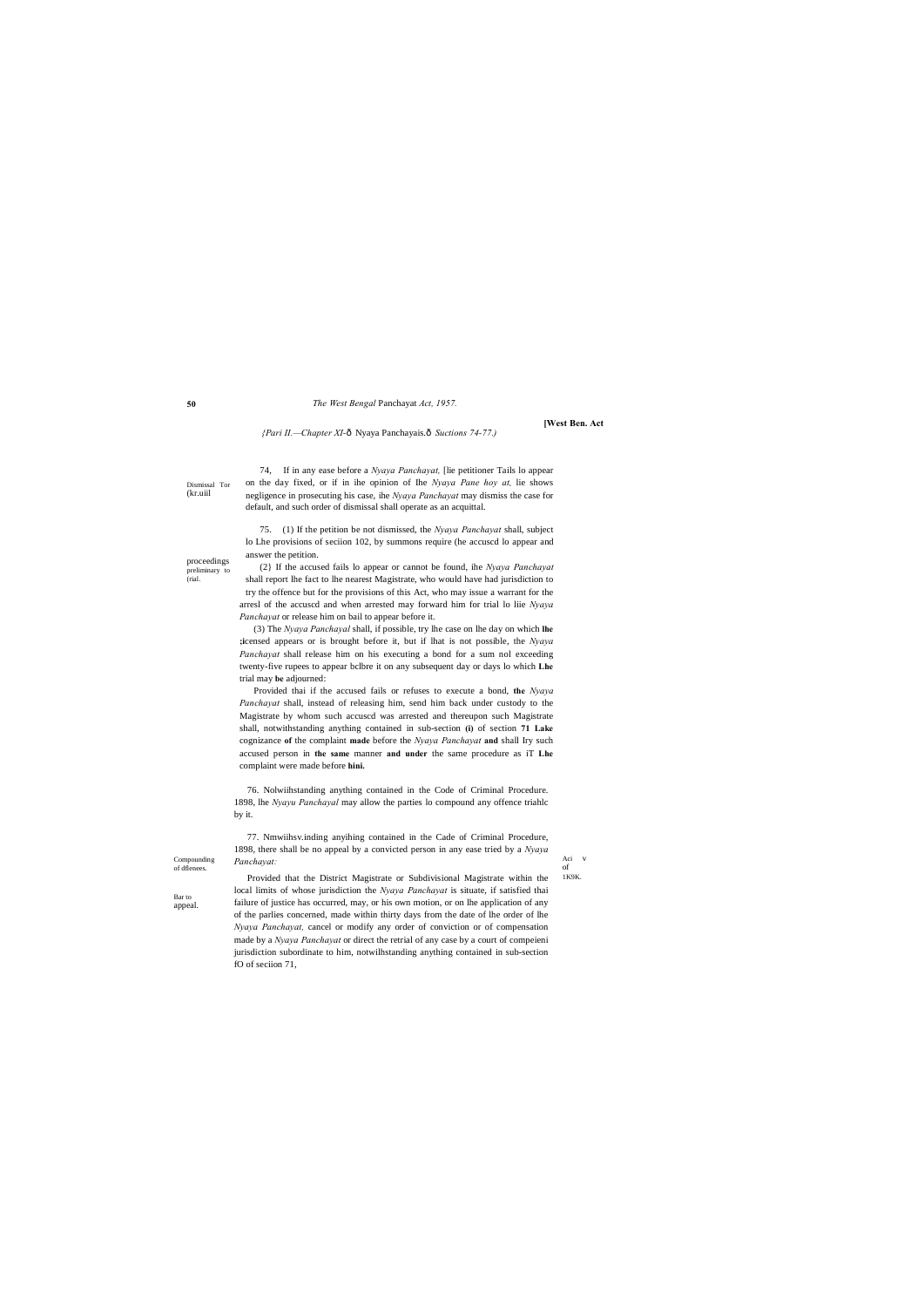**1 of 1957.]**

Power lo impose fini or lo award compensnlion.

An XLV of i

## *The* IVW/ *Bengal* Panchayat *Act, 1957.*

*(Part II.—Chapter XI.*ô Nyaya Pane hay als.ô Sea ion 78.)

78. (I) A *Nyaya Panchayat* shall, after hearing ihe parlies and after considering the evidence adduced by ihe panics, record ils decision in wriiing, and may sentence any offender convicied by it to pay a fine nol exceeding fifLy rupees:

**Provided lhal if the members of the** *Nyaya Panchayat* **present during the Irial of a ease fail lo come to a unanimous decision, the decision of the majority of such members shall be the decision of ihe** *Nyaya Panchayat:*

Provided further **Lhat** in ihe case of equalily of votes of Ihc members of a *Nyaya Panchayat* present during the trial of a case, the *Pradhan Vicharak.* or ihe person who is clccicd as *Pradhan Vicharak* for **lhaL** sitting, shall have a second or casting vote and the decision of ihc *Nyaya Panchayat* .shall be in accordance with such second or casting vote.

(2) No semcnce of imprisonment, simple or rigorous, whether substantive or in default of payment of fine shall be inflicted by any *Nyaya Panchayat.*

> Provided lhat, notwithstanding anything contained in ihe Indian Penal Codeô

(3) When a *Nyaya Panchayat* imposes a fine under sub-scciion (1), it may, when passing the order, direct thai the whole or any pari of the fine recovered shall be applied in paymeni of compensation for any loss or injury caused by the offcnce.

(4) If a *Nyaya Panchayai* is satisfied thai a complaint made before it or transferred to it for trial is false, vexatious or frivolous, it may order the complainant to pay to ihe accused, such compensation not exceeding twenty-five rupees, as il thinks fit.

(5) If such fine or compensation is not paid or realised within ihirly days of the passing of the sentence or order or wiihin such further lime as the *Nyaya Panchayat* may allow, the *Nyaya Panchayat* shall record and order declaring the amount of fine imposed or compensation awarded and that it has not been paid, and shall forward the same to the nearest Magistrate, who would have had jurisdiction to try ihe case but for ihc provisions of this Act, who shall—

- (a) proceed to cxcculc the order as if it were an order passed
- . by himself, or
	- (b) in default of payment, sentence the accused io imprisonment in accordance with Chapter Iff of the Indian Penal Code, notwithstanding anything contained in sub-section (2) of this section;

(a) the fine imposed or compensation awarded hy a *Nyaya Panchayat* shall not be realised from any person who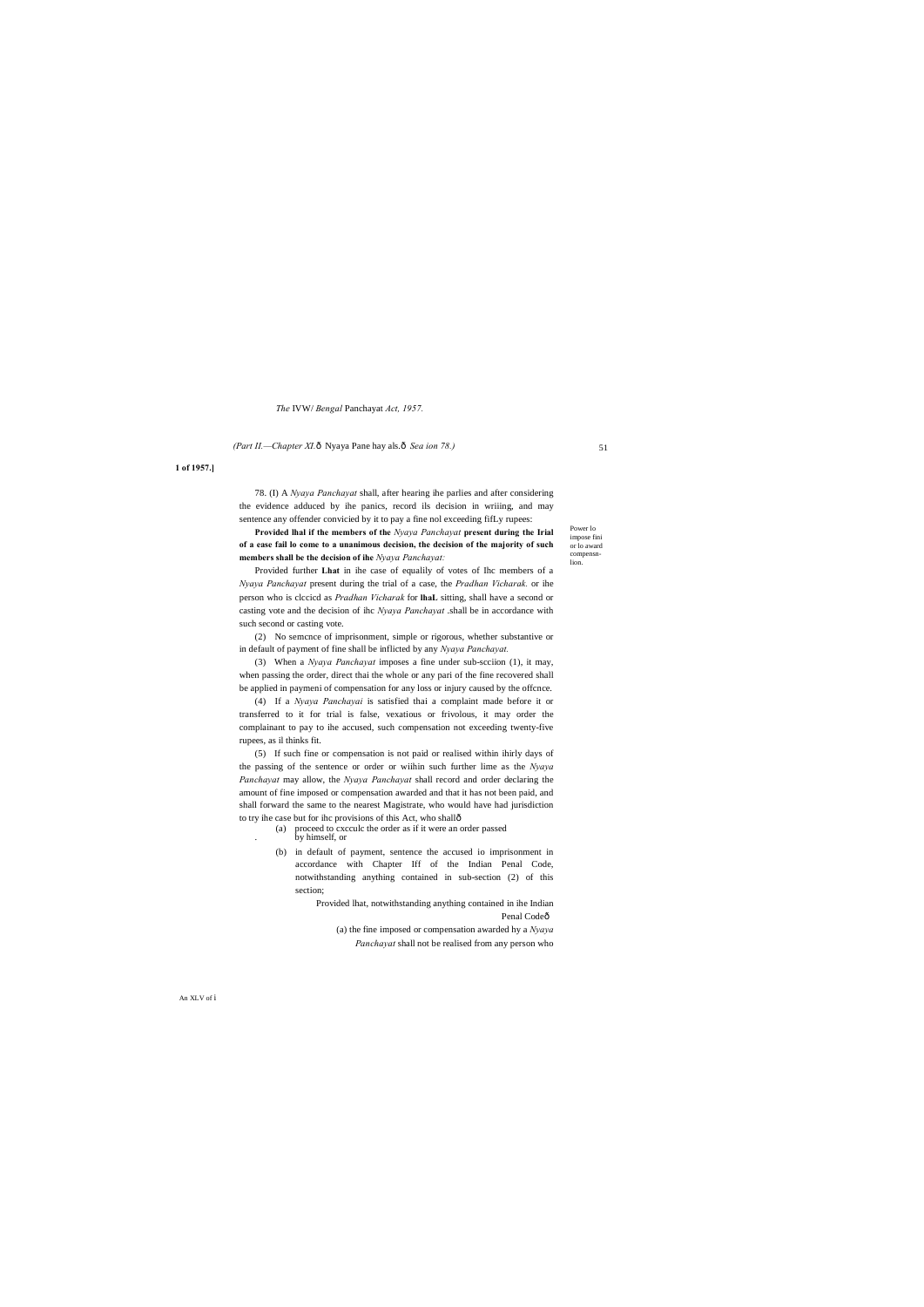# 52 *The* **IVt'jf** *Bengal* **Panchayal** *Act, 1957.*

## **[West Ben. Act**

Rck.ist; nfltr ad monition or on probation of

co ii duel.

Civil jurisdiction.

*{Part 11.—Chapter XL***—Nyaya Panchayats.—***Sections 79, 80.)*

(b) the person serving his term of imprisonmeni shall be forthwith released, if lhe fine or compensation is paid before the expiry of [lie lerm of imprisonmeni.

79. When any person is convicted by a *Nyaya Panchayat* and no previous conviction is proved against him if it appears [o [he said *Nyaya Panchayat* that regard being had lo the age, character and antecedents of the offender and to the circumstances in which the offcnce was committed, it is expedient—

IX of 1887. Act V of 1908. 80. (1) Notwithstanding anything contained in the Bengal, Agra XU or 1887 and Assam Civil Courts Acl, 1887, the Provincial Small Cause Courts Act, 1887, and the Code of Civil Procedure. 1908, and subject to the provisions of sections 81 and 82, a *Nyaya Panchayat* shall have, within the local limits of the *Anchal Panchayat* constituting such *Nyaya Panchayat*, jurisdiction to try the following classes of suits when the value of the suit does not exceed one hundred rupees, namely: $\hat{o}$ (a) suits for money due on contracts;

- (a) that the offender should be released after due admonition, the *Nyaya Panchayat* may, instead of sentencing him to any punishment, release him aficr due admonition; or
- Act v of 1898. (b) that the offender should be released on probation of good conduct, the *Nyaya Panchayal* may, notwithstanding anything contained in the Code of Criminal Procedure, 1898, instead of sentencing him at once to any punishment, direct that he be released on his executing a bond for a sum nol exceeding fifty rupees to appear and receive sentence when called upon during such period (not exceeding one year) as iL may direct, and in the meantime to keep the peace and be of good behaviour.

- (b) suits for the recovery of movable properly or the value of such property;
	-
- (c) suits for compensation for wrongfully taking or injuring movable properly; and
- (d) suits for damages by caUle-trespass.

(2) No other court shall have jurisdiction to try any suit of the classes mentioned in sub-section (1):

Provided lhat nothing in this Act shall take away the jurisdiction of any court to try a suit which a *Nyaya Panchayat* is prohibited by section 97 from trying or which should be, in the opinion of the *Nyaya Panchayat* or of the District Judge exercising the power conferred by sub-section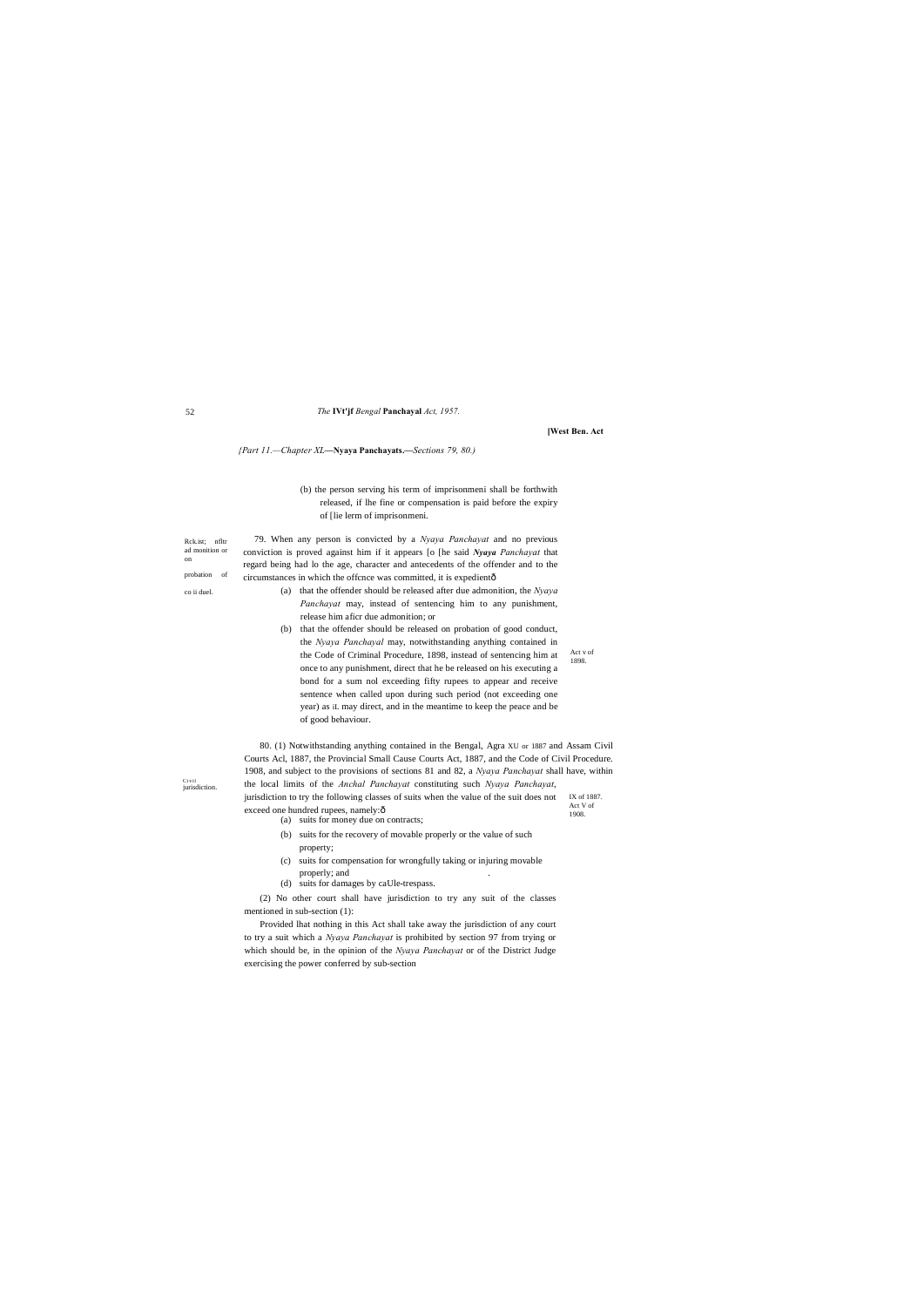sj555

## *The* IVejf *Bengal* Panchayai *Act, 1957.* 53

**I of 1957.]**

*(Part il.—Chapter XI.*ô Nyaya Panchayals.ô Sections 81-84.)

81. No suit shall lie in any *Nyaya Panchayat*ô Suits notto

# he irici)

(1) on a balance of partnership account;

- (2) for a share or pari of a share under an inlcslacy, or for a legacy or pari i>f legacy under a will;
- (3) by or againsl ihc Union of India or a Slate Government or ;i local aulhorily or public officers for acts done in iheir official capacity;
- (4) by or againsl minors or persons of unsound mind or when any such person is in the opinion of ihc *Nyaya Panchayat* a necessary parly;
- (5) for ihe assessment, enhancement, reduction, abatement, apportionment or recovery of rent of immovable property; or
- (6) by a mortgagee of immovable property Tor ihe enforcement of the mortgage by foreclosure or sale of the properly or otherwise, or by a mortgagor of immovable properly for the redemption of the mortgage.

83. No suit shall lie in a *Nyaya Panchayat* unless al least one of ihe Local limils defendants resides within the limits of ils jurisdiction al ihe lime of ihe jurisdiction, institution of the suil, '[or the cause of action] has arisen wholly or in part within those limits.

82. (1) Every suil insliiuled before a *Nyaya Panchayat* shall include Suits io ihc whole of ihe claim which ilic plaintiff is entitled to make in respect whole claim of the mailer in dispute, but he may relinquish any portion of his claim

in order to bring ihe suil within the jurisdiction of the *Nyaya Panchayat.*

'These words within I tic square brackets were substituted for ihc words "and Ihe cause of aclton "by s. 11 of Ihe West Bcneal *Ponchauil* (Amendment) Act, 1959 (Wesl ben, AM YV nr IOW

(2) If ihc plaintiff omits io sue in respect of or relinquishes any portion of his claim, he shall not afterwards sue in respect of ihe portion so omitied or relinquished.

84. (1) A suil before a *Nyaya Panchayai* may be instituted by petition How suit the made orally or in writing to the Secretary of the *Anchal Panchayat* or j^iiiuuid in his absence lo a member of ihe *Nyaya Panchayat.* If the petition is made orally ihc Secretary or ihe member, as the case may be, shall draw up a statement recording ihe name of the petitioner, ihc name of the person againsl whom ihe petition is made, the nature of the claim and such other particulars, if any, as may be prescribed; and Ihe signature or ihe thumb impression of ihe petitioner shall be taken thereon. The Secretary or the member, as ihe ease may be, shall thereafter direct the petitioner Lo appear before the *Nyaya Panchayat* on a particular date. (2) The plaintiff on instituting his suit shall state the value of the

claim.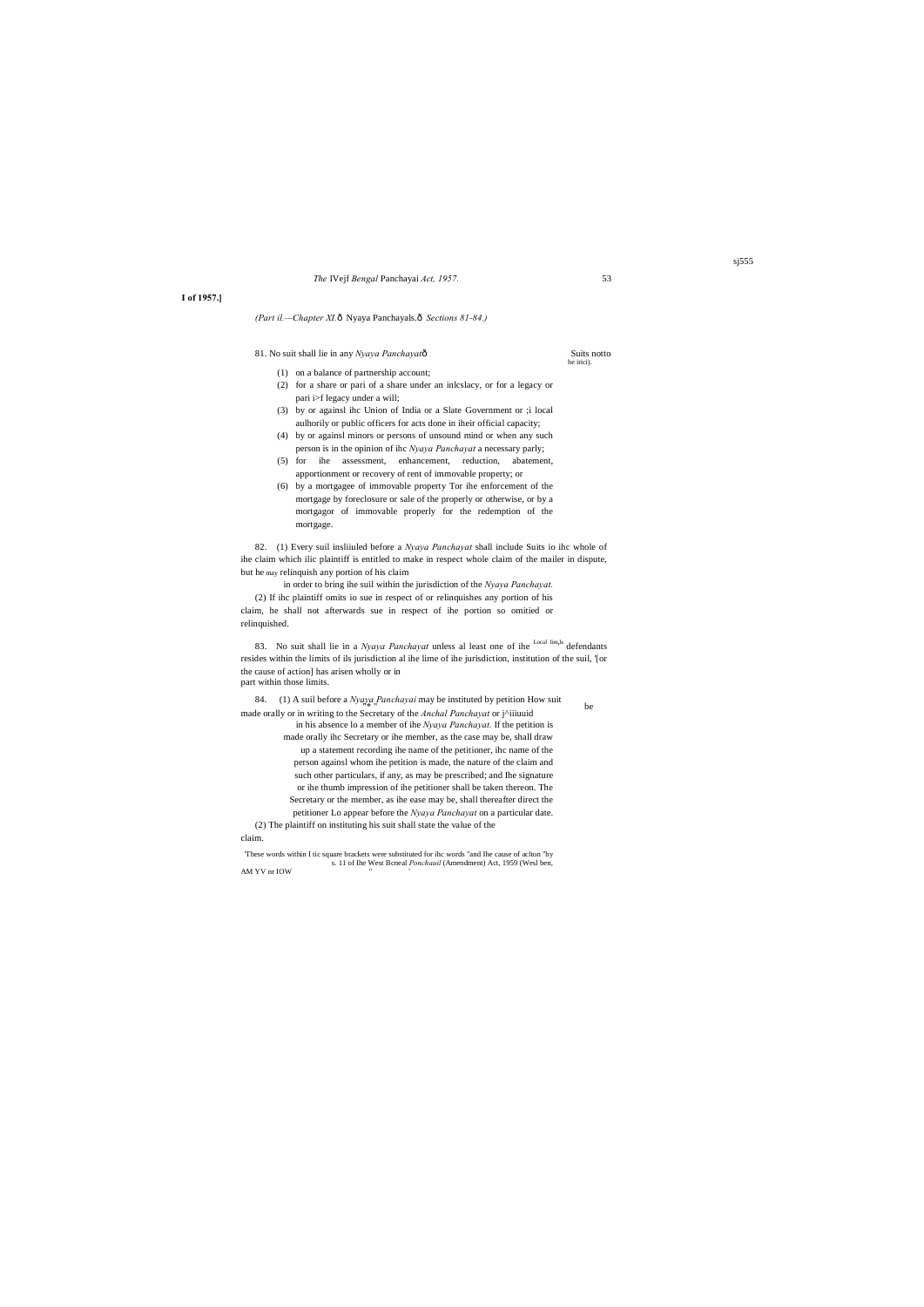Dismissal of buils Lxim'd b limiljiion, etc.

Dismissal uT suils for de/juli.

appear.

*tx I m rte*  decisinn.

No oritur lo be set aside wiilioul nolice lo

# *The* We,if *Bengal* Panchayat *Acl. 1957.*

### **[West Ben. Act**

*(Petri iJ,—Chapter XL*—Nyaya Panchayais.—*Sections 85-89.)*

85. (1) If ai any lime ihe *Nyaya Panchayat* is of opinion dial lhe suit is barred by limitation, ii shall dismiss lhe suil by an order in writing.

(2) If at any lime it appears to the *Nyaya Panchayat* thai it has no jurisdiction to entertain ihe suit, it shall direct the petitioner to the court which would have had jurisdiction to try the suit but for the provisions of this Acl.

(3) Where it is proved to the salis faction of lhe *Nyaya Panchayat* that a suil has been adjusled wholly or in pan by any lawful agreement or compromise or where the defendant satisfies Lhe plaintiff in rcspcct of the whole or any pari of the subject mailer of the suil, the *Nyaya Panchayal* shall pass a decree in accordance therewith so far as ii relates to lhe suit:

Summons lo defendant lo 87. If on receiving ihe plaint the *Nyaya Panchayat* is satisfied thai the trial of the suil may tie proceeded with, it shall, by summons require lhe defendant to appear and answer lhe suit either orally or in wriiing.

Provided (hat where the *Nyaya Panchayat* refuses lo pass a decree in accordance with lhe agreement or compromise, it shall record its reasons in writing for so doing.

86. If in any suit before a *Nyaya Panchayal* lhe plaintiff fails to appear on the day fixed, or if in lhe opinion or lhe *Panchayal,* he shows ncgligence in prosecuting his suil, it may dismiss the suit for default: Provided lhat a *Nyaya Panchayal* may restore a suit dismissed for default, if wilhin thirty days from the dale of such dismissal the plaintiff satisfies the *Nyaya Panchayat* thai he was prevented by sufficient cause from appearing at the lime when the suit was callcd on for hearing.

88. If the defendant Tails lo appear, and lhe *Nyaya Panchayal* is satisfied that the summons was duly served it may decide the suit *ex parte:*

Provided thai any defendant against whom a suit has been decided *ex parte* may, within thirty days Trom the date of executing any process Tor enforcement of the decision, apply, orally or in writing, Lo the *Nyaya Panchayat* to set aside the order; and Lhe *Nyaya Panchayat*, if satisfied lhat lhe summons was not duly served on lhe defendant, or lhat the defendant was prevented from appearing at the lime when lhe suil was callcd on for hearing by any sufficient cause, shall set aside the decision and shall appoint a day for proceeding wich the suil.

89. No decision or order of a *Nyaya Panchayat* shall be set aside under lhe proviso to section 86 or under the proviso Lo section BS unless notice in writing has been served by the *Nyaya Panchayat* on the opposite party.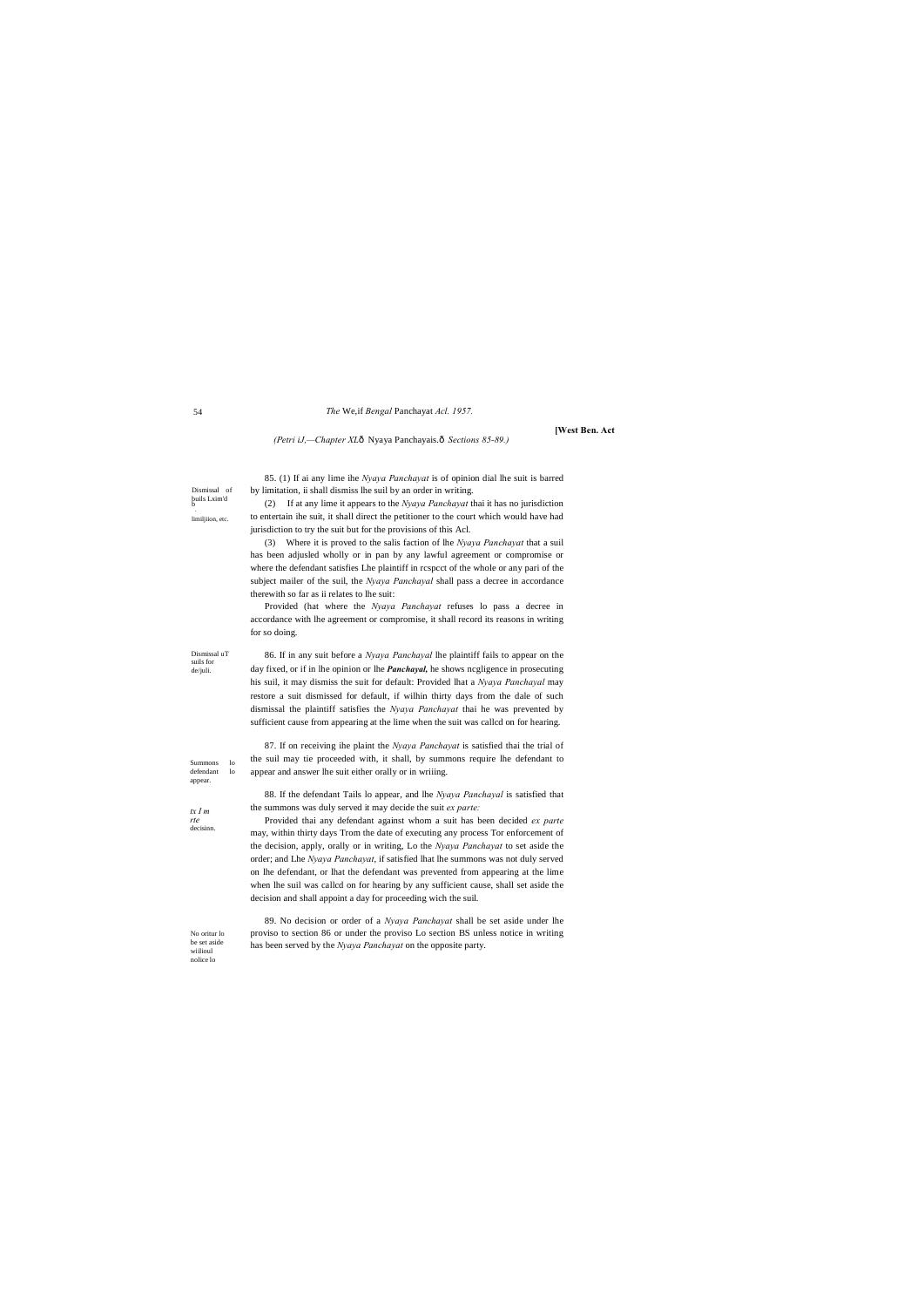## *The West Bengal* **Panchayai** *Aci, I 957, 55*

1 of 1957.]

*{Part II.—Chapter XI.*—Nyaya Panchayats.—*See Hons 90-92.)*

90. (1) Subject lo the provisions of clauses (3) and (4) of section Powcrio 81, ihc *Nyaya Panchayai* shall add as panics lo a suit any person whose presence as parlies it considers necessary for a proper decision thereof,

and shall enier the names of such parties in ihc register of suits, and the suil shall be tried as between the parties whose names are entered in the said register:

Provided lhat when any party is added, notice shall be given to him and he shall be given an opportunity of appearing before the trial of ihe suil is proceeded with.

(2) In all cases where a new parly appears under the proviso to subsection (1) during ihe trial of a suil, he may require lhal the trial shall begin *de novo.*

91. (1) When ihe panics or iheir agents have been heard and ihe Decisionor  $\frac{1}{r}$   $\sim$ 

evidence on both sides considered, the *Nyaya Panchayat* shall, by wriuen order, pass such dccrcc as may seem jusi, equitable and according to good conscience, stating in the decree ihe amounts of prescribed Tecs and the amount, if any paid to witnesses under sub-section (3) of section 101, and the persons by whom such amounts arc payable:

Provided lhat if ihe members of ihe *Nyaya Panchayai* present during the trial of a suil fail to come to a unanimous decision, the decision of the majority of such members shall be the decision of the *Nyaya Panchayai:*

Instalments, 92. A *Nyaya Panchayat* in ordering the payment of a sum of money or the delivery of any movable property may direct lhal the money be paid, or (hp movnhln nrnnerlv he HHivenprl hv intialmrnic

Provided further lhat in the case of equality of votes of the members of a *Nyaya Panchayat* present during the trial of suit, Ihe *Pradhan Vicharak,* or ihc person who is clectcd as *Pradhan Vicharak* for lhat sitting, shall have a second or casting vote and the decision of the *Nyaya Panchayai* shall be in accordance with such second or casting vole.

(2) Subjcct io such conditions and limitations as may be prescribed, and to the provisions of any law for the time being in force, Ihe costs of and incident to all suits shall be in the discretion of the *Nyaya Panchayat,* and the *Nyaya Panchayat* shall have full power to determine by whom and to what extent such costs are lo be paid, and to give all necessary directions for ihe purposes aforesaid:

Provided that where a *Nyaya Panchayat* direcis that the successful party shall nol get the costs of ihe suil, it shall slate its reasons in writing.

> (3) If a *Nyaya Panchayai* is satisfied lhal a suit instituted before it is false, vexatious, or frivolous, it may dircct the plaintiff, by an order in wriiing, to pay lo the defendant such compensation, not exceeding twenty- five rupees, as it may ihink fil.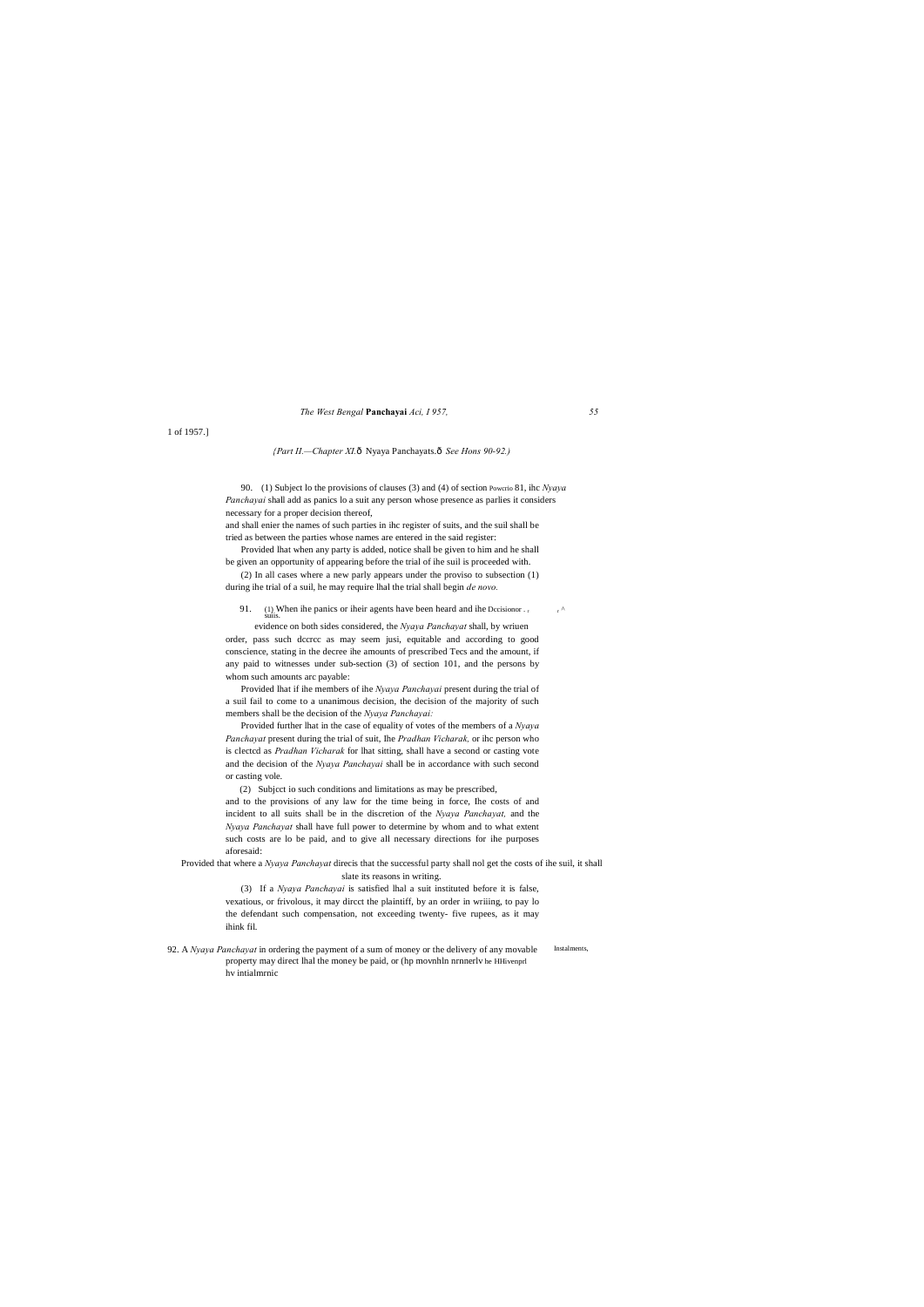decisions to l>c final: bin power lo Munsif lo order relrinl.

Death aC p.uliei.

Effect of decision on

questions of litlc. tie.

Procedure for *tXyitya ftiutiitiml.* *(Pai r II,—Chapter XI.*ô Nyaya Panchayats.ô Sections 93-98.)

Unr lo (rial of cum: or suil in uhkh a *PiiitchaYitl*  or ils member is interested. Withdrawal or transfer of cose or suil.

## *The* **H'ci7** *Bengal* **Panchayal** *Act, 1957.*

## **[West Ben. Act**

93. The decision of a *Nyaya Panchayat* in every suit shall be final as beiween lhe parlies lo the suit:

Provided thai the Munsif who would have had jurisdiction lo try the suil but for the provisions oT this Aci, may, on the application of any party to lhe suil made within thirty days of the dccrcc or order of the *Nyaya Panchayat* cancel or modify the decree or order of lhe *Nyaya Panchayat* or dircct a retrial of lhe suil by the sarne or any oihcr *Nyaya Panchayat* if he is satisfied thai there has been a failure ofjusticc.

| the Court-fees Act, 1870,<br>(a)                                                                         |                    |
|----------------------------------------------------------------------------------------------------------|--------------------|
| the Code of Criminal Procedure, 1898,<br>(b)<br>the Code of Civil Procedure, 1908, and<br>(c)            | VI! or 1870.       |
|                                                                                                          | Aci V of<br>1998.  |
| the Indian Evidence Act, 1872,<br>(d)<br>shall nol apply to any trial, before a <i>Nyaya Panchayat</i> . | Acl V of 1<br>90.8 |

98. (1) the District Magistrate or the Subdivisional Magistrate within lhe local limitK of whose jurisdiction the *Nyaya Panchayal* is situate, may, of his own moiion or on the application of any of lhe parlies lo a

tof 1872. (2) The procedure to be followed by a *Nyaya Panchayat* in any trial, in ihe enforcement of its decisions and orders, and in the method of forming a quorum shall, subjecL to the provisions of this Act, be in accordance with prescribed rules.

94. If the plaintiff or defendant in any suil dies bcFore lhe suil has been dccidcd, the suil may, subject lo the provisions of clause (4) of section 81, be proceeded with at the instance of, or against the legal representatives of the deceased plaintiff or defendant, as lhe ease may be.

case or  $\qquad \qquad :_{n} \S \sim F$  il,  $\S$  m \_\_\_\_\_\_\_\_\_ \_\_\_\_\_\_\_1 \_\_\_\_\_\_\_\_

95. The decision of a *Nyaya Panchayat* on lhe question of title, legal character, contract or obligation shall not bind the parlies except in respect of the suit in which such matter is decided.

### **General Provisions.**

## 96. (1) The provisions of ô

97. No *Nyaya Panchayat* shall try any case or suit or other proceeding to or in which the *Anchal Panchayat* concerned or any *Grain Panchayat* within the *Anchal Panchayat* or any member or such *Nyaya Panchayat* is a puny or is interested.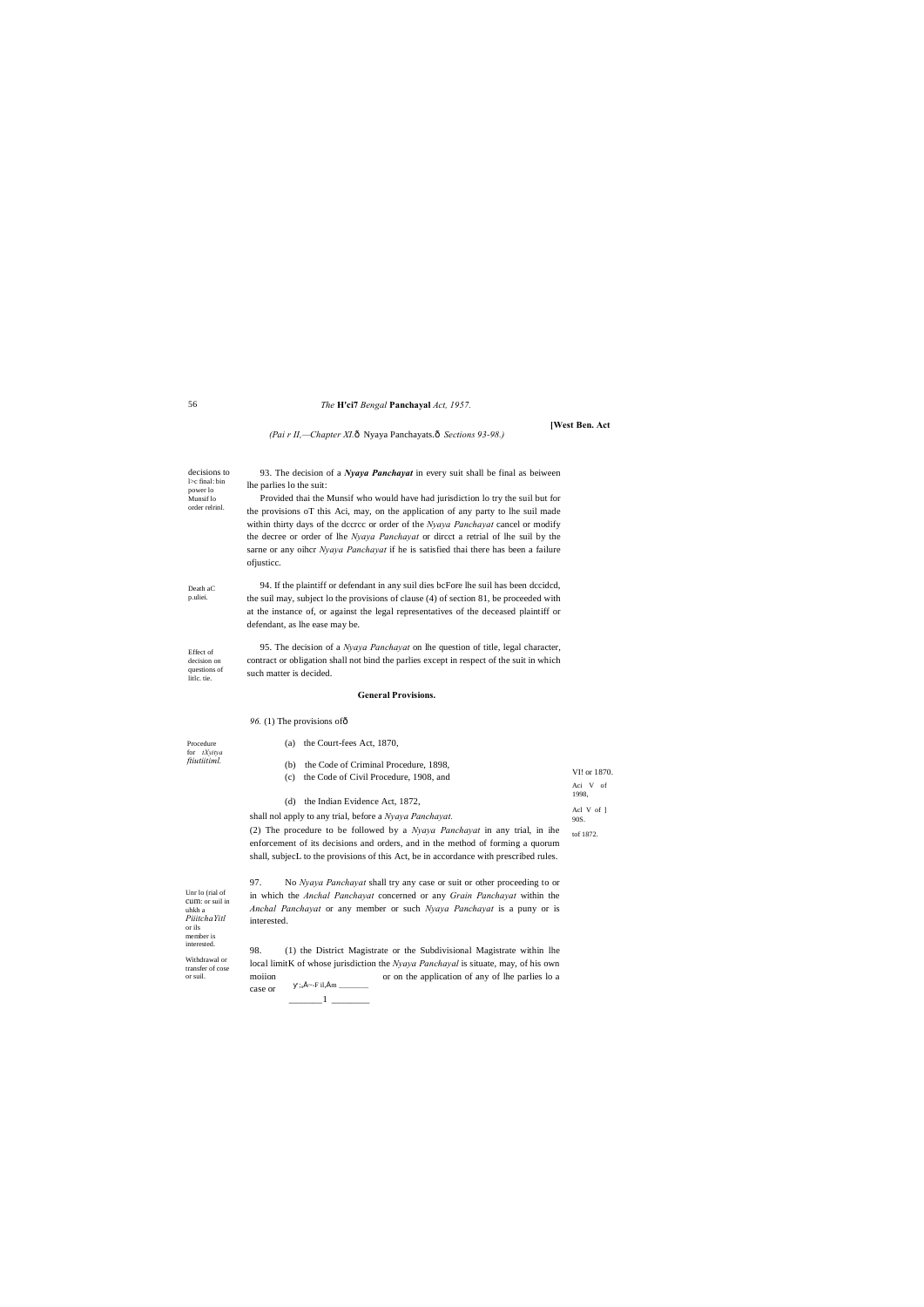*The* U'e*.Tf Bengal* Panchayai *Act, 1957. 51*

# **I of 1957.]**

# *(Part II.*—*Chapter XI.*ô Nyaya Panchayats.ô Sections 99, 100.)

. pending before a *Nyaya Panchayat* if, for reasons io be recorded by him in writing, he is of the opinion thai the ease is one which should not be tried or heard by the *Nyaya Panchayai,* and may try or hear the case himself or trans Fer it for disposal to another Magistrate who would have had jurisdiction to try the case but for the provisions of this Act.

(2) The District Judge wiihin the local limits of whose jurisdiction a *Nyaya Panchayat* is situate, may, of his own motion or on the application of any oF the parties to a suil or on the motion of Ihc *Nyaya Panchayat* concerned, withdraw the suit pending before a *Nyaya Panchayat* if, for reasons to be recorded by him in writing, he is of the opinion lhat the suil is one which should not be tried or heard by the *Nyaya Panchayat,*

99. (1) No *Nyaya Panchayat* shall try any suil in which Ihe mailer Ccn.nn suits directly and substantially in dispute has been heard and finally decided by a courl of competent jurisdiction in a Former suil between ihe same iried. panies, or between parlies under whom they or any of them claim.

and may Iry to hear the suit himself or transfer it for disposal lo the court of the Munsir who would have had jurisdiction to try Ihc suil bui for [he provisions oF ihis Act.

(3) If at any stage of a case or a suil any parly Lo such case or suit informs the *Nyaya Panchayat* thai he has applied or that he intends lo apply for the withdrawal or transfer of the case or suit under subsection CI) or sub-section (2), as the case may be, ihe *Nyaya Panchayat* shall slay further proceedings in the case or suil until such Lime as il thinks lit.

(2) No *Nyaya Panchayat* shall proceed with the trial of any suit in which the mailer directly and substantially in dispute is pending for decision in the same Maya *Panchayat* or in any oilier court in a previously instituted suit between the same parlies or between parties under whom they or any of Lhem claim.

(3) No *Nyaya Panchayai* shall uy a person who has once been tried by a eoun or a *Nyaya Panchayat* of competent jurisdiction for an offence and convicted or acquitted of such orfcncc, while such conviction or acquittal remains in force,

100. (1) The District Judge, the District Magistrate and ihc Inspection. Subdivisional Magistrate within ihe local limits of whose jurisdiction ihe *Nyaya Panchayat* is situate, shall have [he power at all times to inspcci the proceedings of any case and the records of eases maintained by a *Nyaya Panchayat.*

(2) The District Judge and the Munsif within the local limits of whose jurisdiction the *Nyaya Panchayat* is situate, shall have Lhe power at all limes to inspcct the proceedings of any suil and the records of suits mninrlitiivl hv n *Mv/iwt P/iiirh/iv/it*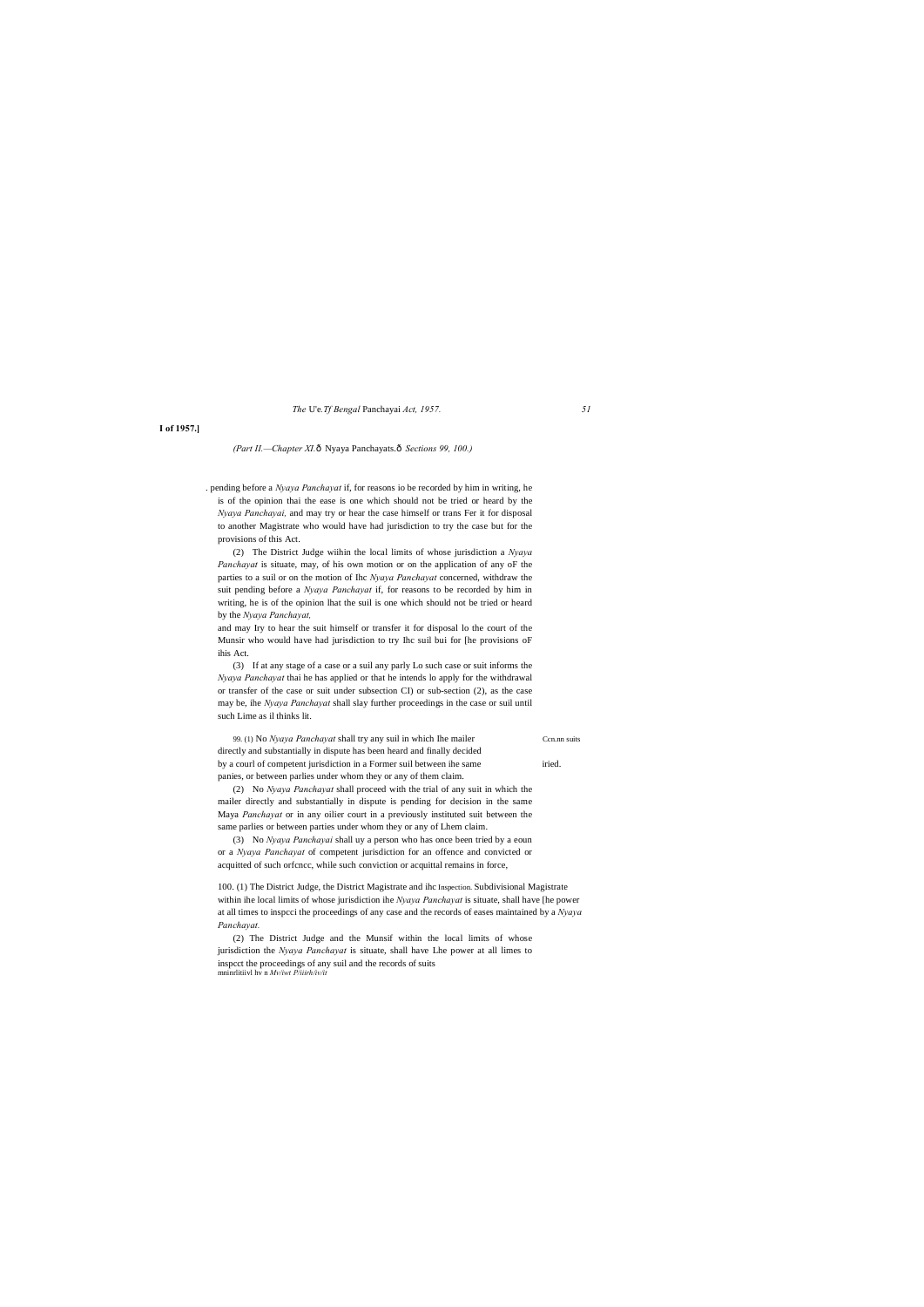$\wedge \wedge \wedge \wedge_V \wedge_{SSS} \wedge_{WW-V^{\prime}-V} \wedge_{W''W}$ 

## i^kv-,"a' i'.w.'.v.'rww

58

A U end unci; <jt witnesses.

> Aci **v** of 1903.

*(Pan 11.—Chapter XI.*ô Nyaya Panchayats.ô Sections 101-103.)

prittllionrtti not Lo

xvnior<br>IS79.

Appcarancc of panics.

*The West Bengal* **Panchayal** *Act, 1957.*

# **[West Ben. Act**

101. (1) Subjcci to lhe provisions of sec lion 104, a *Nyaya Panchayat* may, by summons, send for any person Lo appear and give cvidcnce orto produce or cause I he production of any document:

Provided that no person who is exempt from personal appearance in court under sub-sccLion (I) of sccion 133 of the Code of Civil Procedure, 1908, shall be required to appear in person before a *Nyaya Panchayat.*

(2) *KNyaya PanchayatshaW* refuse to summon a witness or to enforce a summons already issued against a witness, where, in [lie opinion of the *Nyaya Panchayal,* [he attendance of the witness cannot be procured without an amount of delay, expense or inconvenience which, under the circumstances of lhe case, would be unreasonable.

*Explanation.* $\hat{o}$  "Agent" in sub-sections (1) and (2), means a person who is authorised in writing to appear and plead for eilher parly.

(3) A *Nyaya Panchayat* shall nol require any person living outside the limiis of lhe *Anchal Panchayat* concerned [o give evidence, unless such a sum of money as may appear [o lhe *Nyaya Panchayat* lo be sufficient to defray (he (ravelling and oilier expenses of such person in passing lo and from ihe *Nyaya Panchayat* and for oneday's attendance, is deposited in [he *Nyaya Panchayat* by lhe parly who cites such person as his witness.

**103.** Notwithstanding anything contained in the Legal Practitioners Acl, 1879, legal practitioners shall nol be permitted lo.practise before a  $\mathfrak{t}$ ....  $\mathfrak{r}$   $\qquad \qquad \mathfrak{j}$ 

XVI of 190S. (3) Notwithstanding anything contained in sub-scction (1) or subsection (2), no person whose name is included in a list of touts framed and published by Subdivisional Magistrates under section S0A of the Indian Registration Act, 1908, shall be permitted lo appear as an agent of a party before a *Nyaya Panchayal.*

(4) If any person whom a *Nyaya Panchayal* summons by written order lo appear or give evidence, or to produce any documcm before i[ fails, without lawful excuse, lo obey such summons the Nyaya *Panchayat* may take cognizance of such offence and may scntcncc any person convicted thereof to a fine not exceeding twenty-Five rupees.

**102.** (I) The parties lo cases triable by *aNyaya Panchayat* shallappear personally before such *Panchayat: .*

Provided [hat [he *Panchayal, if* it sees reason so **Lo** do, may dispense with the personal attendance of an accused and permit him to appear by agenL

(2) The parlies to suits triable by a *Nyaya Panchayal* may appear by agent.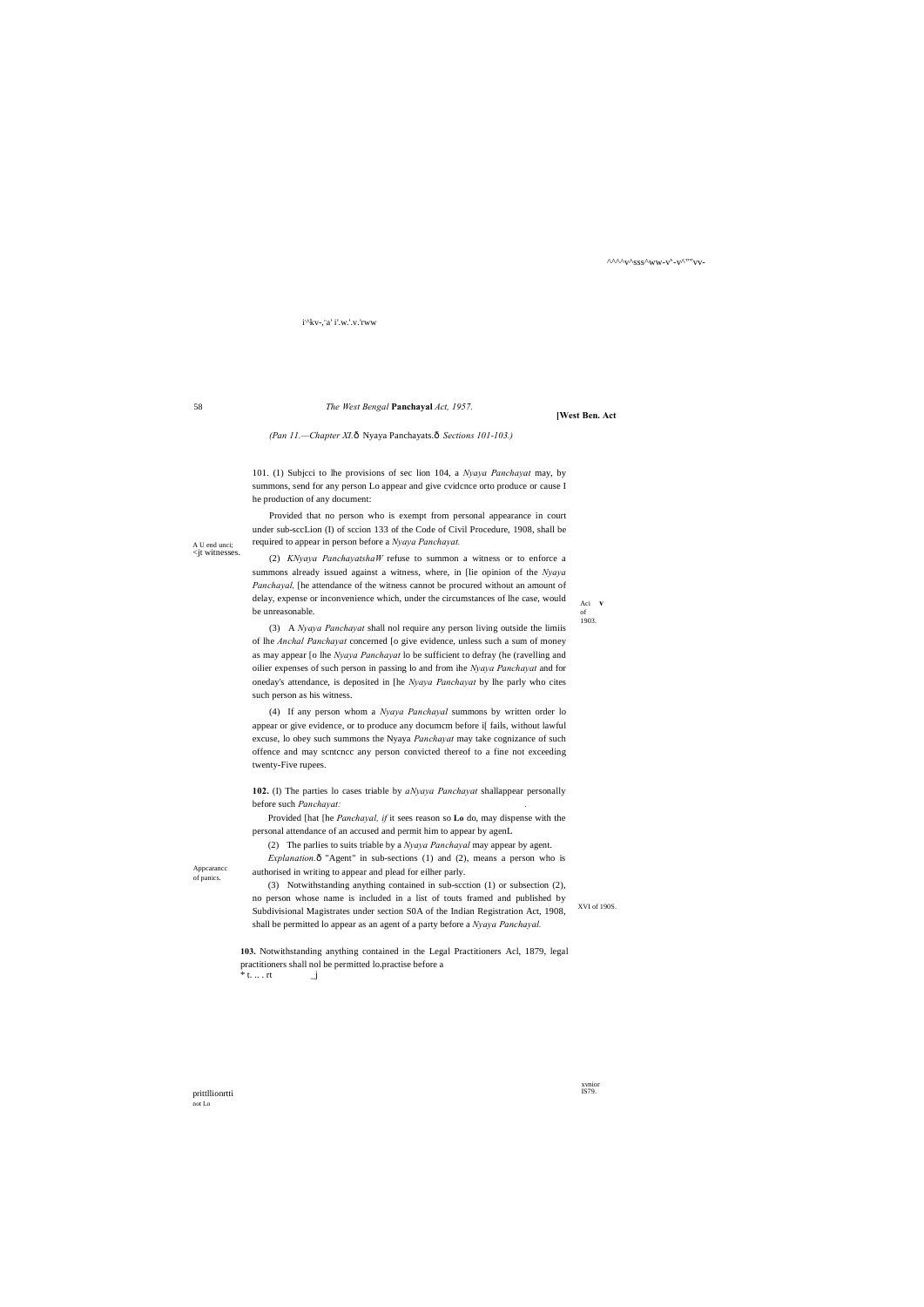*The West Bengal* Panchayat *Act, 1957.* **59**

*(Part II.—Chapter XI.* ô Nyaya Panchayats. ô Sections 104-108.)

appearance of women. 10J. No woman shall be compelled to appear in person before a *Nyaya Panchayat* as an accused, or as a witness.

I of 1957.]

Power lo issue commission: 105. Subject to such rules as may be prescribed, a *Nyaya Panchayai* may issue a commission io examine any person in accordance with such procedure as may be prescribed.

106. Where a suit is maintainable in more than one *Nyaya Panchayat*, the Trial of suit triable by more than one *Nyaya Panchaval.* plaintiff may bring the suit in any one of such *Nyaya Panchayat-,* any dispute regarding the jurisdiction of a *Nyaya Panchayai* to entertain any suil shall be decided by the Munsif who would have had jurisdiction to try the same but for the provisions of this Aci, and the decision of the Munsif thereon shall be final.

Realisation of fees and execution of decrecs. 107. (1) All fees imposed and all sums due on bonds and all sums dccrced under this Act by a *Nyaya Panchayat* may be realised under the orders of the *Nyaya Panchayai* in the same manner as an arrear of rate or la\* imposed under this Act and any amount realised in pursuance of such an order shall be paid to ihe persons eniil)ed to gel the same.

(2) If the *Nyaya Panchayai* granting a decree is unable Lo effect satisfaction thereof, il shall gram the decree-holder o certificate to lhat effect slating the amouni due to him and the amount due as costs of ihc suit,

(3) The decree-holder to whom the certificate referred (o in subsection (2) is granted, may apply, on production of such certificate, to the cfiuri of the Munsif wiihin ihc local limits of whose jurisdiction the defendant actually and voluntarily resides or carries on business or personally works for gain, for. execution of the decree granted by the *Nyaya Panchayat.*

(4) The court of the Munsif, to which the applicaiion referred to in sub-section (3) is made, shall cxecute the decree granted by the *Nyaya Panchayat* and in executing such decree il shall have the same powers and it shall follow ihc same procedure as if it were cxccuting a decree passed by itself.

(5) An application for execution of a decree of a *Nyaya Panchayat* made after the expiry of three years from the dale of the decree or of any order under the proviso to section 93 modifying any such decree, shall be dismissed, although limitation has not been pleaded;

Provided that where the decree is for payment of a sum of money or delivery of any movable property which the decree directs lo be made al a certain dale, the application for execution of the decree may be made within three years from that date.

108. Every *Nyaya Panchayat* shall maintain such registers and records nnrl i "-nKrrt T( piir'li rnliirnr ii " m ti r kit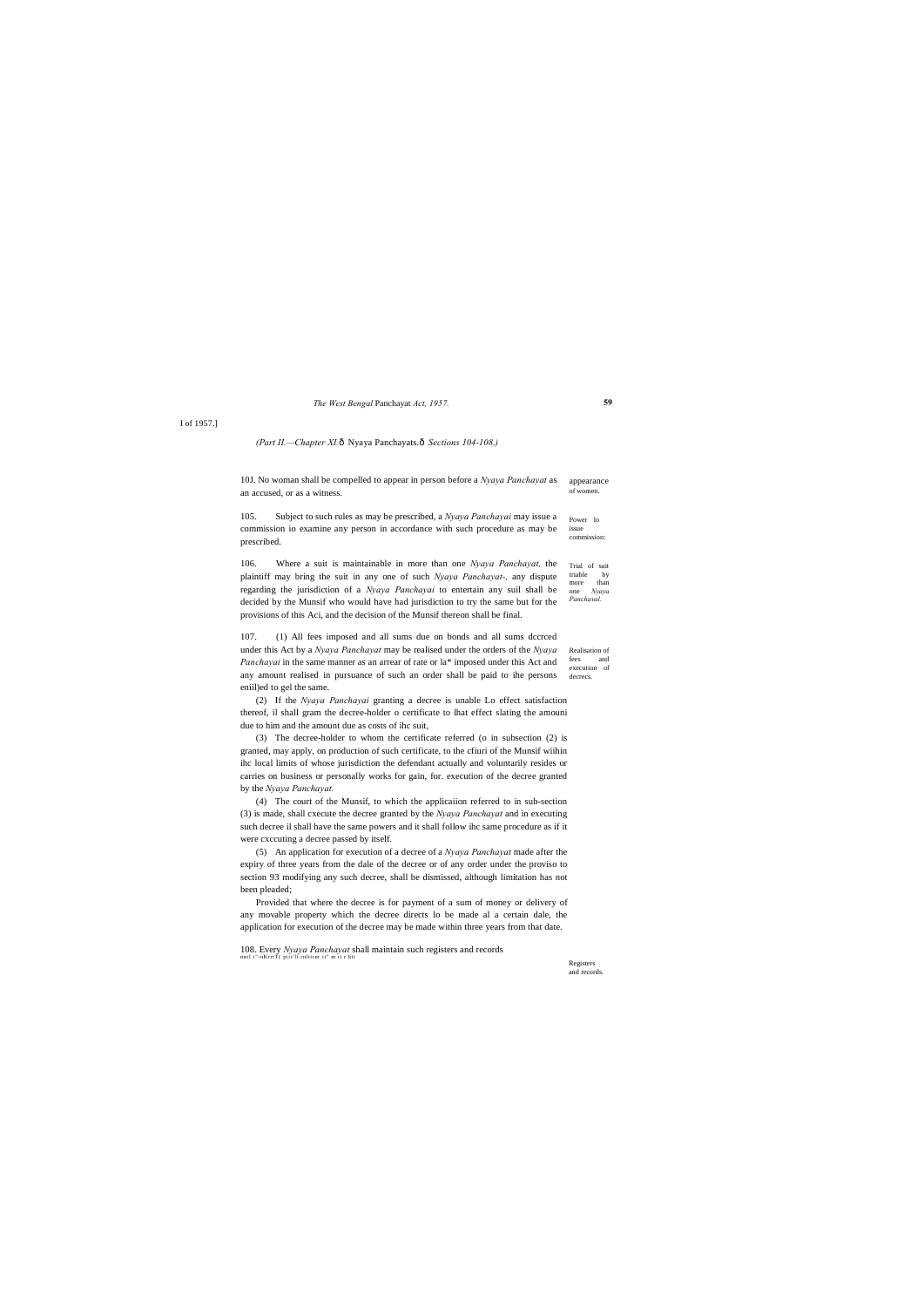Assistance to Disirici Magistrate and oilier officers.

# *The West Bengal* Panchayat *Act, 1957.*

**[West Ben. Act**

## *(Part II.—Chapter XL*—Nyaya Panchayats.—*Sections 109-111.— Part III.—Chapter XII.—Miscellaneous.—Sections 112, 113.)*

### Filling of no. When the placc of a member of a *Nyaya Panchayat* bcconies cilubum

liesigiiation L>y member of A'vnvu 109. A member of a *Nyaya Punch ay at* may resign during his term of office by notifying in writing his inleniion to do so to the prescribed authority and, on such resignation being accepted by the prescribed authority, shall be deemed to have vacated his office.

vacancies. vacant by his resignation or otherwise, a new member shall be clcctcd by the *Anchal Panchayat.* who shall hold office so long as the member whose placc he fills would have been entitled to hold office if such vacancy had not occurred:

> Provided lhat no act oT ihe *Nyaya Panchayat* shall be deemed to be invalid by reason only that the number of members of the *Nyaya Panchayat* at the time of the performance of such act was less than the prescribed number.

# **PART III.**

# **CHAPTER Xn.**

### **Miscellaneous.**

112. The District Magistrate, the Subdivisional Magistrate, or any oilier officer authorised by the Slate Government in this behalF may require an *Anchal Panchayat* or a *Gram Panchayai* to assist him in the performance of his duties within the local limits of his jurisdiction and the *Panchayat* .shall thereupon assist him so far,as il lies in its power.

111. (I) The State Government may, by an order in wriiing, at any time, for good an sufficient reason to be stated in such order, remove a member of a *Nyaya Panchayat.* (2) Before removing a member under "sub-section (1), the Slate Government shall allow the member concerned an opportunity of being heard in accordance with such rules as may be prescribed. Removal of member\* of *\\iiyu I'witluiyil.*

> Liability of 113, Every member of an *Anchal Panchayat or* a *Gram Panchayai*  Priidhttii. including the *Pradhan, Upa-Pradhan, Adhyaksha* and *Upadhyaksha* d'j<sup>C</sup> $io^{o^r l_o SS}$ be jointly and severally liable for the loss, waste or misapplication

> lies licence. of any money or property vested in or belonging to the *Panchayat* c once m e d, if such loss, waste or misapplication is a direct consequence of his neglect or misconduct while holding the office of the *Pradhan. Una-Pradhan.*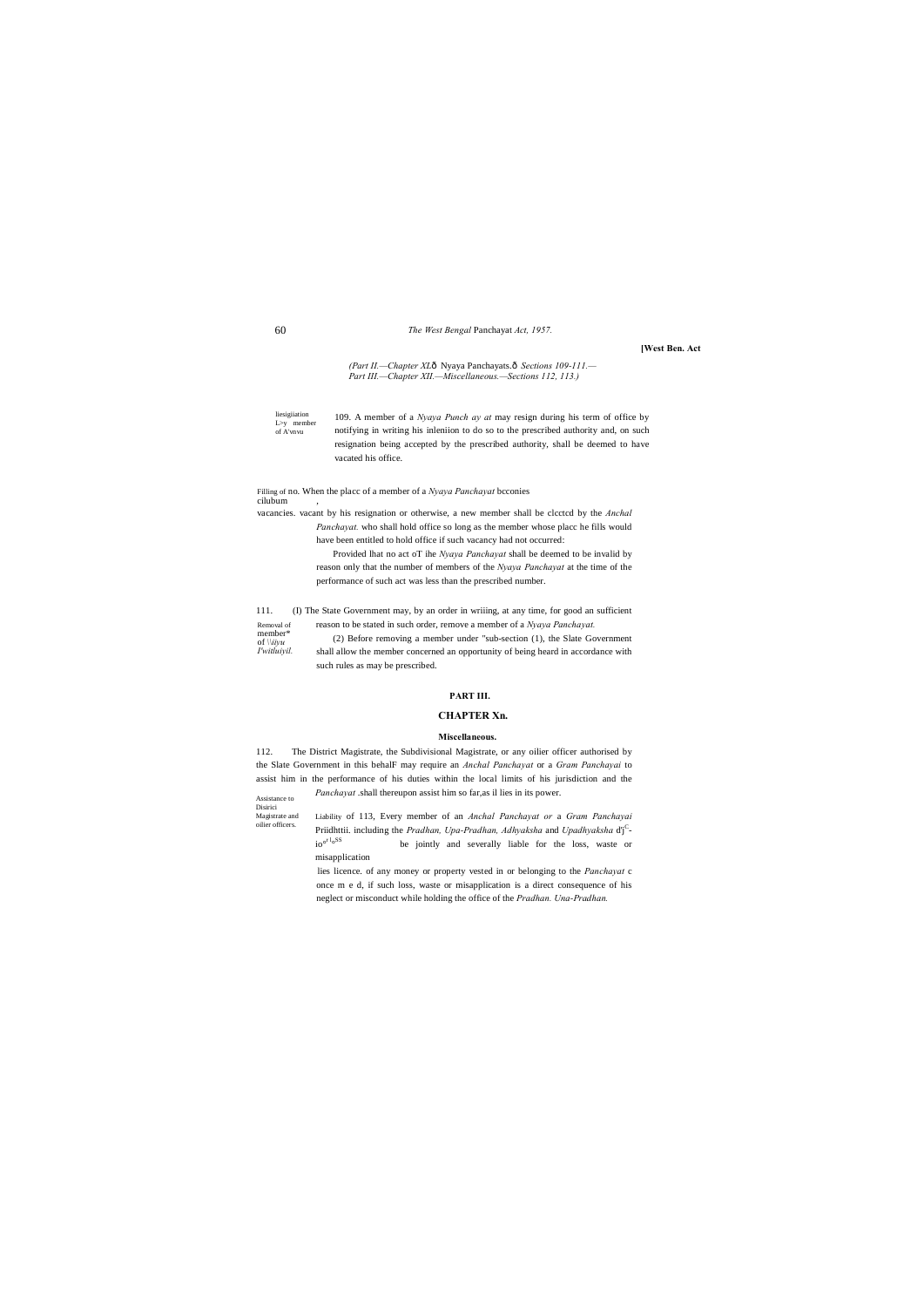Members of *Anteh*An'ity. *Panchayal,* c(cš lo be public servants.

Acl XLV of I860.

# *The West Bengal* **Panchayat** *Act, J957.* **61**

**I of 1957.]**

# *(Par! III.—Chapter XI!.—Miscellaneous.—Sections 114, 115.)*

*Adhyaksha* or *Upadhyaksha* or member of lhe *Panchayat,* and a sail for compensation or a case for breach of trust may be instituted against him by the *Panchayat* concerned with the previous sanction of the Subdivisional Magistrate:

Provided that if the Subdivisional Magistrate sanctions or refuses lo sanction the institution of a suit or case under this section, the member concerned or the *Pa>ichayat* concerned may, within thirty days from the date of such order, appeal to the District Magistrate against the said sanction or refusal as the case may be and lhe decision of the District Magistrate thereon shall be final:

Provided further that the District Magistrate or lhe Subdivisional Magistrate may, of his own motion, direct the *Panchayat* concerned lo institute a suit or ease under this section.

114. Every member or an *Anchal Panchayat* or a *Gram Panchayat,* including the *Pradhan, Upa-Pradhan, Adhyaksha* and *Upadhyaksha* 'I, or of a *Nyaya Panchayat* including the *Pradhan Vicharak,]* or of a Joint Committee constituted under this Acl and every employee of a *Panchayat* and of a *Nyaya Panchayat* shall be deemed lo be a public servant within the meaning or section 21 of the Indian Penal Code.

115. (1) Notwithstanding anything contained in section 113, no suil or other legal proceedings shall be brought against a member including the *Pradhan, Upa-Pradhan, Adhyaksha* and *Upadhyaksha* of an *Anchal Panchayat* or a *Gram Panchayat* or a member of *a Nyaya Panchayat* or a Joint Committee constituted under this Acl in respect of any act done or purporting to be done under this Acl or rules made thereunder or in respcct or any alleged neglect or default on his part in the execuiion of his duties under ihis Aci or any rule or order made thereunder, if

such act was done or such neglect or default occurred in good faith.

(2) No suit or other legal proceeding shall be brought against any *Gram Panchayat, Anchal Panchayat* or *Nyaya Panchayat* or any of its members or officers, or any person acting under its direciion, for anything done under this Act, until lhe expiration or one month next after notice in writing has been delivered or left at the office or such *Gram Panchayat, Anchal Panchayat* or *Nyaya Panchayat* and also (if the suil is intended lo be brought against any officer of the *Gram Panchayat, Anchal Panchayat* or *Nyaya Panchayat* or any person acting under its direction) at the place of abode of the person against whom the suit is intended to be brought, staling the cause of action and lhe name and place of abode of the person who intends lo bring the suit; and unless such notice is proved, the court shall find for lhe defendant.

'These words within the square brackets were inserted by s, 12 of the West Bengal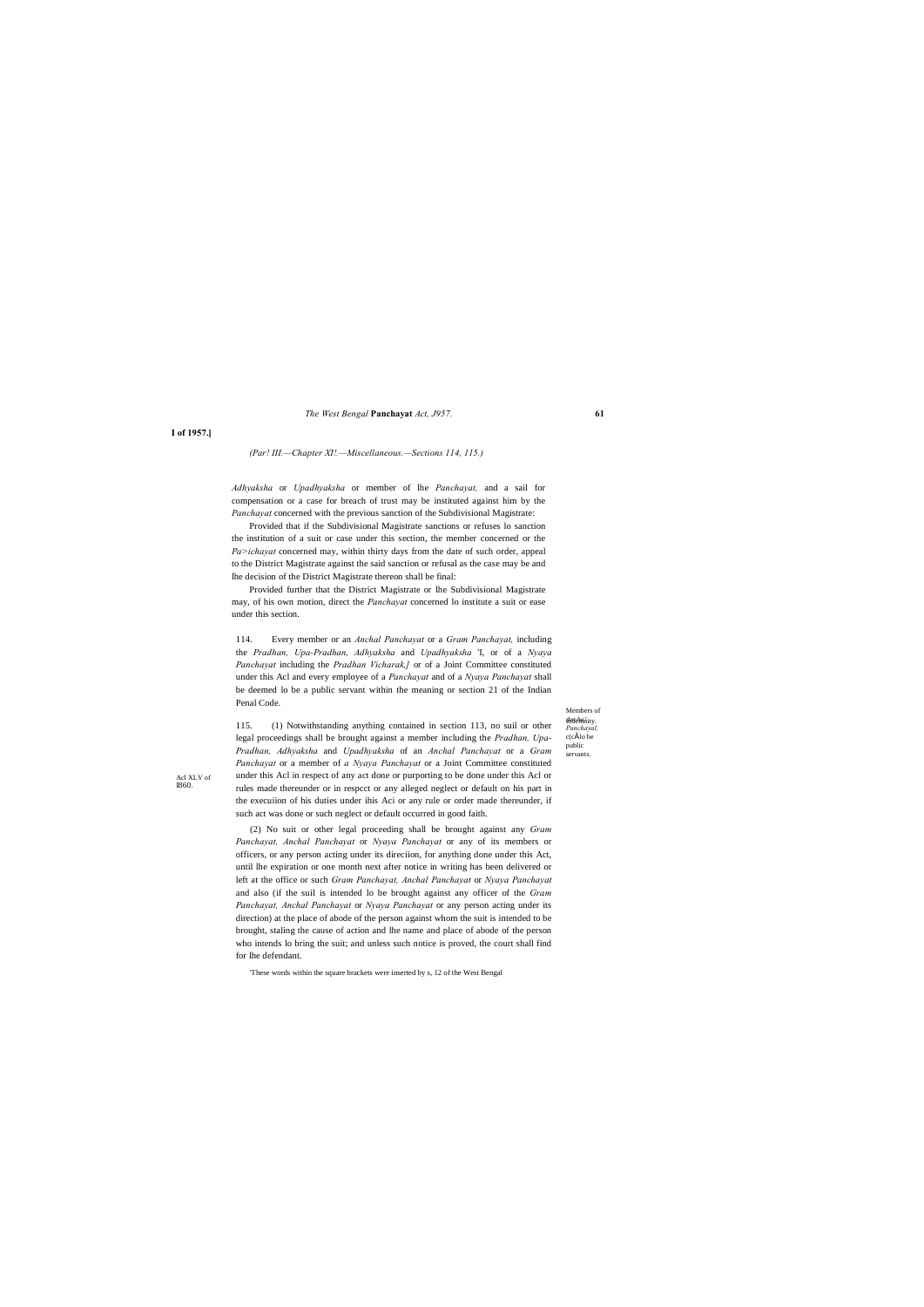Validation of procecdings.

## **62** *The West Bengal* **Panchayai** *Act, ]957.*

**[West Ben. Act**

*(Pan III.—Chapter XIS.—Miscellaneous.—Sections 116, J17.)*

(3) Every action **referred Lo** in sub-section **(2)** shall **be** commenced within three months after the accrual of the cause of action, and nol afterwards.

(4) If any *Gram Panchayai, Anchal Panchayat* or *Nyaya Panchayat* or person to whom a notice under sub-section (2) is given shall, before a suil is brought, **Lender** sufficient **amends** to ihe plaintiff, such plaintiff shall not recover.

116. No act of a *Gram Panchayai, Anchal Panchayat, Nyaya Panchayat* or a Joint Committee or or any person acting as *Pradhan, Upa-Pradhan, Adhyaksha, Upadhyaksha* or member of any such *Panchayai* or Committee shall be deemed to be invalid by reason only of a defect in **ihc** constitution of such *Panchayat* or Committee or on the ground that the *Pradhan, Upa-Pradhan, Adhyaksha, Upadhyaksha,* or any member of such *Panchayat* or Committee was nol entitled to hold or continue in such office by reason of any disqualification or by reason of any irregularity or illegality in his election or hy reason of such aci having been done during ihe period of any vacancy in the officc of the *Pradhan, Upa-Pradhan, Adhyaksha, Upadhyaksha* or member of such *Panchayat* or Committee.

- (3) No Court shall grant an injunction $\hat{\text{o}}$ 
	- (i) to postpone the election of  $\hat{0}$ 
		- (a) a member of a *Gram Panchayat* or an *Anchal Panchayai,* or
		- (b) an *Adhyaksha, Upadhyaksha, Pradhan, Upa-Pradhan, Vicharak* or *Prod/tan Vicharak* of a *Nyaya Pa/ichayar,* or
	- (ii) to prohibit a person, declared to have been elected under this Act, from taking part in ihe proceedings of a *Gram Panchayat, Anchal Panchayat* or *Nyaya Panchayat,* as the case may be, of which he has been electcd *Adhyaksha. Upadhyaksha, Pradhan, Upa-Pradhan, Vicharak, Pradhan*

117. (1) The election of a person as ihe *Adhyaksha* or *Upadhyaksha* or as a member of a *Gram Panchayat* or as the *Pradhan* or *Upa- Pradhan* or as a member of an *Anchal Panchayat* or as the *Pradhan Vicharak* or as a member of a *Nyaya Panchayat* shall nol be callcd in question in- any Court:

Provided that an application questioning the election may be presented to such authority wiihin such Lime and in such manner as may be prescribed.

(2) The hearing of the application, Ihc procedure to be followed al such hearing and the disposal of the application shall be in accordance with such rules as may be proscribed.

*Virhnrftk* nr a mem hpr' nr

Election (lisp.ni: \*.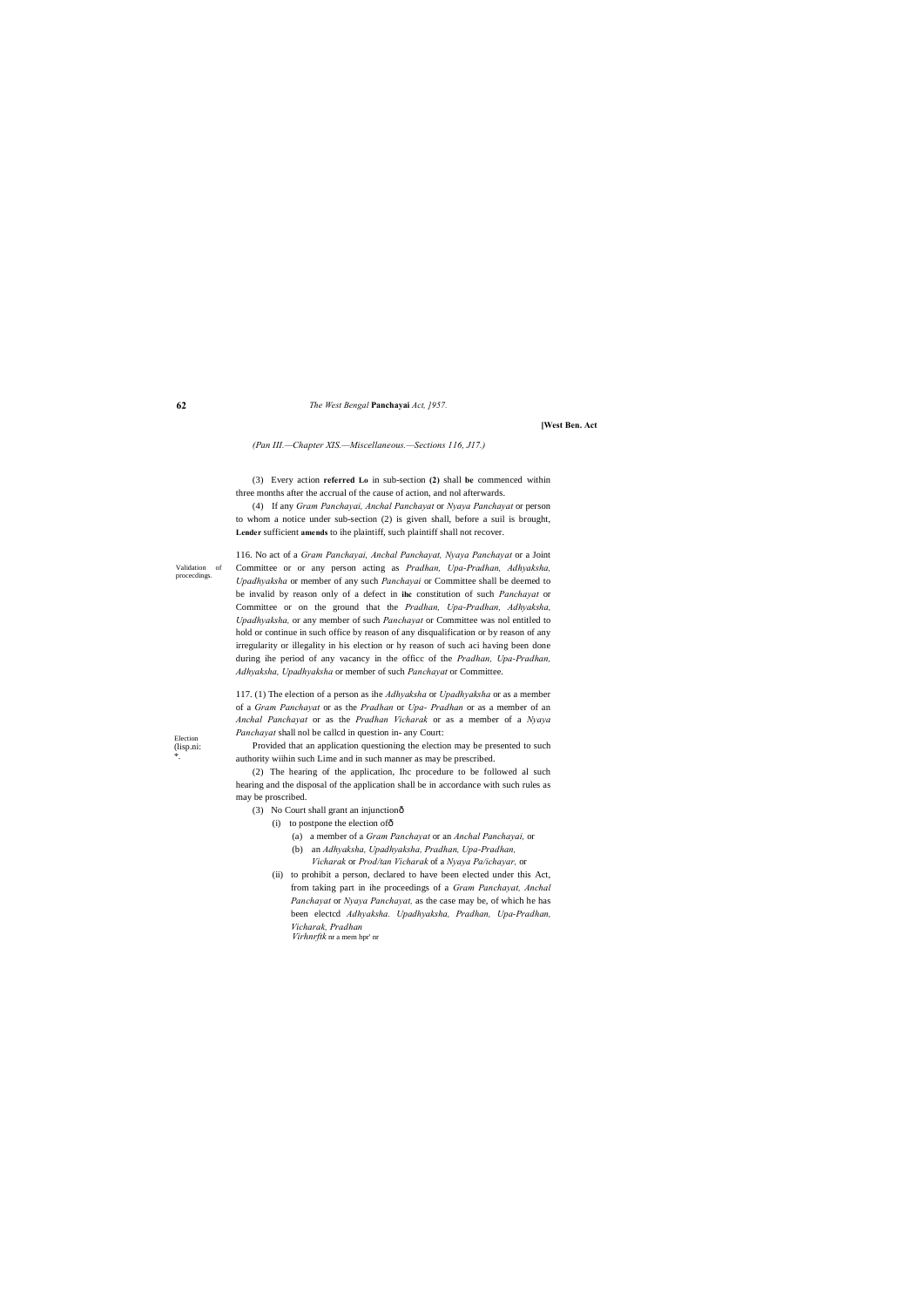Ben, Act V of 1919. Bihar At! VII onsua.

> Appointment of Administrator where lira constitution *or Andial Panclaixat*  or Gram *Panchaynf*  delayed by order of Coun.

*i tA yyy ^ ^ «,., ^ ^ ■ w^mjt^y 13 M\n mm v^yyVS ^V^VVVV \* -*

 $\mu$  *wft*\*V* 

*The West Bengal* Panchayat *Act, 1957.*

# **I of 1957.]**

*(Parr III.—Chapter XII.—Transitory Provisions.—Sections 118, USA.)*

(iii) to prohibit the members formally clcctcd or appointed to a *Gram Panchayat, Anchal Panchayat* or *Nyaya Panchayat,* as the case may be, under lliis Act, from entering upon their duties.

Transitory provisions regarding eases and suits. '118- If, on the repeal under section 4, of the Bengal Village Self- Govemmem Act, 1919, or the Bihar Panchayat Raj Act, 1947, within any territorial limits, any case or suil pending before any bench, Court or *Gram Cut cherry* constituted under any of those Acts cannot be continued before such bench, Court or *Gram Cutcherry* on account of ils ceasing to have jurisdiction, then such case or suil shall, upon such repeat, stand transferred to the civil or criminal Court of the lowest grade competent to try the same.

# **Transitory Provisions.**

 $J_1$  ISA. (I) Where by reason of an order of a competent court setting aside, or prohibiting the holding of, any election held or to be held under lhe provisions of section 11, section 26 or section 27, or otherwise delaying the constitution of an *Anchal Panchayat,* the first constitution of any *Anchal Panchayat* after its establishment under section 25 cannot be completed within such lime as the prescribed authority considers to be reasonable, the prescribed authority may, with the previous approval or the Slate Government, appoint an Administrator lo exercise or perform, in such manner and subject to such conditions as the prescribed authority may direci, the powers, duties or functions conferred or imposed on such *Anchal Panchayat* by or under the provisions of this Act or any olhcr Act or any rule made under this Act within the territorial limits of such *Anchal Panchayat.*

(2) Notwithstanding anything contained in section 4, upon the appointment of an Administrator under sub-section (1) in respect of any *Anchal Panchayat,—*

(a) the enactments specified in column 3 of Schedule I shall stand repealed or amended within the territorial limits of such *Anchal Panchayat* to the extent and in the manner specified in column 4 thereof;

inn nr 'Section I IS was substituted for ihe original scclion by s. 13 of the West Bengal *Panchayat* (Amendment) Act, 1959 (West Ben. Acl XV of 1959).<br>
Section 118A was inserted by s. 2 of ihe West Bengal *Panchayat* (Amendment) Acl, i-i  $\nu f$ i n/n\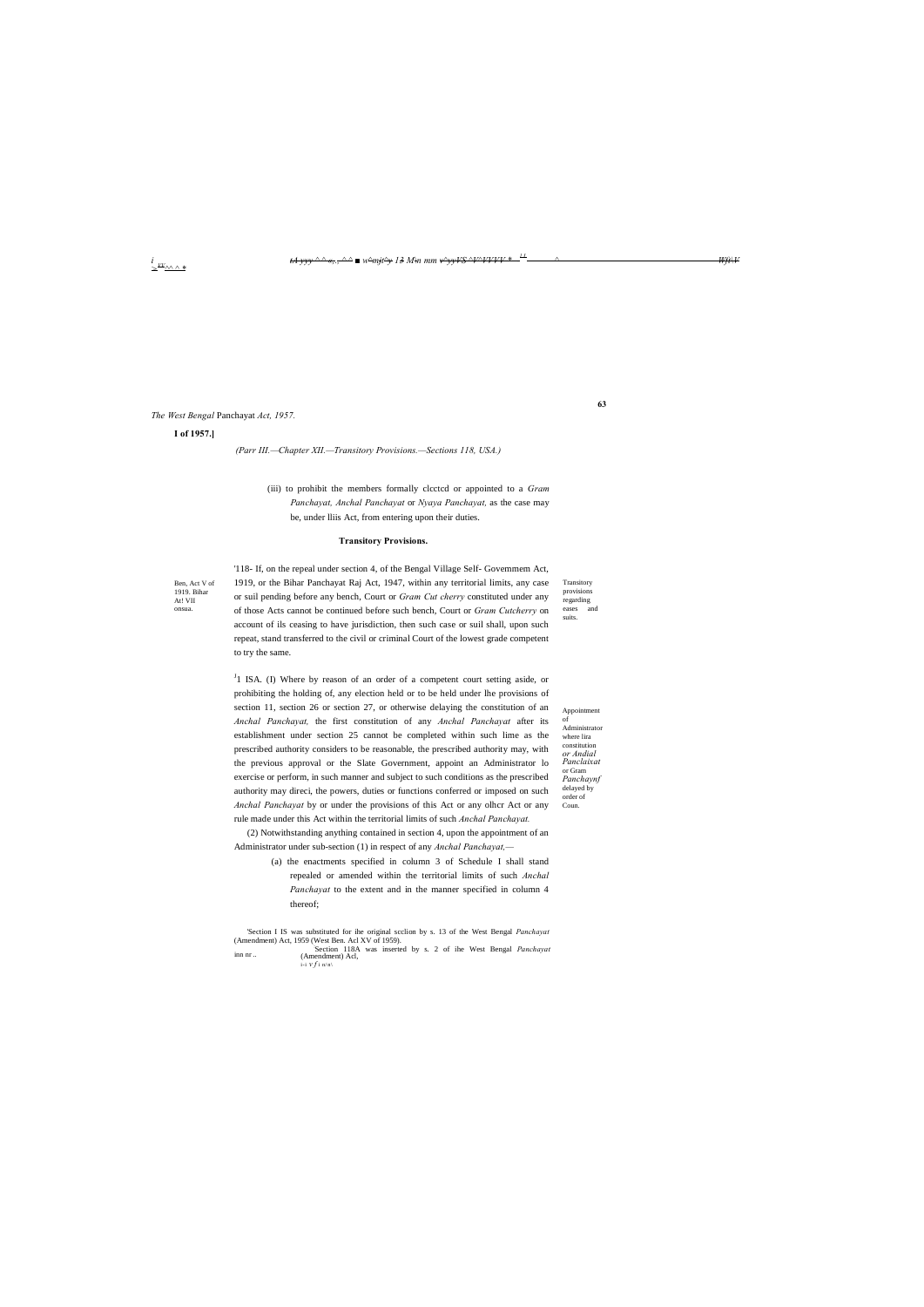## **64** *The West Bengal* **Panchayai** *Act. 1957.*

# **[West Ben. Act**

*(Pari ill,—Chapter XII.—Trail sito/y Previsions.—Section 1J8A.)*

Be 11. Act VI or 1870. Bin, Aci III of 1835. Ben. Act V or 1919. Bihnr Act VII of . (b) any *Panchayat* apppjmcd under the Village Chaukidari Act, 1870, union committee constituted under ihe Bengal Local Sdf-Govemment Act of 1885, union  $\frac{1870}{91870}$  Bin. esinblishcci under the Bengal Village Self-Govcrnniem Act, 1919, or *Gram Panchayat* established under the Bihar Panchayat Raj Act, 1947, having jurisdiction wiihin the territorial limits of such *Anchal Panchayat* shall cease to

19-18. function within such limits; and

> (c) all such properties, funds and other assets and all such rights and liabilities of such *Panchayat,* union committee, union board or *Grain Panchayai,* as the case may he, as are rclaiable to the area wiihin ihe territorial limits of such *Anchal Panchayat* in accordance with the allocation detennined by the prescribed authority by an order made in this behalf shall, subject to such conditions as the prescribed aulhorily may direct, vest in the AdminisLr.ilor.

(3) Thi: appointment of any Administrator under sub-section (1) in respect of any *Anchal Panchayat* shall terminate immediately on the complcLion of Ihe constitution of such *Anchal Panchayat* and the properties, funds, assets, rights and liabilities vested in the Administrator under clause (c) of sub-section (2) shall thereupon stand transferred lo and vest in such *Anchal Panchayat.*

*Explanation.* $\hat{\text{o}}$  For the purposes of this section, the constitution of an *Anchal Panchayat* shall be deemed to be completed on the election of ils *Pradhan* and *Upa-Pradhan* under section 27, and the constitution of a *Grant Panchayat* shall be deemed io be completed on ilie election

ot ilv *A Hhvnl'sUfi* rtnrl *Tlnnftiwfjl-vlm*  $nn^{\wedge n}$ . $r^1$  inn *t£*,  $r^*$ r i 1

(4) It'ihc first constitution of any *Gram Panchayat* for a *Gram Sabha* comprised in an *Anchal Panchayai* in rcspcct of which an Administrator has been appointed under subsection (1) has not been completed by reason of an order of a competent Court then, during such period as the constitution of such *Gran*i *Panchayat* cannot be completed,—

> (a) ihc Administrator appointed under sub-section (1) shall, in such manner and subject Lo such conditions as the prescribed aulhorily may direct, also cxcrcise or perform the powers,

duties or functions conferred or imposed on such *Gram Panchayai* by or under ihe provisions of ihe Act or any other Act or any rule made under this Act wiihin ihe area of the *Gram Sabtia* concerned; and

(b) the properties to be vested in such *Gram Panchayat* under sec lion 61 shall, subject to such conditions as the prescribed aulhorily may direct, be vested in the Administrator.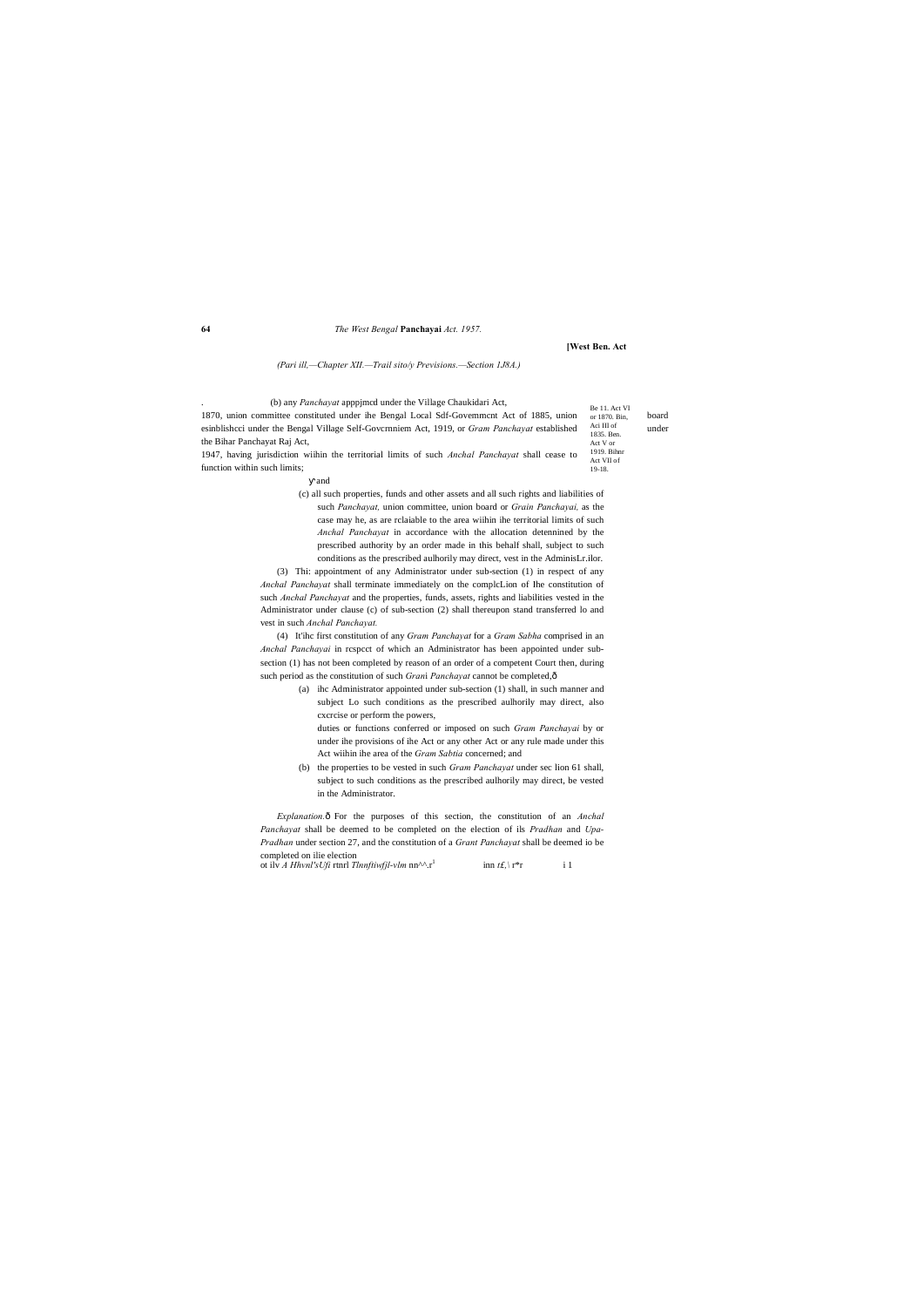*The Wesr Bengal* Panchayat *Act, J957.* 65

**I of 1957.]**

*(Pari ill,—Chapter XII.—Removal of Difficulty.—Section 119.— Chapter XII!.—Power so make Rules,*—*Section 120.)*

## **Removal oF Difficulty.**

Removal of difficulty. 119. If in establishing, constituting or in the working of, an *Anchal Panchayat* or a *Gram Panchayat* in any local area, any dispute or difficulty arises in the interpretation of any provision of <sup>difficulty</sup> ihis Aci, or any rule made thereunder or nny mailer arising oul of or relating lo such interpretation or any matter not provided in the Aci, (he Slate Government may, by order, decide the same and authorise any matter or thing to be done which appears to it to be neccssary for lhe purpose of removing such difficulty, and the decision of lhe Slale Government shall be final.

> (2) In particular and without prejudice to lhe-generality of the foregoing power, such rules may provide for all or any of the following mailers, namely: $\hat{o}$

## CHAPTER XIII.

## **Power to make Rules,**

120. (1) The Slate Government may, afier previous publication, make Rules, 'rules for carrying out the purposes of this Acl.

- (n) any mailer for which power to make provision is conferred expressly or by implication on the Stale Government by ihis Acl;
- (b) ihe establishment of any aulhority under, and the cxcrcise of powers and performance of duties conferred and imposed upon the Stale Government by this Act;
- (c) liie establishment of *Anchal Panchayats* and *Grain Panchayats;*
- (d) the records and registers that shall be maintained by an *Ancha! Panchayat,* a *Gram Panchayal* and a *Nyaya Panchayat;*
- (e) ihe lime or holding meetings of a *Gram Sabha* referred to in sub-seclion (4) of sceiion 8, the manner of notifying ihe lime and place of such meetings and of the meetings of an *Anchal Panchayat* and *Gram Panchayat,* and the manner of conducting business at such meelijigs, adjournment of meetings and recording lhe minutes of the meeiings;

'For the *West,* Bengal *Pa/iclmyai* Rules, 1958, made under this scciion. *see* notification No. 1870 L.S.G/3R-15/57. dated 3.8.56. published in ihe *Calcutta Gazette. Extraordimm* of 195B. Part 1. pages 757-K10, "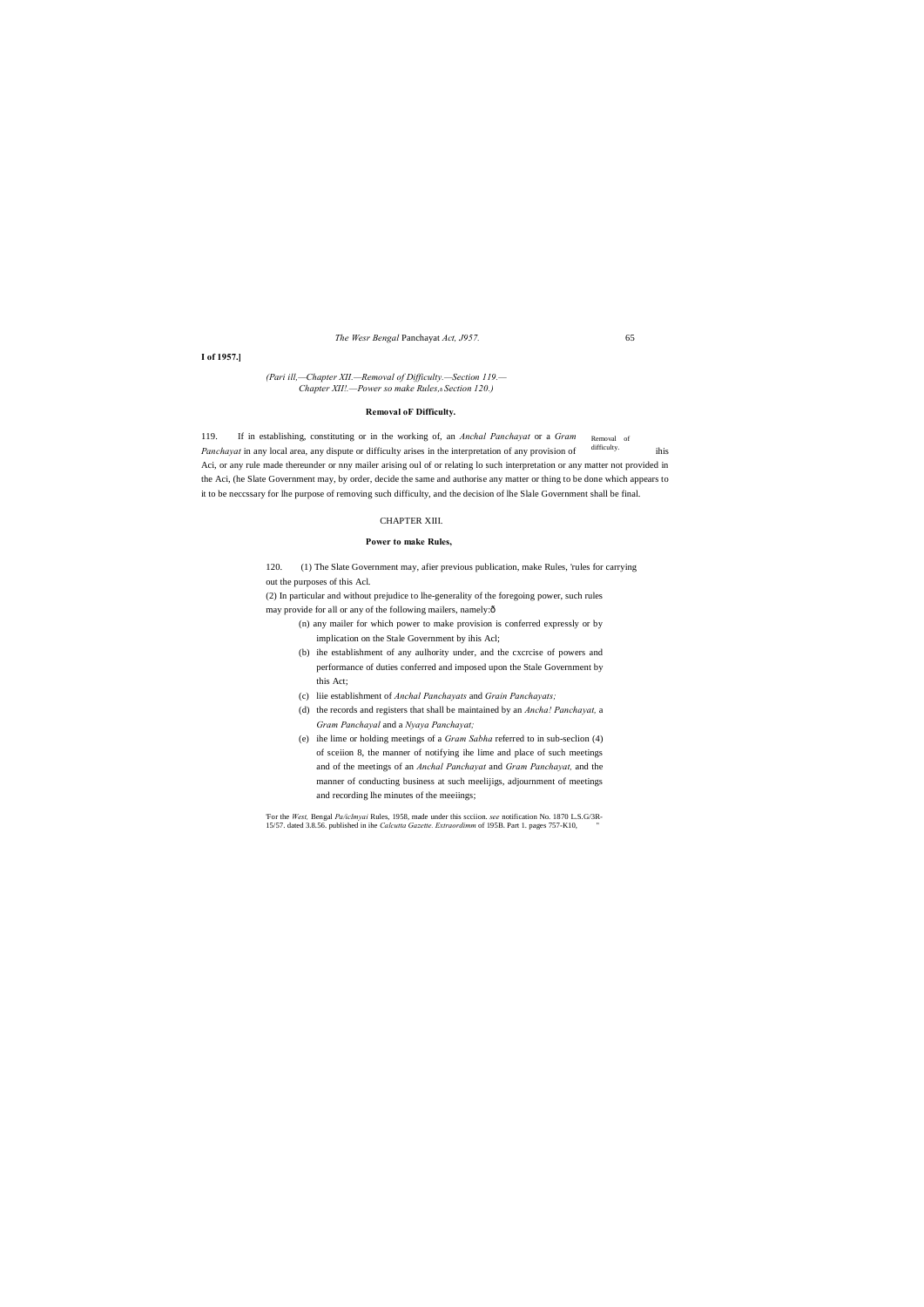a v , <sup>w</sup> , . . . . - , , - : , , y , ^ - > , - • > > r . . s ^ , . . -

*The West Bengal* Panchayat *Act, 1957.*

# **[West Ben. Act**

, w - . - . . . -  $\blacksquare$ 

*(Part III.—Chapter XIII.—Power to make Rulei.—Section 120.)*

- (f) '[[lie lime and manner of] 'electing members of an *Anchal Panchayat,* a *Gram Panchayat* and a *Nyaya Panchayat.* the deposit to be made by candidates standing for election to ihe *Gram Panchayat,* the conditions under which such deposits may be forfeited and the disposal of election disputes;
- (g) the manner of recruitment of the staff of *an Anchal Panchayat* and a *Gram Panchayat* and the manner of their dismissal, discharge, removal, superannuation, punishmeni and riglu of appeal;
- (h) the manner of convening a special meeting of an *Anchal Panchayat* or a *Gram Panchayat* for the purpose of removing an *Adhyaksha. Upadhyaksha, Pradhan* or *Upa-Pradhon\*
- (i) the manner id which and the conditions under which an *Anchal Panchayat* or a *Gram Panchayat* is lo function as the agent of the State Government or the District Board;
- (j) the manner in which two or more *Gram Panchayats* may combine to appoint a Joini Committee;
- (k) the forms to be used under this Act;
- (1) liie meihod and time of payment of taxes and oilier dues, the procedure or recover; and the authority whose assistance may be taken by an *Anchal Panchayat* for the recovery of taxes and dues;

\*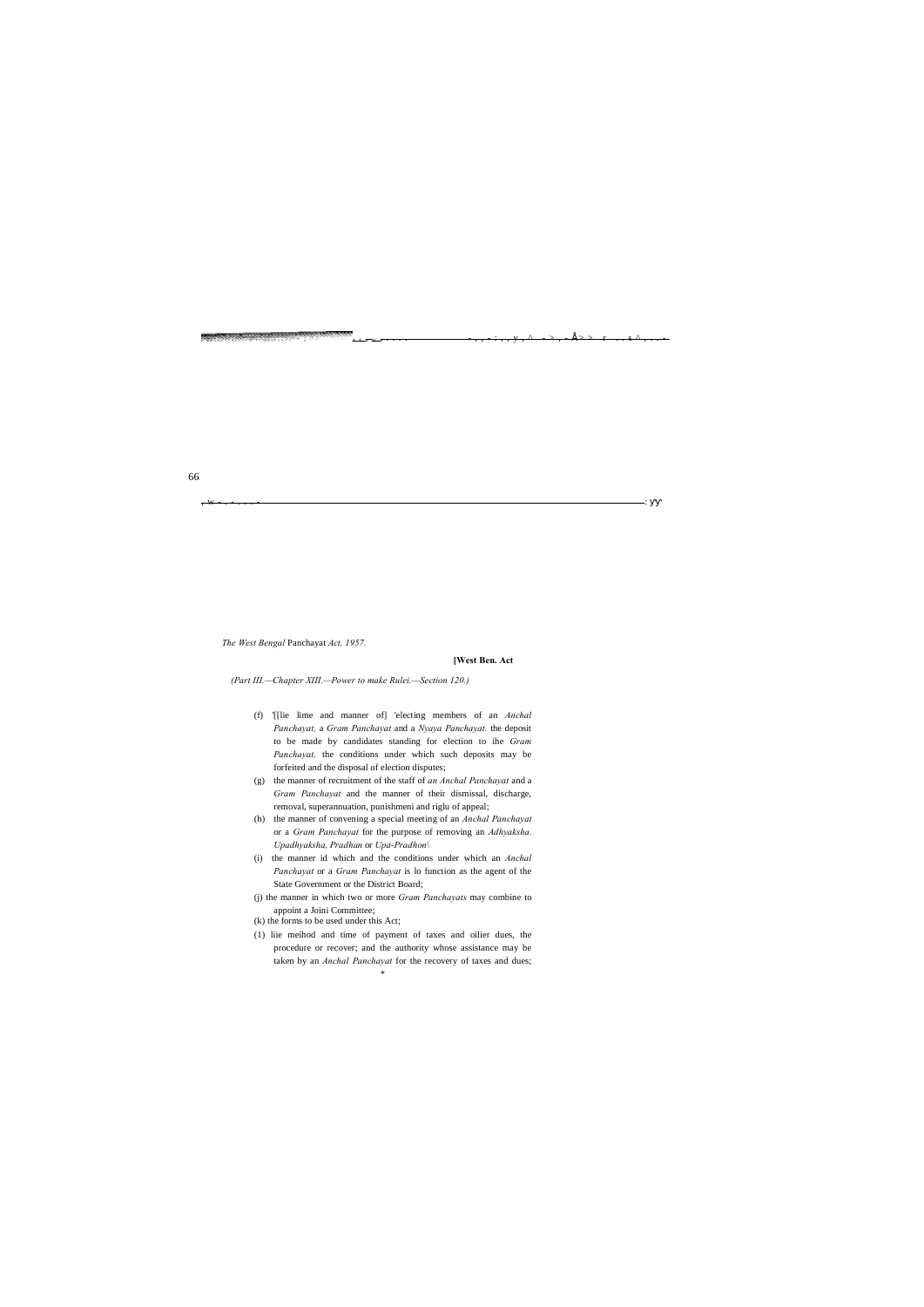i

- (m) the method of crediting the receipts from various sources to the *Ancha! Panchayat* Fund;
- (II) the manner or crediting the sale proceeds of unclaimed cattle;
- (o) the conditions subject to which an *Anchal Panchayal* may borrow money;
- (p) the imposition of taxes, tolls, fees and rales, and the manner of assessment and appeal against assessment;
- (q) ihe Hauling of budgets;
- (r) the keeping of accounts;

<sup>1</sup> These words within ihe square brackets were substituted for ihe wards "lhe manner of" by i 14<br>of the Watt Bcntal *Panctuiwi* (Amendment) Acl, 1959 (Wesi Ben. Aci XV of 1955).<br>For the Wesl Bengal WviUYt Pdiirimyd; Elec amended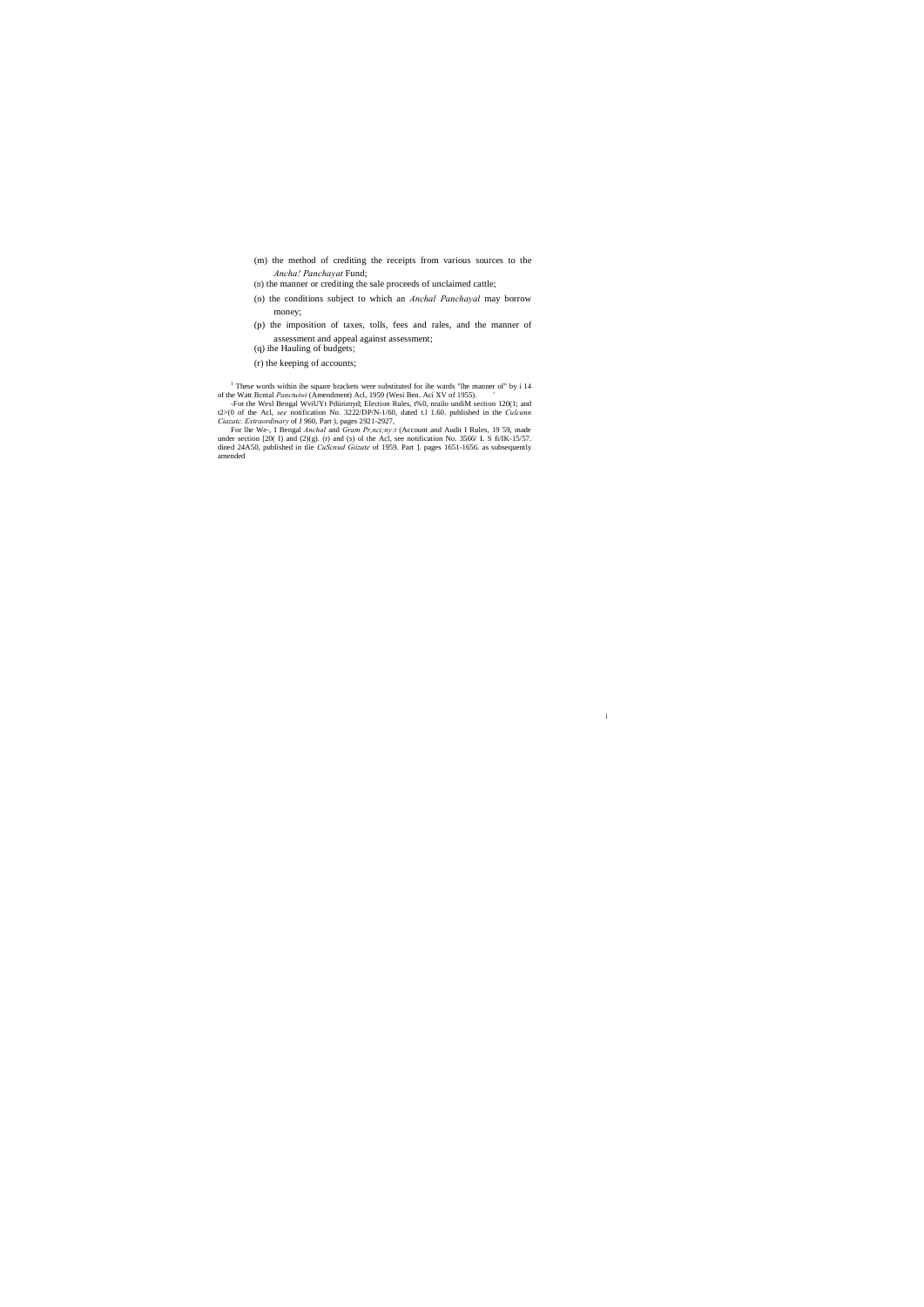I of 1957.]

*The West Bengal* Panchayat *Act, 1957.* 67

*(Part III.—Chapter XIII.—Power to make Rules.—Section 120.)*

(s) the audil of accounts and powers of auditors;

([) ihc returns and reports to be submitted by an *Anchal Panchayai* and a *Gram Panchayat* and a *Nyaya Panchayat;*

- (u) the strength, salary, nature and the cost of equipment of the *dafadars* and *chowkidars* and all matters relating to their duties, powers and functions and their recruitment, conditions of service, superannuation, discipline, punishment and dismissal;
- (v.) the procedure lo be followed by a *Nyaya Panchayat* in trying suits and eases;
- (w) the particulars to be contained in the order or decree of a *Nyaya Panchayat;*
- (x) the fees to be levied by a *Nyaya Panchayat* for institution of suits and cases, issue of processes and supplying copies of documents and other papers;
- (y) the issue, service or execution of summons, notices and other processes by a *Nyaya Panchayat;*
- . (z) the procedure for execution of decrees, orders and sentences
	- passed by a *Nyaya Panchayat;* <sup>l</sup>
- $\frac{1}{2}$  (zz) any other matter which may be, or is required to be, prescribed.

(4) All rules made under clauses (J), (g), 0), (0, (p)> (q)> (u) and (v) of sub-section (2) shall be laid for not less than fourteen days before the Slate

(3) All rules made under this Act shall be published in the *Official Gazette,* and shall, unless some later dale is appointed by the State Government, come into forcc on the dale of such publication.

Legislature as soon as possible after they are made, and shall be subject lo such modification as the State Legislature may make during the session in which they arc so laid. Any modification of the said rules made by the State Legislature shall be published in the *Official Gazette,*

and shall, unless some later date is appointed by the State Government, come into force on the date of such publication.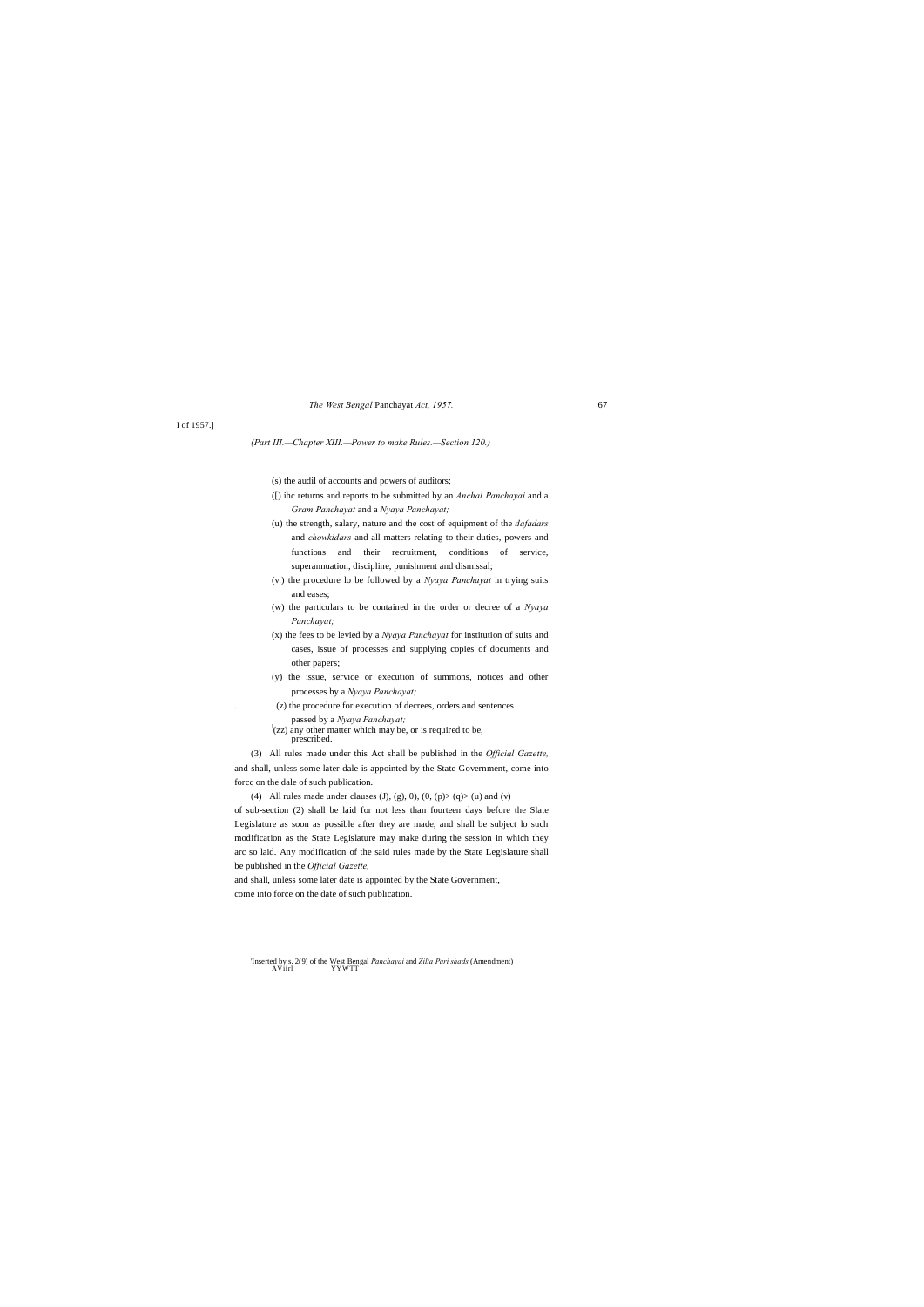68 *The West Bengal* Panchayai *Act, J957.*

**[West Ben. Act**

*(Schedule 1.—Enactments Repealed or Amended.)* ;

# SCHEDULE I. **Enactments Repealed or Amended.**

# (Section 4.)

| Year. | No.            | Short title.                                      | Extent of repeal or amendment.                                                                                                                                                                                                                                                                                                                                                                                                                                                                                                                                                                                            |
|-------|----------------|---------------------------------------------------|---------------------------------------------------------------------------------------------------------------------------------------------------------------------------------------------------------------------------------------------------------------------------------------------------------------------------------------------------------------------------------------------------------------------------------------------------------------------------------------------------------------------------------------------------------------------------------------------------------------------------|
|       |                |                                                   |                                                                                                                                                                                                                                                                                                                                                                                                                                                                                                                                                                                                                           |
| 1     | $\overline{2}$ | 3                                                 | $\overline{4}$                                                                                                                                                                                                                                                                                                                                                                                                                                                                                                                                                                                                            |
| 1870  | $VI$           | 1870.                                             | The Village Chaukidtiri Aci, whole, except inc preamble and scclion 1, 48 io 61 (Part II),<br>66, 67 and 69 and Schedules C and D shall be rcealcd.                                                                                                                                                                                                                                                                                                                                                                                                                                                                       |
| 1871  | Ι.,            | The Bengal Village Chaukidari<br>Act, 1871.       | whole shall be repealed.                                                                                                                                                                                                                                                                                                                                                                                                                                                                                                                                                                                                  |
| 1885  | $I$ .          | The Bengal Ferries Act, 1885.                     | section 35, the following section shall be<br>substituted, namely:ô<br>shall be lawful for ihe State Government to order that any<br>public ferry shall be managed by a local aulhorily having<br>jurisdiction over the area or any part of the area in which<br>such ferry is situated; and such local authority shall have all<br>the powers vested in the Magistrate of the district under this<br>Act except the powers specified in seciions 7, 17 and 32; and<br>thereupon the ferries shall be managed accordingly.<br>State Government may from time lo time vary or annul any<br>order made under ihis section." |
| 1885  | III.           | The<br>Bengal<br>Local<br>Governmeni Aci of 1885. | Self-In section 5, for the definition of "local authority" the<br>following shall be substituted, namely:-ô<br>"local authority" means any district board, local board or<br>joint committee constituted under this Act, or any Anchal<br>Panchayat or Gram Panchayat Act, 1957]'.<br>In sub-section $(1)$ of section 7A, in clause $(ii)$ , after the words<br>"or as chaukidari lax, or" ihe words "as rales or lax under<br>[the West Bengal Panchayat Aci, 1957], or".                                                                                                                                                |

'These words within ihc square brackets were sobsliluied for ihe words "Ihe West Bengal *Pitiiciitixtii* Aci, 1956" by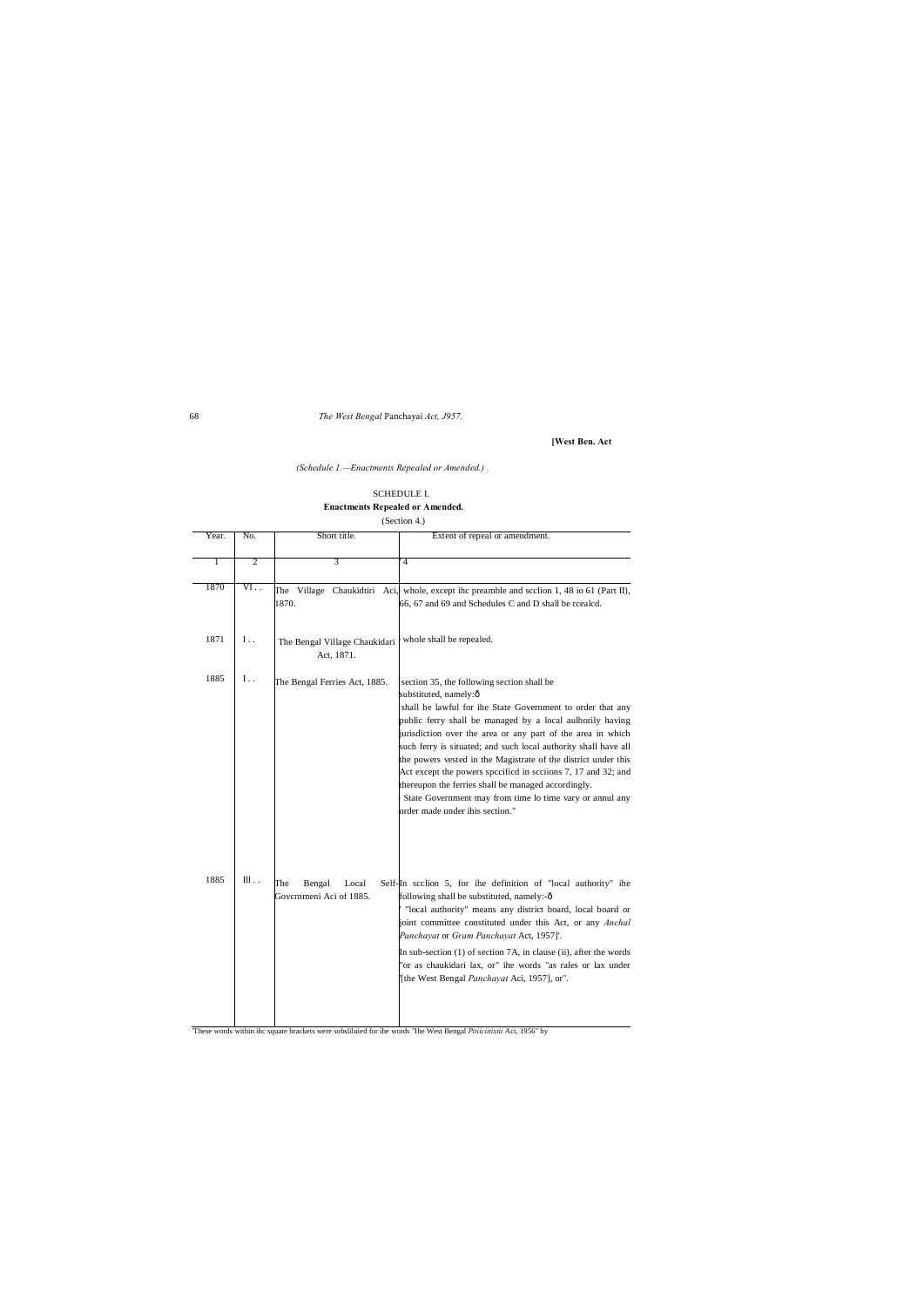av kv aww - 1 *?* u *\* u *,\* <sup>1</sup> ? v-> i'-.'- ay-' -y^v^yvy.r^.'r ^mwvv\w.wyv^s^s^s ;-' '!s

*The West Bengal* Panchayat *Act, 1957.* 69

# **I of 1957.]**

*(Schedule I.—Enactments Repealed or Amended.)*

| Year. | No.            | Short title.                                | Extent of repeal or amendment.                                                                                                                                                                                                                           |
|-------|----------------|---------------------------------------------|----------------------------------------------------------------------------------------------------------------------------------------------------------------------------------------------------------------------------------------------------------|
|       |                |                                             |                                                                                                                                                                                                                                                          |
| 1     | $\overline{c}$ | 3                                           | 4                                                                                                                                                                                                                                                        |
| 1885  | mô<br>con til. | The<br>Bengal<br>Local<br>Governmenl Act of | Self-In sections 18 and 18A, for the words "local board or union<br>18S5-committee" lhe words "or local board" shall be substituted.                                                                                                                     |
|       |                | contd.                                      | Section 36 and lhe whole or Chapter It of Pari I (sections 37<br>to 44) shall be repealed.                                                                                                                                                               |
|       |                |                                             | For sub-clause (d) of clause Fifthly of section 53, the<br>following shall be substituted, namely:ô                                                                                                                                                      |
|       |                |                                             | ny sums assigned by the district board to a local board or to<br>an Anchal Panchayat constituted under <sup>1</sup> [lhe West Bengal<br>Panchayat Act, 1957J".                                                                                           |
|       |                |                                             | The whole of Chapter III of Part II (sections 56 lo 58) shall be<br>repealed.                                                                                                                                                                            |
|       |                |                                             | In section 73, the following words and figures shall be<br>omitted, namely:-ô                                                                                                                                                                            |
|       |                |                                             | "but subject to the provisions of Chapter III of Pari III<br>thereof."                                                                                                                                                                                   |
|       |                |                                             | In section 89, the following words shall be inserted ai lhe<br>beginning of the section, namely:ô                                                                                                                                                        |
|       |                |                                             | "Subject lo the provisions of '[the West Bengal<br>Panchayat Aci, 1957,]".                                                                                                                                                                               |
|       |                |                                             | The whole of Chapter III of Part III (sections 104 lo 119)<br>shall be repealed.                                                                                                                                                                         |
|       |                |                                             | In section 130, the following shall be omitted, namely: $\hat{o}$                                                                                                                                                                                        |
|       |                |                                             | the first paragraph, the following: $\hat{o}$ "in respect of a union<br>committee, by ihe district board or the local board to which<br>the committee may have been declared, by an order under<br>scction 119, to be, for the purposes of this section, |
|       |                |                                             | subordinate, and";                                                                                                                                                                                                                                       |
|       |                |                                             |                                                                                                                                                                                                                                                          |

*l See* fooi-nme 1 on nncc 68, *twtf*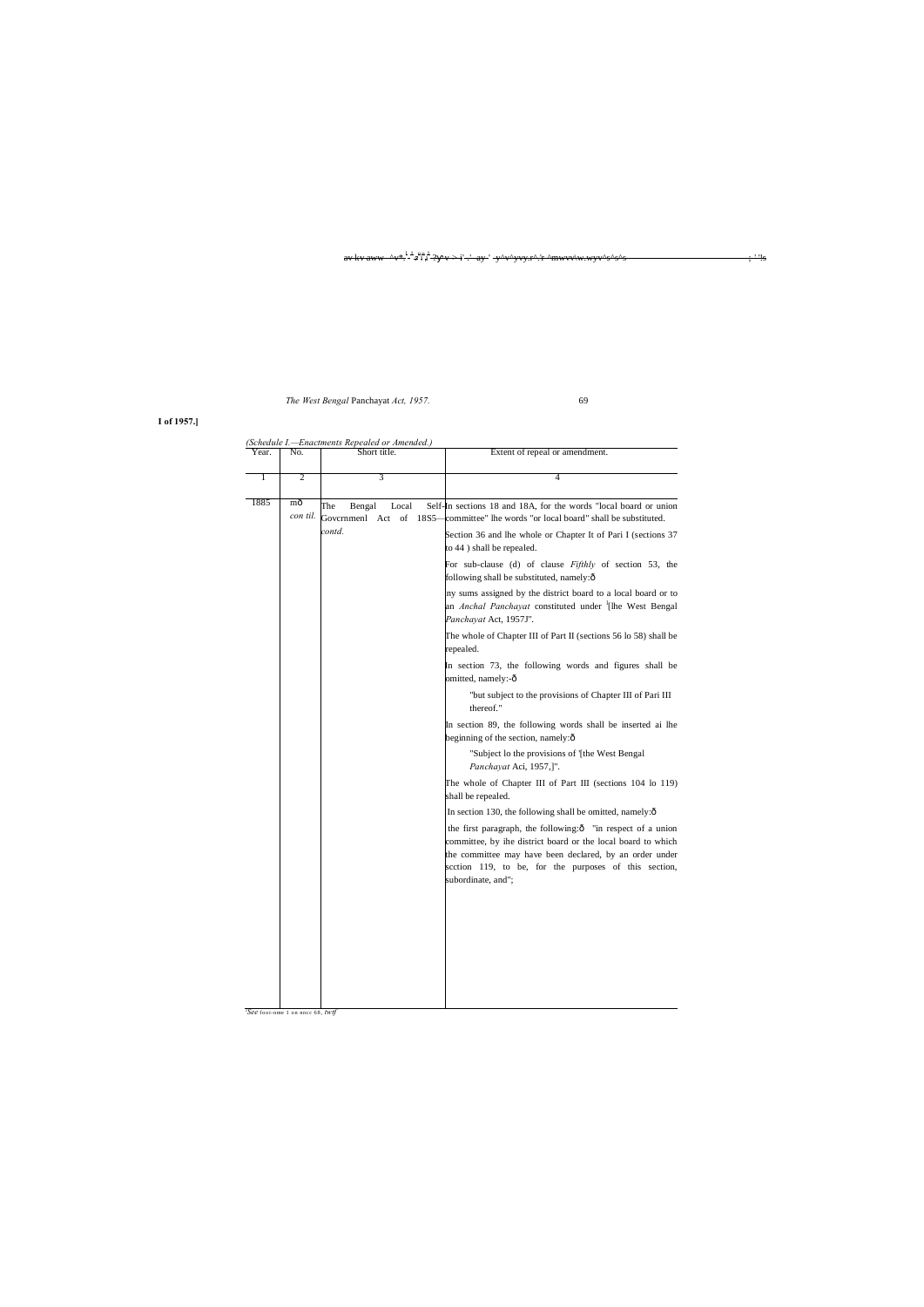# **70 77ie IVfisf** *Bengal* **Panchayat** *Act, 1957.*

**[West Ben. Act**

| Year, | No.            | Short title.                            | Extent of repeal'or amendment.                                                                                                                                                    |
|-------|----------------|-----------------------------------------|-----------------------------------------------------------------------------------------------------------------------------------------------------------------------------------|
| I     | $\overline{c}$ | 3                                       | 4                                                                                                                                                                                 |
| 1885  | IIIô           | The Bengal Local Self-                  | (ii) the whole of the sccond and third                                                                                                                                            |
|       | could.         | Govern ment Act of<br>$1885 - \ncont/l$ | paragraphs, namely:ô                                                                                                                                                              |
|       |                |                                         | "When a local board makes any order under                                                                                                                                         |
|       |                |                                         | this section, it shall forthwith submit io ihe<br>district board copy of the order, with n<br>statement of its reasons for making it, and<br>with any explanation which the union |
|       |                |                                         | committee concerned may wish to offer.                                                                                                                                            |
|       |                |                                         | The district board may thereupon confirm.                                                                                                                                         |
|       |                |                                         | modify or rescind the order"; and                                                                                                                                                 |
|       |                |                                         | (jii) in the penultimate paragraph, the words or                                                                                                                                  |
|       |                |                                         | union committee".                                                                                                                                                                 |
|       |                |                                         | 11. In section 131, the words "or union committee",                                                                                                                               |
|       |                |                                         | occurring in two places, shall be omitted.                                                                                                                                        |
|       |                |                                         | 12. In section 132, the following shall be omitted,                                                                                                                               |
|       |                |                                         | namely:ô                                                                                                                                                                          |
|       |                |                                         | (i) in the first paragraph, the words "or union                                                                                                                                   |
|       |                |                                         | committee", in the four places where                                                                                                                                              |
|       |                |                                         | they occur.                                                                                                                                                                       |
|       |                |                                         | (ii) in the sccond paragraph, the words "or                                                                                                                                       |
|       |                |                                         | committee".                                                                                                                                                                       |
|       |                |                                         | 13. Section 133 shall be repealed.                                                                                                                                                |
|       |                |                                         | 14. In section 138, ô                                                                                                                                                             |
|       |                |                                         | (1) the following shall be omitted, namely: ô                                                                                                                                     |
|       |                |                                         | (i) in the first paragraph, the words "or                                                                                                                                         |
|       |                |                                         | union commiuce":                                                                                                                                                                  |
|       |                |                                         | (ii) clauses (q) and (ql); and                                                                                                                                                    |
|       |                |                                         | (iii) the whole of the last paragraph;                                                                                                                                            |
|       |                |                                         | (2) in clause (t) for the words "district hoards,<br>local boards and union committees" the<br>words "disirici boards or local boards" shall<br>be substituted.                   |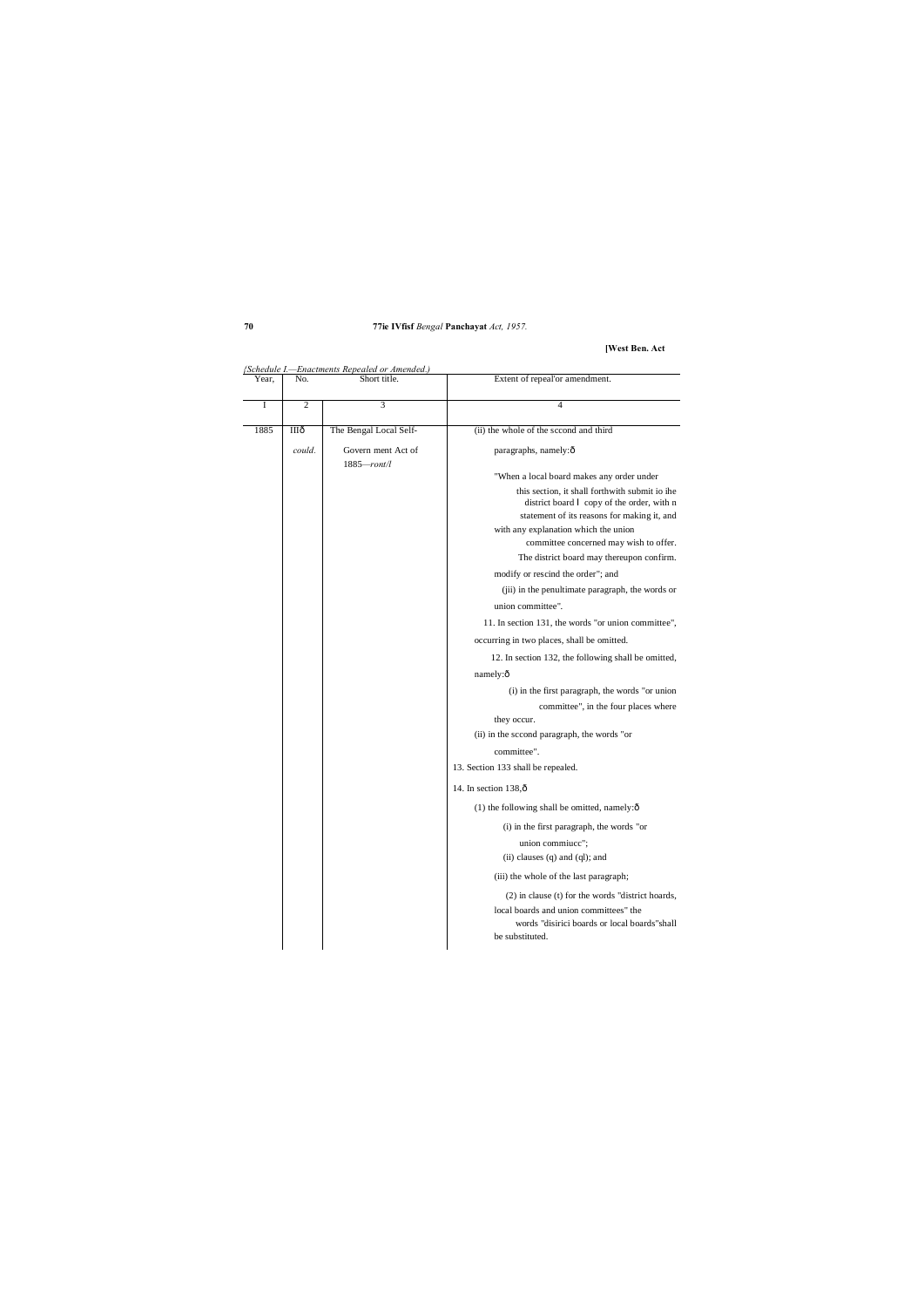71

'The crimes relating lo "The Bengal (Rural) Primary Education Aci, W)30, lhe entries under the headings "Cooeh Betiar Act.". "Bihar Act" and "Central Acl" were inserted by s.<br> *t* ampnrrmpnh art 19sq an vvnmow<sup>^</sup>

| Year,          | No.          | Short title.                                                                                              | (Schedule I.-Enactments Repealed or Amended.)<br>Extent of repeal or amendment.                                                                                                                                                                                                                                                                                                                                                                                                                                                                                                                                                                                                                                                                                                                                                                                                                                   |                                |
|----------------|--------------|-----------------------------------------------------------------------------------------------------------|-------------------------------------------------------------------------------------------------------------------------------------------------------------------------------------------------------------------------------------------------------------------------------------------------------------------------------------------------------------------------------------------------------------------------------------------------------------------------------------------------------------------------------------------------------------------------------------------------------------------------------------------------------------------------------------------------------------------------------------------------------------------------------------------------------------------------------------------------------------------------------------------------------------------|--------------------------------|
|                |              |                                                                                                           |                                                                                                                                                                                                                                                                                                                                                                                                                                                                                                                                                                                                                                                                                                                                                                                                                                                                                                                   |                                |
| 1885           | Eicon<br>cM. | The Bengal Local<br>Self-Go vcmincnt<br>Aciof 1885ô concld.                                               | 15. In section 142, for the words "local board or<br>union committee" the words "or local board"<br>and for the words "union committee, local<br>board or district board" the words "district<br>board or local board" shall be substituted. In<br>section 144, for the words "local authority"<br>16.<br>wherever they occur, the words "district board<br>or local board" shall be substituted.<br>17. In section 145, for the words "Every local<br>authority" the words 'The district board", and<br>for the words "the district or union funds<br>respectively", the words "the district fund,"<br>shall be substituted.<br>18. In section 146, in the first paragraph, the words<br>"or union committee" and, in the two places<br>where they occur, the words "or committee"<br>shall be repealed and the word "or" shall be<br>inserted after the words "district board".<br>The whole shall be repealed. |                                |
| 1919<br>'19.10 | vn           | The Bengal Village<br>Sclf-Government Act,<br>1919. The Bengal<br>(Rural) Primary<br>Education Act, 1930. | 1. In section 2, ô<br>$(1)$ before clause $(1)$ the following clause<br>shall bcinseried, namely: $\hat{o}$ '(al) "Anchal<br>Panchayat" means<br>an Anchal Panchayat constituted<br>under<br>the<br>West<br>Bengal<br>Panchayat Acl, 1957;';<br>(2) after clause (9), the following clause<br>shall be inserted, namely:ô '(9a) "Gram<br>Panchayat" means<br>a Gram Panchayat constituted<br>under<br>the<br>West<br>Bengal<br>Panchayat Acl, 1957;';                                                                                                                                                                                                                                                                                                                                                                                                                                                             | West Ben.<br>Act I of<br>1957. |

» mill

# *The West Bengal* Panchayat *Act, 1957.*

# **I of 1957,]**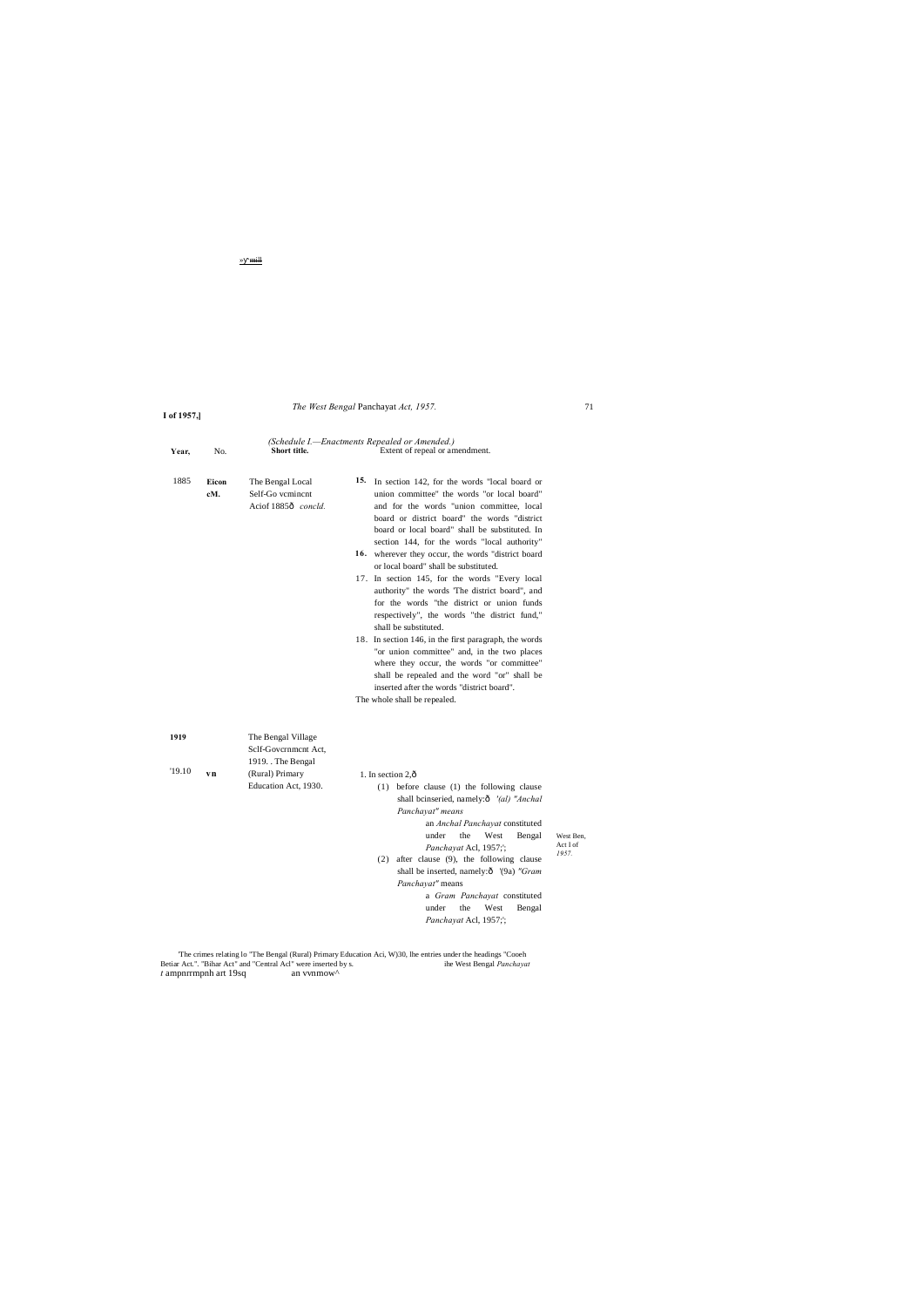u l,v, '^^vv^''

72

The West Bengal Panchayat Ac!, 1957.

[West Ben. Act

(Schedule / .- Enactments Repealed or Amended.)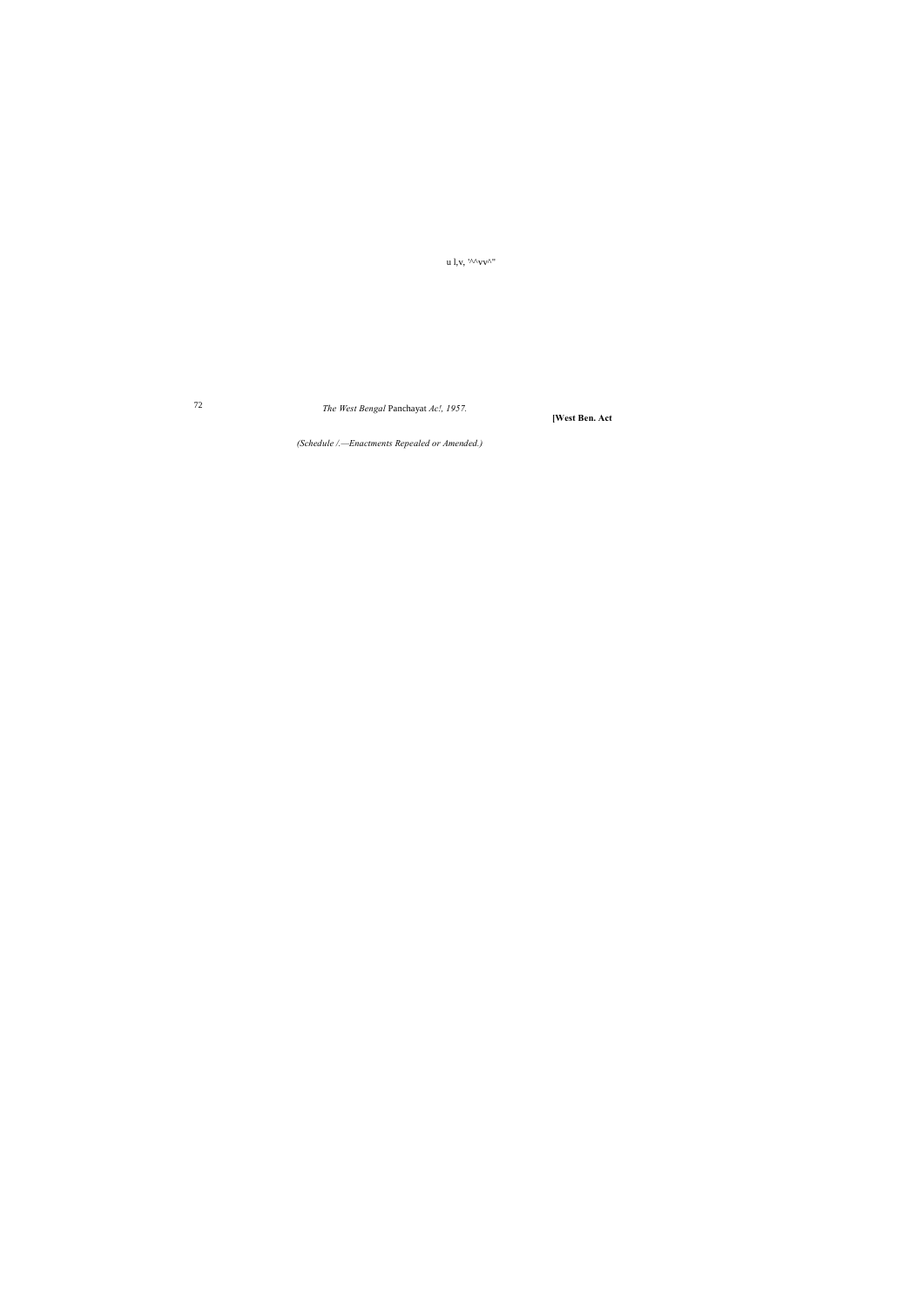Year. No. Short title. **Extent of repeal or amendment.**

| 1930 | VIIô<br>$CO/I$ tel. | The Bengal<br>Primary<br>Act. 1930ô contd. | (Rural)<br>Education | $(3)$ in clause $(16)$ , for the words "or a<br>Panchayat" the words ", a Panchayat, a<br>Panchayai<br>Gram<br><b>or</b><br>an<br>Anchal<br>Panchayat" shall be substituted.                                                                                                                                                                                                                                                                                                                                 |
|------|---------------------|--------------------------------------------|----------------------|--------------------------------------------------------------------------------------------------------------------------------------------------------------------------------------------------------------------------------------------------------------------------------------------------------------------------------------------------------------------------------------------------------------------------------------------------------------------------------------------------------------|
|      |                     |                                            |                      | 2. In clause (g) of section 6, for the words "and<br><i>Panchavats</i> within the subdivision" the words<br>", Panchayats and Anchal Panchayats wiihin<br>the subdivision" shall be substituted.                                                                                                                                                                                                                                                                                                             |
|      |                     |                                            |                      | 3. In section 7, Tor the words "and <i>Panchayats"</i> ,<br>in the two places where they occur, the<br>words ", Panchayats and Anchal Panchayats"<br>$sba \setminus I$ be subsii Luted.                                                                                                                                                                                                                                                                                                                      |
|      |                     |                                            |                      | 4. In section $23\hat{o}$ -<br>$(1)$ in sub-section $(1)$ ,—<br>(i) in clause (c), for ihe words "or<br>Panchayat" the words<br>Panchayai<br>Gram<br><b>or</b><br><i>Panchayat"</i> shall be substituted;<br>(ii) in clause (f), for ihe words "and<br>Panchayats"<br>the<br>words<br>Panchayats, Grain Panchayats and<br>Anchal<br>Panchayats"<br>shall<br>be<br>substituted:<br>in sub-section (2), for the words "or<br>(2)<br>Panchayar" the words Panchayat or<br>Gram Panchayat" shall be substituted. |
|      |                     |                                            |                      | 5. For section 34, the following scction shall be<br>substituted:ô                                                                                                                                                                                                                                                                                                                                                                                                                                           |
|      |                     |                                            |                      | 34, (1) The District Magistrate or one of his<br>subordinate<br>officers<br>shall<br>from<br>timelotimeexarnineihciissessnicnt<br>list<br>prepared under scolion 16 of the Village<br>Chaukidari Act, 1870, and<br>Éshall rnnsiHpr ihp aci; Pigment made                                                                                                                                                                                                                                                     |
|      |                     | "Tax<br>for<br>education.                  | primary              |                                                                                                                                                                                                                                                                                                                                                                                                                                                                                                              |

Ben. Aci VI of 1870,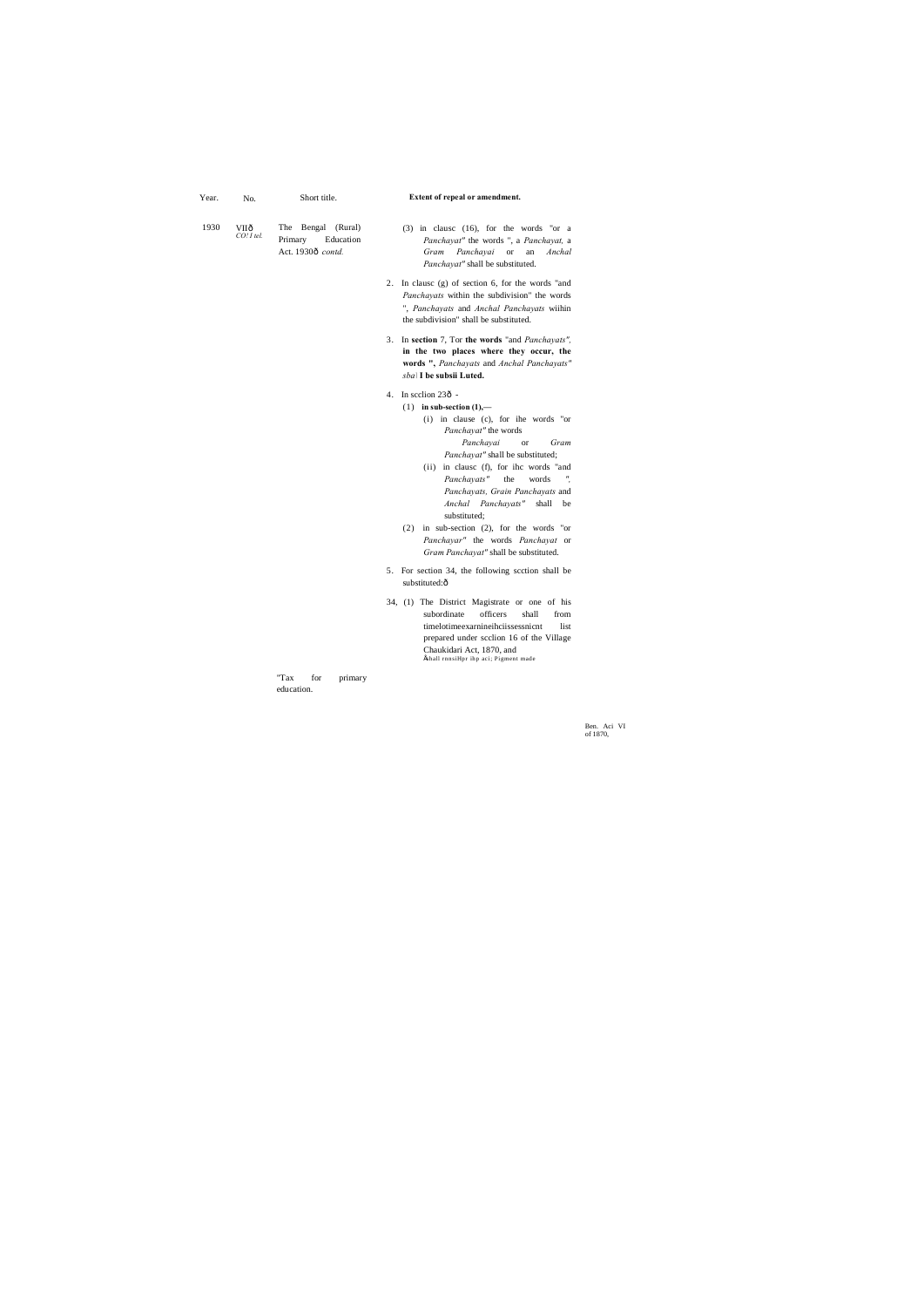*The* **IVes/** *Bengal* **Panchayal** *Act, J 957.* 73

**1 of J 957,]**

*(Schedule I. —Enactments Repealed or Amended.)*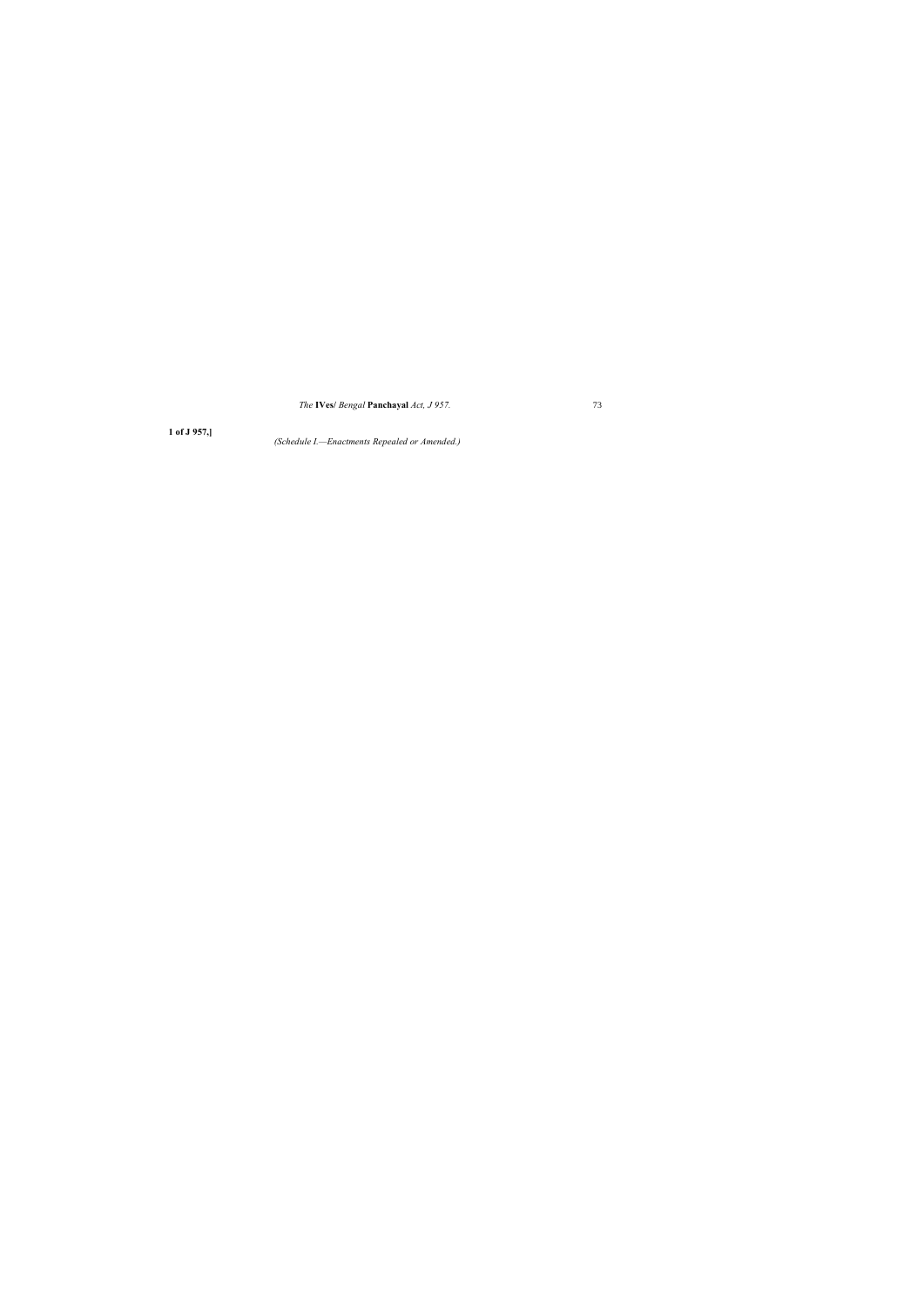| Year. | No.<br>Short title.                                                                    | Extent of repeal or amendment.                                                                                                                                                                                                                                                                                                                                                                                                                                                                                                                                                                                                                                                                                                                                                                                                                                                                                                                                                                                                                                                                                                                                                                                                                                                                                                                                                                                                                                                                                                                                                                                                   |                                                                   |
|-------|----------------------------------------------------------------------------------------|----------------------------------------------------------------------------------------------------------------------------------------------------------------------------------------------------------------------------------------------------------------------------------------------------------------------------------------------------------------------------------------------------------------------------------------------------------------------------------------------------------------------------------------------------------------------------------------------------------------------------------------------------------------------------------------------------------------------------------------------------------------------------------------------------------------------------------------------------------------------------------------------------------------------------------------------------------------------------------------------------------------------------------------------------------------------------------------------------------------------------------------------------------------------------------------------------------------------------------------------------------------------------------------------------------------------------------------------------------------------------------------------------------------------------------------------------------------------------------------------------------------------------------------------------------------------------------------------------------------------------------|-------------------------------------------------------------------|
| 1930  | $VII$ —<br>'flie Bengal (Rural)<br>could.<br>Primaiy<br>Education<br>Acl, 1930ô contd. | under section 38 of the Bengal Village<br>Self-Govern men i Act, 1919, and under<br>clause (a) of subsection $(1)$ of section 57<br>of lhe West Bengal Panchayal Act. 1957,<br>and, after such inquiry as he considers<br>neccssary, shall prepare a list of all person<br>assessed to pay lhe chaukidari rate or the<br>union rate or lhe Panchayat lax, as the<br>case may be, who, in his opinion have<br>been so assessed wholly or in part in<br>respect of their circumstances arisingoutof<br>their trade, profession, employment,<br>vocation or calling.<br>(2) The District Magistrate shall assess a tax<br>on each of such persons nol exceeding<br>one hundred rupees per annum.<br>(3) The amount of lax so assessed shall be<br>communicated to the Union Board,<br>Panchayat<br>Anchal<br>Panchayal<br><b>or</b><br>concerned.<br>and<br>the<br>UmonBoaid.<br>Panchayat or Anchal Panchayat shall<br>collect and shall have power lo collect the<br>lax in lhe same manner as the union rate<br>or Ihcchaukidari ratcor the <i>Panchayat</i> tax:<br>Provided that lhe period within which<br>the tax may be collected shall be three<br>years from lhe dale on which lhe tax<br>becomes due.<br>(4) 'Any arrear of lhe said tax may be<br>recovered by any process<br>. enforceable for lhe recovery of an arrcar of<br>union rale or chaukidari rale or <i>Panchayat</i><br>lax.<br>(5) The Union Board, Panchayat or Anchal<br>Panchayat shall remil lhe amount of lax<br>realised under this section to the District<br>Magistrate after dcduciing tender cent,<br>thereof to defray the cost of collection: | Ben. Act V<br>of 1919.<br>W <k>I Ben.<br/>Act t of<br/>19.17.</k> |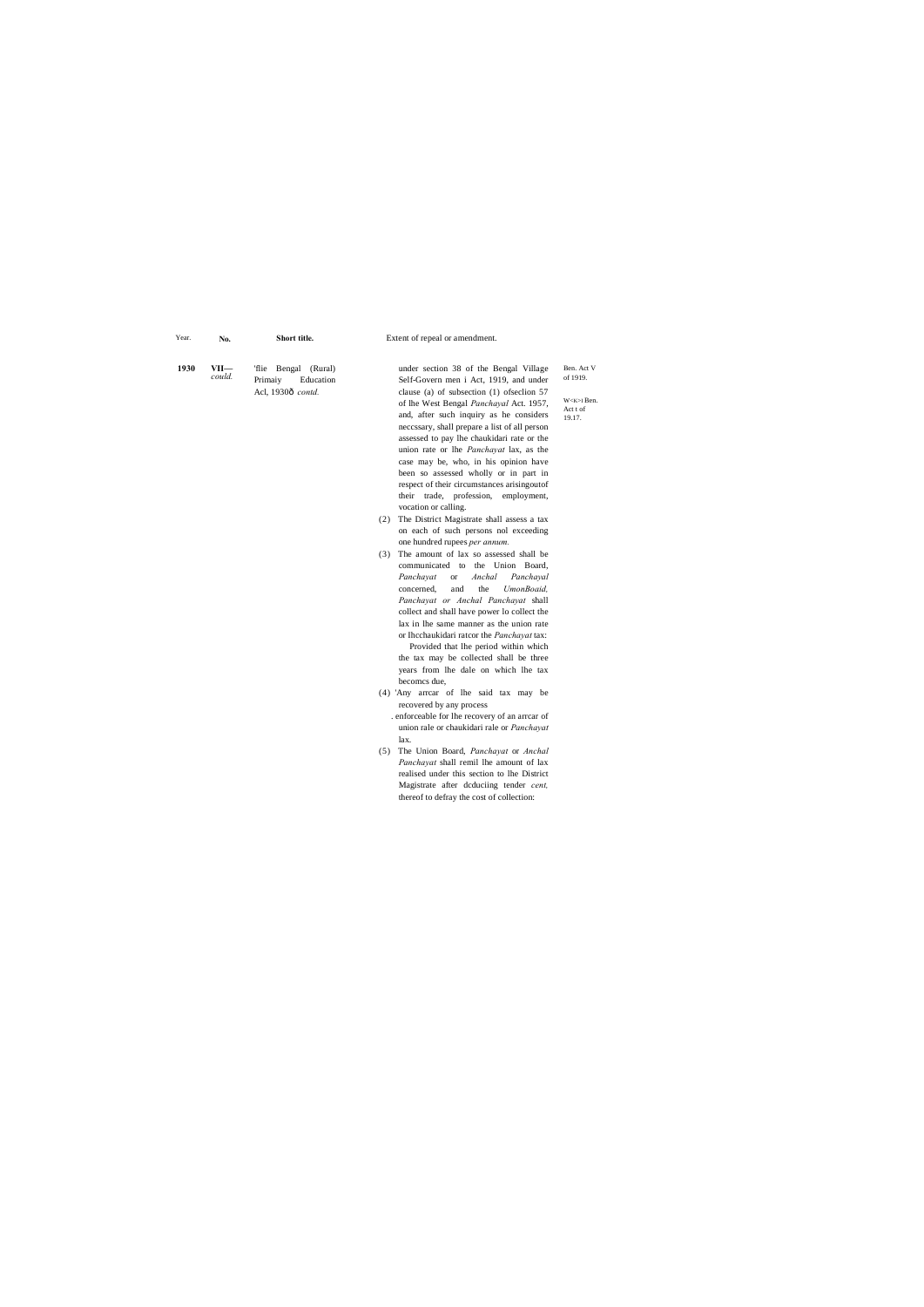**74**

## *The West Bengal* **Panchayai** *Act, 1957.*

|       |                   | <b>Shon Lille.</b>                                                                                                                                                                                                                                                                                                                                                                                                                                                                                                                                                                                                    | (Schedule I.—Enactments Repealed or Amended.)                                                                                                                                                                                                                                                                                                                                                                                                                                                                                                                                                                                                                                                                                                                                                                                                                   |                                                   |
|-------|-------------------|-----------------------------------------------------------------------------------------------------------------------------------------------------------------------------------------------------------------------------------------------------------------------------------------------------------------------------------------------------------------------------------------------------------------------------------------------------------------------------------------------------------------------------------------------------------------------------------------------------------------------|-----------------------------------------------------------------------------------------------------------------------------------------------------------------------------------------------------------------------------------------------------------------------------------------------------------------------------------------------------------------------------------------------------------------------------------------------------------------------------------------------------------------------------------------------------------------------------------------------------------------------------------------------------------------------------------------------------------------------------------------------------------------------------------------------------------------------------------------------------------------|---------------------------------------------------|
| Year. | No.               |                                                                                                                                                                                                                                                                                                                                                                                                                                                                                                                                                                                                                       | Exicm of repeal or amentimen.                                                                                                                                                                                                                                                                                                                                                                                                                                                                                                                                                                                                                                                                                                                                                                                                                                   |                                                   |
| 1930  | $VII$ —<br>could. | The Bengal (Rural)<br>Primary<br>Education<br>AcL, 1930ô <i>could</i> .<br>Provided<br>thai the Union<br>Board,<br>Panchayai<br><b>or</b><br>Anchal<br>Panchayai<br>shall<br>inaddiUon<br>be<br>entitled<br>lo<br>claim<br>and<br>retain len per<br>of<br><b>Ihe</b><br>cent.<br>total collection<br>made<br>by<br>it<br>during<br>any<br>financial year<br>out or ihe laxes<br>assessed under<br>sub-section $(2)$<br>for<br><b>lhat</b><br>financial year,<br>if such<br>ion!<br>collection<br>amounts<br>toalleast eighty<br><i>per cent</i> , of the<br>aggregate<br><b>or</b><br>ihe<br>taxes<br>assessed<br>for | "Panchayat tax" meansô<br>(a) the lax assessed under clause (a)<br>of sub-section (J) of section 57<br>of the West Bengal Panchayat<br>Aci, 1957, or<br>(b) until any lax is so assessed, the<br>chaukidari rale or the union rale<br>assessed under ihc Village<br>Chaukidari Act, 1870, or the<br>Village<br>Self-<br>Bengal<br>Government Act, 1919, and<br>continuing in force under the<br>proviso to sub-section $(1)$ of<br>section 4 of the Wesl Bengal<br>Panchayat Act, 1957.".<br>In the heading of Chapter VIII, for the words<br>"and <i>Panchayats</i> " the words <i>Panchayats</i> ,<br>Gram Panchayats and Anchal Panchayats"<br>shall be substituted. In section 51, For ihe<br>words "or <i>Panchayats</i> ", in the two places<br>where they occur, ihe words Panchayats,<br>Gram Panchayats or Anchal Panchayats"<br>shall be substituted. | West Ben.<br>Aci 1 of<br>1957.                    |
|       |                   | financial<br>lhat<br>year under lhal<br>sub-section, $(6)$<br>The proceeds<br>of ihc said lax<br>in each disirici                                                                                                                                                                                                                                                                                                                                                                                                                                                                                                     |                                                                                                                                                                                                                                                                                                                                                                                                                                                                                                                                                                                                                                                                                                                                                                                                                                                                 | Ben. Act VI<br>or 1870.<br>Ben, Aci V of<br>1919. |
|       |                   | shall be paid<br>the<br>by<br>DistriclMagislr<br>atcintolhcDisiri<br>Primary<br>ci                                                                                                                                                                                                                                                                                                                                                                                                                                                                                                                                    |                                                                                                                                                                                                                                                                                                                                                                                                                                                                                                                                                                                                                                                                                                                                                                                                                                                                 |                                                   |

Educatioon

Fund of such district. *Explanation .*—In ihis section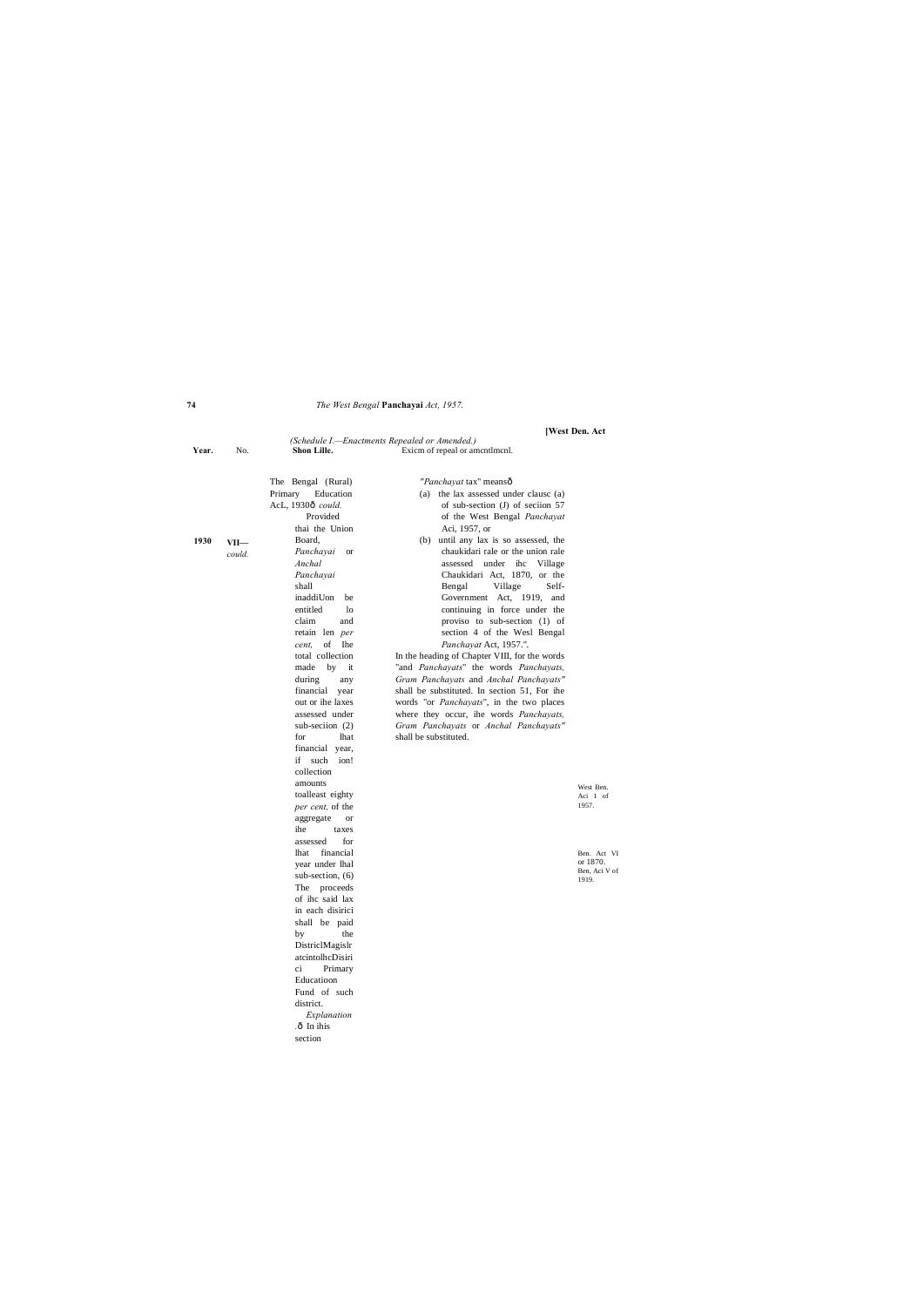*The West Bengal* **Panchayal** *Act, 1957.* 75

# **I of 1957.]**

| Year. | No.            | Short liile.             | Extent of repeal or amendment.                                                    |                        |
|-------|----------------|--------------------------|-----------------------------------------------------------------------------------|------------------------|
|       |                |                          |                                                                                   |                        |
| 1     | $\overline{2}$ | 3                        | $\overline{4}$                                                                    |                        |
| 1930  | VIIô           | The Bengal (Rural)       | 8. In scciion 53ô                                                                 |                        |
|       | contd.         | Primary Education        | (1) after the words "Bengal Village"                                              |                        |
|       |                | Act, 1930ô contd.        | Self-Government Acl, 1919" the                                                    | Ben. Acl<br>V of 1919. |
|       |                |                          | words "or in sub-section (4) of                                                   |                        |
|       |                |                          | section 11 or section 30 of the West                                              | West Ben.              |
|       |                |                          | Bengal Panchayat Acl, 1957" shall                                                 | Act! of<br>1957.       |
|       |                |                          | be inserted;                                                                      |                        |
|       |                |                          | (2) after the words "every Union"                                                 |                        |
|       |                |                          | Board", the words ", Gram<br>Panchayat or Anchal Panchayal"<br>shall be inserted. |                        |
|       |                |                          | 9. In sections 56, 60. 60A and 61, for the                                        |                        |
|       |                |                          |                                                                                   |                        |
|       |                |                          | words "or <i>Panchayat"</i> , wherever they                                       |                        |
|       |                |                          | occur, lhe words Panchayat or Gram                                                |                        |
|       |                |                          | Panchayal" shall be substituted.                                                  |                        |
|       |                |                          | 10. In sub-section $(2)$ of scction 66, $\hat{\sigma}$                            |                        |
|       |                |                          | (a) in clause $*(1)$ , after the words "the                                       |                        |
|       |                |                          | Union Board" Lhe words Gram                                                       |                        |
|       |                |                          | Panchayat or Anchal Pa/ichayaT                                                    |                        |
|       |                |                          | shall be inserted;                                                                |                        |
|       |                |                          | (b) in clause $(z5)$ , for the words                                              |                        |
|       |                |                          | "and Panchayats" the words                                                        |                        |
|       |                |                          | Panchayats, Gram Panchayats<br>and Anchal Panchayats" shall be                    |                        |
|       |                |                          | substituted.                                                                      |                        |
|       |                | Cooeh Beliar Act.        |                                                                                   |                        |
| 1693  | Ill            | Cooeh Bchar Village      | The whole shall be repealed.                                                      |                        |
|       |                | Chowkidary Acl,<br>1893. |                                                                                   |                        |
|       |                | Bihar Acl.               |                                                                                   |                        |
| 1948  | VII            | The Bihar Panchayat      | The whole shall be repealed.                                                      |                        |
|       |                | Raj Act. 1947.           |                                                                                   |                        |
|       |                |                          |                                                                                   |                        |

# *(Schedule /.—Enactments Repealed or Amended.)*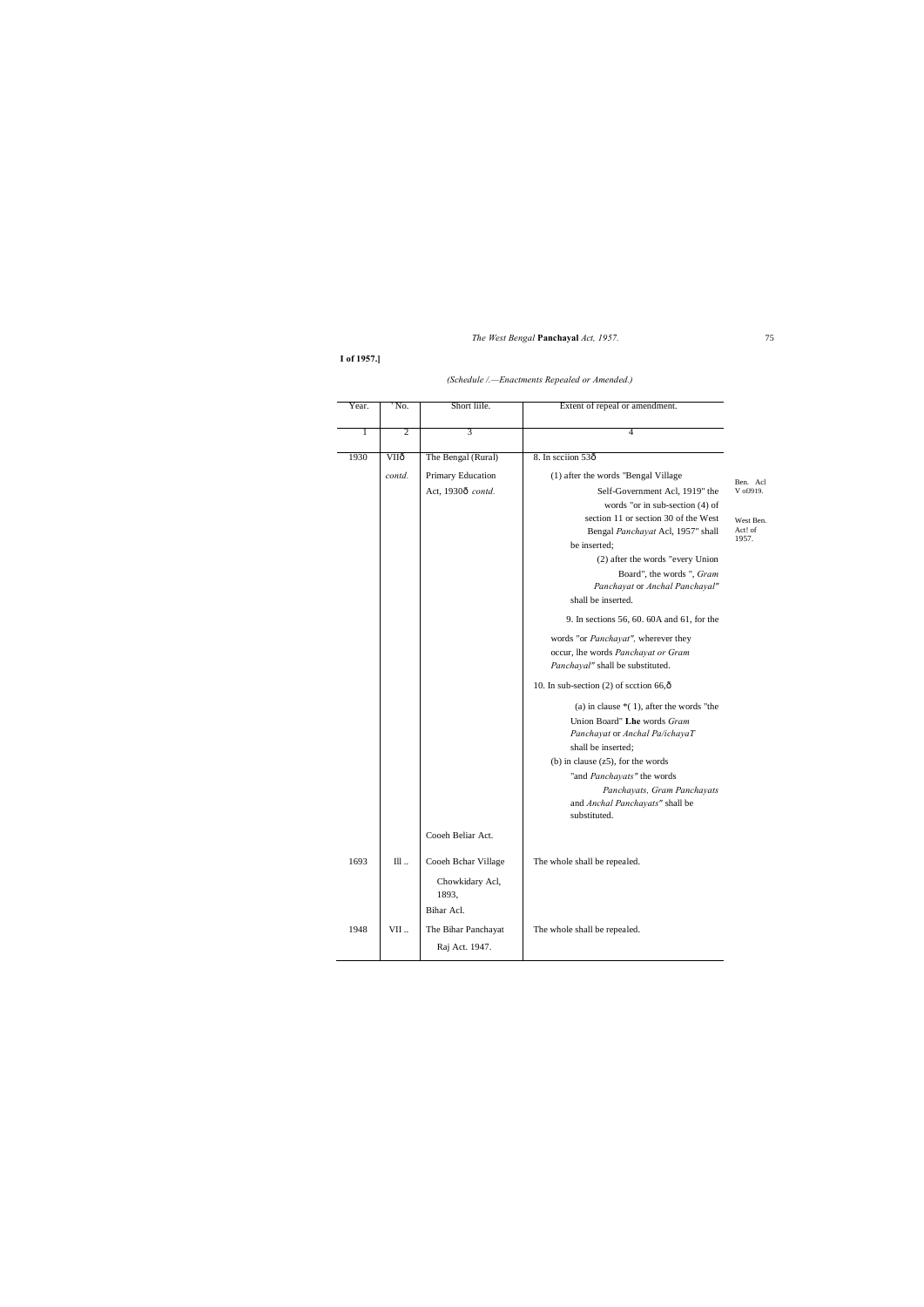$\begin{array}{ccccc}\n\wedge & \triangle & a \cdot s - s & s & s & w & \wedge & \sqrt{} & \sqrt{} & \sqrt{} \\ \nv & v & w & i & aw; LLIUW TU, UA y'.v.^{+,\frac{1}{r}}, \end{array}$  $\overline{\phantom{0}}$  $\overline{y}$ 

<sup>5&</sup>lt;br>Substiluted for the words "Upadhyaksha" by s. 2( 10)(-)(»). ibid.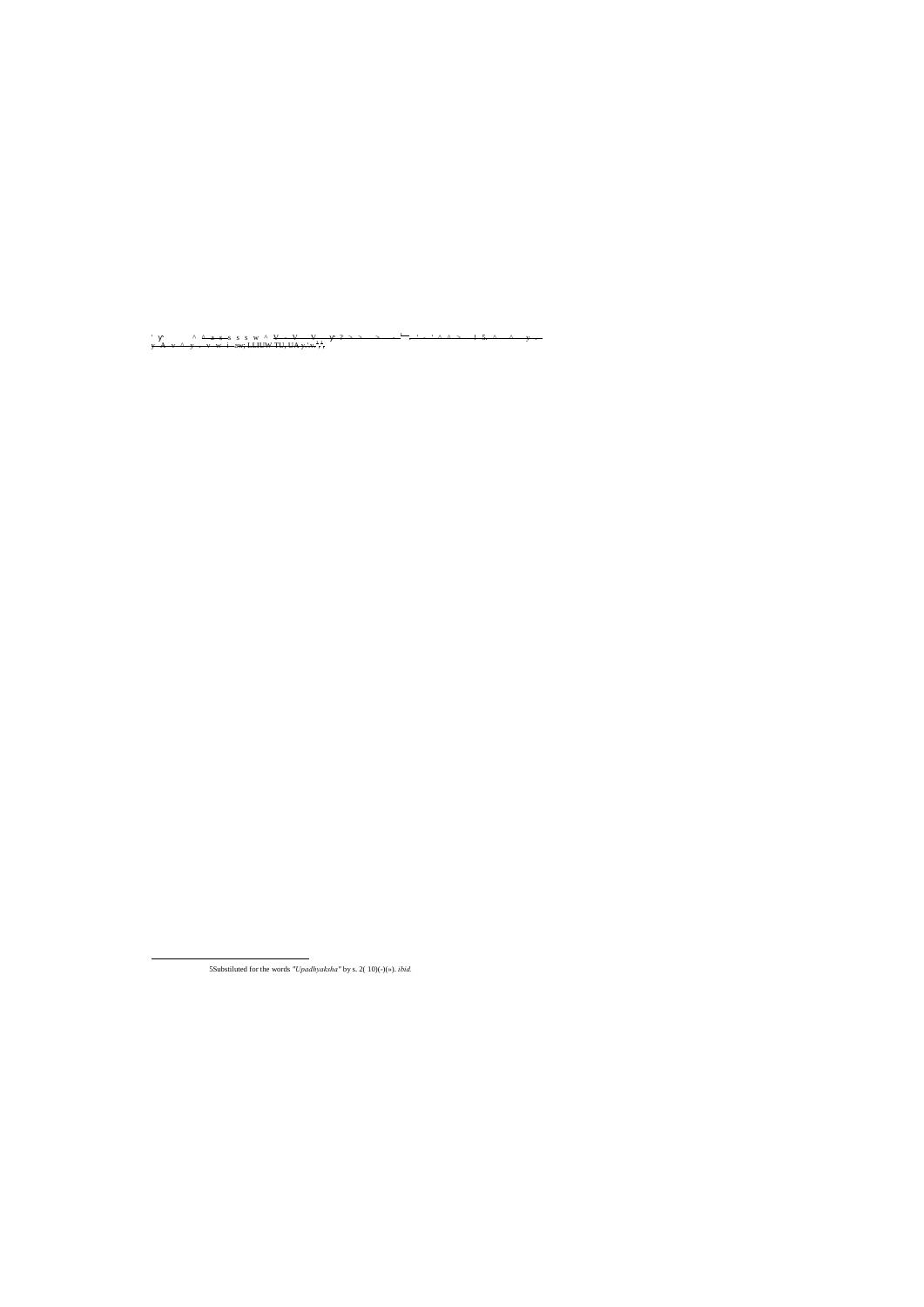West Ben. Act 1 of 1919.

*The* IVejf *Bengal* Panchayai *Act, 1957.*

**[West Ben. Act**

| Year. | No. | Short title.                                        | (Schedule /,—Enactments Repealed or Amended.)<br>Extent of repeal or amendment.                                                                                                                                                                                                                                                                                                                                           |
|-------|-----|-----------------------------------------------------|---------------------------------------------------------------------------------------------------------------------------------------------------------------------------------------------------------------------------------------------------------------------------------------------------------------------------------------------------------------------------------------------------------------------------|
|       |     |                                                     | In section 32 as substituted by section 3 of the<br>Cattle-trespass (Bengal Amendment) Act, 1947<br>(Ben. Act IV of 1947), ô<br>$(1)$ In sub-section $(1),\hat{0}$<br>(a) after the figure "1919" ihe following<br>words shall be inserted, namely: ô<br>"or "[a <i>Pradhan</i> of an <i>Anchal</i><br>Panchayat] constituted under the<br>West Bengal Panchayat Act, 1957,";<br>after the words "Union Board" the<br>(b) |
|       |     |                                                     | words "or $^{2}/A$ <i>ichal Panchayat]</i> "<br>shall be inserted:<br>in the proviso, ô<br>(c)<br>(i) for (he words "orPresidenl", in<br>the two places where they<br>occur, the words President or<br><i>\Pradhan]"</i> shall be substituted;                                                                                                                                                                            |
|       |     |                                                     | after the words "Union Board",<br>(ii)<br>the words "or the $\sqrt[r]{Upa}$ -<br>Pradhan<br>of<br>Anchal<br>such<br><i>Panchayat]"</i> shall be inserted;                                                                                                                                                                                                                                                                 |
|       |     |                                                     | in sub-section $(2)$ , $\hat{0}$<br>(2)<br>(a) for the words "or President" the words<br>President or $\frac{5}{P}$ radhan]" shall be<br>substituted;                                                                                                                                                                                                                                                                     |
| 1871  |     | Central Act<br>Cattle-trespass<br>The<br>Act, 1871. | for the words "or Vice-President" the<br>(b)<br>words " <sub>T</sub> Vice-President or $^{6}/Upa-$<br><i>Pradhan]"</i> shall be substituted;<br>(a) for the words "or the Dresident" the                                                                                                                                                                                                                                  |

(c) for Ihe words "or the President", the words the President or the *7 [Pradhan*]" shall be substituted.